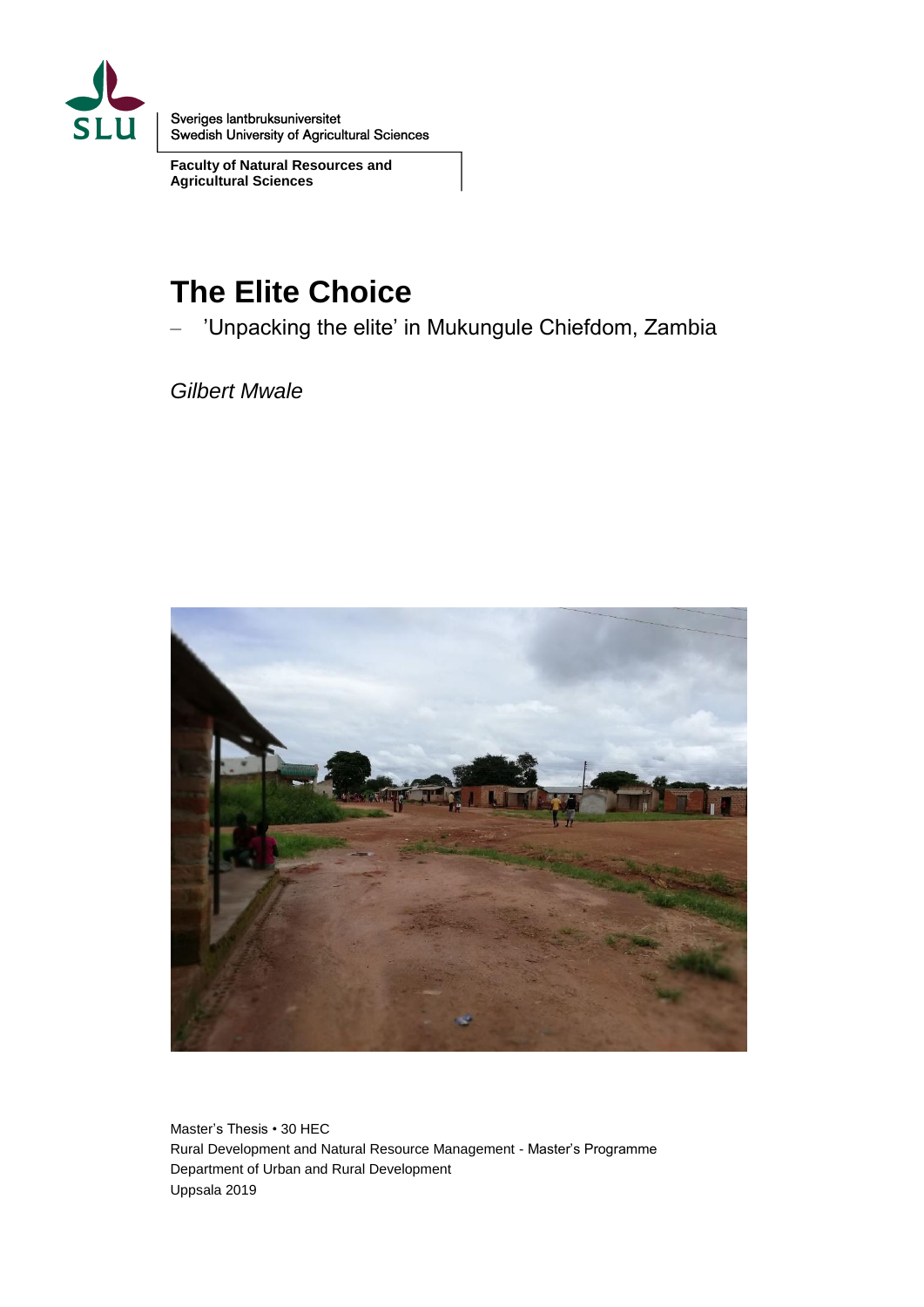#### **The Elite Choice**

- 'Unpacking the elite' in Mukungule Chiefdom, Zambia

#### *Gilbert Mwale*

| Supervisor: | Harry Fischer, Swedish University of Agricultural Sciences, Department of Urban<br>and Rural Development     |
|-------------|--------------------------------------------------------------------------------------------------------------|
| Examiner:   | Opira Otto, Swedish University of Agricultural Sciences, Department of Urban and<br><b>Rural Development</b> |

**Credits**: 30 HEC **Level**: Second cycle, A2E **Course title:** Master thesis in Rural Development **Course code:** EX0889 **Course coordinating department**: Department of Urban and Rural Development **Programme/education:** Rural Development and Natural Resource Management – Master's Programme **Place of publication:** Uppsala **Year of publication:** 2019 **Cover picture:** Picture of Mukungule village center in Mukungkule Chiefdom (Photo: Gilbert Mwale) **Copyright:** all featured images are used with permission from copyright owner. **Online publication:** https://stud.epsilon.slu.se

**Keywords:** Elite control, Elite capture, Community-based natural resources management (CBNRM), Local democracy, Decentralization

**Sveriges lantbruksuniversitet Swedish University of Agricultural Sciences**

Faculty of Natural Resources and Agricultural Sciences Department of Urban and Rural Development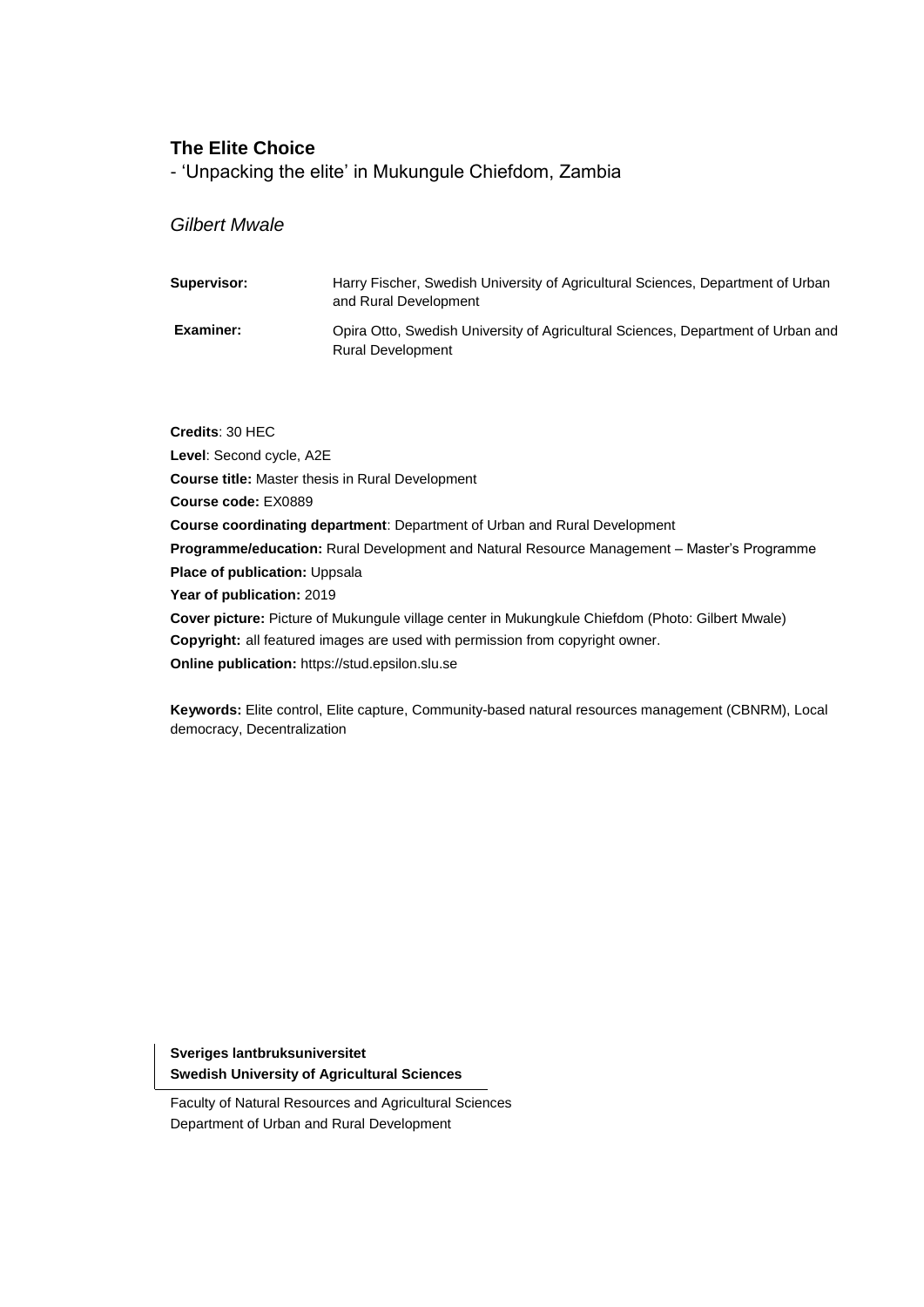## **Abstract**

Community-based natural resource management has been advocated for by many scholar and environmentalists to improve natural resources management, equity, and justice for local people. However, its implementation on the ground does not always reach the intended goal. This is because poor policies and institutions have led to undemocratic systems that empower elite control and capture. Studies perceive elites to be in full control of decision-making which is not the case. This study 'unpacks the elite' to gain new insight into how the mechanisms of elite control and capture operate. I use the concept of capital and the choice and recognition framework to build a foundation for studying how elite power is produced and exercised as a result of both the social context and institutional interventions. I used qualitative and quantitative methods in data collection to capture the life experiences of actors and ensure the reliability and validity of the study. The findings reveal elites use their capital to gain control of governing systems. In democratic systems, however, elites find it difficult to control and capture resources because engaged citizenship can hold them accountable. Elites are responsive to the public in circumstances where they risk losing or gaining symbolic capital. This means that elites are responsive to the pubic even in autocracies. Key policy changes are needed that considers the social and political context of the local community members in community-based initiatives.

*Keywords:* Elite control, Elite capture, Local democracy, Community-based natural resources management, Decentralisation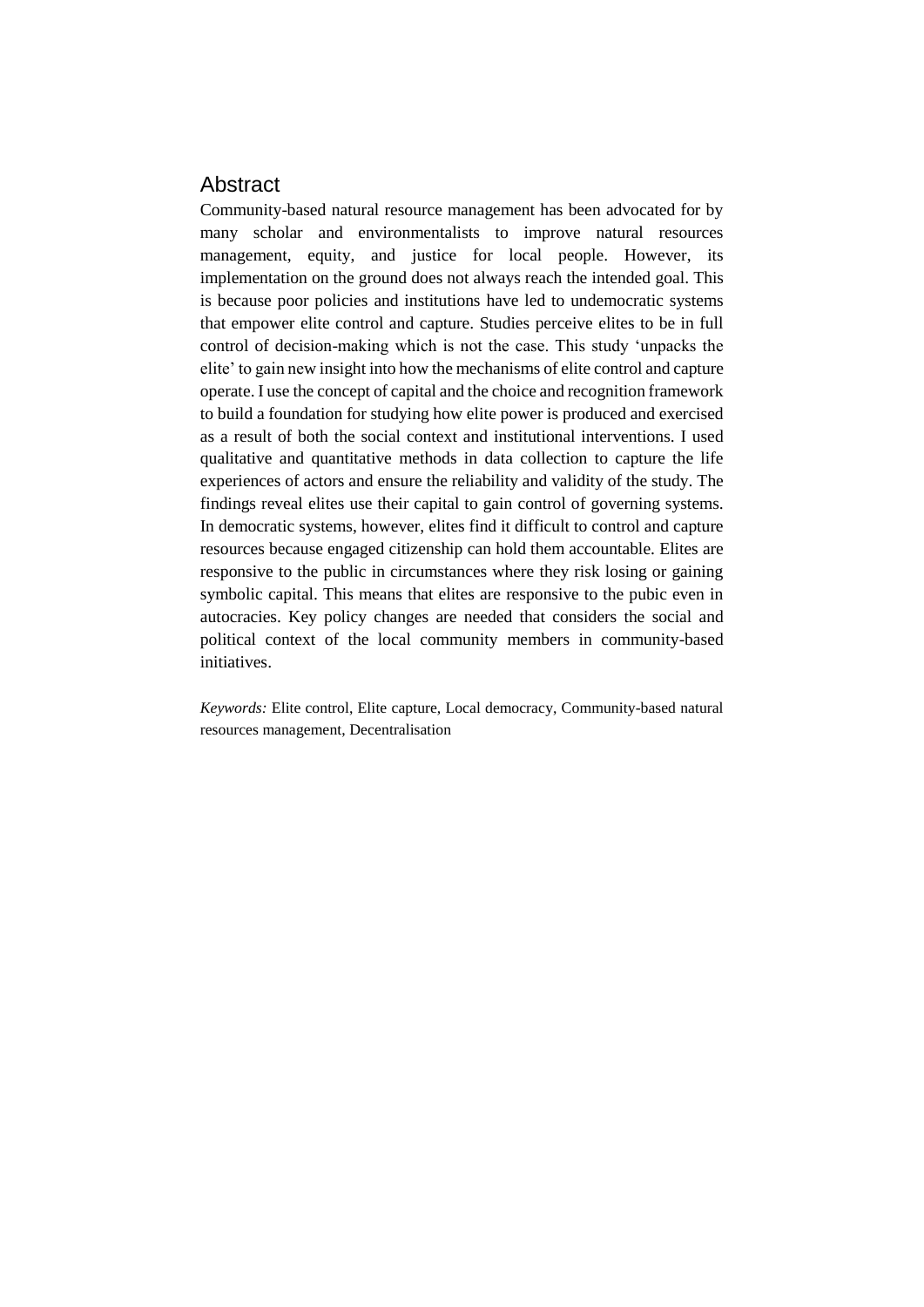# Acknowledgements

Producing this thesis has been an insightful and enriching journey for me. It wouldn't have been possible if it wasn't the effort of different people and organisations for which I am entirely grateful.

Firstly, I want to thank Harry Fischer for supervising me through this process. Your quick responses and words of encouragement really came at the time when I need them the most. Thank you for your support and guidance.

Secondly, I would like to thank Dr. Rodgers Lubilo and his team who work in the North Luangwa Ecosystem for all the help rendered during my fieldwork and for making my stay in Mpika pleasant and less stressful. Special thanks to Chrispin Mweemba for camping with me in the villages and taking notes for me during the focus groups. I would also like to give a big thank you to Mubanga Mulenga for helping to verify the Bemba interview translations into English. You are truly awesome!

I want to thank my Dad and Mum for their ongoing support and for the encouragement to keep pushing forward even in the toughest moment. I wouldn't have made it this far without you. Not forgetting my brother Paul for reminding me to have a life outside the books, thank you.

I also want to thank Wenxiu Li, my study buddy. Two is better than one for sure. Thank you for seeing me through to meet my targets.

To all participants in this research, I give a big thank you for taking the time to share your experience and knowledge. It has been very rewarding.

Special thanks to the Swedish Institute (Si) for the scholarship to study this Masters programme in Rural Development and Natural Resources Management you made it all possible for me to study in Sweden. Tack så mycket!!

Finally, I would also like to give a special thanks to the Swedish International Centre for Local Democracy (ICLD) for funding my fieldwork. I appreciate your commitment to improving local democracy.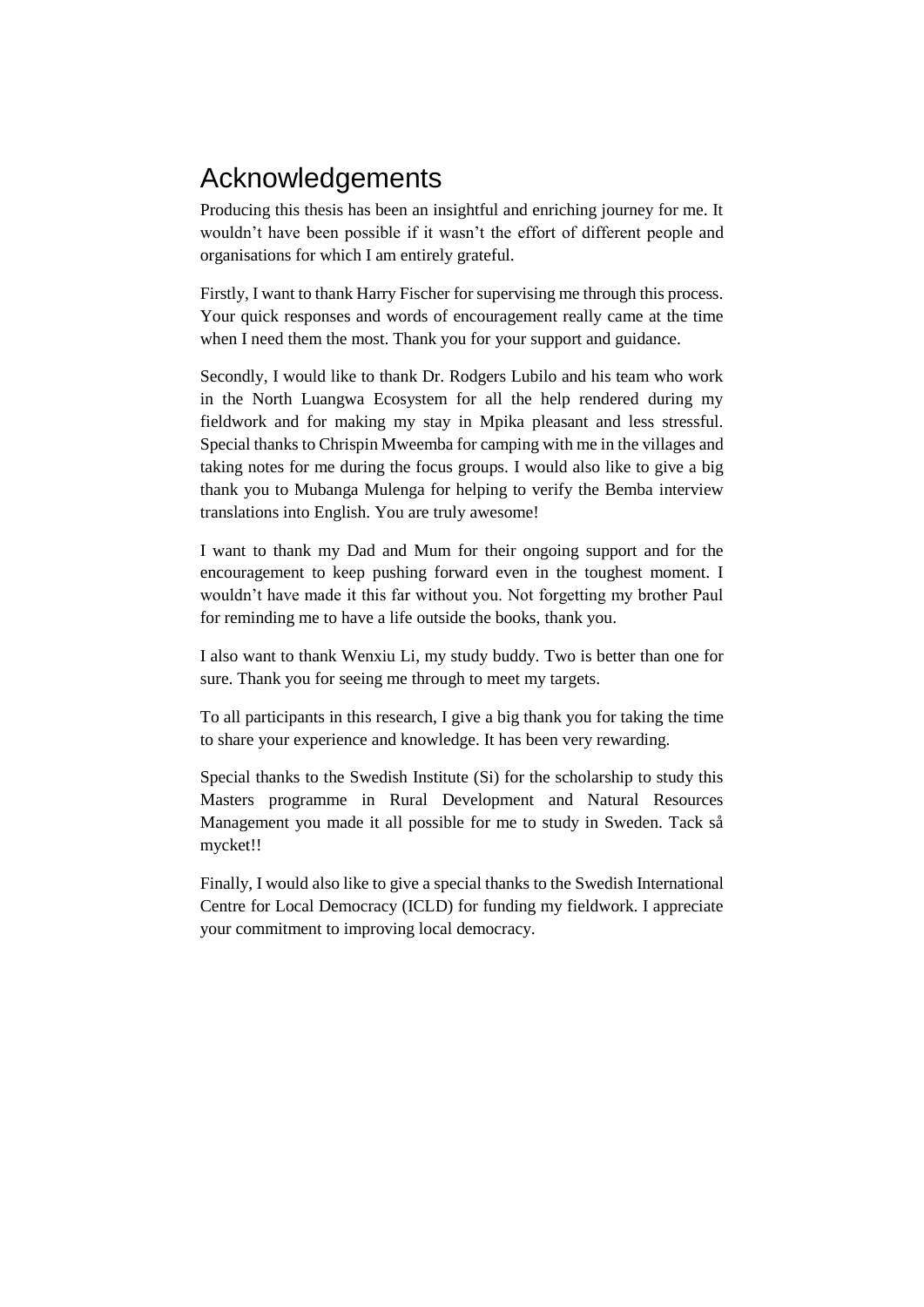# Table of contents

| List of tables                                                               | j.  |
|------------------------------------------------------------------------------|-----|
| <b>List of figures</b>                                                       | ii. |
| <b>Abbreviations</b>                                                         | iii |
| <b>1.0 INTRODUCTION</b>                                                      | 1   |
| 1.1 Research problem                                                         | 1   |
| 1.2 Purpose of the study                                                     | 3   |
| 1.3 Focus of the study                                                       | 4   |
| 1.4 Outline of the thesis                                                    | 4   |
| 2.0 Context                                                                  | 5   |
| 2.1 Historical background of governance in Game Management Areas             | 5   |
| 2.2 Community Resource Boards structure                                      | 7   |
| 2.3 The study site                                                           | 8   |
| <b>3.0 CONCEPTUAL FRAMEWORK</b>                                              | 10  |
| 3.1 Defining the elites                                                      | 10  |
| 3.2 Elite control and capture                                                | 11  |
| 3.3 Concept of capital                                                       |     |
| 3.4 Institutional Choice and recognition                                     |     |
| 3.4.1 Representation                                                         | 15  |
| 3.4.2 Citizenship                                                            | 16  |
| 3.4.3 Public domain                                                          | 16  |
| 3.5 Linking the concept of capital with Institutional choice and recognition | 16  |
| <b>4.0 METHODOLOGY</b>                                                       | 18  |
| 4.1 Research design                                                          | 18  |
| 4.2 Qualitative methods                                                      | 18  |
| 4.2.1 Sampling respondents                                                   | 19  |
| 4.2.2 Individual interviews                                                  | 20  |
| 4.2.3 Participatory rural appraisal                                          | 21  |
| 4.2.4 Data analysis                                                          | 22  |
| 4.2.5 Validity and ethical consideration                                     | 22  |
| 4.4 Quantitative methods                                                     |     |
| 4.5 Selection of study sites                                                 | 23  |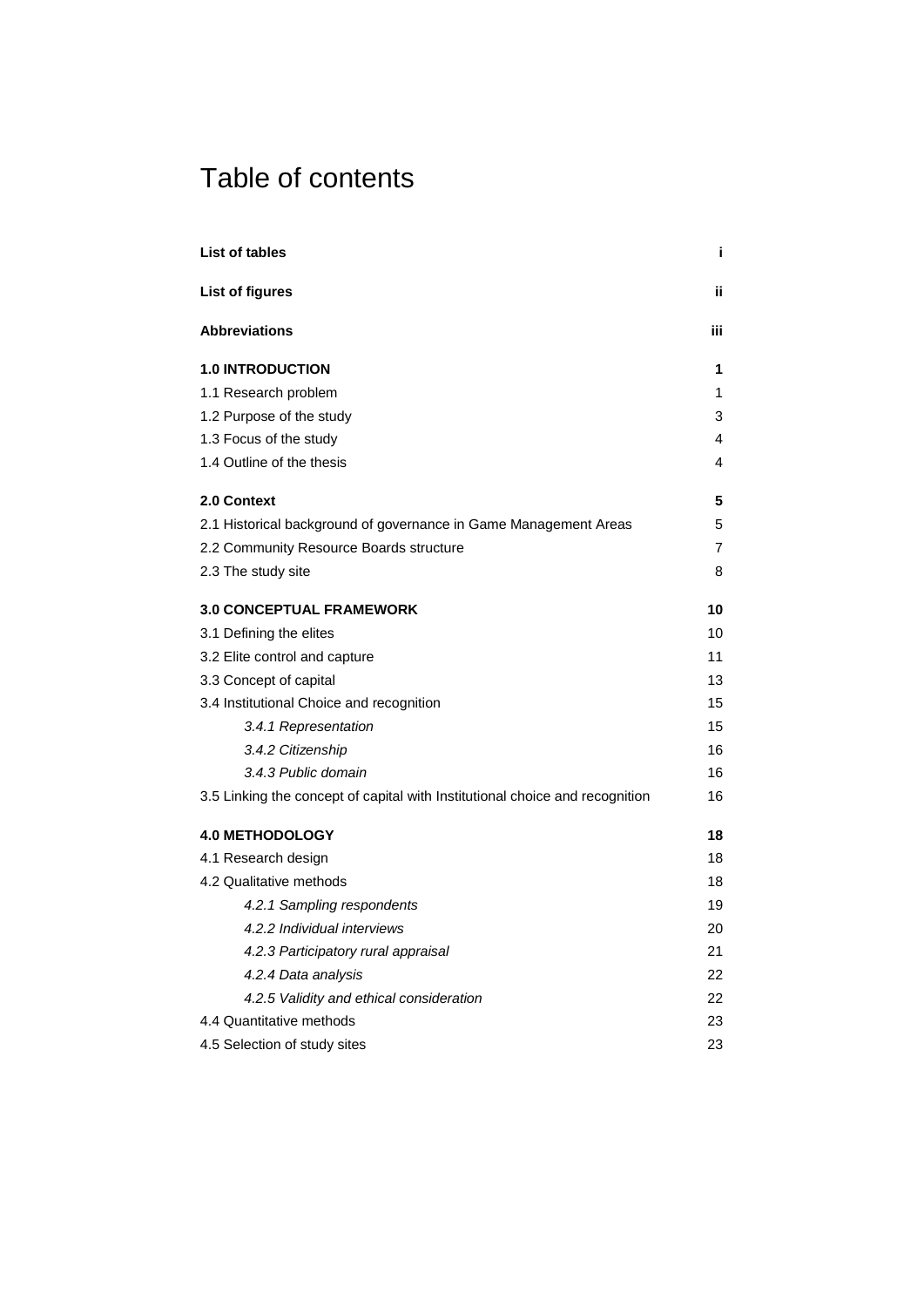| <b>5.0 EMPIRICAL FINDINGS</b>                                  |    |  |
|----------------------------------------------------------------|----|--|
| 5.1 Who are the Elite?                                         | 25 |  |
| 5.1.1 History of the CRB                                       | 27 |  |
| 5.1.2 Background of the leaders                                | 30 |  |
| 5.1.3 Selection of the elite                                   | 36 |  |
| 5.1.4 Leadership qualities                                     | 38 |  |
| 5.1.5 Race for the chairperson position                        | 39 |  |
| 5.1.6 Women Participation                                      | 40 |  |
| 5.2 Decision making in CBNRM and who it benefits               | 41 |  |
| 5.2.1 It's the traditional Chief's decision                    | 41 |  |
| 5.2.2 It's the CRB's decision                                  | 42 |  |
| 5.2.3 It's the Government's decision                           | 45 |  |
| 5.3 Public interaction with elites                             | 47 |  |
| 5.3.1 Human-Animal conflict                                    | 47 |  |
| 5.3.2 Community meetings                                       | 48 |  |
| <b>6.0 DISCUSSION</b>                                          | 50 |  |
| 6.1 How elites gain control over decision making               | 50 |  |
| 6.1.1 Identifying the elite                                    | 50 |  |
| 6.1.2 Decision making                                          | 56 |  |
| 6.2 Conditions under which elites are responsive to the public | 58 |  |
| 6.2.1 The public interaction with elites                       | 58 |  |
| <b>7.0 CONCLUSIONS</b>                                         | 61 |  |
| 7.1 Summary of key findings- contribution to literature        | 61 |  |
| 7.2 Limitations of the study                                   | 64 |  |
| 7.3 Implications for policy and practice                       | 65 |  |
| 7.4 Suggestions for further studies                            | 65 |  |
| <b>8.0 REFERENCES</b>                                          | 67 |  |
| <b>9.0 APPENDIX 1. PRA RESULTS</b>                             | 71 |  |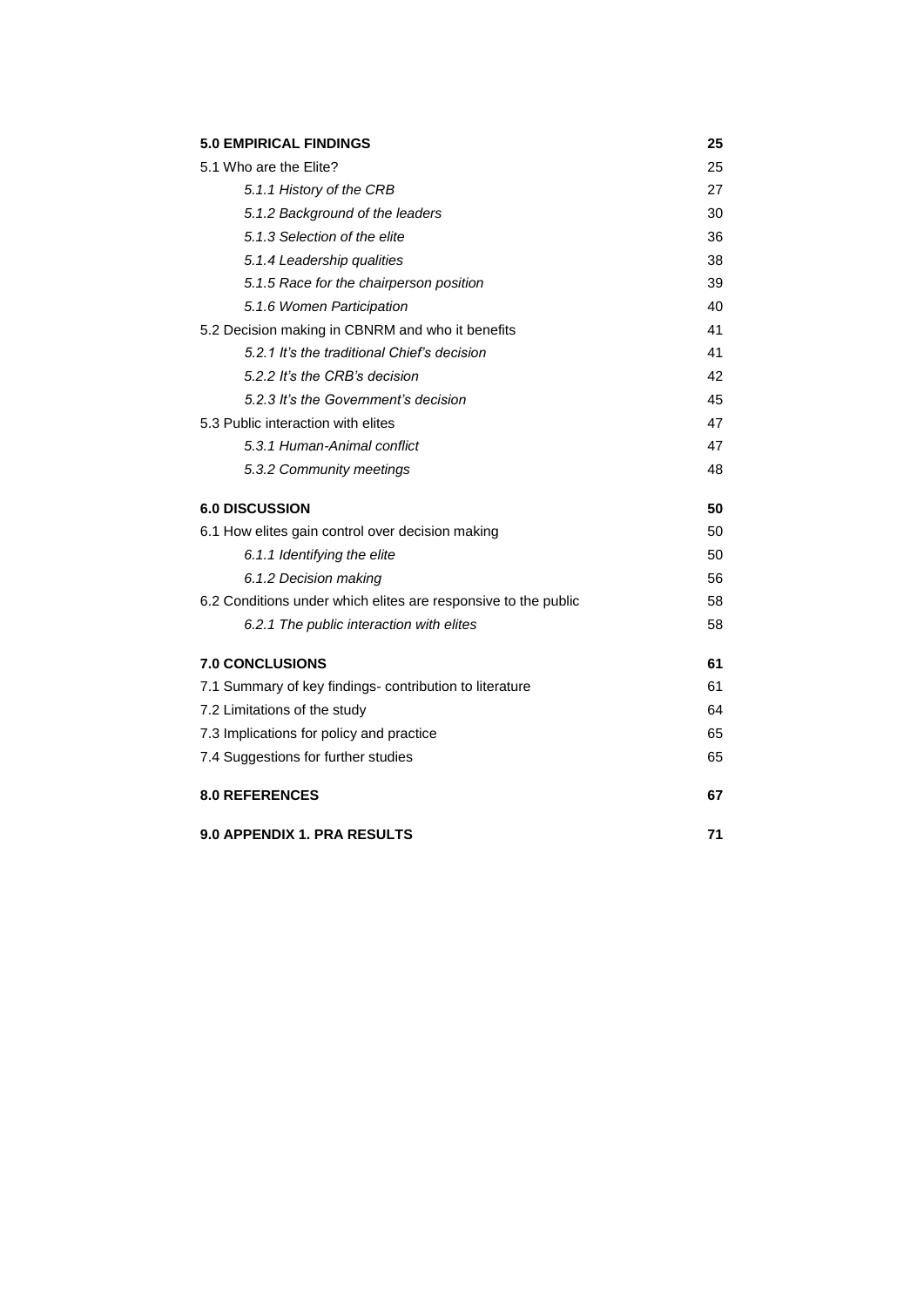# <span id="page-6-0"></span>List of tables

| Table 1. Details of interview respondents                                               | 20 |
|-----------------------------------------------------------------------------------------|----|
| Table 2. Showing statistics of the CRBs in the North Luangwa Ecosystem highlighting key |    |
| <i>characteristics of elites</i>                                                        | 52 |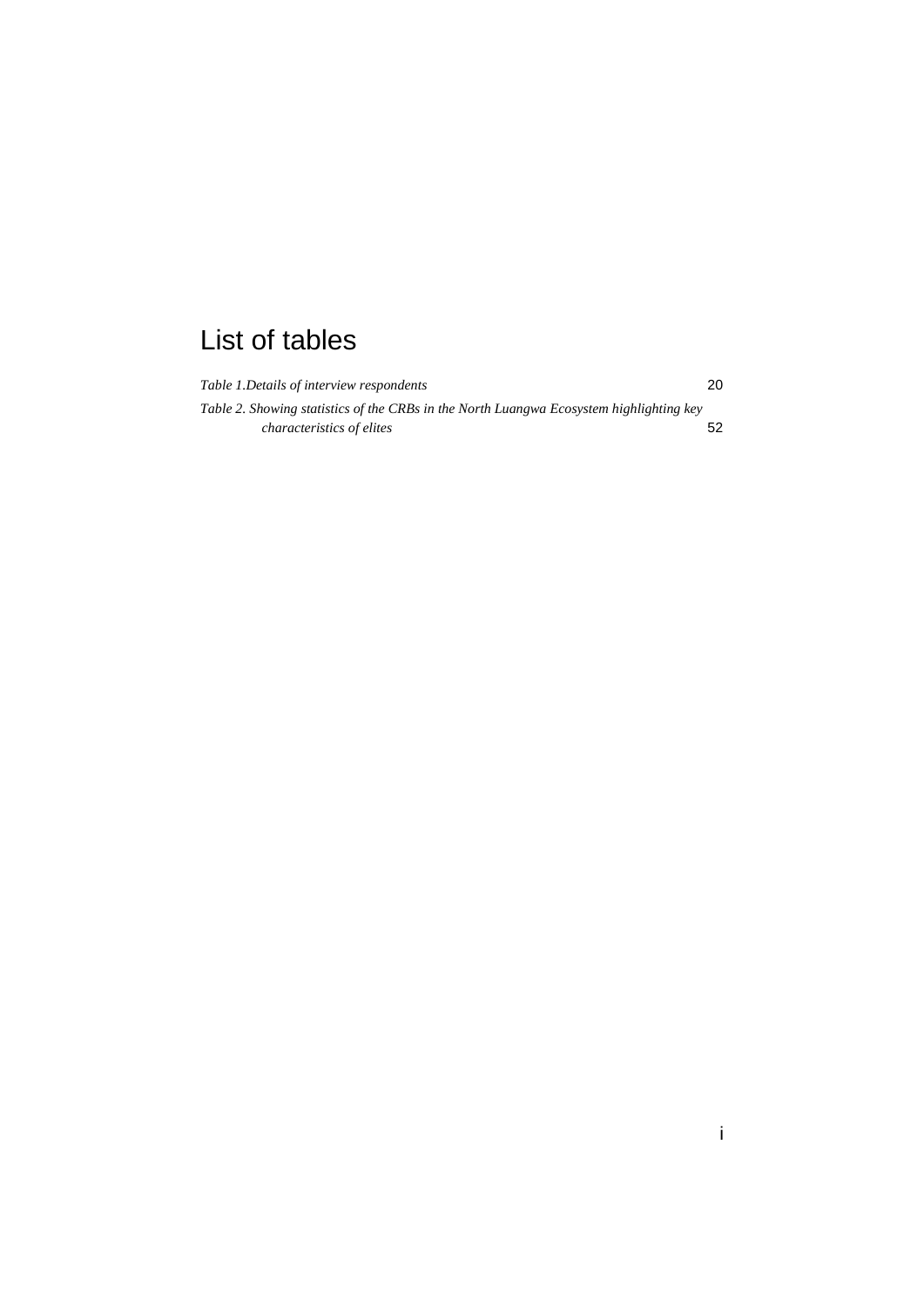# <span id="page-7-0"></span>List of figures

| Figure 1. Conducting PRA in VAG2 (Photo: Gilbert Mwale)                                                                                                | 22 |
|--------------------------------------------------------------------------------------------------------------------------------------------------------|----|
| Figure 2. Showing the state of the road going to Musalangu GMA vehicle got stuck while<br>delivering questionnaire survey (Photo: Ephriam Lombe Mpika) | 24 |
| Figure 3. PRA results in VAG 1 Women's group top, Men's group bottom (Photo: Gilbert<br>Mwale)                                                         | 71 |
| Figure 4. PRA results in VAG 2 Women's group top, Men's group bottom (Photo: Gilbert<br>Mwale)                                                         | 72 |
| Figure 5. PRA results in VAG 3 Women's group top, men's group bottom (Photo: Gilbert<br>Mwale)                                                         | 73 |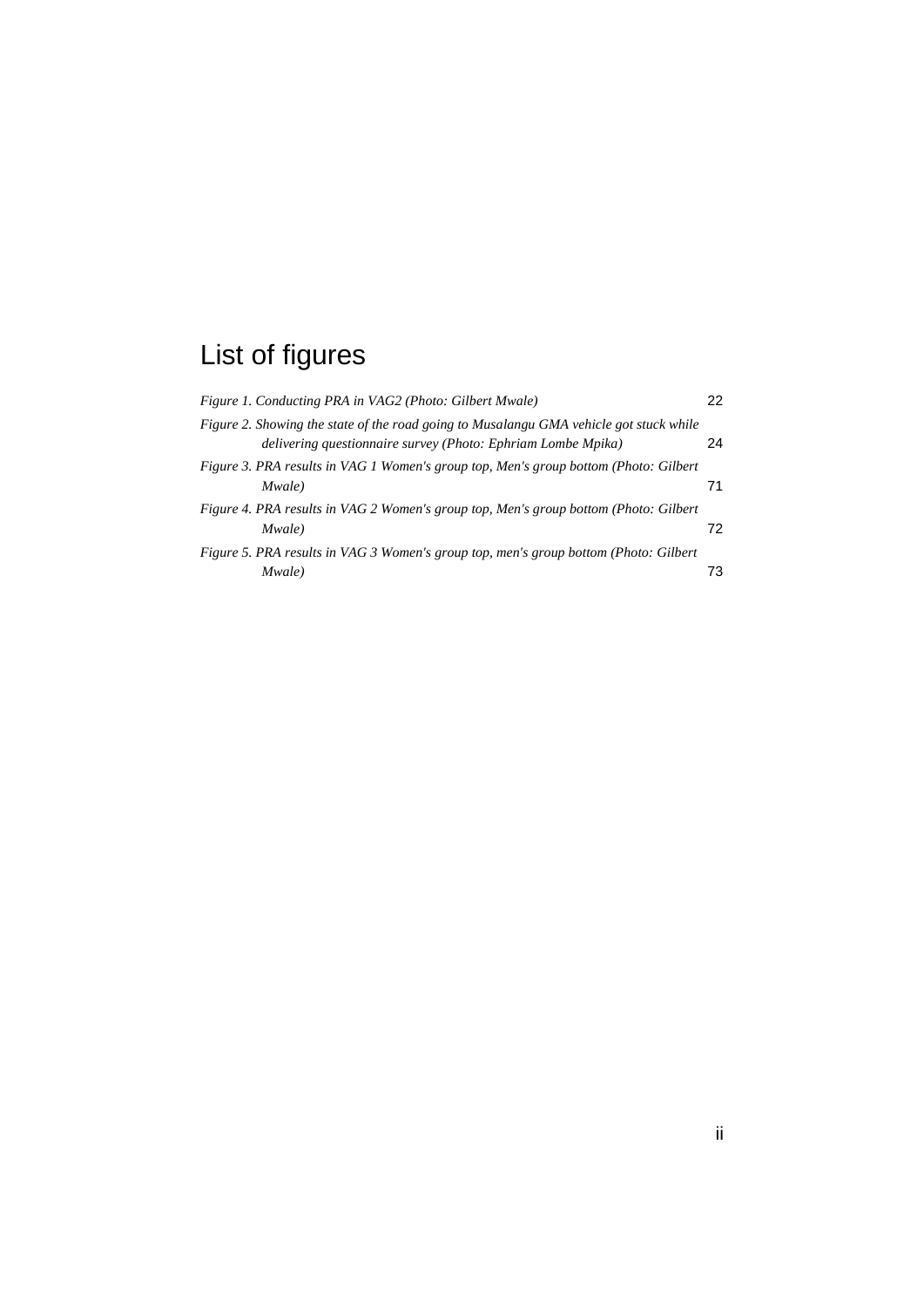# <span id="page-8-0"></span>Abbreviations

| <b>ADMADE</b>   | <b>Administrative Management Design</b>                      |
|-----------------|--------------------------------------------------------------|
| <b>CAMPFIRE</b> | Communal Areas Management Programme for indigenous Resources |
| <b>CBNRM</b>    | <b>Community-Based Natural Resources Management</b>          |
| <b>CBO</b>      | Community-Based Organisation                                 |
| <b>CLA</b>      | <b>Community Liaison Assistant</b>                           |
| <b>COCOBA</b>   | <b>Community Conservation Banks</b>                          |
| <b>CRB</b>      | <b>Community Resources Board</b>                             |
| <b>DNPW</b>     | Department of National Parks and Wildlife                    |
| <b>GMA</b>      | Game Management Area                                         |
| <b>HAC</b>      | Human-Animal Conflict                                        |
| <b>HWC</b>      | Human-Wildlife Conflict                                      |
| <b>LIRDP</b>    | Luangwa Integrated Resources Development Project             |
| <b>NGO</b>      | Non-Governmental Organisation                                |
| <b>NPWS</b>     | National Parks and Wildlife Service                          |
| <b>USD</b>      | United States Dollar (currency)                              |
| <b>PRA</b>      | Participatory Rural Appraisal                                |
| <b>VAG</b>      | <b>Village Action Group</b>                                  |
| ZAWA            | Zambia Wildlife Authority                                    |
| ZMW             | Zambian Kwacha (currency)                                    |
|                 |                                                              |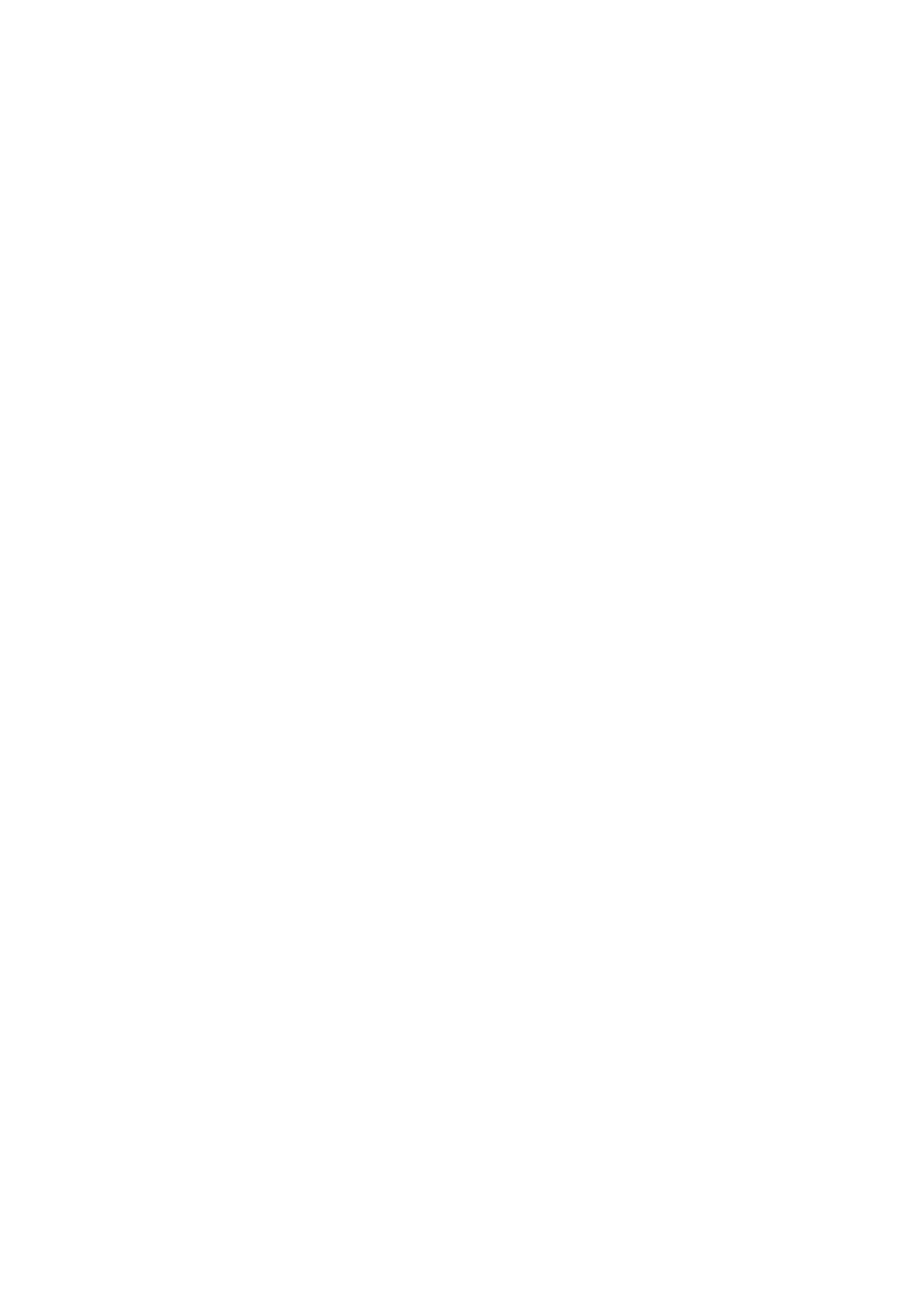## <span id="page-10-0"></span>1.0 INTRODUCTION

Over the years, there has been a challenge with the management of natural resource areas in Southern Africa. Countries have shifted from state managed areas to comanagement between state and local community, and to Community-based natural resources management that is based on local community collective action (Mbewe, 2007). Community-based natural resources management (CBNRM) has been viewed by many scholars as a way to empower communities democratically to improve local natural resources management (Fabricius and Koch, 2004, Mulale et al., 2013, Lubilo, 2018). More effective and democratic governance of natural resources has the potential to promote gender equality and empowerment of women through participation; reduce inequality within countries; and promote protection, restoration and sustainable use of terrestrial ecosystems halting biodiversity loss (Ribot, 2004).

These goals are achieved by promoting equity, participation, transparency, and accountability in the management of natural resources (Ribot, 2004). However, existing research shows that local elites often gain disproportionate control over governance processes, leading to inequitable outcomes and undermining effective natural resource governance (Ribot, 2004, Lubilo, 2018). Varying definitions have been given for elites but as Khan (2012) suggests these can be classified into two, which is, elites relative to the power and resources they possess and elites who occupy a dominant position within social relations.

A study on the factors leading to the empowerment of 'elites' over decision making processes is key to understanding CBNRM politics and social structure. Accordingly, this study will seek to answer two main questions, which is, how do 'elites' gain control over decision-making processes in the governance of community-based natural resources? And under what conditions are 'elites' responsive to the public in the governance of community-based natural resources? Local democracy requires key policy and institutions that lead to good governance and decision-making processes (Öjendal and Dellnäs, 2013). If this is absent it may lead to elite capture and/or undemocratic, inequitable, and unsustainable outcomes.

#### <span id="page-10-1"></span>1.1 Research problem

Participatory Community-based natural resource management has been advocated for by many scholars and environmentalists to improve natural resource management, equity, and justice for local people (Ribot, 2002). Beard and Dasgupta (2006) observed that international development has increasingly favoured local planning over central planning hence the decentralisation movement around the world. However, its implementation on the ground does not always reach the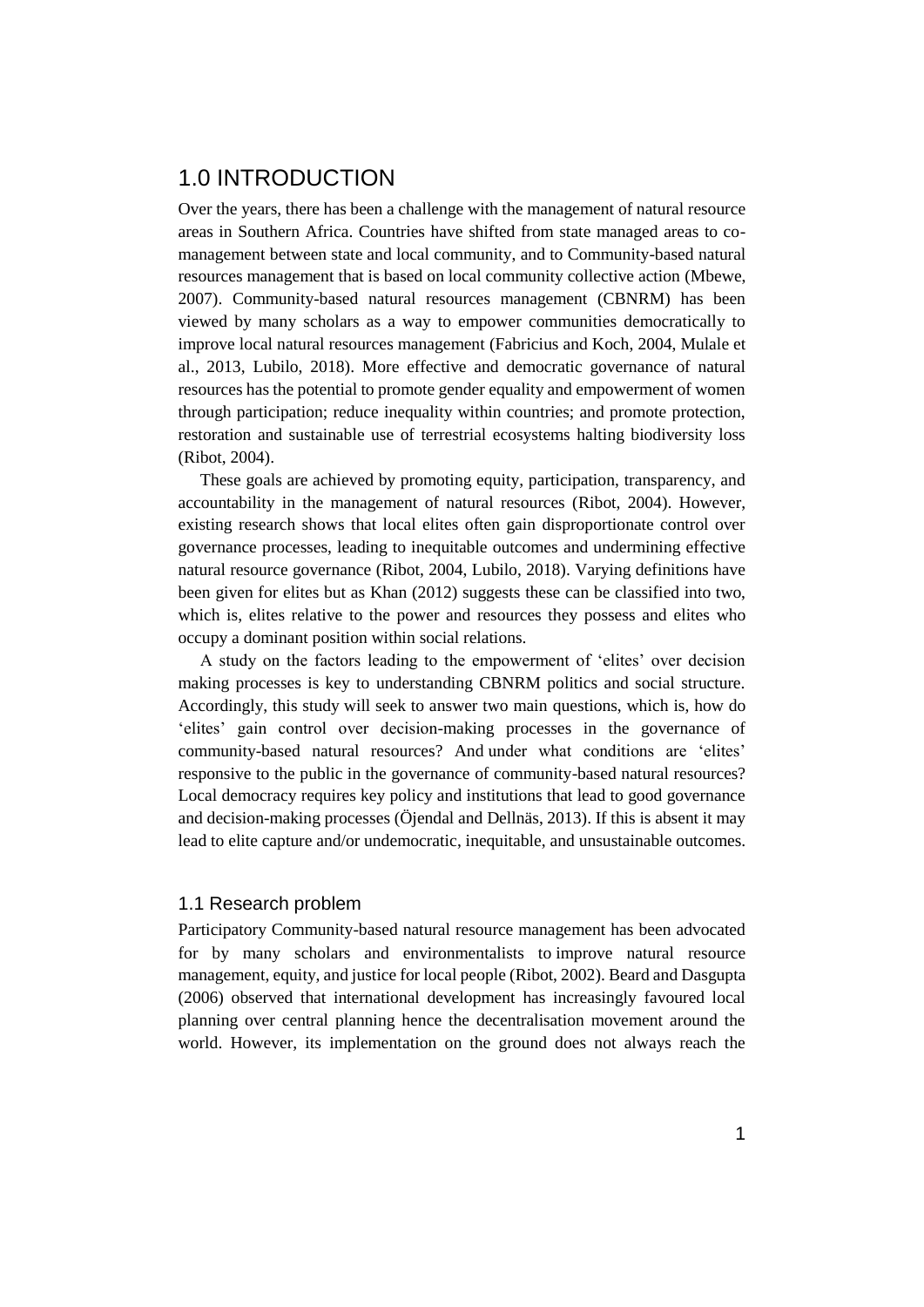intended goal. One of the criticisms that have emerged is that community-based initiatives allow the state to abandon its responsibility for community development by placing unfair demands of scarce resources of the poor (Beard, 2018). Even more so, local democratic leaders in some cases are not given discretionary powers that are required to make them accountable to their people (Ribot, 2013). When leaders are not accountable it is likely that elite control occurs making community-based natural resource management vulnerable to capture by local elites (Beard, 2018).

The actions and interactions elites take and have, play a vital role in influencing the political development and governance of communities. In democratic governance, there should be interlocking networks of communication and influence that allows access to central decision making for all (Osei, 2018). This means that if local people are unable to sanction their leaders through formal processes like elections or informal processes that consider one's reputation within the community (Fischer, 2016), it would result in poor participation from marginalised groups such as women and other socially disadvantaged individuals in the culturally thick communities<sup>1</sup>. Elites in non-democracies are more centralised in decision making and are recruited from a small social segment excluding anyone seen as an opponent leading to mistrust and lack of cooperation between those in power and those opposing (Osei, 2018). This could explain why Westholm (2016) observed that Women are usually underrepresented in natural resource management and have little influence over decision-making or office-bearing at community meetings worldwide.

Local elites which include politicians, monetary wealthy, and traditional leaders frequently dominate and frustrate decentralization and other community-based management initiatives by pursing their own political and material interests (Wilfahrt, 2018, Lubilo, 2018). Some studies have shown that this is due to poor institutions and policies while others have attributed elite domination to the legitimization of elites by state and international Non-Government Organisations (NGOs) because of an implicit assumption that elites share preference about local representation in decentralized governance. However, in decentralization elites have to maintain and reinforce their social status in their communities at the same time as they have to negotiate the distribution of scarce resources within the local government (Wilfahrt, 2018). This ultimately results in elite capture where the local government is rendered a zero-sum game as elites capture rewards for themselves and village (ibid).

Elites have been explored in many kinds of literature on local natural resource management, most scholars tend to focus on how dimensions of elite capture marginalize less powerful social groups. Less work has been done to understand who these elites are, their varying backgrounds and aspirations, and how they seek

 $\overline{a}$ 

<sup>&</sup>lt;sup>1</sup> Communities that mostly depend on informal institutions in their social structures.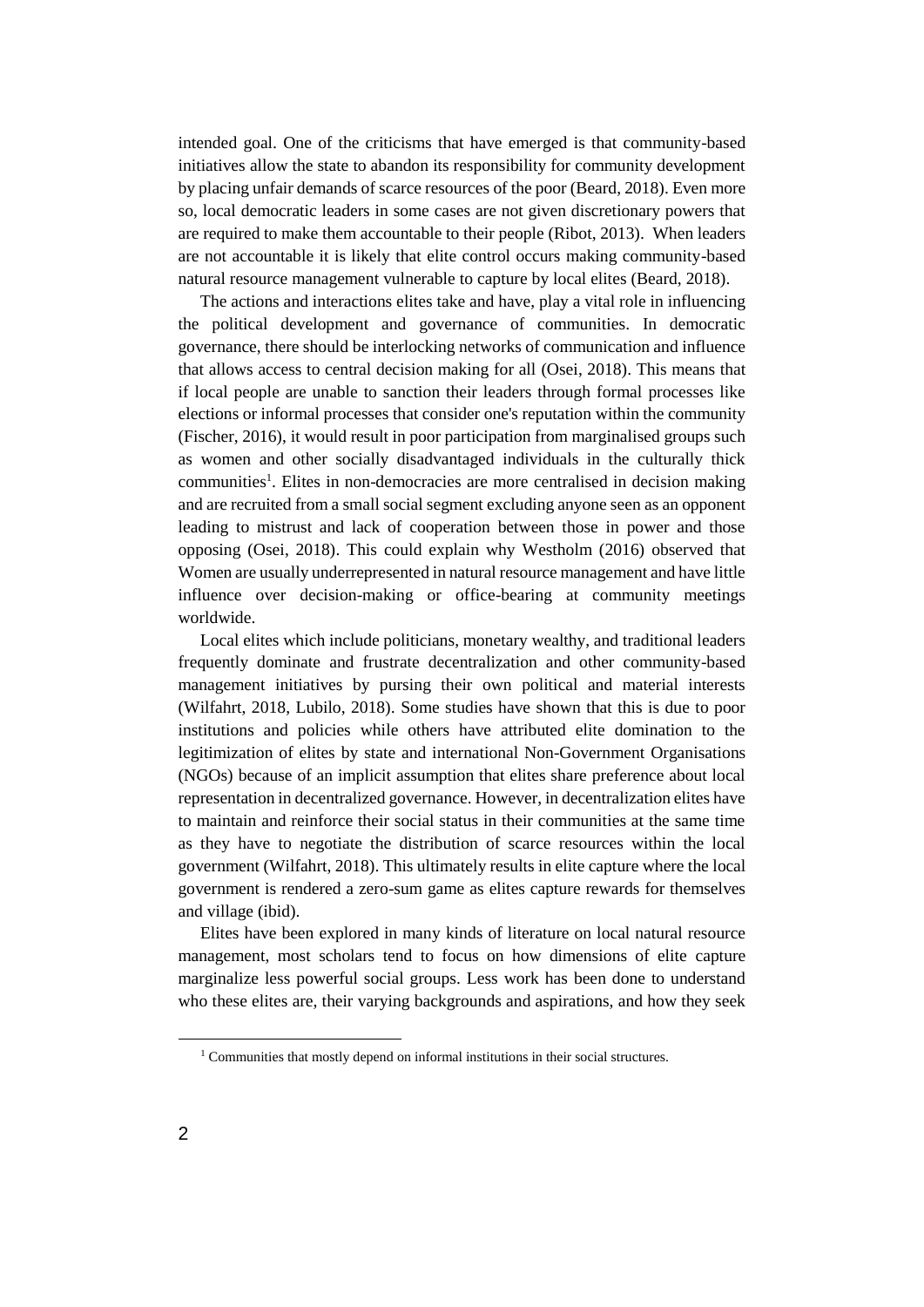to maintain their positions of power. Studies perceive elites to be in full control of decision making where they are responsive only to their local communities which may not be the whole picture. Elites are expected to also be responsive to the organisations that legitimize their authority like the state or international Non-Government Organisations (NGOs) to meet decentralization objective which creates a conflict of interest with local communities. Much has been said about elite capture and some of the dynamics that enable it as mentioned but by 'unpacking the elite' there is a possibility of gaining new insight into how these mechanisms operate.

#### <span id="page-12-0"></span>1.2 Purpose of the study

The purpose of this study was to understand who the local elites are in Community-Based Natural Resource Management (CBNRM) politics and social structure from a local perspective. This was done by exploring how elites gain control over decision-making processes in the democratic governance of community-based natural resources. Additionally, the study explored the conditions under which the elites are responsive to the public. In answering the two questions I was able to identify who the marginalized group is in the community which is the women. I answered the two main questions using the following sub questions.

- Who are elites in relation to identity and their background?
- How are decisions made in CBNRM?
- Whose interests do the decisions made benefit? And;
- How does the public interact with the elites in decision-making positions?

In line with Creswell (2014) on transformative worldview research, I link the political and social action from actors to understand who the elites in CBRNM are by finding out how they gain decision making power. For the development of the action agenda, I explore the conditions under which these elites are responsive to the public. Therefore, in designing the research it was essential that I study the lives and experiences of elites, the people they dominate, and institution that empower the elites either directly or indirectly. This would be beneficial for understanding the key policy and institutional changes needed in governance and decision-making processes which are essential elements of local democracy.

Greater knowledge of elites will help to reduce elite control and capture and help lead to policy mechanisms that have more democratic, equitable, and sustainable outcomes. A policy brief will be used to disseminate my findings and to make recommendations for policy makers in Zambia and for people working on CBNRM initiatives elsewhere in the world for the promotion of gender equality and empowerment of women through participation; reduce inequality within countries;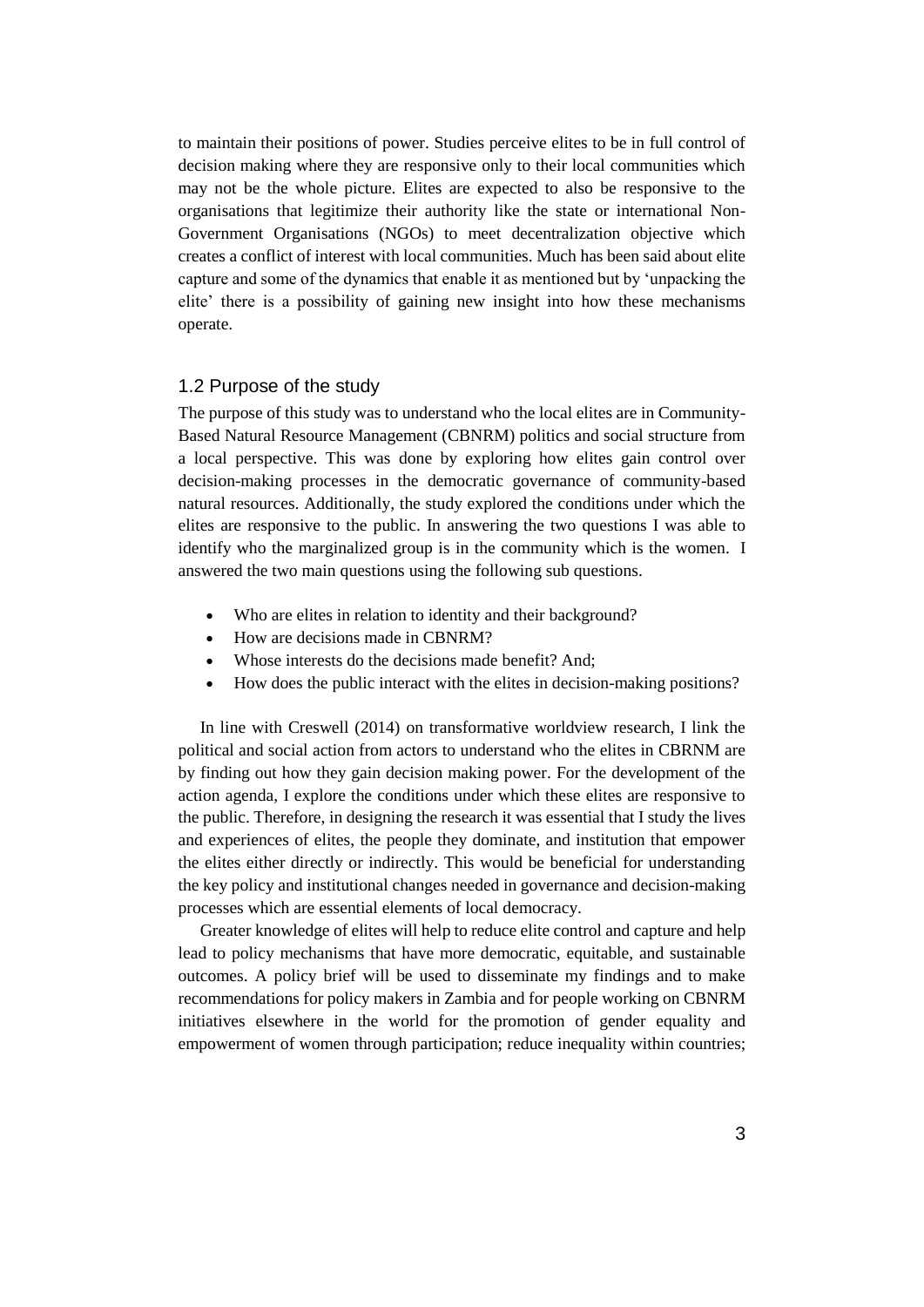and promote protection, restoration and sustainable use of terrestrial ecosystems halting biodiversity loss in line with the sustainable development goals (UNDP, 2019).

#### <span id="page-13-0"></span>1.3 Focus of the study

In this study, I focused on the findings that most relate to my research problem and the purpose of the study to answer the two main questions I have proposed. In my fieldwork, however, I found further interesting issues on local democracy, community-based natural resources management, and the influence of civil society organisations and government on their governance. This information was collected in the many conversations I had with local community members during interviews and focus groups. At the end of this thesis, I have suggested some of the issues as topics for further studies.

#### <span id="page-13-1"></span>1.4 Outline of the thesis

I have structured my thesis as follows. Chapter 2 gives the context of the study by providing information about the management of natural resources in Zambia focusing on wildlife management. It further gives a historical account of the governance structures and institutions and gives the current situation of the wildlife resources management. To conclude the chapter, I give a description of the study site.

In Chapter 3, I outline the conceptual framework which I have used to interpret my empirical data. I first give a description of elites, elite control, and elite capture. Then I introduce the concept of capital and institutional choice and recognition framework. Lastly, I link the concept of capital with the choice and recognition framework for the purpose of data analysis in this study. Following this will be my chapter 4 which explains my methodology giving my research design, methods I used for my data collection and lastly, the selection of the study site.

In chapter 5 I present my empirical findings. I first use my findings to answer the first three sub-questions and the first main question on how elites gain control over decision making processes. Chapter 5 also gives an answer to the last subquestion as well as the main question on the conditions under which elites are responsive to the public.

In chapter 6, there is a discussion of the findings using the conceptual framework and existing literature. Lastly, chapter 7 gives my conclusion by summarising my findings and further highlighting the contribution my study makes to existing knowledge. To conclude the chapter, I have given some suggestions for further research.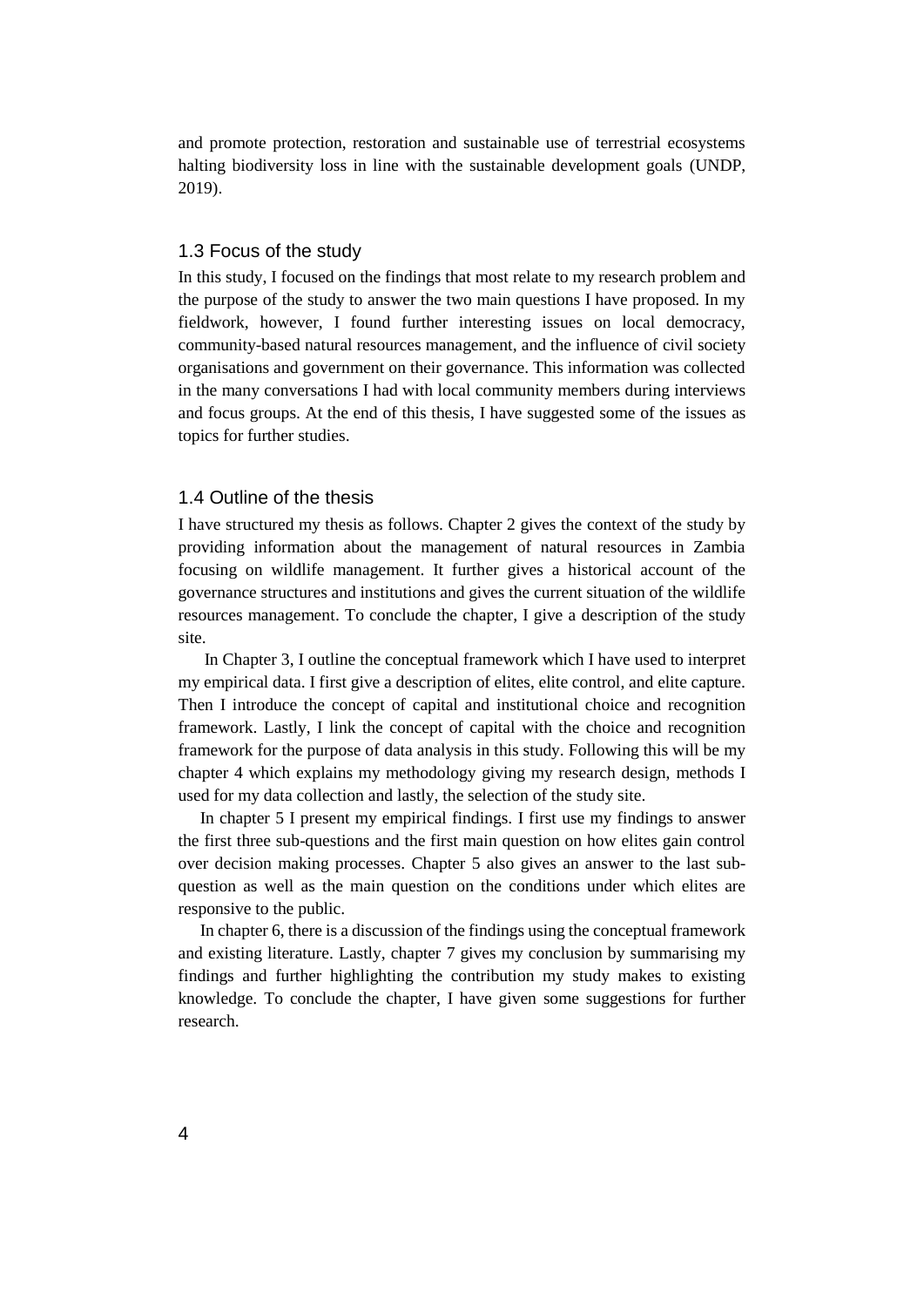## <span id="page-14-0"></span>2.0 Context

This part provides contextual information about the management of natural resources in Zambia with a focus on wildlife resources. It gives the historical background of the governance structures, the institutions in place and the current situation of the management of wildlife resources. Lastly, it gives a description of the study site.

## <span id="page-14-1"></span>2.1 Historical background of governance in Game Management Areas

Zambia has 20 National parks and 34 Game Management Areas (GMAs) which are reserved for wildlife protection and amount to about 30% of Zambia's land (Zambia Tourism Agency, 2017). Zambia follows mainly two tenure systems which are leasehold tenure that is practiced on state land and customary tenure that is practiced on customary land. Under customary tenure land rights are controlled and allocated by traditional authorities and practices (Republic of Zambia, 2015). This means that they vary according to the traditional customs, social norms, and attitudes to land (ibid). Although the National parks sit on customary land, they are managed and protected by the state/government while the Game Management Areas also on customary land are managed both by the state and local communities. This is because the National Parks have been gazetted as protected areas (an area for conservation and protection of wildlife, ecological systems, and biological diversity) and therefore settlement is not allowed while the Game Management Areas are gazetted as buffer zones to the protected areas and so settlement is allowed (Government of Zambia, 2015).

The buffer zone allows for sustainable utilisation of wildlife resources in the area hence the co-management between the state and local communities. Accordingly, under the Zambia Wildlife Act of 1998 and 2015, the local communities form Community Resource Boards (CRBs) within the boundaries of their chiefdoms in the Game Management Areas. These CRBs provide an institutional structure that is legally binding for the management and conservation of wildlife resources. Additionally, they are a means of ensuring that benefits from the management of wildlife resources are available to the local communities encouraging the participation and responsibility of those communities (Government of Zambia, 2015).

Community-Based Natural Resources Management (CBNRM) initiatives in southern Africa were introduced in the 1980s as a strategy to ensure that wildlife resources were not decimated by local communities because of restrictions to access and use imposed by colonial powers (Fabricius and Koch, 2004, Lubilo, 2018). Accordingly, sustainable use projects were implemented such as Communal Areas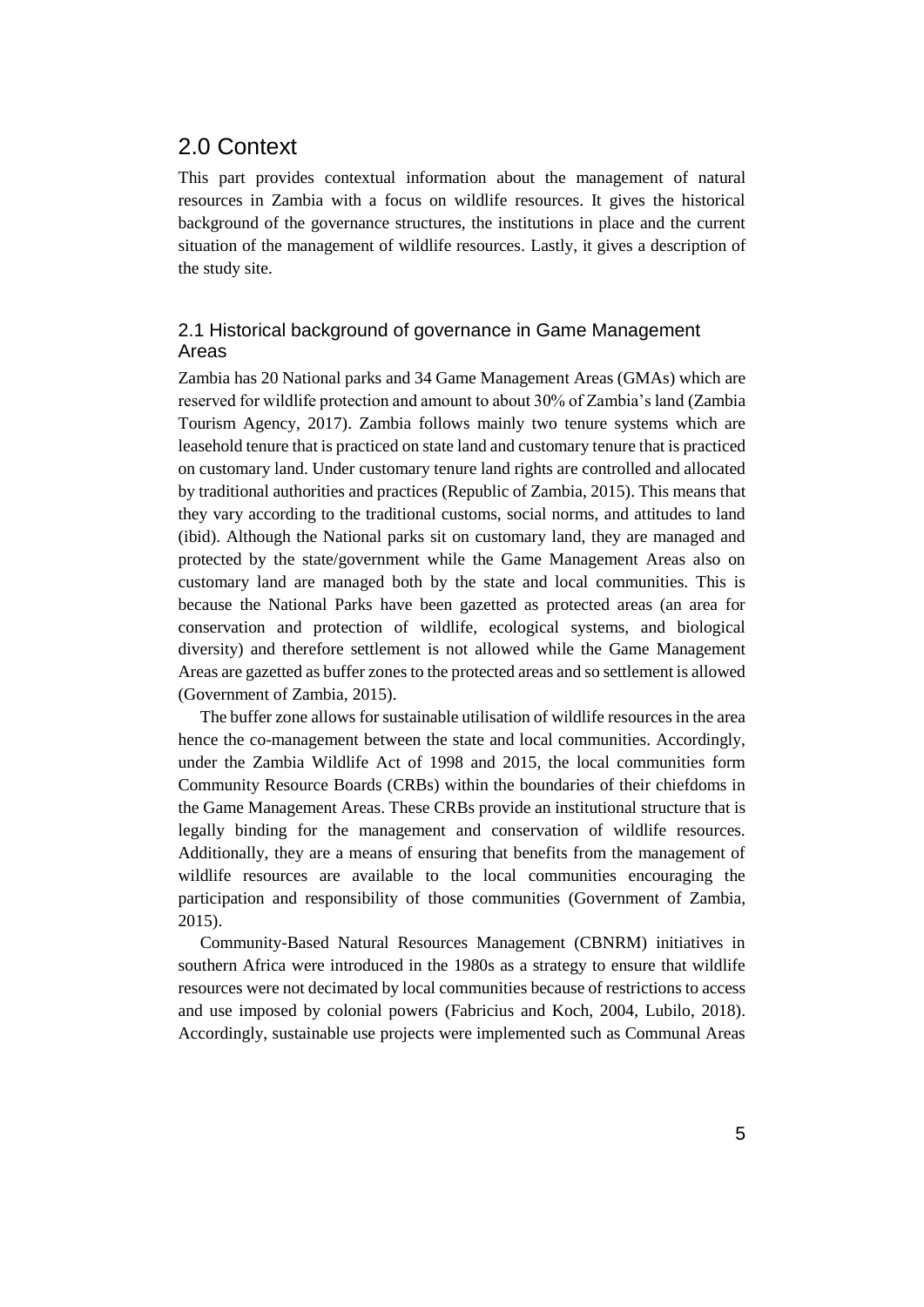Management Programme for Indigenous Resources (CAMPFIRE) in Zimbabwe, Administrative Management Design for Game Management Areas (ADMADE), and Luangwa Integrated Resources Development Project (LIRDP) both in Zambia (Child, 1996, Fabricius and Koch, 2004, Lubilo and Child, 2010). These projects were among many others in different countries that aimed to increase community participation in natural resources management with improved use and access. Prior to the inception of CRBs, the ADMADE programme was implemented nationwide by the State's National Parks and Wildlife Service (NPWS) (Lubilo and Child, 2010). Unlike the CRB programme, the ADMADE was not legally recognised. Furthermore, unlike the LIRDP programme implemented only in South Luangwa ecosystem that gave 80% of revenues generated from wildlife resources to the local communities through Village Action Groups (VAGs), the ADMADE was managed top-down (ibid).

Under the ADMADE, a Revolving Fund with revenues collected from safari hunting fees (50%) and safari hunting concession fees (100%) in GMAs was set up at the NPWS headquarter (Mbewe, 2007). The other 50% of the trophy hunting fees were retained in central government revenues (ibid). The programme had subauthority committees in local communities with the traditional chiefs<sup>2</sup> as chairpersons and senior headmen as committee members. These committees were for liaison purposes and implementation of community projects (Lubilo and Child, 2010). However, this structure gave the traditional chiefs more power because of the control they had on the wildlife revenue resulting in little to no financial transparency and elite capture (Mbewe, 2007, Lubilo and Child, 2010). It did not encourage community participation but instead created distrust and outrage in the local communities (Child, 2004).

The failures of the ADMADE program led to the transformation of the NPWS into a parastatal organisation called the Zambia Wildlife Authority (ZAWA) established under the Zambia Wildlife Act of 1998 ending the programme (Mbewe, 2007). CRBs were registered under the ZAWA which saw the removal of traditional chiefs as chairpersons. This was because they are said to have played a role in the misappropriation of funds in the ADMADE and LIRDP (Child, 2004, Lubilo and Child, 2010). The chiefs were instead installed as patrons of the CRBs to offer advice of community development and wildlife resource management. This role

 $\overline{a}$ 

<sup>&</sup>lt;sup>2</sup> In pre-colonial times the traditional Chiefs on behalf of the community had authority over wildlife and other natural resources in the Chiefdom. They would regulate the hunting and prevent illegal wildlife harvesting as well as punish wrongdoers. During the colonial times Chiefs lost this authority with the introduction of formal institutions. This led to increased illegal and commercial hunting of wild animals that prompted the CBNRM initiatives. The ADMADE and LIRDP were introduced to remedy the new problem by giving back power to the traditional authorities. Mbewe (2007) gives further details on the role of traditional leaders in CBNRM.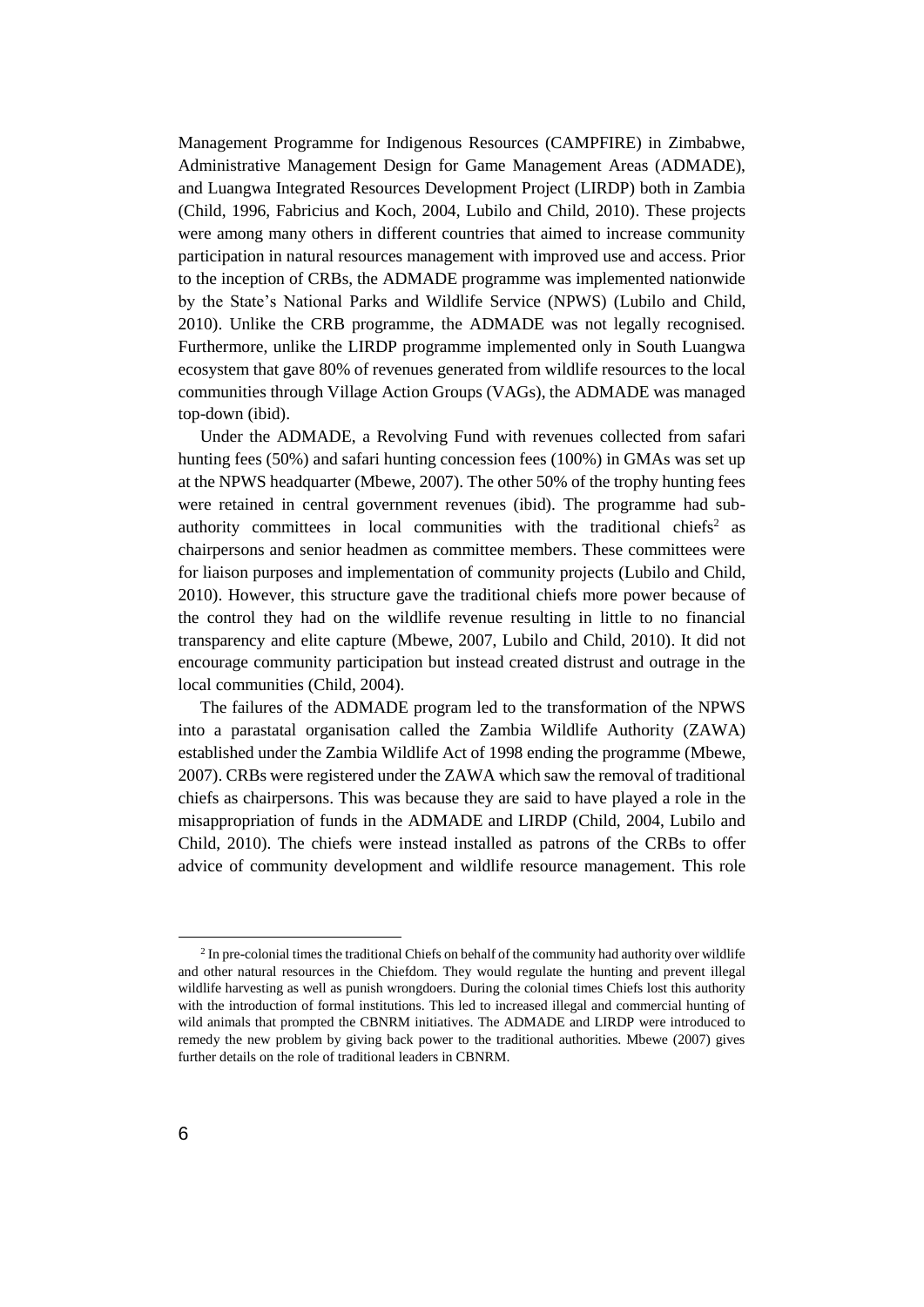came with 5% of the community's share of the hunting revenues and was meant to remove Chief from administrative roles while keeping them satisfied (ibid).

#### <span id="page-16-0"></span>2.2 Community Resource Boards structure

The Community Resource Boards (CRBs) are made up of the traditional Chief (patron), up to ten board members chosen from the local community, and one council representative (Government of Zambia, 2015). The board employs a qualified secretariat to assist with the administration and is also responsible for employing village scouts to work with the Wildlife Police Officers employed by the State. The additional difference between the ADMADE and the CRB programme besides the removal of chiefs as chairpersons and the legal background was the formation of VAGs representing Household groups. Household groups (100-200 households) form a 10-20 members VAG committee which is the basis of CRBs (Mbewe, 2007, Zambia Wildlife Authority, 2014).

The 'democratically' elected VAG chairperson usually becomes the representative on the CRB. Elections are held every 3 years and according to election guidelines the VAG elections have to be announced throughout the GMA by the electoral committee at least two weeks before voting (Zambia Wildlife Authority, 2014). This should be done through public announcements, meetings and any other means as the norm in the traditional system. The eligibility of nominees is verified by election officials in liaison with the traditional Chief, local headmen, and headwomen through a 'screening process' (ibid).

After votes are cast the candidate with the most votes becomes the VAG chairperson and the runner-up becomes the vice chairperson. The rest of the VAG positions such as secretary, treasurer, natural resource coordinator, community development coordinator, women's coordinator, and ordinary members are filled by an in-house election (selection amongst themselves). Like-wise after the Chairpersons of the VAGs form the CRB, they have another in-house election to fill-up positions, this time including the position of the Chairperson (Zambia Wildlife Authority, 2014).

Even though the CRB programme has a seemingly democratic approach, it apparently still is has a top-down management structure. For example, the Zambia Wildlife Authority used to collect 100% of the safari hunting and concession fees generated in the GMAs and later disburses 50% of the hunting fees to the CRB with 5% going to the Traditional Chief (Mbewe, 2007, Lubilo and Child, 2010). The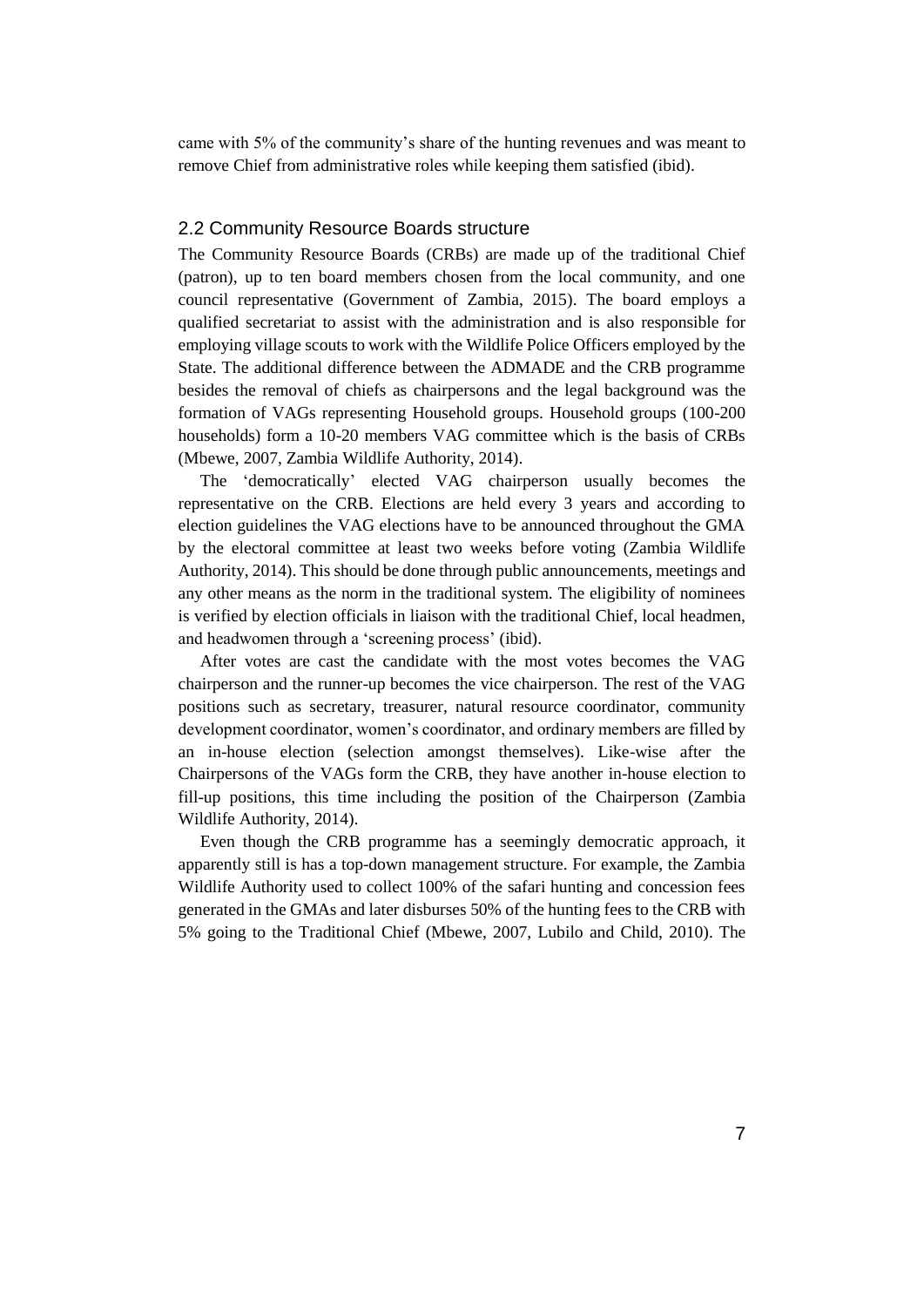community only gets 20% of the concession fees<sup>3</sup> (ibid). In 2015 the functions of the ZAWA where transferred to the Ministry of Tourism and Arts under the Department of National Parks and Wildlife (DNPW) in accordance with the Zambia Wildlife Act No. 14 of 2015 because of its [ZAWA] bureaucratic dependence on revenues from GMAs, and failure to pay staff salaries (Ministry of Tourism and Arts, 2017). This move back to the government has still kept the CRB programme but now the revenues from wildlife resources are taken to central government revenues before being disbursed to local communities and not in totality. This indicates a partial devolution of fiscal power to the local governing bodies.

Together, the government and local community protect the wildlife resources of the Game Management Areas and share the benefits that are derived from the natural resources (Mbewe, 2007, Lubilo and Child, 2010). Like many other CBNRM initiatives, the Zambian CRBs adopted a local democracy model where leaders are elected by local communities to act as their representatives in the management of wildlife resources. Even so, many scholars have criticized CBNRM citing poor representations of local communities, poor distribution of benefits to resources users, poor policies, weak institutions, and elite control and capture among others (Fabricius and Koch, 2004, Ribot, 2004, Child, 2004, Lubilo, 2018). I carried out my study in Mukungule Game Management Area which is part of the North Luangwa Ecosystem. I give a description of the study site in the next part.

#### <span id="page-17-0"></span>2.3 The study site

This part describes the study site. I have kept the real name of the Game Management Area and Village Action Groups for this study but in order to maintain the anonymity of the respondents will not reveal the three (3) Village Action groups where the data was collected. The Mukungule GMA is located on the western boundary of the North Luangwa National Park in Mpika District of the Muchinga province (Zambia Wildlife Authority, 2004a). The GMA is named after the Mukungule Chiefdom that is found there. It is one of the buffer zones that surround the North Luangwa in addition to the Munyamadzi, and Musalangu GMAs (Zambia Wildlife Authority, 2004b).

The Mukungule GMA has a tropical climate in a high rainfall ecological zone with an annual rainfall of approximately 900mm and above. It has three seasons which are the hot-wet season (November to April), cool-dry season (May to

 $\overline{a}$ 

<sup>3</sup> There currently a debate on whether local communities should continue to receive 20% of the hunting concession fees. The sharing of these fees emerged in 2004 in an agreement between the parastatal ZAWA and the community. Its was never legally formalised. After the transformation of ZAWA into the Government DNPW in 2015, the funds are being collected in the Central Treasury. In 2017 the Ministry of Finance stopped the disbursement of the concession fees because it does not have a legal backing (Source: Norther Region CRB Association Meeting Report held 18th March 2019)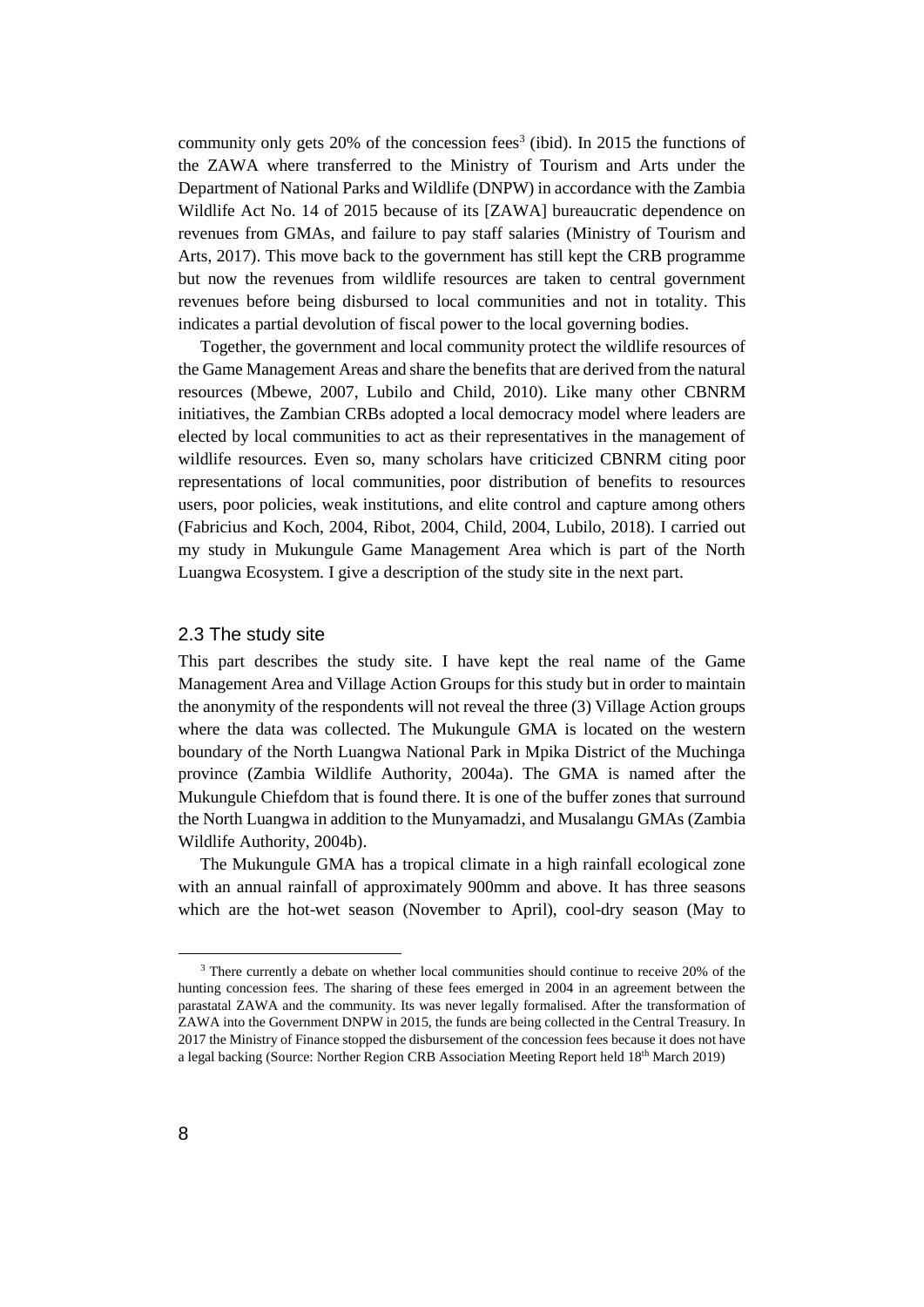August), and hot-dry season (September to November) (Zambia Wildlife Authority, 2004a). Local people are primarily crop famers producing Maize, sweet potatoes, finger millet and cassava among other crops. They sometimes have combined livelihood strategies such as livestock production (chickens, goats, pigs, rabbits, guinea fowls, doves, and ducks), vegetable gardens, natural resource utilization (fishing, mushroom picking, weaving, carving) and employment in the adjust park and safari camps (Zambia Wildlife Authority, 2004a). However, the livelihoods are threatened by wild animals that cause crop damage/loss and livestock predation.

The local tribes of the Chiefdom are Bisa and Bemba who originated from the Luba tribe in the Democratic Republic of Congo formally Kola. There are 10 Village Action Groups which are Mukungule, Chipundu, Kaluba, Kashaita, Katibunga, Mwansabamba, Kakoko, Nkomba, Chishala, and Chobela (ibid). The Community Resource Board was established in April 2004.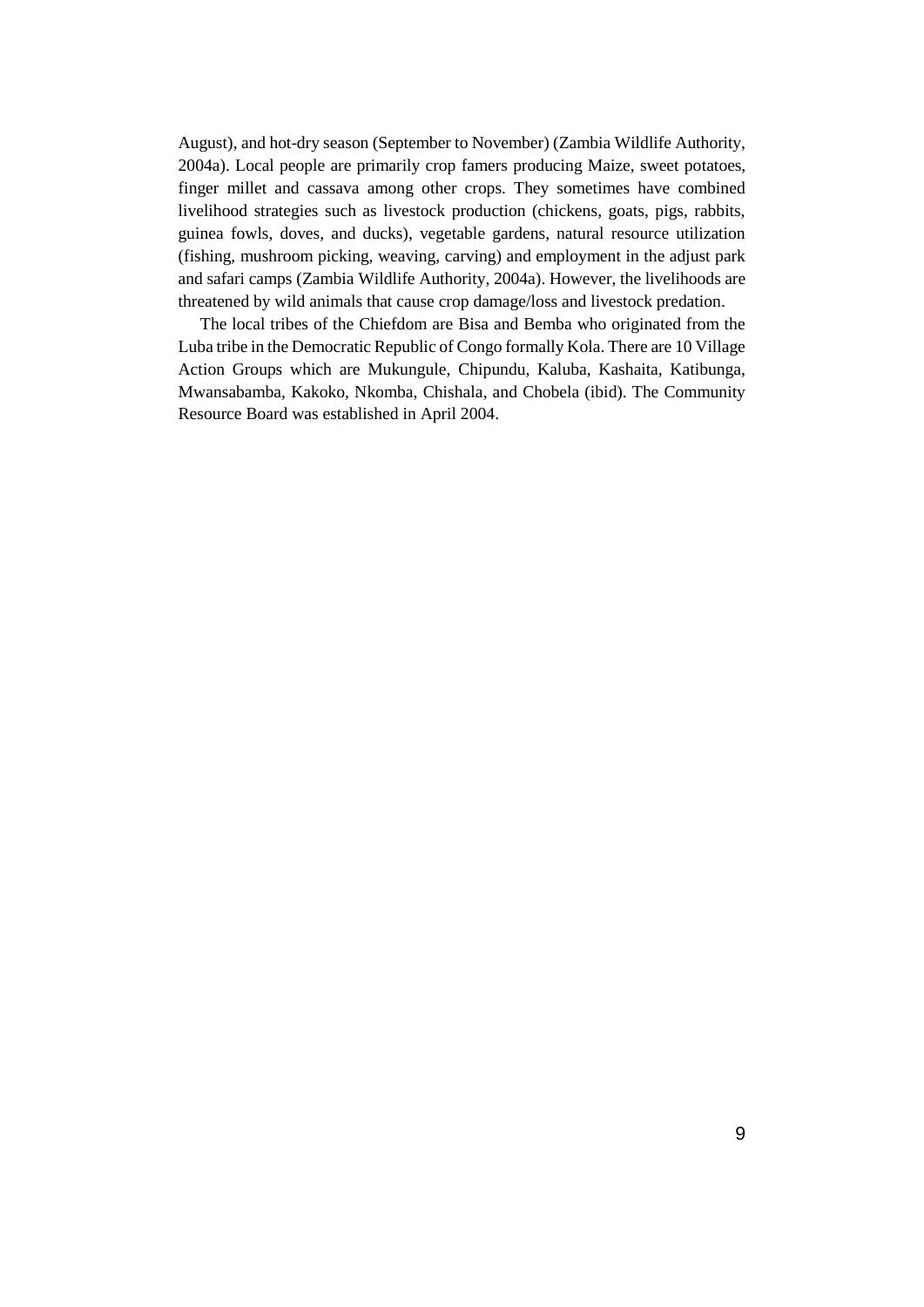## <span id="page-19-0"></span>3.0 CONCEPTUAL FRAMEWORK

This chapter outlines the conceptual framework which I have used to understand how elites gain control over decision-making processes and under what conditions the elites are responsive to the public. In order to identify who the elites are in the CBNRM process, it is important to have a working definition of the term 'elite' to be able to recognise individuals or groups that fit the description. This has been done in (3.1). Section (3.2) further talks about elite control and capture to understand elites. I discuss Bourdieu's concept of symbolic capital as the overlooked factor which elites use to get in to advantageous situations in (3.3). I then discuss the choice and recognition framework (Ribot et al., 2008, Ribot, 2013) to bring out its effects on local democracy and empowerment of elites (3.4). Lastly, in (3.5) I link the symbolic capital concept with the choice and recognition framework for the purpose of analysis in this study.

#### <span id="page-19-1"></span>3.1 Defining the elites

In this section, I will explain the terms and aspects of the study in order to outline the scope of the study. I begin by first defining the 'elite' then move on to the resources they have access or control. Lastly, I define elite control and elite capture though this is discussed further in the next chapter.

It is difficult to find a universally accepted definition for the term 'elite'. There is no consensus on the definition and scholars on elites seldom define the term further adding to the disunity (Osei, 2018, Khan, 2012). Some articles have taken the Marxist way of thinking seeing elites as those who occupy dominant positions within social relations. Osei (2018) uses such an approach stating that elites are "persons who are able, by virtue of their strategic positions in powerful organisations and movements, to affect political outcomes regularly and substantially" (ibid, 2018:21). In contrast, the Weberian thinking focuses on class thinking of elites relative to the power and resources they have. In both thinkings, elites are seen as those with power and resources and the contrast comes on whether to look at the individual control over these resources or instead focus on structural relations that gives power to specific positions (Khan, 2012). This study focuses on the latter and so will define the 'elite' as an individual or group of individuals occupying a position/s that gives them access and control or possession of resources that advantages them (ibid). 'Local elites' will, therefore, be defined as locally based individuals or groups the fit in the definition given above with disproportionate access and control to resource, that is, social, political, economic, cultural, and knowledge capital/power (Dasgupta and Beard, 2007).

Understanding the resources that elites have access to or control is important to understand who the elites are, and how they gain control over decision making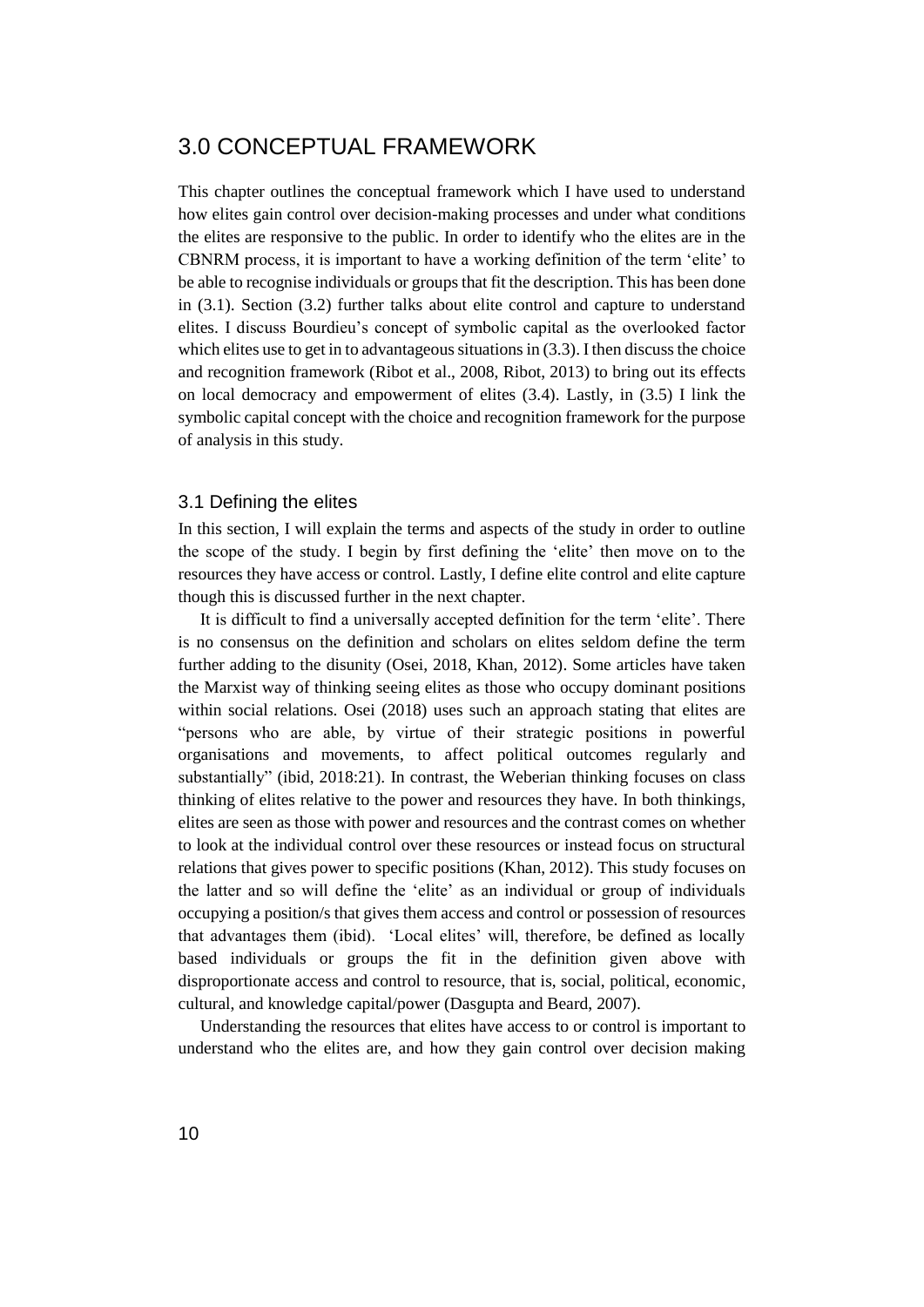processes. Resources as highlighted earlier include social, political, economic, cultural, and knowledge capital which must have convertible value (Inglis and Thorpe, 2012). This means that obtaining such capital is not enough, one must be able to use the capital and only then does the capital become valuable. This means that depending on the localities some capital will be more valuable and others will not because of the social processes of that area (Khan, 2012). Once the elites have resources or capital that has the transferable value they are able to gain or retain control of positions of power. This is can be defined as elite control.

Elite control should not be confused with elite capture which is defined as "the process by which these individuals [elites] dominate and corrupt community-level planning and governance" (Dasgupta and Beard, 2007:230). This means that elites can have power without being corrupt but instead contribute their efforts towards community development and governance (ibid). Local elites who have strong social ties with community member both within and outside the village are less likely to benefit themselves at the expense of others but when the social ties are weak they face few sanctions and so are likely to capitalise on individual opportunities to capture any rewards for themselves or for those closest to them (Wilfahrt, 2018). The next part explores in detail the criticisms of CBNRM with a focus on elite capture and control.

#### <span id="page-20-0"></span>3.2 Elite control and capture

Local democracy has positive effects on natural resource management because it is able to utilize local knowledge in its decision making processes and include multiple local voices (Ribot, 2004, Mulale et al., 2013). Implementation in the form of institutions and policy is an important factor in ensuring the positive outcome. For example, Saito-Jensen et al. (2010) recommend that safe guards be put in place to prevent further marginalization in communities because of existing social structures. The safe guards implied are institutions and policies that ensure minimum social standards, promote direct democracy, devolve power to other committee members besides the chairperson, and contact with equity-promoting third parties like NGOs (ibid). Failure to do so will not only frustrate the positive outcome but will result in negative effects such as elite capture. Elite capture occurs when individuals or organisations obtain benefits or advantages at the expense of others because of their dominant position (Ribot, 2004, Beard and Phakphian, 2009, Sindzingre, 2010, Saito-Jensen et al., 2010, Lubilo, 2018). As stated earlier, this must be differentiated from elite control where elites are seen to only dominate democratic processes without the capturing of resources.

Elite control has been considered by some scholars to be an inevitable outcome for development and community wellbeing because developing countries have uneducated and culturally 'backward' communities (Mansuri and Rao, 2004, Khan,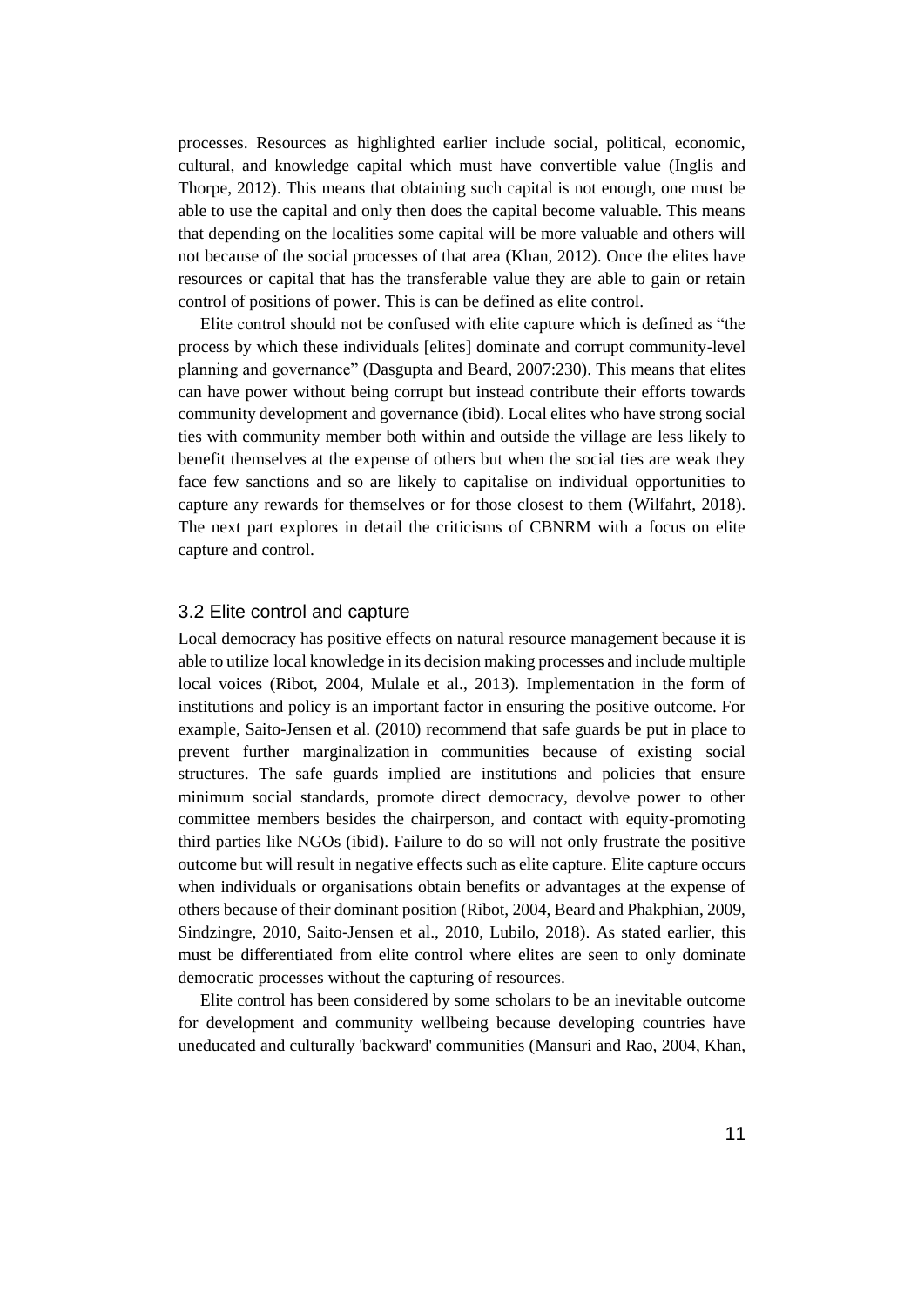2008). This according to them means that elite control as a necessary evil has a possible outcome where resources and benefits are distributed equitably among marginalized groups. However, this type of local democratic governance is not sustainable because it is likely that elite capture will occur depending on the benevolence or malevolence of the elites (Dasgupta and Beard, 2007, Osei, 2018). The goal of local governance is to promote accountability to local communities in order to strengthen all local actors as opposed to a few (Khanal, 2007).

To describe developing countries as uneducated and culturally backwards, additionally, fails to acknowledge and appreciate that communities are governed by both formal and informal institutions. Informal institutions are flexible 'rules' based on an education acquired through experience within a society usually unwritten (Mulale et al., 2013). While formal institutions are less flexible written rules that aim to safe guard rights in a society (ibid). For example, in pre-colonial Zambia communities had a working system of traditions, beliefs, taboos, and regulations for managing natural resources governed by traditional leaders (Mbewe, 2007, Lubilo and Child 2010) whom under the formal institutions today would be regarded as elites. The introduction of formal institutions to a society with informal institutions changes the social relationships and interactions that exist (Otto, 2013). Therefore, rather than call local communities uneducated or culturally backwards, it is better to learn and understand the informal institutional systems in place.

The literature on elite capture reveals that communities are able to resist elites or make more responsive in two ways. Firstly, elite capture is not permanent as it can be remedied by the formalization of interaction calling for transparency and accountability to the local communities. In their study, Saito-Jensen et al. (2010) reveal that by formalizing interactions marginalised groups are able to form alliances with one another to resist oppression. In order to help marginalized groups the formalization of structures through strong institutions and policies enable them to justify demands of rights to equal decision-making powers and benefits from natural resources (Saito-Jensen et al., 2010). However, marginalized groups will only benefit from formalized structures if they come together as a unified front against the perceived elites as can be observed in the case-studies by Saito-Jensen et al. (2010) and Lund and Saito-Jensen (2013). Alternatively, solidarity may be used by elites to stay in positions of power through democratic means. For example, elites may use monetary or cultural capital to get support in electoral processes from groups. This can be done by promising to reward communities with benefits from resources if they elect them or may threaten to withhold resources if they do not elect them especially in impoverished communities (Conroy-Krutz, 2018).

Secondly, communities resist or make elites more responsive by disobeying regulations, rules or by-laws enforced in their communities. Marginalized groups will do this to protest their exclusion from the benefits of natural resources as a result of elite capture (Lubilo, 2018). This type of action calls for re-organisation of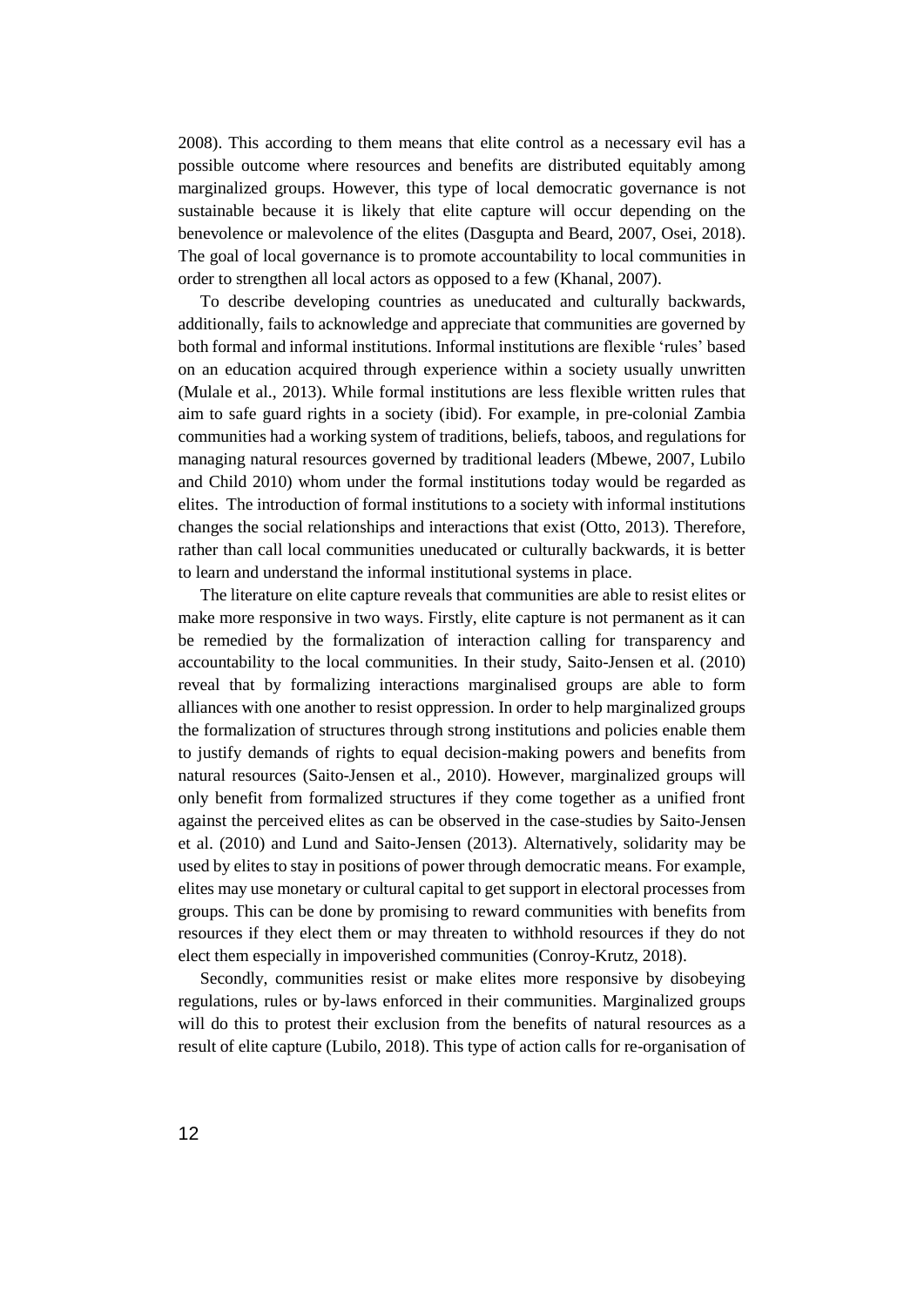the management structures and even policies by either the elites themselves or other organisations such as the state or international NGOs to ensure that management goals are met.

From the literature reviewed it can be observed that management of the natural resources is based on concepts which are inadequately socially informed and do not fully reflect the complex, diverse, specific nature of institutional formation (Cleaver, 2002). There is more than one solution to the management of common property or common pool resources as can be observed from (Ostrom, 1990, Cleaver, 2002, Acheson, 2011). With reference to elite control and capture, this means that the management should be taken on a case by case basis taking caution as policies and formal institutions are implemented. There is a need to have a perspective of decision making that integrates political, economic, and social contexts (Peterson, 2010).

#### <span id="page-22-0"></span>3.3 Concept of capital

According to Khan (2012) in order to study elites, it is important to study the control they have over resources as well as the value of those resources and distribution in the local communities. Using Bourdieu (1993)'s concept of symbolic capital, I identify how the elites have access to and control of resources. I did this with an interest to find out why certain individuals or groups occupy higher positions than others in a given field, in this case, the field of natural resource management in the game management area. Bourdieu describes three types of capital namely economic capital, social capital, and cultural capital (Inglis and Thorpe, 2012).

Economic capital also described as physical capital is the monetary resource an individual or group have at their disposal (Ojha et al., 2009, Inglis and Thorpe, 2012). Elites can use this capital to get in to positions of power where they are able to influence and control decisions in their favour. Additionally, they can use this capital to stay in positions of power. The CRB leadership is in-charge of community finances that come from wildlife hunting and tourism and so board members are in a position to utilise that money to acquire other resources or forms of capital. This can be through legitimate or corrupt means.

Social capital is the social network of relations an individual or group has with other people (Inglis and Thorpe, 2012). Social capital is not only dependent on the number of people in the network but also the type of people (ibid). This means that in order to have high social capital an elite should have networks with the higher class even if they are few than have many connections to the lower-class people. These social ties facilitate information transfers and help to coordinate action or to produce consistent modes of action (Khan, 2012). Elites in CBNRM have the advantage of having information to get them in to positions of power such as election dates or CRB members' requirements and duties. Furthermore, because of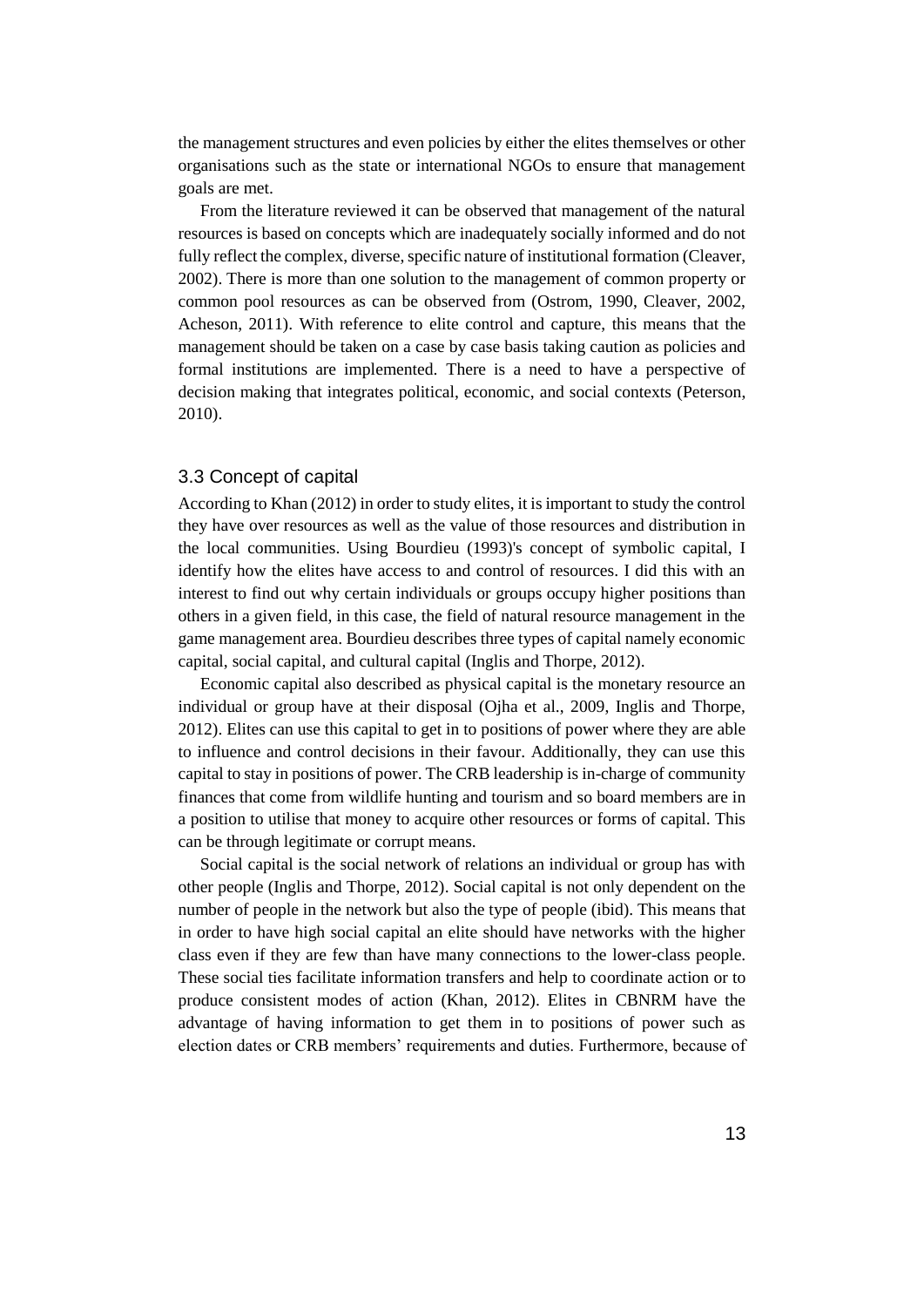shared understandings produced through common experiences with local communities are able to respond to community needs in order to stay in positions of power.

Cultural capital is identified in three states, which are, the embodied state that is the socially recognised prestige attached to an individual or group's practices; the objectified state which is the amount of knowledge about cultural issues like art, books or machines; and the institutionised state which is the academic qualification an individual or group possesses (Bourdieu, 1993, Ojha, 2008, Inglis and Thorpe, 2012). Using culture as a resource the elite are able to form a stratified group marking themselves and are able to recognise one another through this classification enabling them to distribute opportunities to themselves and others on the basis of the display of chosen attributes (Khan, 2012). Through this, the elite are able to protect their status and draw boundaries to exclude others.

The success or failure of the elite to gain control over decision making processes depends on whether the type of capital they have is relevant in the local community they are found in. This means that if the local community is capitalist then the elite with high economic capital will be successful and if the community instead is traditional then those with high social or cultural capital will be successful (Inglis and Thorpe, 2012). The local community must be able to recognise the capital possessed by the elite and they should attach value and prestige towards the recognised capital. The capital is then said to have symbolic value and it is then called symbolic capital (Ojha, 2008). Symbolic capital which is the resource of reputation has been defined as "a form of power that is not perceived as power but as legitimate demands for recognition, deference, obedience, or services" (Swarts 1997:42). This means that symbolic capital is important for producing the elite in the local community. As a result of the symbolic capital, the elite are placed in positions of influence where they are able to accumulate more capital. This symbolic interaction allows those with high levels of relevant capital to stay in positions of power because those with low levels of capital do not see the need to challenge them. Therefore, the elite with high levels of relevant capital will have an advantage in decision-making. Elites continue to enjoy unchallenged privileges in accessing resources and power which they there use to dominate social interactions (Ojha et al., 2009).

Recognition plays a major role in the production and reproduction of elites. Next, I introduce the choice and recognition framework to bring out how institutions and organisations play a central role in supporting elites and link the framework to the concept of capital.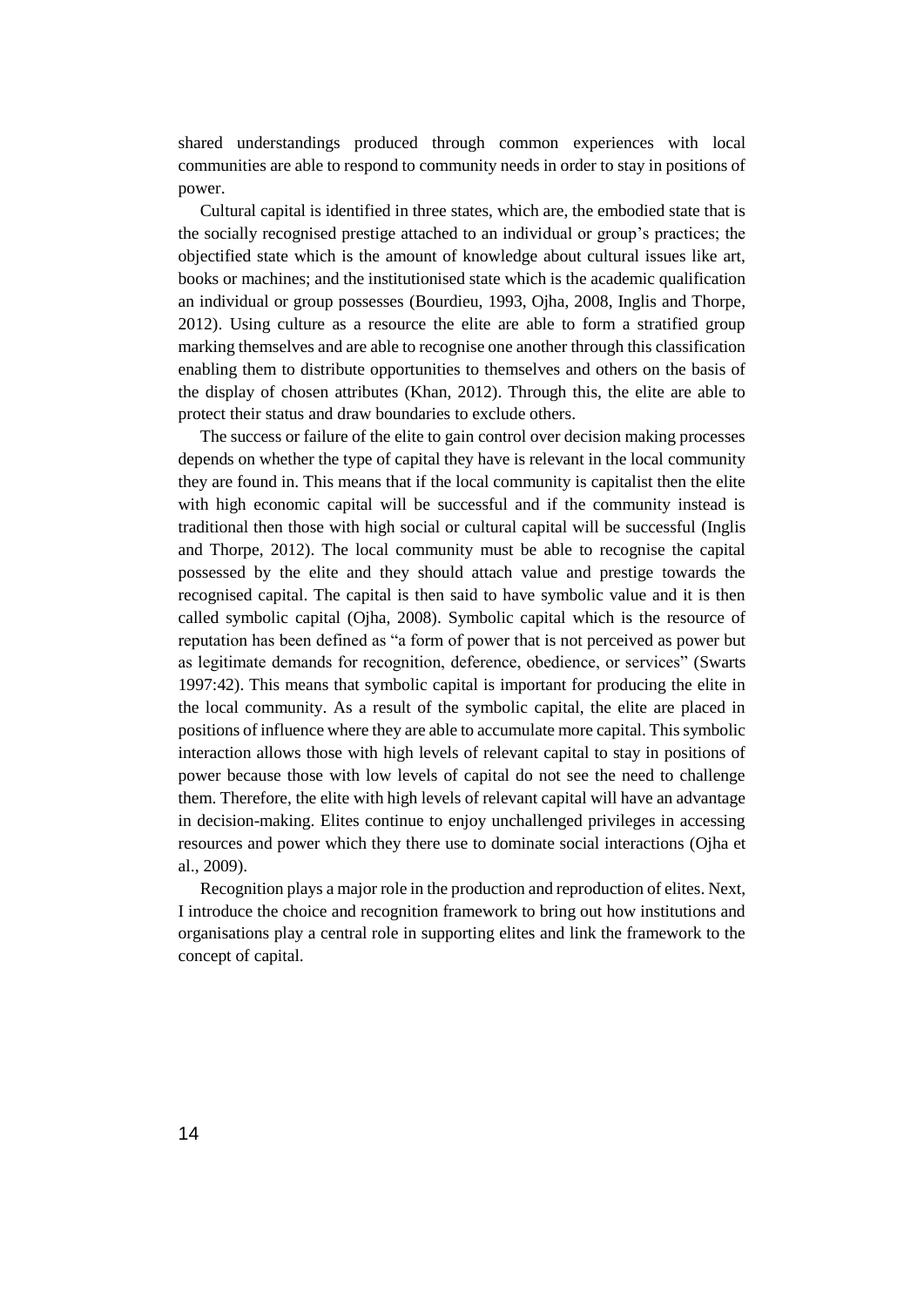#### <span id="page-24-0"></span>3.4 Institutional Choice and recognition

Community-based natural resources management has democratic decentralisation as its focal point where the Government transfers powers to actors and institutions to lower hierarchies in the system (Agrawal and Ribot, 1999). The transferring of power involves making actors autonomous by allowing them a field in which they are free to make their own decisions (Agrawal and Ribot, 1999, Larson and Ribot, 2004). Governments and local departments that work with democratic communitybased organisations are choosing powers to transfer, the means by which to transfer the powers and the local individuals and institutions to receive the powers in these decentralisation efforts (Ribot, 2013).

The support given to local authorities by government and international agencies can produce, privilege, and strengthen local elites in that they legitimise the elites by enforcing their behaviour, accountability relations, and beliefs on to the local community members (Ribot et al., 2008). This means that when a policy 'recognises' an institution (formal or informal) or local authority it gives it the autonomy to act through the transfer of power. If that power is given to a democratic authority that is accountable and responsive, then there is a possibility of the local authority being representative of the community which promotes citizenship and creates a meaningful public domain. Alternatively, if it is given to an autocratic authority which is unaccountable and not responsive to the needs of the community then it will not be representative which will diminish citizenship and reduce the public domain (Ribot, 2013).

The choice of community-based organisations and local authorities by Government and/or international agencies is a form of recognition or acknowledgement (Ribot et al., 2008). By way of choice, the government and international agencies are exercising agency and so have the responsibility for a decision that they make and in doing so must proceed with caution on the authorities they choose to recognise. As was explained in the previous section individuals and organisations are seeking recognition for the capital they possess from others in the same field. This recognition in the sense of acknowledgement is part of the process of gaining and maintaining authority (Markell, 2000, Ribot, 2013). Choice and recognition strengthen the chosen local authorities [or elites] with resources or capitals hence creating and reproducing elites that shapes representation, citizenship and the public domain of local democracy (Ribot, 2013).

#### <span id="page-24-1"></span>*3.4.1 Representation*

Because local institutions are formed on the basis of local democracy they have to be both accountable through the enabling of both positive and negative sanctions (Fischer, 2016) and responsive to the needs of the community. In order for these authorities to be responsive, there is a need for them to have discretionary power to transform needs and aspirations into policy and policy into practice (Ribot, 2003,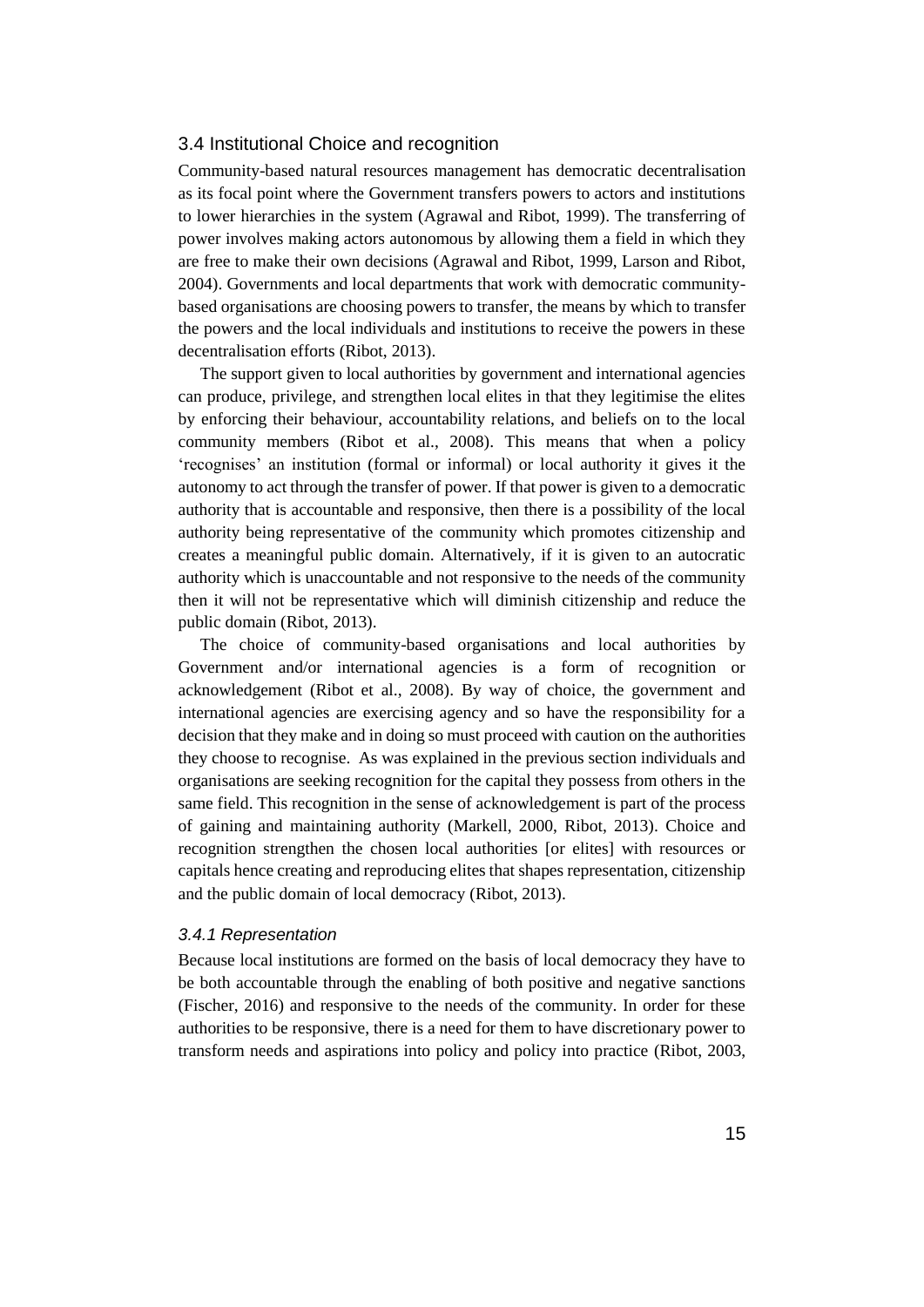Pritchett and Woolcock, 2004). To be democratic, local institutions have to be representative, that is, they have to be accountable to the people and have to be empowered to respond (Ribot et al., 2008). Empowering other bodies like local NGOs, customary authorities and private corporations can de-legitimise elected local authorities (Ribot, 2013). This creates, reproduces and strengthens local elites by discouraging local participation from these structures. When local participation declines only the elites remain with the knowledge of how the local institutions operate while accumulating capitals.

#### <span id="page-25-0"></span>*3.4.2 Citizenship*

Citizenship is seen to be a process where local community members are politically engaged and shape the fate of the polity in which they are involved (Isin and Turner, 2002). It is also defined as a social process through which individuals and groups are engaged in claiming, expanding or losing rights (Ribot, 2013). Authorities that are democratic foster citizenship, while those that are autocratic are less inviting of engagement (Ribot et al., 2008). Where public resources are transferred to private bodies or autocratic leaders, citizenship is diminished.

#### <span id="page-25-1"></span>*3.4.3 Public domain*

A 'domain' is comprised of resources and decisions held by a public authority (Ribot et al., 2008, Ribot, 2013). The public authority has the power to defend citizens' rights and citizens are able to influence the public authority (Ibid). This strengthens public belonging and identification as a citizen with the public authorities and with other citizens in the community. Without public powers, there is no public domain and no room for democracy. Empowering local elites reduced the size of the public domain creates classifications in the local community where a few individuals or group benefits at the expense of others. A public domain is necessary for representation and for the promotion of citizenship (Ribot, 2013).

#### <span id="page-25-2"></span>3.5 Linking the concept of capital with Institutional choice and recognition

For this study, I link the concept of capital and the institutional choice and recognition framework to understand how elites gain control over decision making processes. More specifically I begin by looking at who the elites are in CBNRM and what their background is. A look at the CRB election guidelines produced by the Zambia Wildlife Authority now DNPW outlines how the process is done but does not reflect the actual process on the ground which has other influences at play such as the amount of symbolic capital local community members have and how that influences the decision of the community.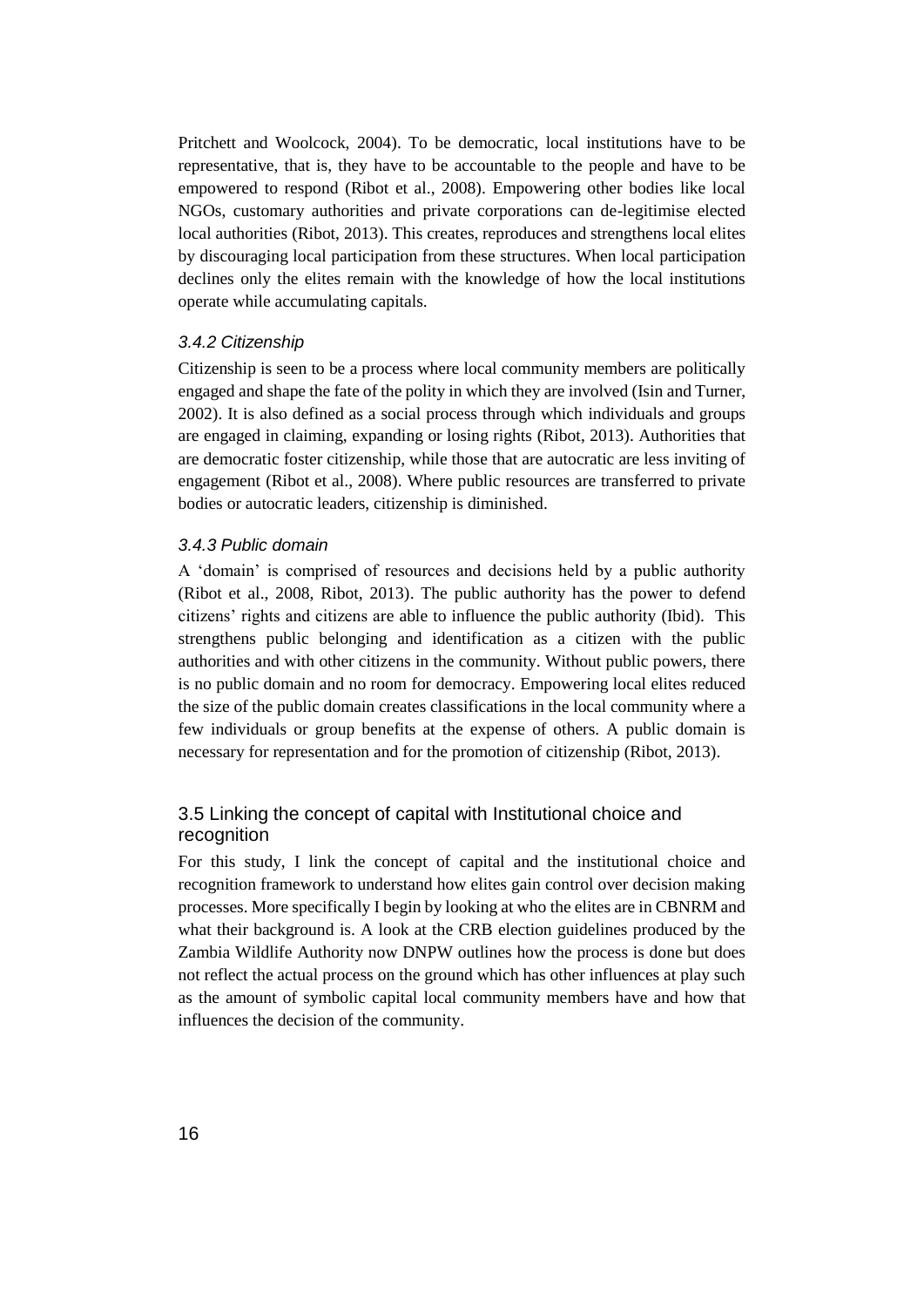By understanding the elite and their background, I show that the guidelines fail to acknowledge this crucial detail of social processes that are important for supporting local democracy. The concept of capital allows us to see how elite power is produced and reproduced while the choice and recognition framework explores how policy interacts with the existing field of power relationship or symbolic interactions. This is to say policy may be instrumental in supporting elites meaning that it is not just 'recognition' of an institution or local authority that influences the democratic outcome but that there should also be a consideration of the already existing domain of power or capitals that determines what happens after an institution is empowered.

By using 'choice and recognition', I investigate who the organisations (government or international) operating in the local communities choose to work with and how this affects the capital distribution and accumulation thus affecting representation, citizenship and the public domain in the local authorities chosen. Additionally, with regards to the local authorities, I seek to understand how decisions are made on the boards to establish if they have been given discretionary powers to be responsive to the needs of the people as well as analyse the sanctions, positive or negative, that are in place to make leaders or elites accountable. By putting the concept of capital and the choice and recognition framework together, it has given me a foundation for studying how elite power is produced and exercised as a result of both the social context and institutional interventions.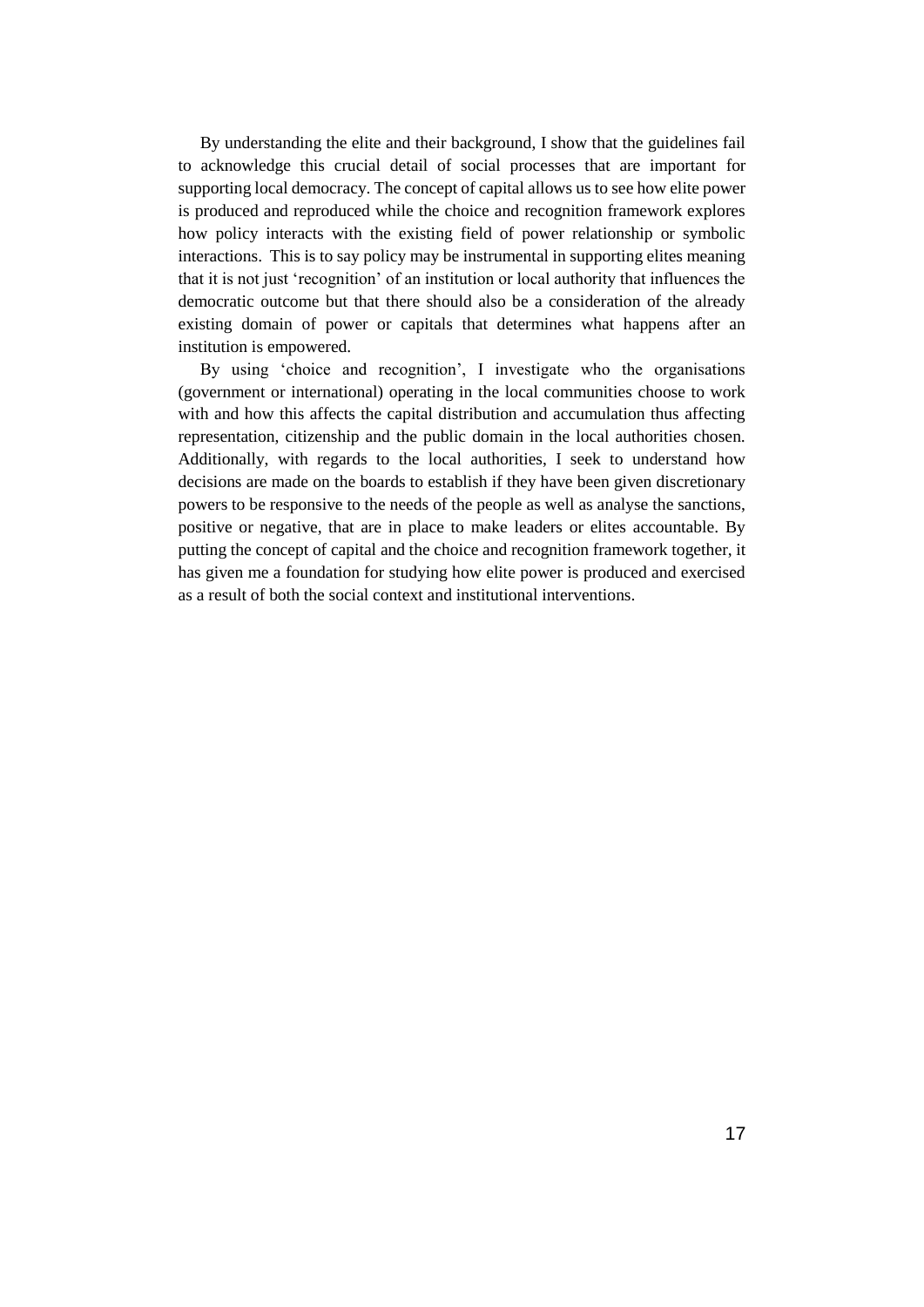## <span id="page-27-0"></span>4.0 METHODOLOGY

In this chapter, I critically discuss my research approach for this study and explain the data collection process. This includes how the study sites and respondents were selected. Additionally, I describe the methods and tools I used to collect empirical data in the field and how I analysed the data collected.

#### <span id="page-27-1"></span>4.1 Research design

This study is based on a transformative worldview that seeks to develop an action agenda to address the social issue of elite empowerment, and domination in local authorities to influence change in the lives of the actors involved (Creswell, 2014). In this research, I attempt to improve the governance in community-based natural resource management and to improve the situation for marginalised individuals and groups by using the findings from this research to make suggestions for a policy brief.

This research also draws upon the constructivist worldview to understand how elites gain control of decision-making processes through the interaction with the government, international NGOs and the local community (Creswell, 2014). For this reason, it was important to understand how community members make sense of their world and it socially constructed (Inglis and Thorpe, 2012, Creswell, 2014). Because this study is mainly transformative I decided to have both quantitative and qualitative methods in my research design. The qualitative methods were useful for data collection relating to life experiences of actors involved and for understanding how they frame their lifeworld (Silverman, 2015). The quantitative method (discussed in section 4.4) was used to improve the reliability and validity of the data collected in the qualitative study (Silverman, 2015, Bryman, 2012).

#### <span id="page-27-2"></span>4.2 Qualitative methods

For the qualitative part of this study, I decided to do a case study (Yin, 2012) of Mukungule Game Management Area in order to have a 'real-word' understanding of the process of elite control and capture. The case study allowed me to collect detailed information for use in my evaluation (Creswell, 2014). I conducted seven weeks of data collection from February to March 2019. During this period, I had semi-structured interviews with Department of National Park and Wildlife staff, Community Resources Board and Village Action Group board members, Local community members and International NGO staff that are working in the area. In the interviews I used a question guide to ensure that I covered all the topics I felt were important for this study to meet my objective while at the same time allowing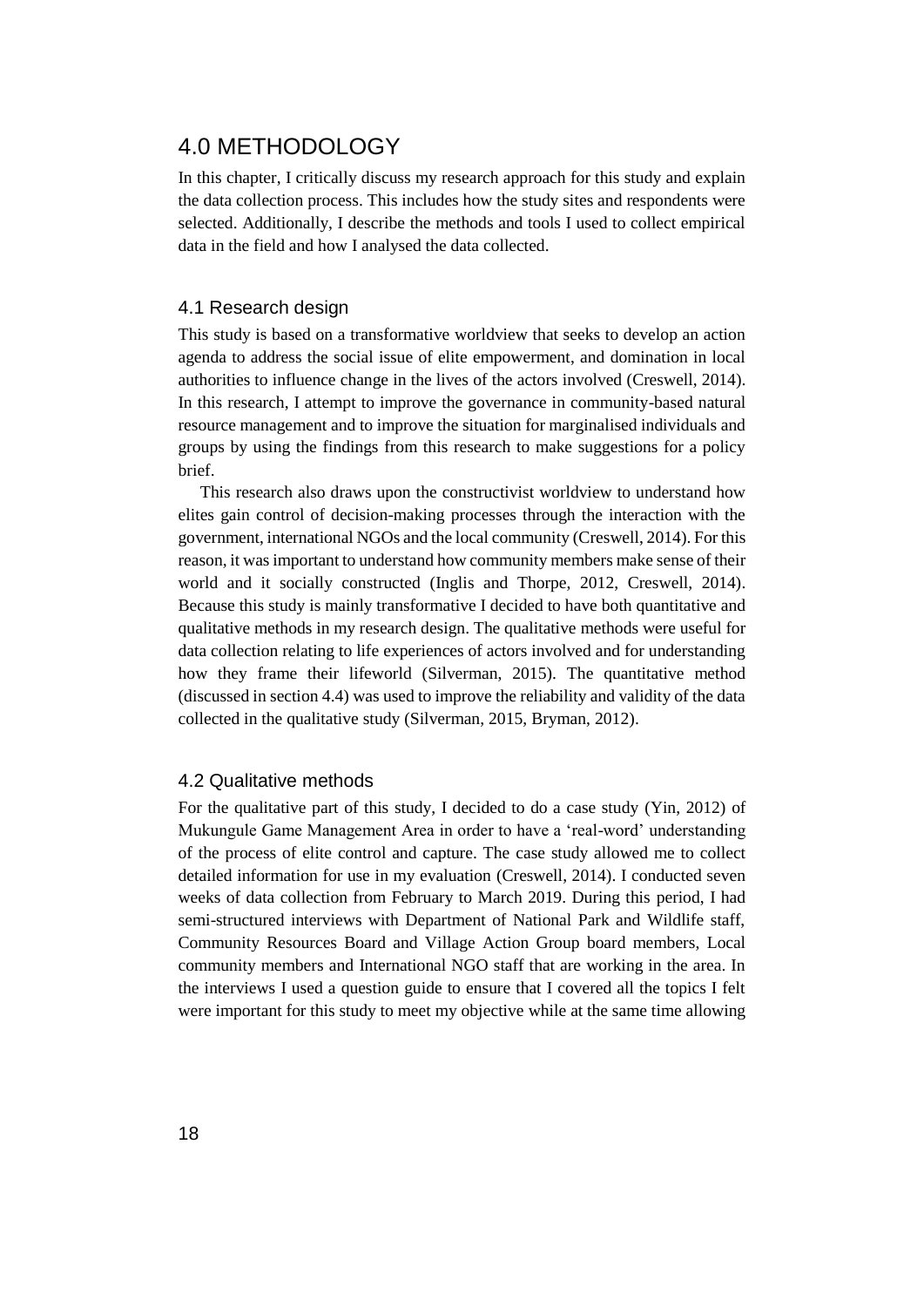me to have discussions with the respondents on topics they found to be important and insightful (Flick, 2006, Rubin and Rubin, 2005).

Interviews with local community members including those found on the boards were done in Bemba the local language spoken in Mukungule. This made the interviews free-flowing and allowed me to have an in-depth exploration of the relevant topics especially those that were not included in my interview guide. It also put my interviewees as ease and relaxed to answer the question in a language they were comfortable in. In the interviews I had with staff from DNPW and the international NGOs I used a slightly different guide because I wanted to ensure that I recorded both their personal view on the topics of the study as well as organisational views. Each of the interviews was audio recorded, translated (where needed), and transcribed.

In addition to the individual interviews, I had focus group discussions in the form of a participatory rural appraisal (PRA). The PRA tool I used was the Venn diagram on Institutions which shows institutions, organisations, groups and important individuals found in the local community and the villagers' view of their importance in the community (Cavestro, 2003).

Lastly, I complemented my data collection with observations of how community meetings are mobilised which allowed me to evaluate the process. Additionally, I was fortunate to attend the Northern Regional Community Resources Board Association quarterly meeting and General Management Plan (GMP) formulation for one of the Game Management Areas in the North Luangwa Ecosystem. While working in the North Luangwa I have attended such meetings before but coming back in the capacity of a researcher gave me a new perspective on the processes that occur. More important with my past experience it means these observations are not a snapshot of the conditions in this field (Flick, 2006).

The next sections describe in detail the methods I use in the qualitative part of the study. I first describe how the sampling of respondents was done, then talk about the individual interviews and PRAs were conducted. Lastly, I describe my data analysis methods, and validity and ethical considerations.

#### <span id="page-28-0"></span>*4.2.1 Sampling respondents*

Respondents for the quantitative survey included members of the Community Resources Board from four (4) Chiefdoms. For the qualitative part of the study, my first contact in the VAGs was with the Chairpersons. This made it easy for me organise interviews with other board members as well as other local community members. I soon realised that Chairpersons were only referring me to local community members that they were closely related or associated to and so I decided to change my approach by choosing households to interview based on interesting topics that came up and random selection through community interaction. However,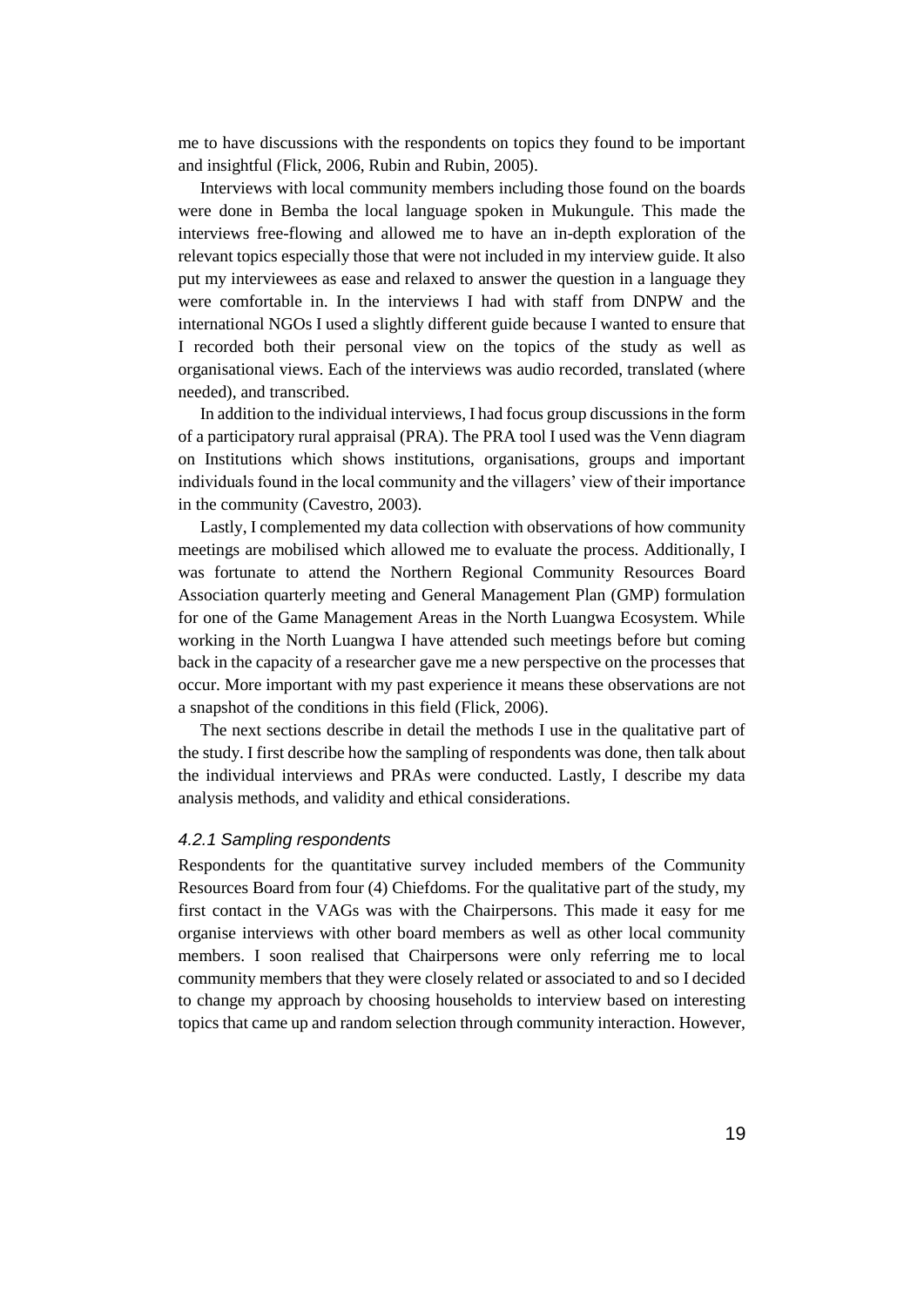the action by the Chairpersons provides insight into how social relations are structured within the local community.

#### <span id="page-29-0"></span>*4.2.2 Individual interviews*

I conducted one-on-one interviews beginning with DNPW staff. I had interviews with three (3) extension services staff (all male) for CBNRM because I felt this would give me the expert view of the area under study and help me with the selection of the VAGs to visit of which it did. Following the interview guide I prepared for staff, I conducted the interview in an informal set up to ensure the discussion was as free flowing as possible (Silverman 2015). The interviews helped me to reformulate the interview guide for local community member interviews. In the following weeks, I went to VAG 1, VAG 2, and VAG 3 and conducted the interviews in the same fashion.

In VAG 1 I interviewed eight (8) respondents with three (3) women and five (5) men. In VAG 2 I had six (6) respondents who were all male. Lastly, in VAG 3, I interviewed four (4) women and one (1) man for a total of five (5) respondents. These respondents from the local community were leaders from the board, local community members, and some former board members. To conclude the individual interviews, I talked to staff (both male) from two (2) international NGOs that came up as prominent in the individual interviews and focus groups discussions I had in the local communities. This brought the total number of interviews to twenty four (24) with seven (7) women and seventeen (17) men. The interviews with staff both for DNPW and NGO lasted about 90 to 120 minutes while the interview with local community members averaged 60 mins.

| <b>Identity</b> in<br>text | Organisation represented <sup>4</sup> | <b>Interview date</b> |
|----------------------------|---------------------------------------|-----------------------|
| P1                         | <b>DNPW</b>                           | 06/02/2019            |
| P <sub>2</sub>             | <b>DNPW</b>                           | 11/02/2019            |
| P <sub>3</sub>             | <b>DNPW</b>                           | 11/02/2019            |
| P4                         | VAG <sub>1</sub>                      | 13/02/2019            |
| P <sub>5</sub>             | VAG <sub>1</sub>                      | 13/02/2019            |
| P <sub>6</sub>             | VAG <sub>1</sub>                      | 14/02/2019            |
| P7                         | VAG <sub>1</sub>                      | 14/02/2019            |
|                            |                                       |                       |

<span id="page-29-1"></span>*Table 1.Details of interview respondents*

<sup>4</sup> Role of participant in organisation has been withheld to keep anonymity of respondents.

 $\overline{a}$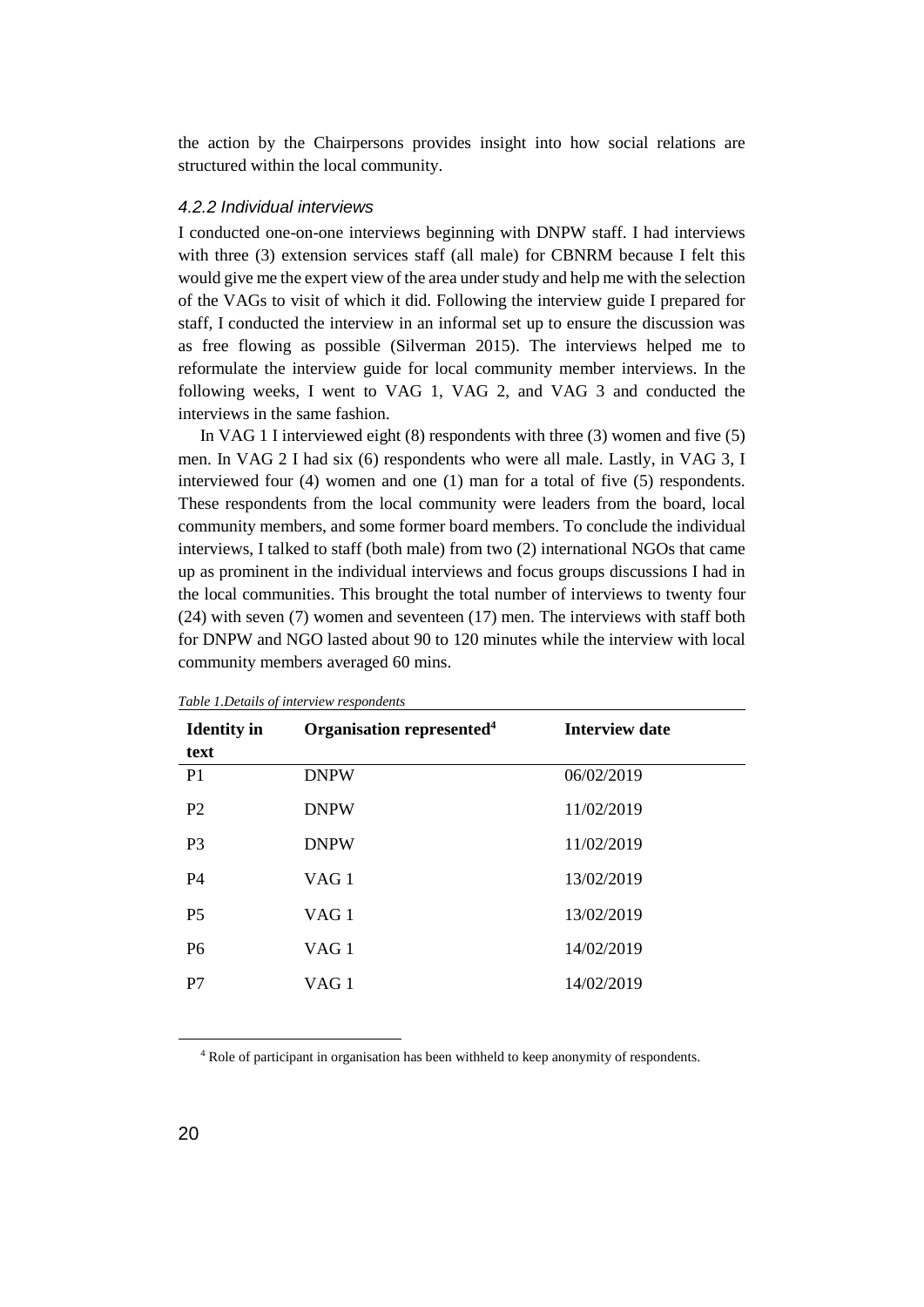| P <sub>8</sub>  | VAG <sub>1</sub> | 14/02/2019 |
|-----------------|------------------|------------|
| P <sub>9</sub>  | VAG <sub>1</sub> | 15/02/2019 |
| P10             | VAG <sub>1</sub> | 15/02/2019 |
| P <sub>11</sub> | VAG <sub>1</sub> | 15/02/2019 |
| P <sub>14</sub> | VAG <sub>2</sub> | 26/02/2019 |
| P15             | VAG <sub>2</sub> | 26/02/2019 |
| P16             | VAG <sub>2</sub> | 26/02/2019 |
| P17             | VAG <sub>2</sub> | 27/02/2019 |
| P18             | VAG <sub>2</sub> | 27/02/2019 |
| P <sub>19</sub> | VAG <sub>2</sub> | 27/02/2019 |
| P <sub>20</sub> | VAG <sub>3</sub> | 05/03/2019 |
| P <sub>21</sub> | VAG <sub>3</sub> | 05/03/2019 |
| P <sub>22</sub> | VAG <sub>3</sub> | 05/03/2019 |
| P <sub>23</sub> | VAG <sub>3</sub> | 06/03/2019 |
| P <sub>24</sub> | VAG <sub>3</sub> | 06/03/2019 |
| P <sub>25</sub> | <b>NGO</b>       | 18/03/2019 |
| P <sub>26</sub> | <b>NGO</b>       | 18/03/2019 |
|                 |                  |            |

#### <span id="page-30-0"></span>*4.2.3 Participatory rural appraisal*

In each of the 3 VAGs, I conducted 2 focus group discussions which had men only and women only for each. This was done to ensure that women would speak as freely as possible as advised but staff members that work in the GMA. As highlighted earlier the focus groups were conducted using a participatory rural appraisal method (Cavestro, 2003).

The PRA tool that I used was the Venn diagram on institutions (ibid). The objectives of the tool were to identify external and internal organisations, groups and important persons active in the community; identify who participates in local organisations and institutions; and to find out how the organisations and groups relate to each other (Cavestro, 2003). This helped to establish which groups and individuals hold symbolic capital in the community and how that affects the social capital in the community.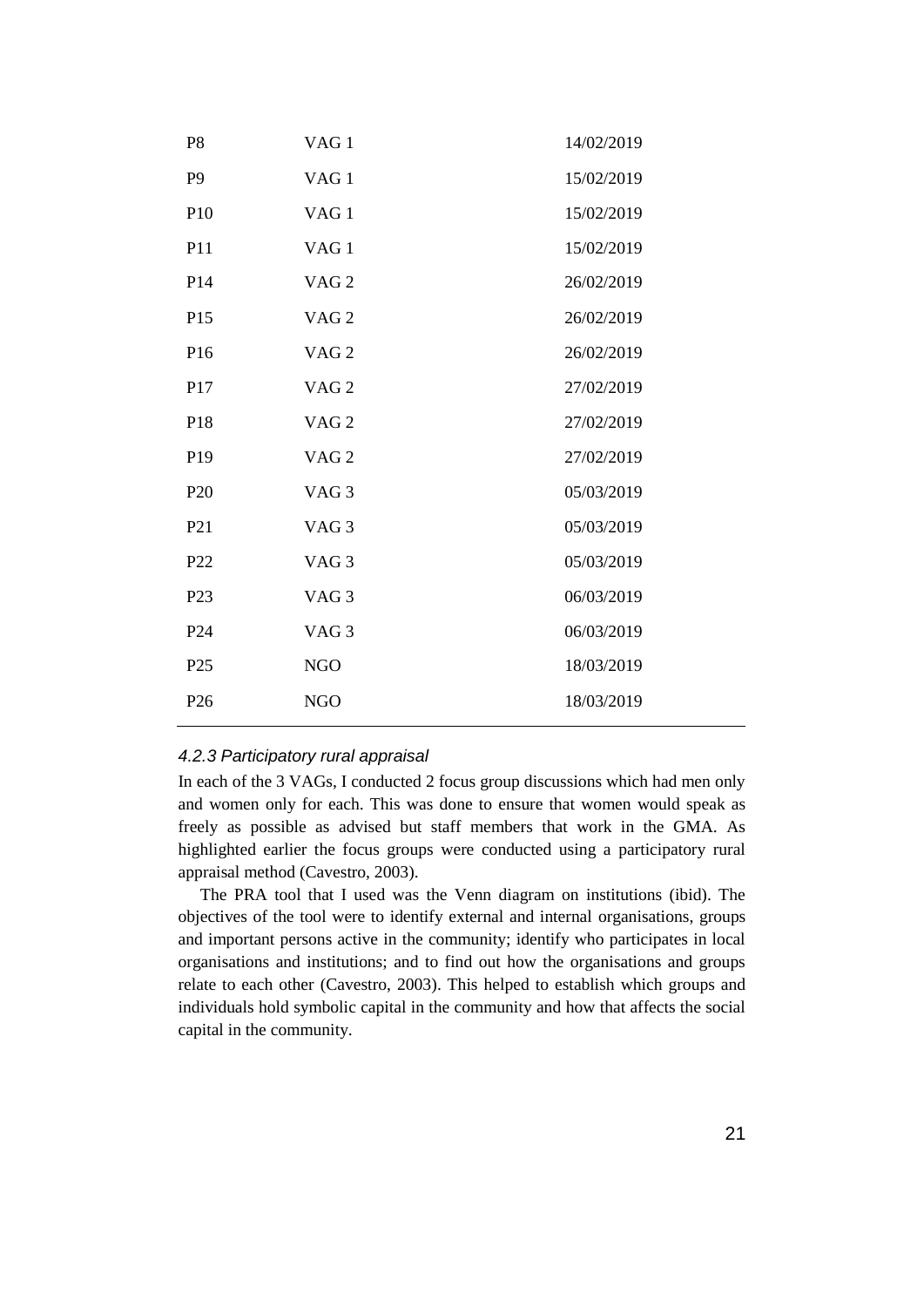I facilitated the process and had Chrispin who works for one of the international NGOs that operates in the area and a former colleague took notes for me. I audio recorded the discussion to ensure nothing was missed during the note taking. The focus group took 1.5-2 hours. VAG 1 had six (6) men and nine (9) women in the PRA, VAG 2 had seven (7) women and seven (7) Men, and lastly, VAG 3 had seven (7) men and six (6) women. It was challenging to organise these focus group because people I spoke with were expecting a form of compensation for their time as is the practice when international NGOs hold focus groups which will be discussed further as part of the findings in later chapters.



*Figure 1. Conducting PRA in VAG2 (Photo: Gilbert Mwale)*

#### <span id="page-31-2"></span><span id="page-31-0"></span>*4.2.4 Data analysis*

I started my data analysis as I was doing my data collection as is suggested by Creswell (2014) and Silverman (2015). I would make notes after my interviews and highlighted what I felt to be the major points in the interview. This was useful for me to know the topics that I needed to further probe in the following interviews and it also helped me with coming up with the conceptual framework that I have outlined in Chapter 3. I transcribed my interviews into Evernote to ensure that I had a backup online and later copied the transcriptions in to Microsoft Office Word. I used thematic analysis using qualitative data software Atlas.ti version 7 to identify emerging patterns in relations to my research questions. The themes were used to structure my findings that are found in the following chapters. The data from the quantitative survey was used to support the emerging themes of this study by providing descriptive statistics.

#### <span id="page-31-1"></span>*4.2.5 Validity and ethical consideration*

I ensured the validity of my study by employing different strategies (Shenton, 2004, Creswell, 2014). I triangulated the data I got from employing the different methods in this study. This helped me to have a detailed and complete picture of the reality on the ground and to compare findings from different sources. Having worked in the area and going back as a researcher I was aware of my bias and ensured that it did not affect the data that I collected. I also made sure that the study was not tied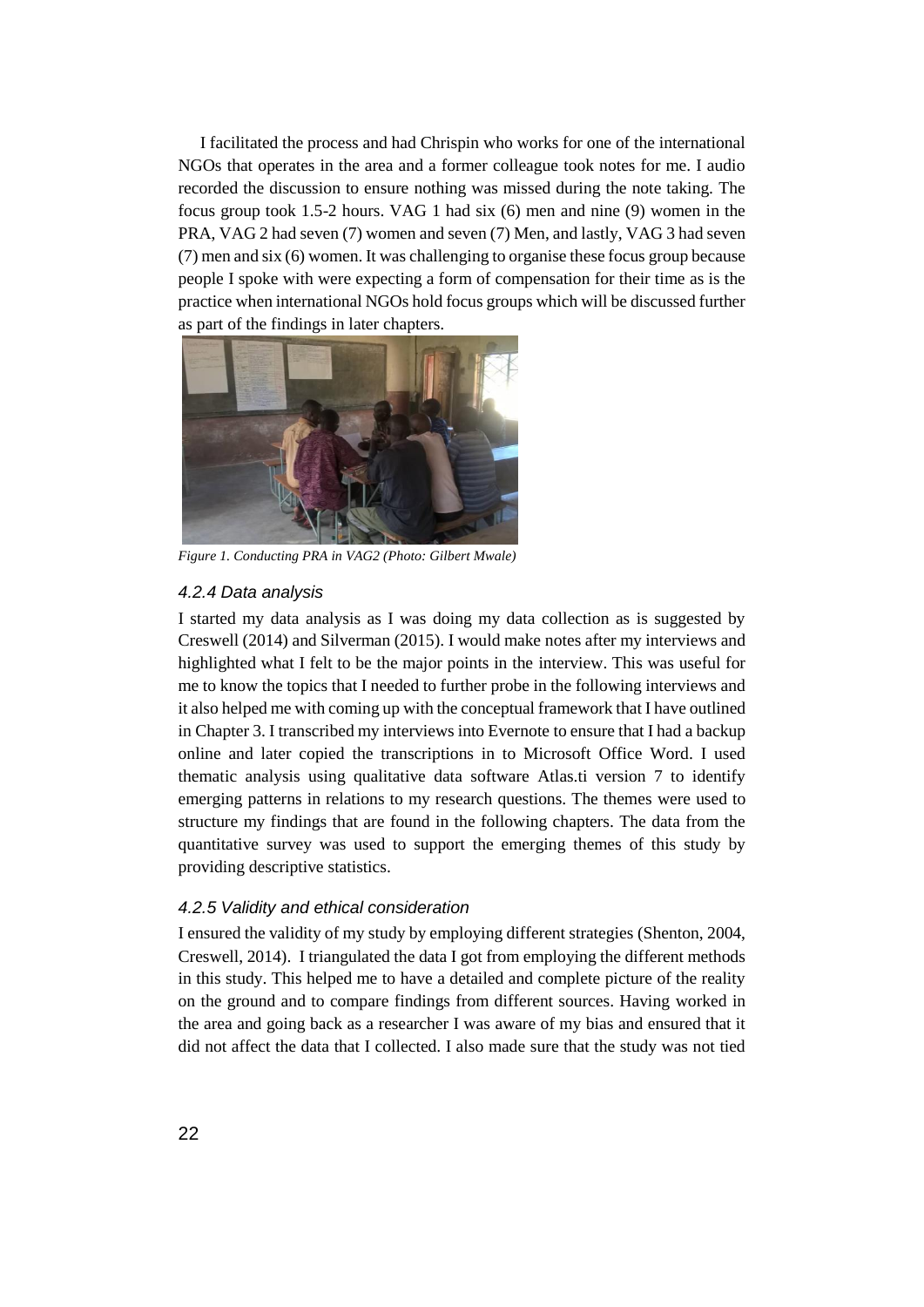to the NGO I used to work for by informing/reminding the respondents that I was doing the study for my Masters degree. I ensured that the study did not put the participants in any risk of physical, psychological, social, economic, or legal harm (Creswell 2014) and made sure that all respondents understood that the interviews I was conducting were voluntary. In line with the transformative nature of the study, I made sure not to re/produce any elitism. However, to respect the culture I first had to ask for permission from the traditional chief to carry out the study in the Chiefdom which I felt is a form of legitimising authority.

#### <span id="page-32-0"></span>4.4 Quantitative methods

For the qualitative part of the study, I did survey research to give a numeric description of the demographics and opinions (Creswell 2014) of CRB members in the North Luangwa Ecosystem. The data was collected over a period of four weeks between February and March 2019. The interviews were carried out with the 40 CRB members from 4 Chiefdoms around the North Luangwa ecosystem. I prepared a structured interview (Fowler 2009) that was administered by local Community Liaison Assistants (CLAs) working for the international NGO that operates in the GMA.

When I arrived in the field I had a chance to go through the interview questions with the local CLAs to make sure that they understood how to frame the questions during the interviews. It was not possible for me to administer the questionnaire because of the bad roads at the time due to rains and vast area that need to be covered. I used the data collected to identify who the elites are by summarizing in a table, characteristics of elites that emerge as shown in section *6.1.1* of the discussion. The table produced supports the results obtained from the qualitative part of the research. The data collected were categorised and analysed using the IBM SPSS statistics software.

#### <span id="page-32-1"></span>4.5 Selection of study sites

I chose Mukungule Game Management Area as the location for my study because it is the most accessible during the rainy season when the data collection was done. This was convenient for me based on the resources and time available for this study. Having worked in the North Luangwa Ecosystem for 3 years helped me complete the study in the intended time because I had existing contact with relevant actors in my study site. My contacts included government staff, NGO staff, and contact persons in the local community.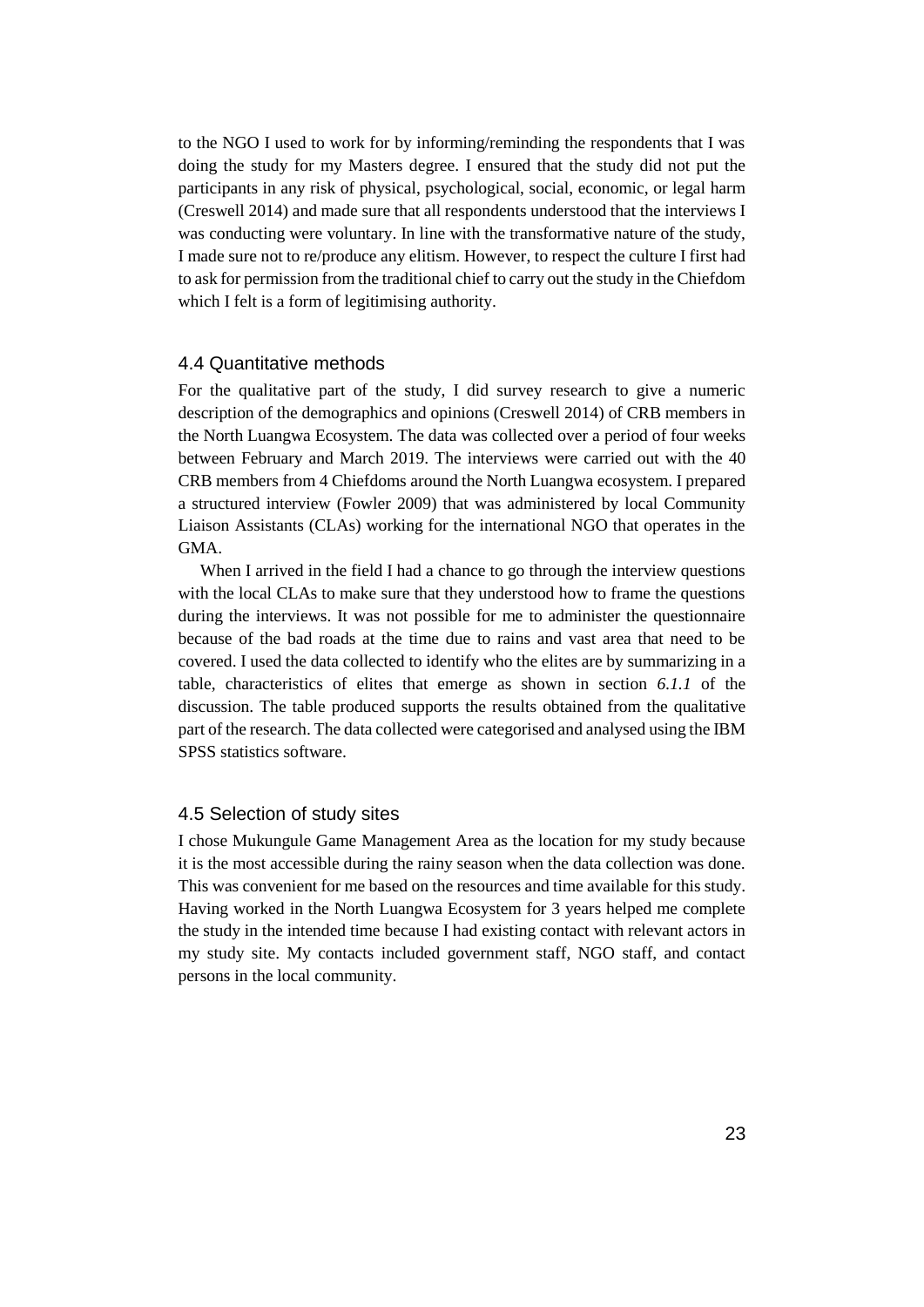

*Figure 2. Showing the state of the road going to Musalangu GMA vehicle got stuck while delivering questionnaire survey (Photo: Ephriam Lombe Mpika)*

<span id="page-33-0"></span>I selected three study village action groups (VAGs) which I decided to keep anonymous in order to protect the identity of respondents. The VAGs were chosen in order of proximity to the North Luangwa National Park with VAG 1 being the closest to the National park and VAG 3 being the furthest in relation to this study. My assumption at the time of data collection was that VAGs closest to the National Park will have more competition for leadership of the VAG than areas further hence the choice of VAGs. This was because during my interviews with respondents from DNPW the VAGs that came up the most were those that were closest to the National park.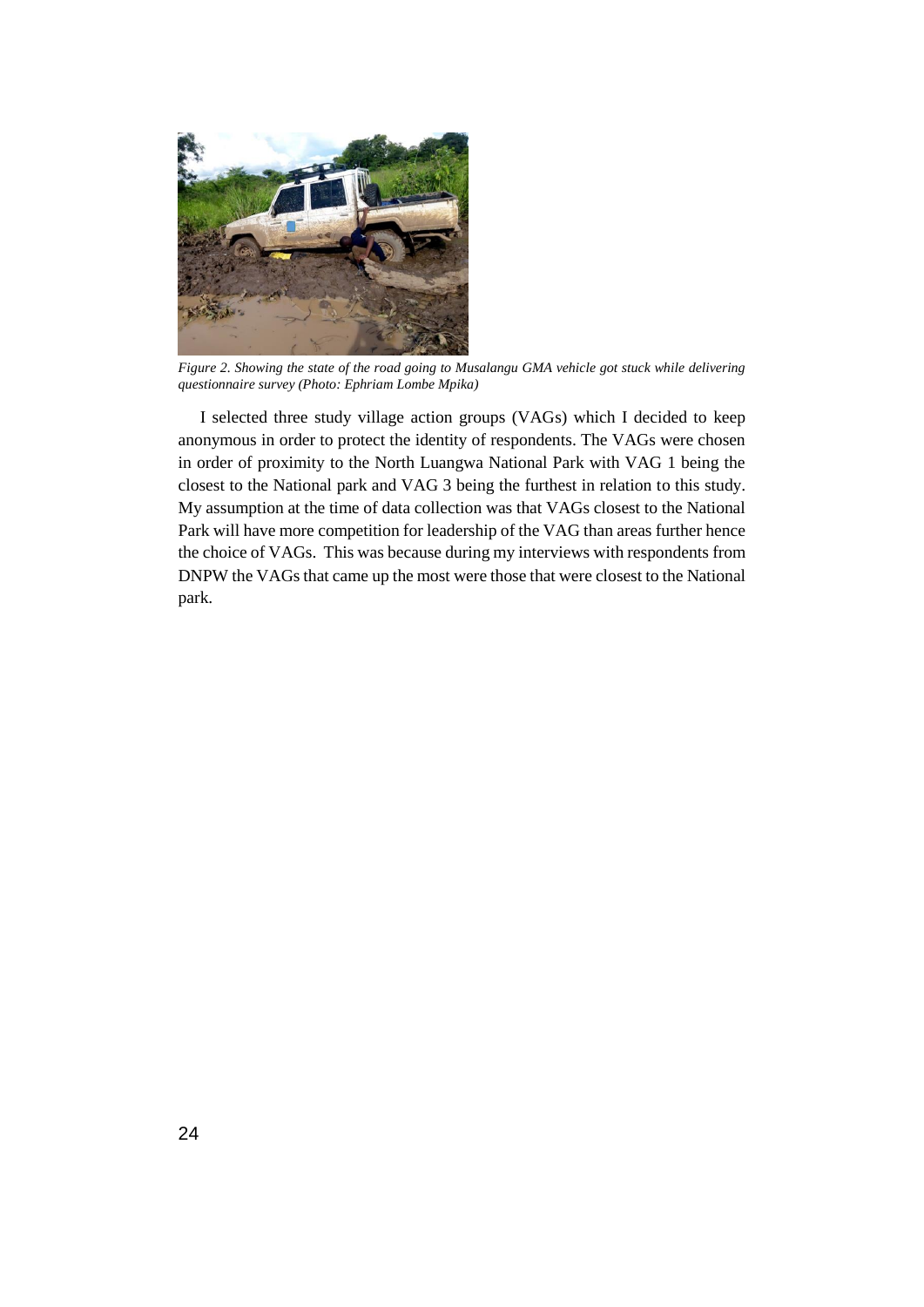## <span id="page-34-0"></span>5.0 EMPIRICAL FINDINGS

In this chapter, I present my finding in the research. In section 5.1 and 5.2, I focus on answering my first main question on how elites gain control over decision making processes. Section 5.1 answer the first sub-question on who the elite are and their background while in section 5.2 I answer the questions on who make the decisions and who do those decisions benefit. In section 5.3 I answer the last main question under which conditions elites are responsive to the public by looking at the public interaction with the elite.

#### <span id="page-34-1"></span>5.1 Who are the Elite?

Looking at the definition of the elite as given in Chapter 3, they are defined as a person or group that occupies a position or role allowing them access and control or possession of the resources that advantages them. The creation of the CRB and other CBO committees brought today's elites in the CBNRM because it has given them control over the natural resources in the chiefdoms. As government staff highlighted.

*"This board [CRB] has the overall mandate of the whole chiefdom and it is the representation of the entire chiefdom. The function of this board is to collaborate with government in the sustainable management of natural resources as well as foster development in the chiefdom and safe guard human life from wildlife."* (P2: 20190211 DNPW)

Additionally, in another interview with NGO staff, this was further supported that members on the CRB have been given the access and control over the resource.

*"The CRB is the main structure and point of entry for us in these communities. If we need to work with anyone in the community, we talk to the CRB to recommend people in the community to work with"* (P26 20190319 NGO).

This evidence shows that the transfer of control and access to natural resources have been placed in the hands of the CRB. The board or group can be call elite because any member that joins can accumulate the resource of reputation or symbolic capital. This elevates their position in the community whether they had high symbolic capital before or not. The board members not only have possession of the resources but are able to use those resources to their advantage as the following responses show.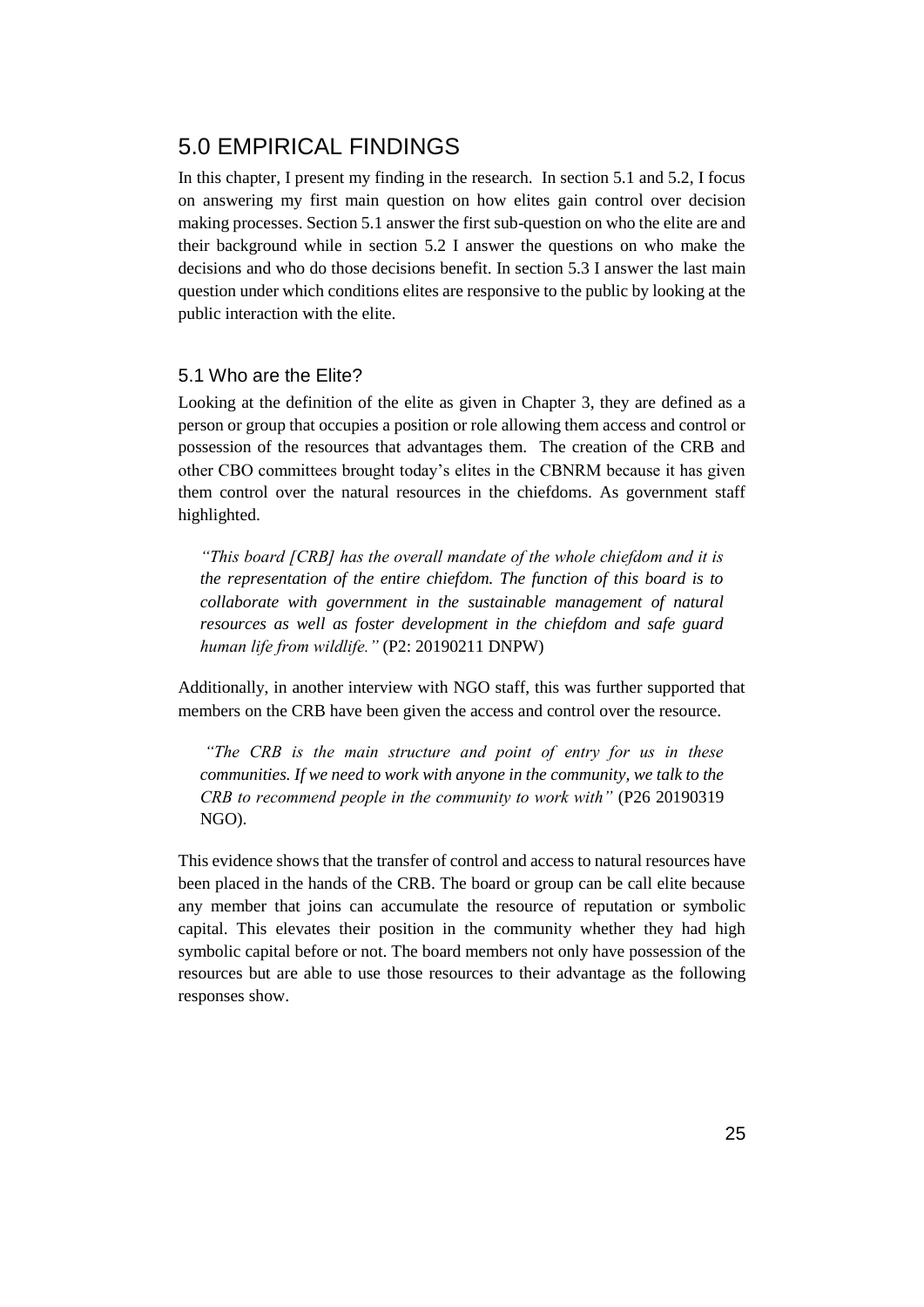*"When someone becomes a CRB member there is a small allowance that comes in to your pocket when you have a meeting or assigned a duty to go in to town to buy some materials for a project. With that allowance, they use it to buy themselves beers or new clothes which makes them popular in the village. These are very poor areas so CRB members make themselves popular when they buy themselves nice clothes, nice food, and they establish a small shop where everyone goes to buy soap, cooking oils and other groceries, so that makes them popular"* (P3 DNPW, 2019).

The board members gain economic capital through the allowances that they get on the board. They are able to convert that capital into social capital and symbolic capital as the respondent put it, they become 'popular'. The board members are also at an advantage because they are the first to receive benefits that come from wildlife resources such as community development projects and edible bush meat from legal hunting. As one VAG committee board member put it,

"I*f there is a new project that comes like fish farming because I am part of the committee, I will be one of the first to have fish or a fish farm from this project. That is how we benefit. If there is distribution of seed in the village we are assured as VAG committee members to have a share."* (P16: 20190226 VAG 2).

*"When there is sharing of meat, by being on the VAG committee you are assured of having a piece and the share is a bit different [bigger] from other community members."* (P7: 20190214 VAG 2)

The board members also gain social capital through direct interaction with DNPW and NGO staff. This adds to their social network and makes them more likely to be the contact person for future government or NGO projects. They additionally build on institutionised cultural capital through capacity building programs aimed at community leaders.

"*They also benefit from the interaction that goes on between them, DNPW, FZS, and other organisations because of their positions, they also gain knowledge and capacity. In the community, being on the CRB is prestigious because they are regarded to be the leaders of the community.*" (P26 20190319 NGO).

The choice to devolve some power to a few local community members through the CRB has led to the creation and promotions of local elites. As can be observed this has resulted in them having larger symbolic capital than they had before. This has put them in an advantageous position to keep on accumulating economic, social and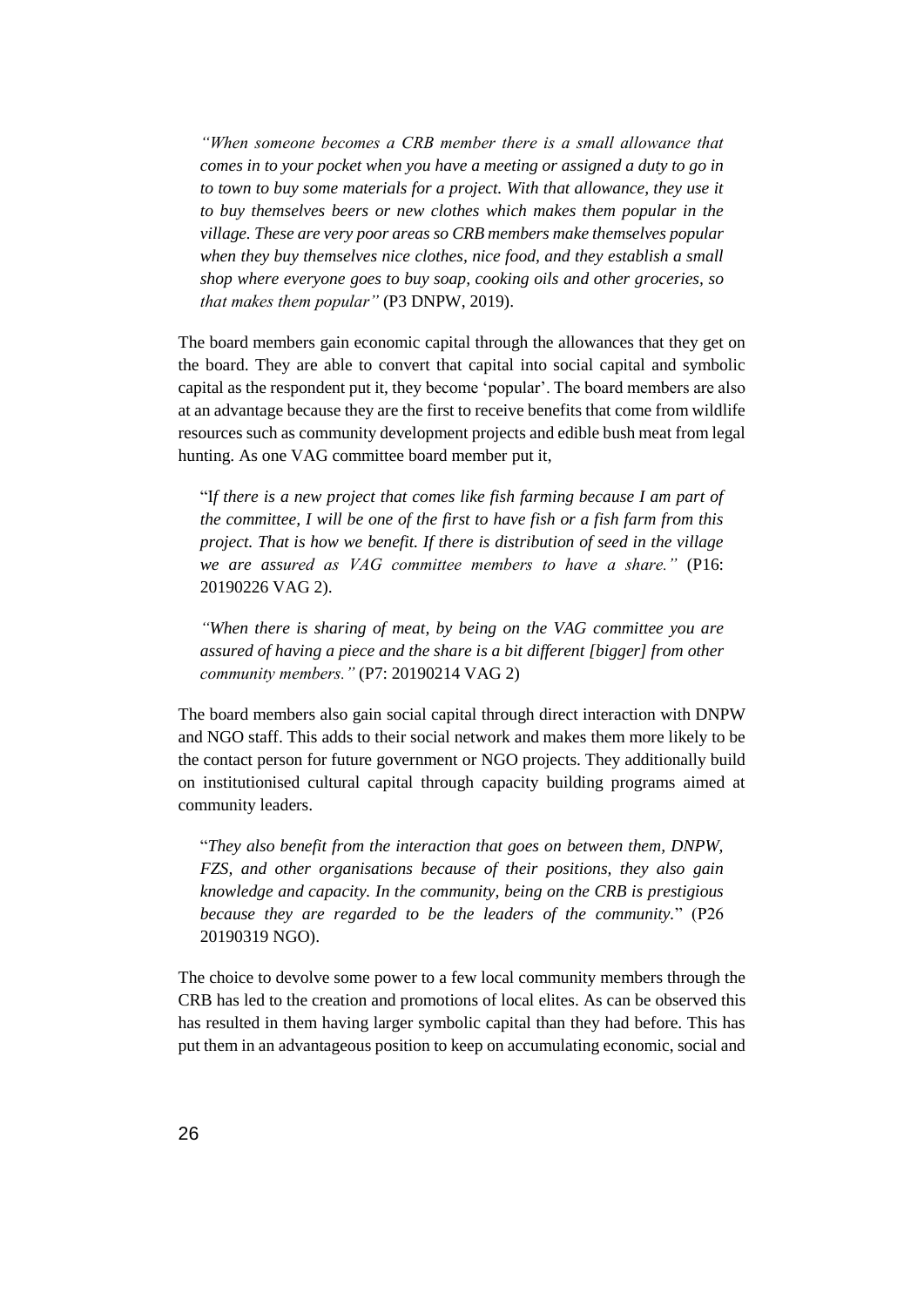cultural capital. This is a process highlighting elite control. Elite capture depends on the behaviours, beliefs, and integrity of the individual members and was linked to specific positions. As noted during my interview with DNPW "*Those that are in the top CRB, the CRB members. You find there are key positions in the CRB, for example, the Chairperson, Finance chairperson, resource chairperson, and CDC chairperson."* (P1: 20190206 DNPW 1:19). These positions where highlighted to be prone to elite capture. This could be because they are considered to be the 'top' positions and so more prestige is attached to them. They are also the positions that handle the finances and material resources of the board. Therefore, if there is poor representation from the board, then it is likely to lead to elite capture.

This shows us who the elites are in CBNRM and how they are produced and reproduced. To understand how they have become elites, I present next the findings on the history of the CRB, background of the elites and processes involving selection of the CRB leadership.

## *5.1.1 History of the CRB*

I asked respondents to compare the management of natural resources 20-30 years ago with the way they are managed now. All the respondents from DNPW felt that the management system was better in the past. More specifically they compared the Luangwa Integrated Resources Development Project (LIRDP) which was implemented only in the South Luangwa ecosystem and the Administrative Management Design which was implement throughout the country. The LIRDP is described to have a bottom-up approach that gave the local community decisionmaking authority and fiscal power. When it comes to promoting local democracy, these are essential elements. As can be seen from the choice and recognition framework highlighted in the conceptual framework, this is because discretionary power devolution improves representation my promoting accountability and responsiveness of leaders. Respondents said that in the LIRDP the local community members respected the system and felt ownership of their natural resources so much that it helped reduce the illegal hunting (poaching) problem.

## *The benefit of the LIRDP*

*"Learning from past experience, my observation is that previously the management system was better than it is now. 20-30 years ago, like the area where I'm coming from (South Luangwa ecosystem, Malama Chiefdom), most of the responsibilities were given at the community level and VAG level. Decisions were made at VAG level, even the decision to employ the village scouts (which has now been legalised) was decided by the communities. The community decided [that] 'we need to have village scouts [and decided] who (village scouts) will work with the government scouts (wildlife police officers)'. Even [when it came to] allocating money to say 'we want our*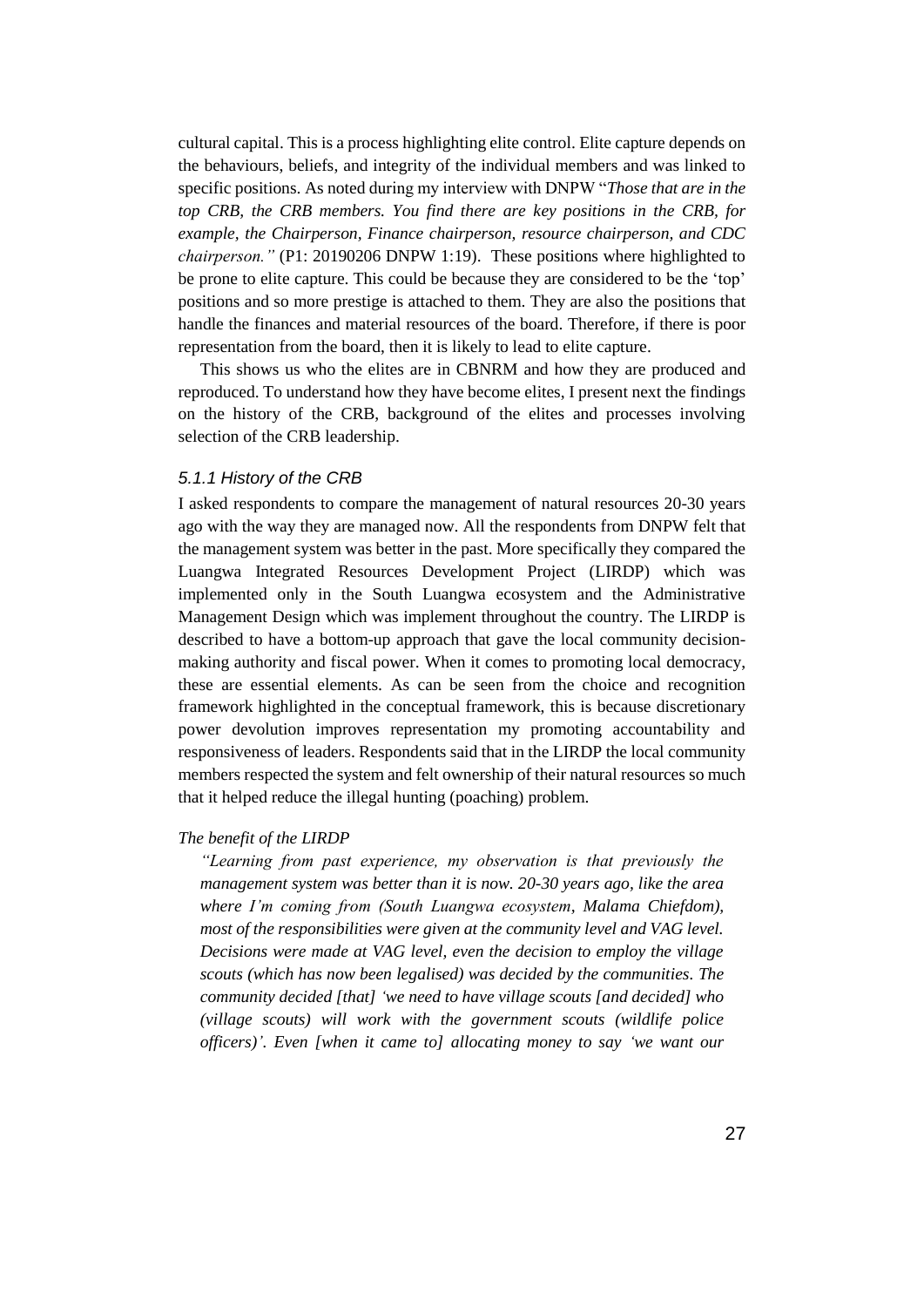*scouts to be paid so much from the money given to the VAG' the communities were able to decide. They also decided how much [of the money] each household got.* 

*Those days in the Lupande GMA they were given 80% of the hunting revenue which was shared at VAG level in all the VAGs. VAGs were making decisions to say we (the community) are going to employ one or two people and we are going to allocate so much money towards this person (employees and households). So, for me that was a plus because the people could respect that because. (P1: 20190206 DNPW)*

According to this narrative, the LIDRP was working not only because it devolved discretionary power to everybody in the local community but because there was a 'fair' distribution of capital in the community. Locals received money from the natural resources at the household level and they decided who to employ from the community. This, however, does not account for the informal institutions that were and are present in the areas such as culture, tradition leadership influence, and gender relations. Elites would have still been present but because decisions were made publicly and transparently, the leadership looks to be representative of the local community. This made it difficult for elite capture to occur.

In contrast, the ADMADE programme is described as being top-down with the traditional chief being the deciding authority through the structure's subauthorities. This programme legitimised the informal institution of traditional leadership by recognising their authority and devolving power to them. This made the traditional chief even more powerful and led to misappropriation of money from natural resources intended for community development and natural resources management. Probably because the legitimisation of the Chiefs' authority and the respect they hold through informal institutions or culture made it difficult to prosecute them. They accumulated large amounts of capital making them seem as though they were entitled to the resource by those that had less capital as the concept of capital dictates.

#### *Legitimising traditional leadership*

*"The sub-authorities were being managed by the traditional chiefs and some indunas. Very few people who were not part of the traditional leadership were part of the committees. Only very few like a nephew who was trusted<sup>5</sup> by the chief were the ones who were in the sub-authorities. The chief was the* 

<sup>5</sup> Trusted in this context refers to someone who is not likely to harm the chief to attain power. Though most chiefdoms in Zambia are patriarchal, the chieftaincy works on a matrilineal inheritance system. This means that nephews (nieces in some Chiefdoms) are looked at with suspicion when it comes to power relations.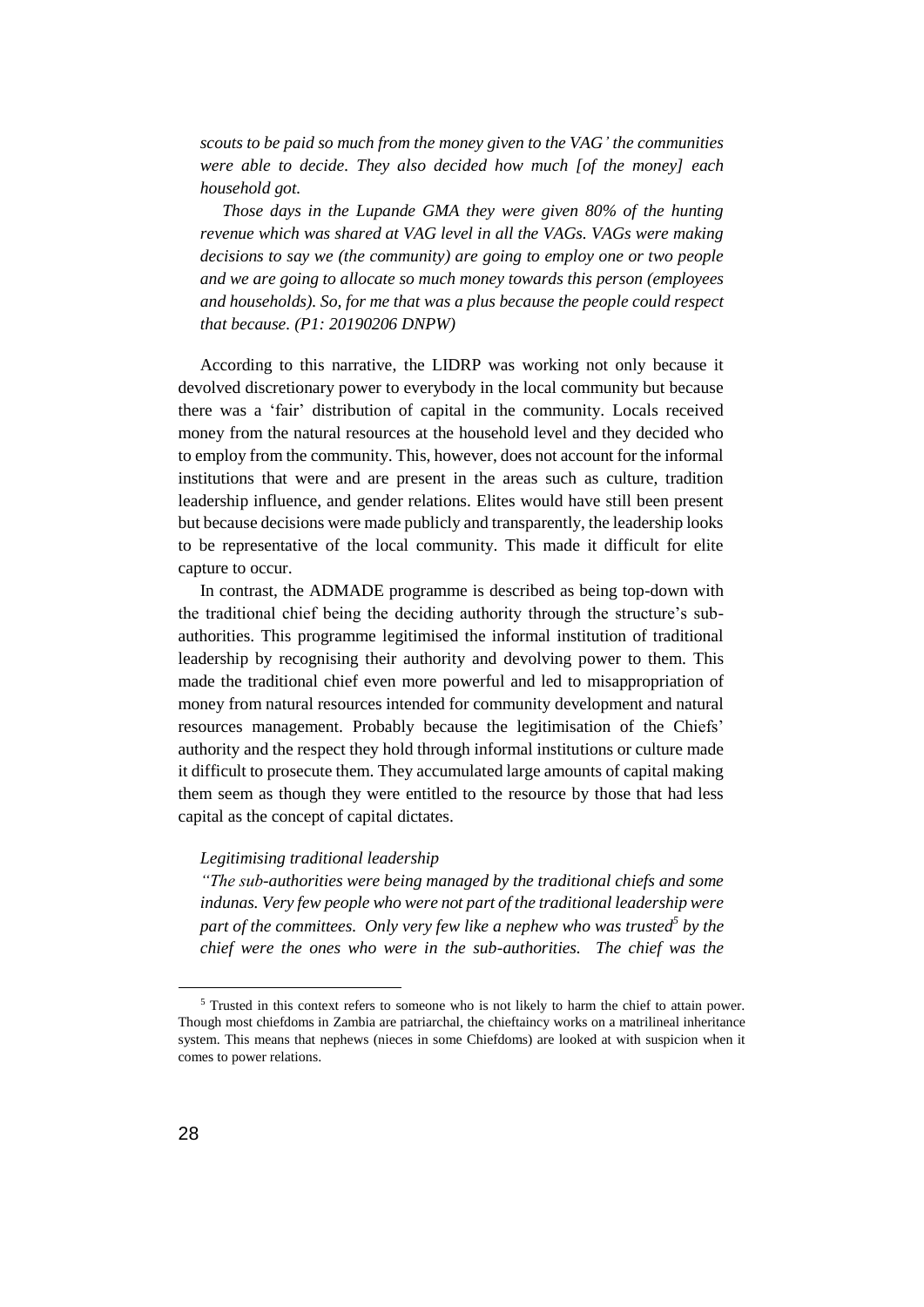*chairperson. The sub-authorities were in place from 1985 up to the year 1998."*

*"In 1999 we decided to change from sub-authorities to CRBs. This was because we noticed some problems, that was, the chiefs were so powerful during the sub-authority management. They were able to make decisions on their own without consulting anyone. Yes, there were a lot of projects done under this programme but we, later on, started observing some misappropriation of funds because the chief was the final decision maker. When a chief makes a decision here in Zambia nobody can oppose it. If he says, 'I want ZWM50, 000 (USD3, 814) 6 now!' Nobody would ask what it is for. Apart from that, [when making] decisions for conservation (natural resources in the Chiefdom), nobody else apart from the chief could make a decision. For example, when making decisions to build a wildlife camp or school (suggested by DNPW or community) the chief would oppose because the chiefs were too powerful."* (P3: 20190211 DNPW)

The narrative suggests that though the programme recorded some successes it could not be continued because of elite capture. Not only that, DNPW could not control the Chiefs to implement programmes that they wanted such as the building of wildlife camps. The Chiefs were more concerned with preserving their power and authority as well as their capital from both their heirs and DNPW. They only 'trust' people from their social network to take up management positions and probably benefit from the natural resources.

It appears DNPW also do not want to lose control over the management of natural resources and that is why the ADMADE programme was done away with. The CRB initiative was then adopted. The ADMADE is described to be the one that initiated community-based natural resource management in Zambia even though the LIRDP seemed to be the better of the two. I imagine adopting LIRDP meant less control for the Government with regards to natural resource.

*"After that transformation and revision of the laws then the CRB was born under the Wildlife act no. 12 of 1998. So because of that change, there were some few changes which arose because once the CRB was formed most of the rights and powers were given to the CRB and not the VAG."* (P1: 20190206 DNPW 1:9)

The rights and powers were devolved to 10 board members who would be easier to control than a whole community. This, however, also meant that the authority and power the Chief held before was transferred to the 10 elites.

<sup>6</sup> Exchange rate used for Jun 2019 1 USD = 13.11 ZMW.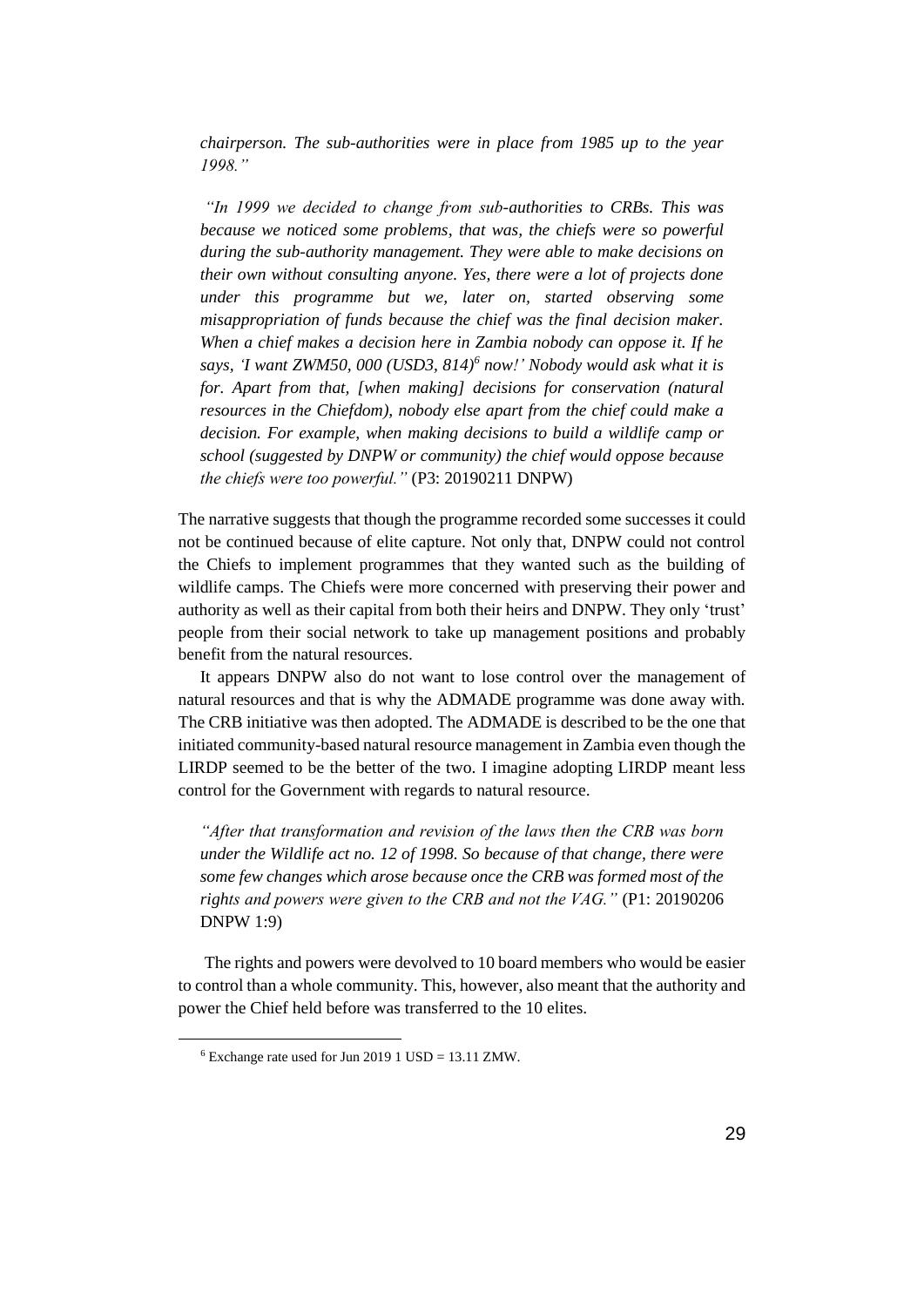## *5.1.2 Background of the leaders*

I was also able to get the background narrative of former and current VAG chairpersons in VAG 1 and 2. This was to understand the type of people in leadership positions that are or become elites. The first narrative was taken from the VAG 1 chairperson he describes the activities he takes part in within the community. These activities have allowed him to gain economic, social and cultural capital in the community that eventually lead him to take up other leadership positions on the CRB and new development projects introduced by NGOs.

## *Utilising social and cultural capital*

*"In the community, I have a position as the VAG chairperson. I am also found in our church committee at the district level [where] I am the vice secretary of the Music department and at church (village level), I am the Music director.*

*I work for a safari camp [in the Chiefdom], I got my part-time job through a friend. This friend found me a job looking after the children of a tourist from the UK who came to the camp in our [National] park. I looked after the children for 2 months. When the white person saw that I worked well in these 2 months, he introduced me to the owner of the camp where he was staying. That's how I was offered the job as a camp attendant for the same place.*

*In the last election what happened was that even I wasn't aware that there would be elections in our VAG. I was only told by some people in the community that some vehicles that are parked at the school are here to dissolve the VAG committee in readiness for elections. They urged me to go there immediately because after the dissolution there will be nominations meaning that those people who will be found there are the ones who will be nominated to stand for elections. So that's how I found myself there and was able to get a nomination form for filing in. Before this, I had no information about the nomination day.* 

*With regards to other activities I am involved in the community, there is a new [community development] project that we are working on together with an NGO<sup>7</sup> . I am part of the committee that was formed to lead this process.*

*If you want people to vote for you, number one, people have to see honesty in you. Number 2, you are supposed to tell people what you will come to do once you been put in the VAG position. People will then judge if the person standing can work for them as a leader or not. So, if they see that the person can be a good leader, a great number of people get up and make sure that person becomes their leader in the VAG. People also look at the popularity of the person in addition to the honesty of the person in the village."* (P4:

<sup>7</sup> Name of the NGO has been removed to maintain anonymity of the respondent.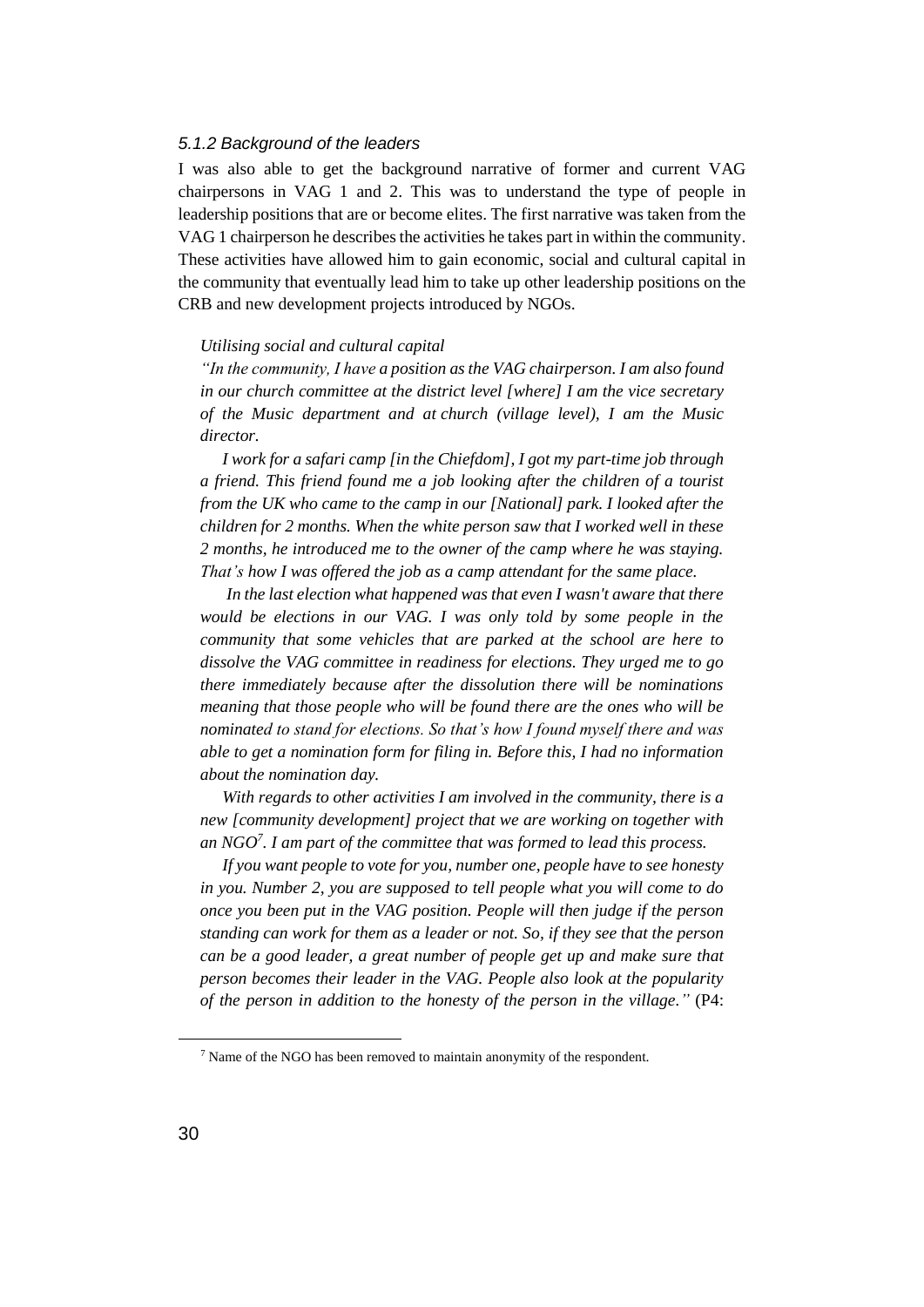#### 20190213 VAG 1)

From experience, he understands what people look for in a leader and works to keep that reputation for himself. By being a leader in the church<sup>8</sup> and working at a safari camp he builds a reputation for himself as someone that people can relate to while proving his experience in natural resource management.

In the next narrative, I interviewed a former VAG committee member for VAG 1 when the CRB for Mukungule Chiefdom was formed. In this narrative, he describes his current role in the community after the committee role. He has used the symbolic capital he made on the board to remain an elite in the community by working and serving on different committees afterwards.

### *Democracy in practice*

 $\overline{a}$ 

*"Currently, I am the leader of the Community forestry committee as well as the Chairperson of the beekeeping committee. I am still working with the community of Mukungule and they always like me to be a leader because I support all the natural resources of Mukungule even the Wildlife [animals]<sup>9</sup> . I don't want anyone to destroy the animals because it provides money for us in this community through tourism and other support groups like COCOBA<sup>10</sup> .*

*I am also a sanitation leader at the clinic. We were trained by an NGO <sup>11</sup>to educate the community on how to keep their environment clean which includes having a pit latrine, rubbish pits, and thatched bathing areas. I am also a member of the Rural Health Centre as a sanitation worker. For me to join this sanitation committee there was a general meeting held in the community then they picked people per village to form a group of 20. Then we were trained, the training took 5 days. The people who made the selections are the people from the clinic who know which people are active in the community those that can work without being pushed. Because this is voluntary work they need to choose a person who they believe can help the community. They also look at how someone approaches people in their homes and someone with people skills.* 

<sup>8</sup> Zambia was declared a Christian nation by the second Republican President Fredrick Chiluba in the 90s and so being religious is very important in the local communities. Local community members also believe in witchcraft and shun it, therefore, being associated with the church means you distance yourself from the act.

<sup>9</sup> Wild animals have lost favour in the community because of HAC hence the need to stress that he still supports them.

<sup>&</sup>lt;sup>10</sup> These are microfinance groups introduced in the North Luangwa ecosystem by Frankfurt Zoological Society (FZS) aimed at promoting conservation of natural resource through savings and loan distribution.

<sup>&</sup>lt;sup>11</sup> This is an International NGO working in the Chiefdom to promote community development through various strategies in heath and agriculture. Name has been withheld to keep anonymity of respondents.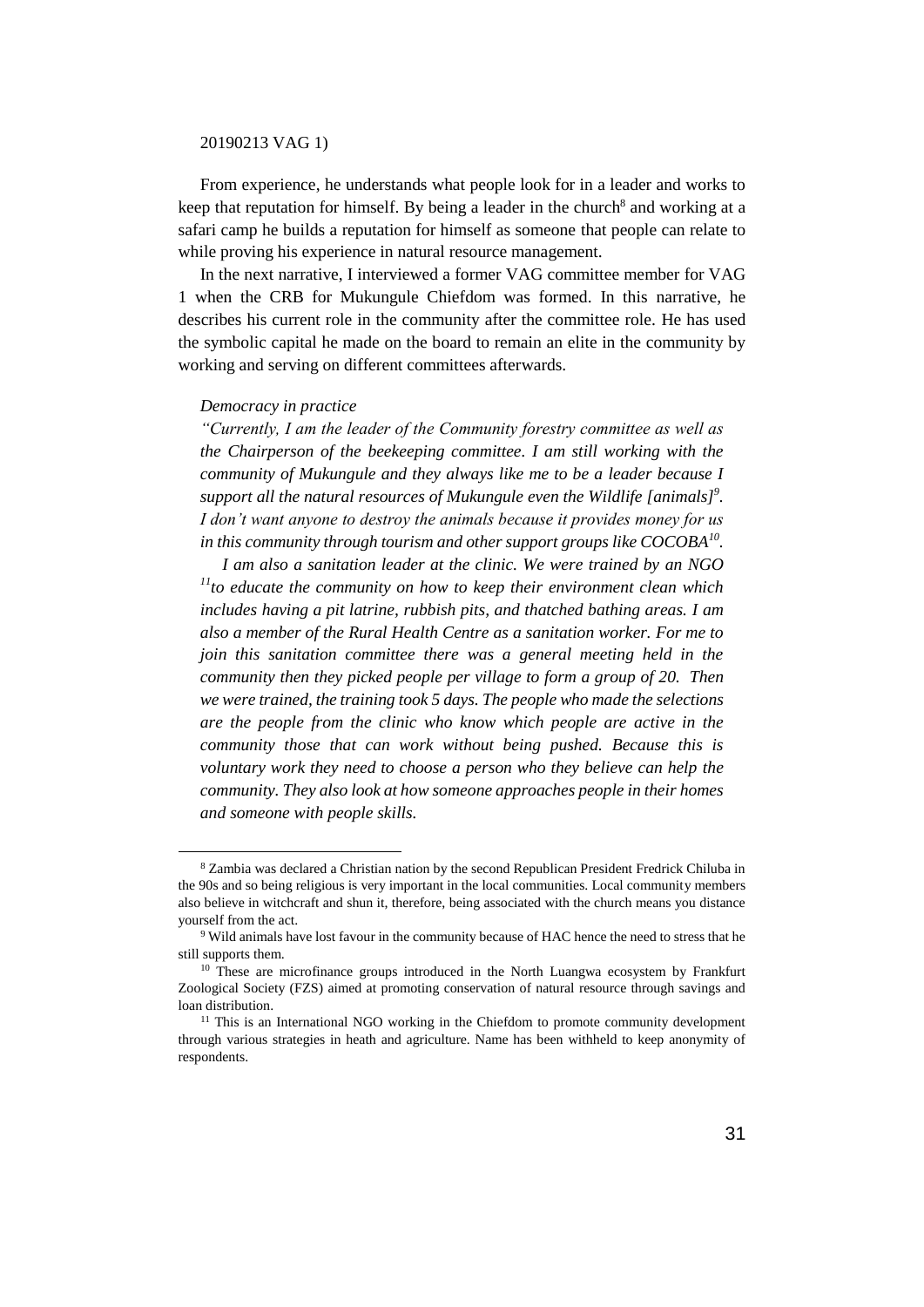*For the beekeeping committee, 20 people were picked here from this VAG whom another NGO<sup>12</sup> was supposed to give beehives. We went through training to know how to keep bees and produce honey. After all the training, we were told that we could now form a committee from the group that we formed. We did this through a secret ballot process were some people would be suggested for a position then their names would be written on a small piece of paper as a vote. The one with the greatest number of votes would be the chairperson that's how I ended up winning. Three of us stood on the Chairperson position."* (P5: 20190213 VAG 1)

From this narrative, we can see how the choice of the NGOs to look for the 'active' members of society has led to this person maintaining his elite position in society. The people with large symbolic capital is likely the ones to be picked for these NGO community development projects leaving behind those with lower capital. Granted the selection is done at community meetings for transparency but it neglects the symbolic interactions happening in the community including the informal institutions of these local communities.

Interestingly, the symbolic capital or reputation can also be used for driving 'political' change. I found out from him that he was the one that led a campaign around the community to remove the previous VAG chairperson because he felt the Chairperson had over stayed on the position and someone new was needed.

*"These leaders on the CRB have a system to stay in power. What they do is that when the time for elections comes and information is given to them from FZS and DNPW offices, they wait until there is one week left to the election before they can spread the information to the rest of the community members. Therefore, those who wanted to stand for elections on the CRB and want to do campaigns are unable to do so because the time is too short. So here in this VAG, we took action that I led to a campaign in the community to ensure that we have a new and young chairperson for the VAG. We campaigned all around the VAG and that's how we removed the previous chairperson. We were able to do this because we understood the methods board members use to stay in power but in other areas where people don't know they ended up electing the same people who are now on the CRB*." (P5: 20190213 VAG 1)

Though it is true that the previous VAG chairperson had stayed in his position for a long time (roughly 12 years), the true motives behind this campaign are debateable. One would wonder why this change did not come earlier. During our discussion, I got an impression that this respondent and the previous chairperson

<sup>&</sup>lt;sup>12</sup> Name of NGO has been withheld to maintain anonymity.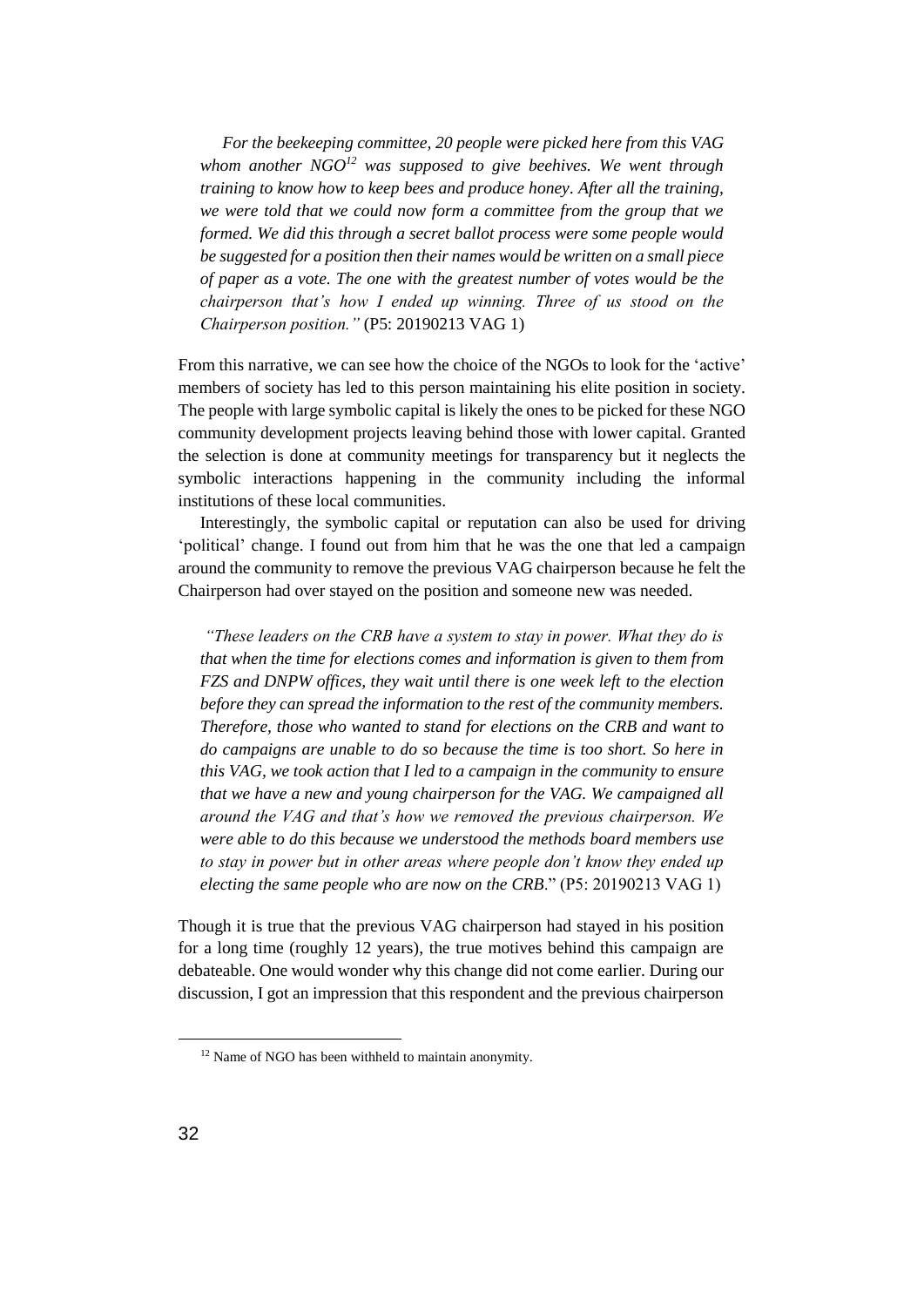where not on good terms. He introduced himself as the first VAG chairperson when in fact he was not. The first VAG chairperson was the one that was recently removed. It is possible that he used his capital and influence to remove his rival from power.

After this interview, I decided to make a follow up with the previous VAG Chairperson to get his side of the story. Like the other elites, he too had built up symbolic capital using his economic, social and cultural capital. He suggested that the only reason he lost the last election was that staff from DNPW wanted him off as chairperson. This was contrary to the previous narrative which suggested he was removed after losing his popularity. He instead told me that DNPW staff organised a vehicle to ferry DNPW game rangers to the voting stations, just so they could vote to remove him. According to him, he felt they [DNPW] were not happy that he was the voice of the people in demanding for what the people wanted especially in animal-crop damage mitigation and also because DNPW could not control him. He strongly felt that he was still the people's favourite in the community.

## *The people or Government's choice?*

*"When I returned [from working outside of the village for 6 years], I was chosen as the VAG chairperson …until when I stopped in 2018. I was chosen as VAG chairperson about 2003. Before I was also the P.T.A chairperson for 3 years, I also worked for 3 years at the clinic with the Neighbourhood Health Committee. At the same time, I work at the Chief's palace to help lead groups in the community. When the Chief would go educate and check on people in the Chiefdom he would take me along with him as an advisor. In the village I am not the Headman but was put as the vice. I am second to the Headman*.

*We were about 13 the people who stood in the last election. The competition wasn't even strong because people didn't pay attention to these other candidates. Everybody in the community wanted me as Chairperson then this was just changed by the scouts. The scouts were the only ones who wanted the other person. In the end, there was only a difference of 8 votes between the winner and myself. There were too many scouts even those that were supposed to be on duty were pulled out to come and vote. It was like having an election for a member of parliament.*

*I didn't go ahead with the petition because I was also scared that these scouts may hold a grudge on me and try to frame me by hiding elephant tusks in my house so that they can remove me from power. So I just let it be as it is, I know that I will come and lead again because people will come and vote for me again because they still want me. So I will let this person work so that people can see how he will mess up."* (P11: 20190215 VAG 1).

From this narrative, the respondent was suggesting that he lost only because he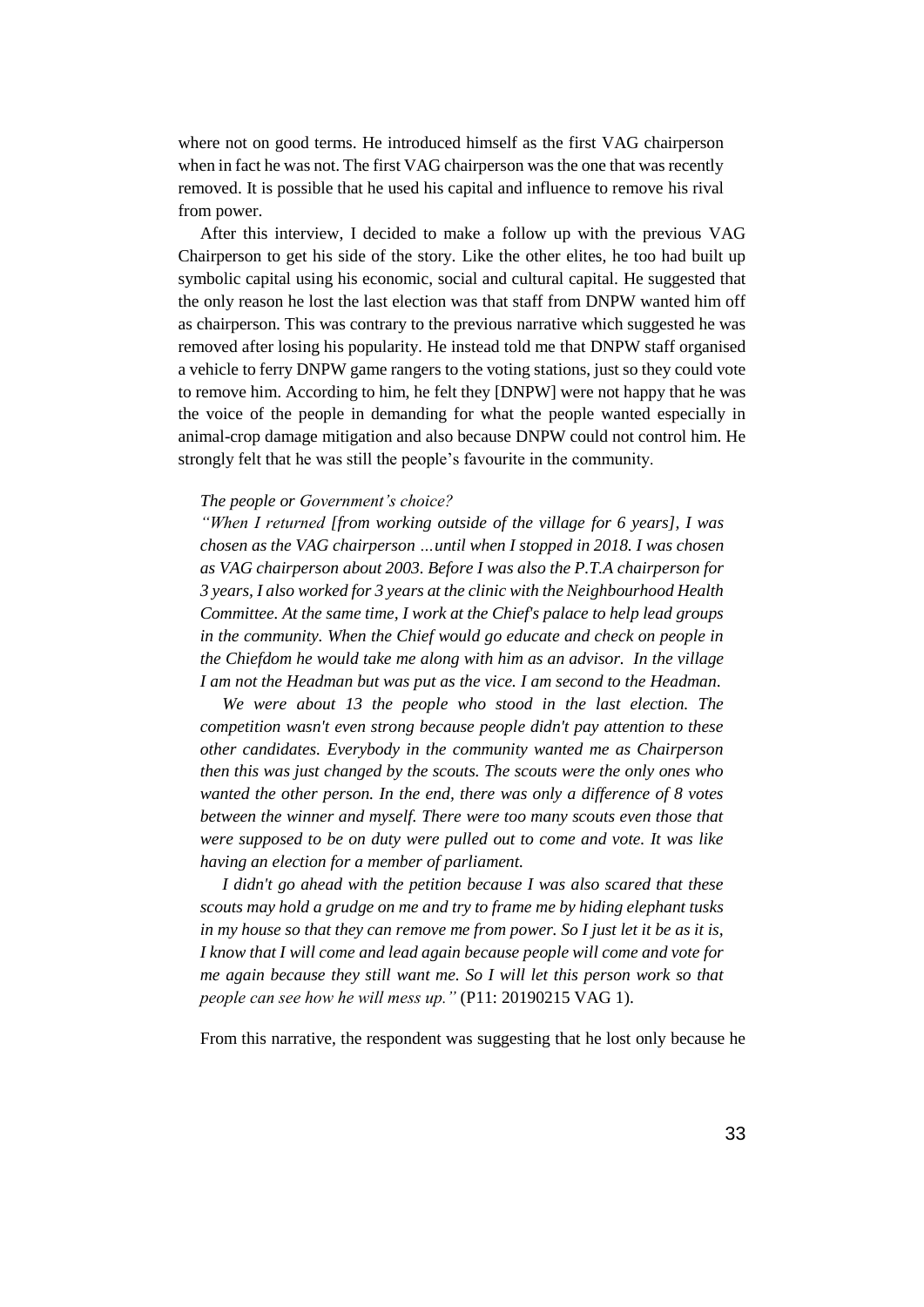was not was the favourite for the DNPW game scouts. If this is true, then it suggests that elites are not only responsive to local community members but to organisations, the traditional leadership and other stakeholders in the Chiefdom. To be able to maintain their positions elites would have to ensure that they do not lose favour from all these actors.

From the three narratives, it is evident that popularity and social capital plays a major role in getting into these positions in the VAG committee and even on the CRB. In the previous narrative, the respondent highlighted his closeness to the Chief which possibly influenced his being CRB and VAG committee. In the next narrative, the respondent narrates how he was recalled by the traditional Chief to serve on the CRB. Like in all the other narratives, the VAG chairperson is 'active' in the community and has high symbolic capital.

#### *The importance of capital in elections*

*"In the community am the VAG Chairperson. I am also the Chairperson of the Horticulture group that was recently formed by an NGO<sup>13</sup> as a community development project. I can say I am active in the community because of the response I get from people. A lot of the times people want me to take up leadership positions, but I just have to decline the offers. Just recently there were elections at the Parent-Teacher Association and they wanted me to be the Chairperson. I had to refuse because I saw that I already hold too many leadership positions and if I keep accepting these offers it might affect the way I work. People want honesty in their leaders. When they see honesty in things that you do or work on then they feel that even in groups that come up you can be a good leader.* 

*The CRB was formed in 2004 but for us to start functioning fully we started in 2008. From 2004 it was just the formation and setting up of documents then in 2008 that when we start receiving funding from Chilanga (DNPW head office). I joined the CRB in 2004 I was part of the interim committee. I served for 2 terms then on the 3rd term, the late extension officer from DNPW told people in the community that I wasn't allowed to stand because you can't serve on the board for 3 terms. People were not happy with this decision. So a new CRB was put in but they didn't work so well that the Chief called me to his palace and asked me to recontest in the next elections. He called me together with the Secretary who was equally not allowed to stand previously because of 'no third term'. That's how we stood again in the following election and we both managed to win in our VAGs and I was put back on the CRB.* (P15: 20190215 VAG 2)

<sup>&</sup>lt;sup>13</sup> The name of the NGO has been withheld to maintain anonymity of the respondent.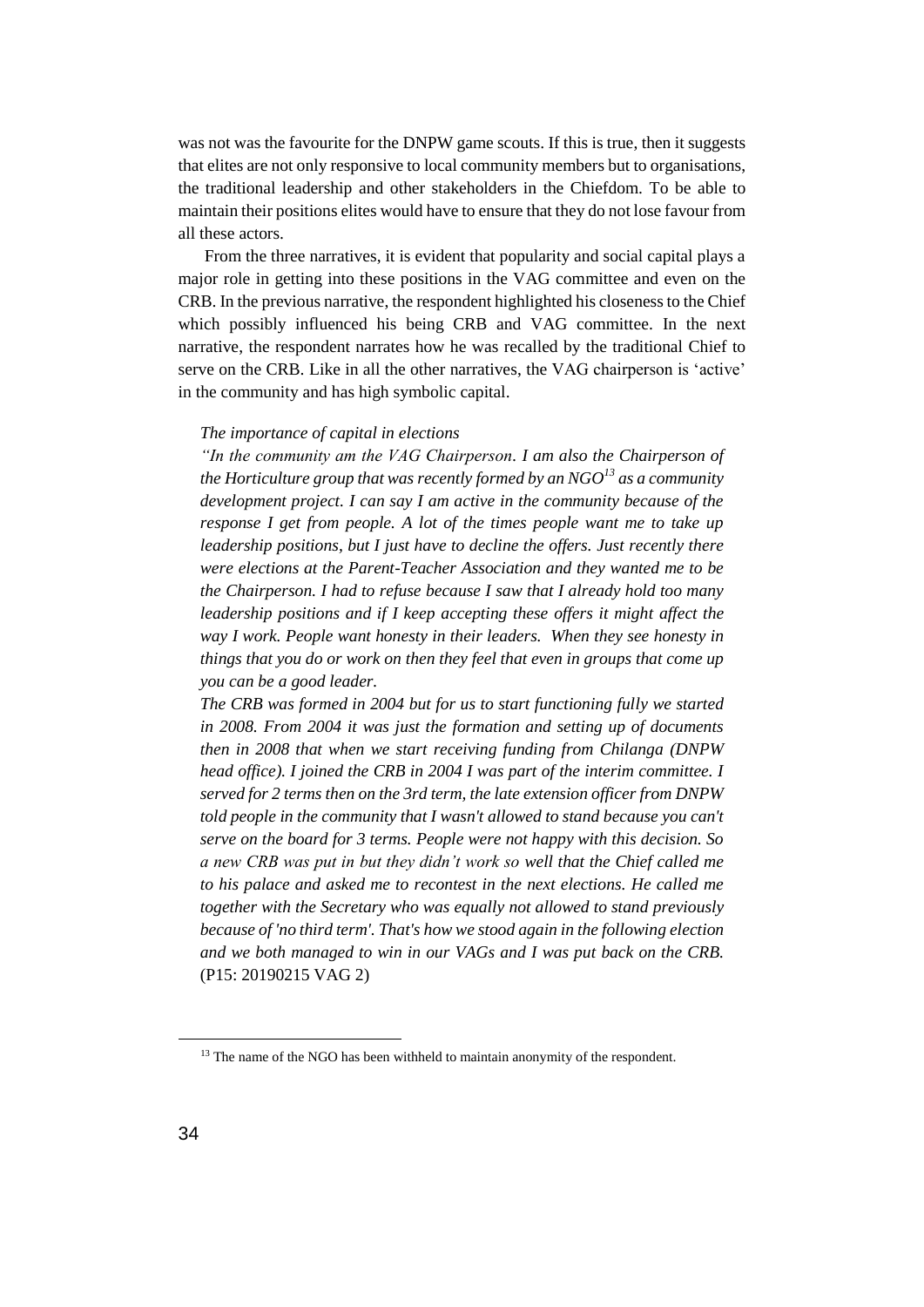In this narrative, the respondent highlights how he manages to keep his social, cultural capital and reputation in the village. Additionally, he reminds us that the Chief still has influence and authority over the formal institution like the CRB in the Chiefdom. This authority comes from culture and tradition, the informal institutions. In the same narrative, the respondent further talks about the CRB election process and how people in the community are abusing the campaign process to buy voters. He sees this as one of the reasons women don't stand and why some people are left out in the process. From it, we learn the CRB had never had a female member on the CRB until the last election. This means that in all the 10 VAGs this was the first woman to be elected chairperson.

*"People are problematic, during the campaign some candidates were buying people beer, and others bought fish and started distributing and so on… Some people think that being on the CRB you get a salary and so do whatever it takes to get on the CRB. Some people even differ and create enmity amongst themselves. Some even today after elections are done they still don't speak to*  each other. Then sometimes you will find that women want to stand as well *but they look down on themselves thinking they won't manage to do the campaign. So, you find a lot of people are left out because of this process because people feel that you need to have money [to win votes]. People these days do not just want to vote for someone who hasn't given them something [bribe].* 

*I think the election process would have been better if they removed the campaign period. VAG committee members should be elected at a community general meeting when everybody is present. The votes can still be secret by giving candidates a number or symbol right at the meeting then allowing people to choose right there and then. I think women would be willing to stand then because right now we only have one woman on the CRB. I don't even know what happened in her VAG for her to win. It's a very big success for Mukungule CRB because this is the first time a woman has been on the CRB.*

*I think the number of women on these boards (VAG committees) is low because some women need to be encouraged or motivated to stand. Then others are scared of their husbands because these positions require a lot of traveling and some husbands do not feel comfortable with the wives traveling a lot, especially with other men. As a result, a lot of women are scared. You find that most of the time the women found on the VAG committees are women*  who are not married. Sometimes even people in the community think that *women cannot lead. So, women are brought down and discouraged. Men are stubborn even when they are told by the community that they won't make it they still argue and stand."* (P15: 20190215 VAG 2 15:21)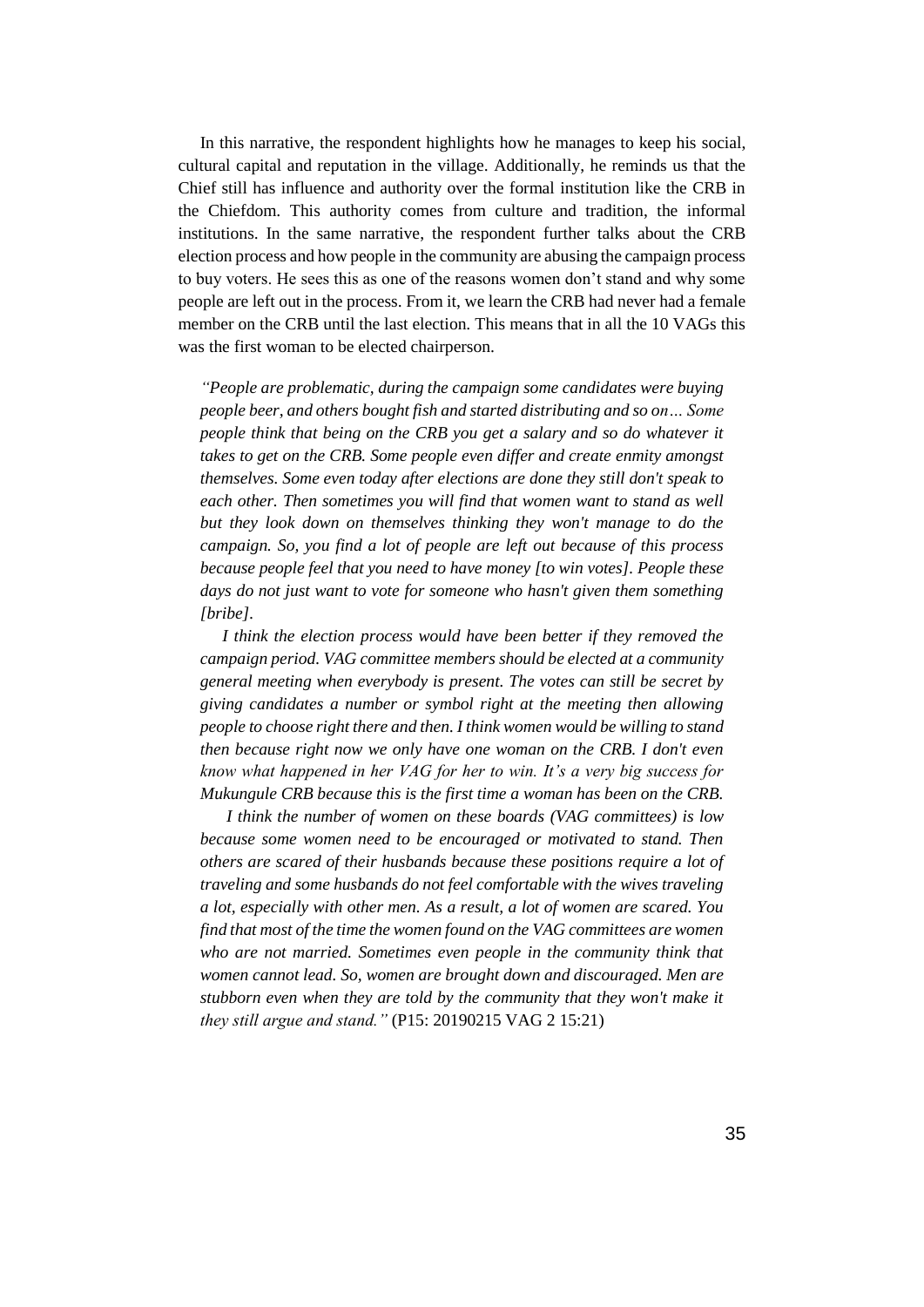The respondent in this narrative sees the campaign period as the source of elite capture. Those elites in the community with large economic capital use that capital to get into positions of power because they think they will earn a salary for it. He thinks by instead choosing leader publicly at community meetings this would help to solve the elite capture problem. Once again though, this solution only puts the community at the mercy of different types of elites. The elites found in the informal institutions. This is evident when he highlights that married women are not allowed to stand by their husbands in the CRB election.

Next, I will look at how the elections are carried out to explore what local communities look for in their leaders and understand further why some people are left out.

## *5.1.3 Selection of the elite*

On this section, I get from my respondents the local perspective of the election process, what they feel the local community wants from the people they choose and how they perceive women's participation. Some of the respondents described the process as 'democratic' with the chairperson of the VAG being the first one to receive the date of nomination and the nomination forms.

The nominations forms are supposed to be filled by anyone who wants to stand for elections to be the chairperson of the VAG. "*The nominations date is announced by the [sitting] Chairperson and he is the one who distributes application forms. The chairperson tells the applicants the people from town (DNPW and FZS) will come and interview all those that have applied*." (P18: 20190227 VAG2 18:7) According to the respondents the elections are carried out by the DNPW and FZS who ensure that the screening process is done to ensure only qualified<sup>14</sup> candidates stand.

Additionally, *"When someone applies to stand the application has to be taken to the Chief in Mukungule village for approval then that person can stand."* (P17: 20190227 VAG2 17:10) The nomination forms are sent to the chief for approval and he decides who should stand and who should not. This legitimisation of traditional leadership is undemocratic and diminished citizenship. There is a threat of locals not seeing the CRB as a legitimate authority and so will mostly likely not be engaged in its operations. To make things worse, *"The Chief sometimes uses the CRB election guidelines to screen nominees but will sometimes pick a candidate because they are popular or because the chief likes that candidate even if they don't have the qualifications. If you try to oppose the chief strongly he will say 'since you don't want to hear what I am telling you, go and form a CRB in your [own] area (chiefdom)'."* (P3: 20190211 DNPW 3:16) Meaning that either things are done the

<sup>&</sup>lt;sup>14</sup> The qualifications of nominees are listed in the CRB election guidelines that were reviewed and passed in 2013 by the Zambia Wildlife Authority now DNPW. They state one must be a local resident; non-partisan; not a civil servant; aged 25yrs and above, be Zambian and have no criminal record.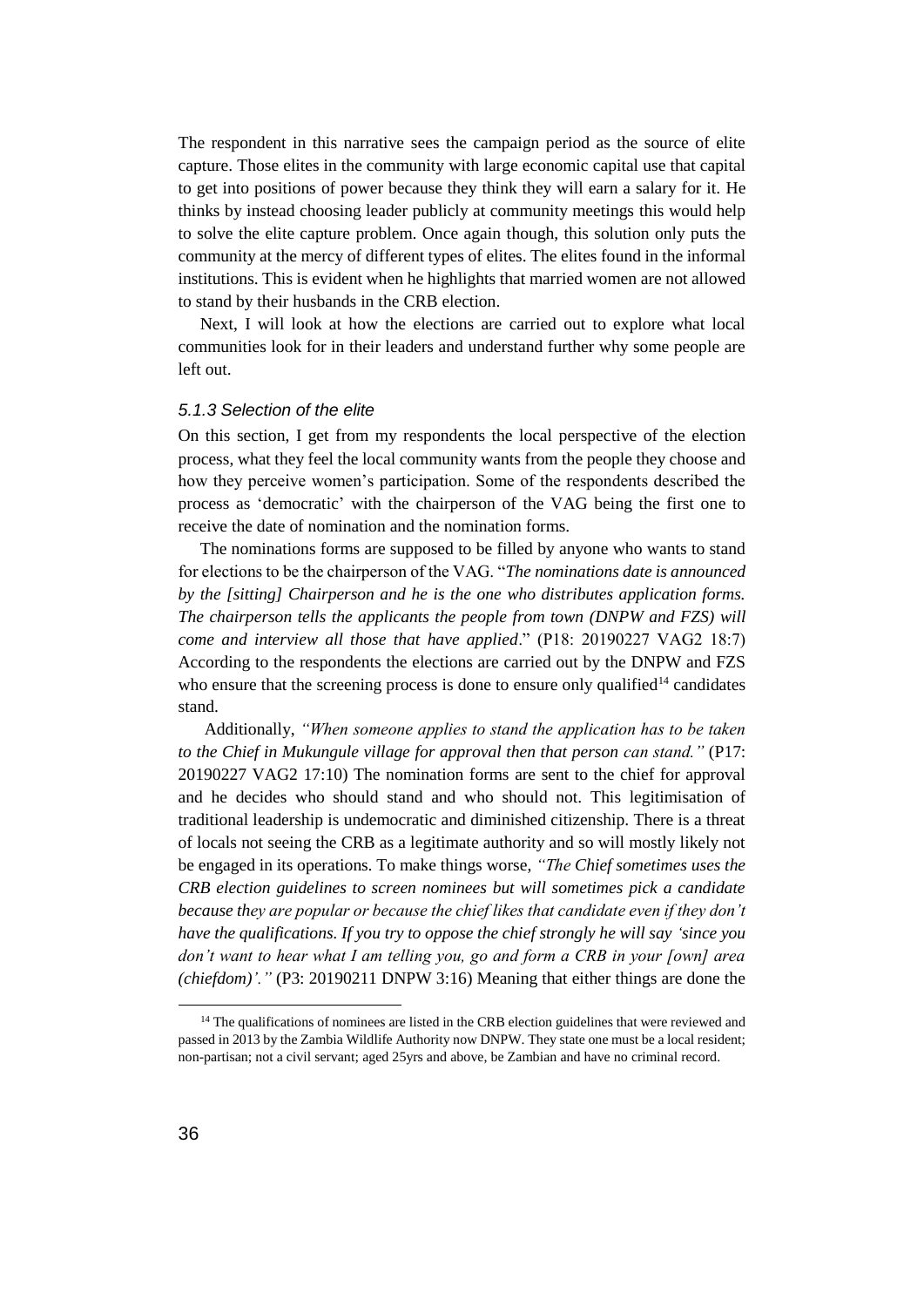Chief's way or there will be no CRB for the Chiefdom. This is characteristic of an autocratic system and elite capture is likely to occur. As in the ADMADE programme the Chief is likely to install his in-circle on the board. The evidence so far suggests this is not far from the truth.

As observed so far, the nomination process is already undemocratic. Once the nominations are done there is a campaign period and then elections are carried out. In the election, however, community members only get to vote for the VAG chairperson.

*"There are elections held in the community so that people can choose who they want to be leaders of the VAG. People take the whole day to cast their vote then the person that get the most votes in the VAG elections becomes the Chairperson of that VAG. Then the person who comes second and the remaining people sit down with the new chairperson to have in-house elections to fill the other positions that are on the VAG board."* (P4: 20190213 VAG1 4:11)

The rest of the positions in the VAG committee are shared by the newly elected committee. The process is the same on the CRB. The 'newly' elected VAG Chairpersons have an in-house election to decide who will be Chairperson of the CRB, Secretary, Women's Affairs Chairperson, Community Development Chairperson, Resources Management Chairperson, and the vice to all the positions. This means the local community does not get to decide what happens on the CRB. Some respondents felt this process was unfair.

*"To select CRB members there is first a general meeting then people are selected at VAG level. Those 10 people selected to the CRB then have an inhouse election to give themselves positions. The selection of CRB members' position is not ok but the selection of VAG members is fine. Those 10 people on the CRB should have been given positions by the community and not an in-house election. The way it is means that, since they are used to being on the CRB they always give themselves the same positions."* (P5: 20190213 VAG1 5:11)

The concern from this respondent was that if someone keeps getting re-elected in their VAG committee then that person is likely to hold the same position on the CRB each time. This was echoed by respondent P26 who is an NGO staff. They are right to be concerned because the election guideline has made it easy for elites to control these positions. The whole process diminishes the public domain and reduces citizenship. While elites are free to keep on accumulating capital.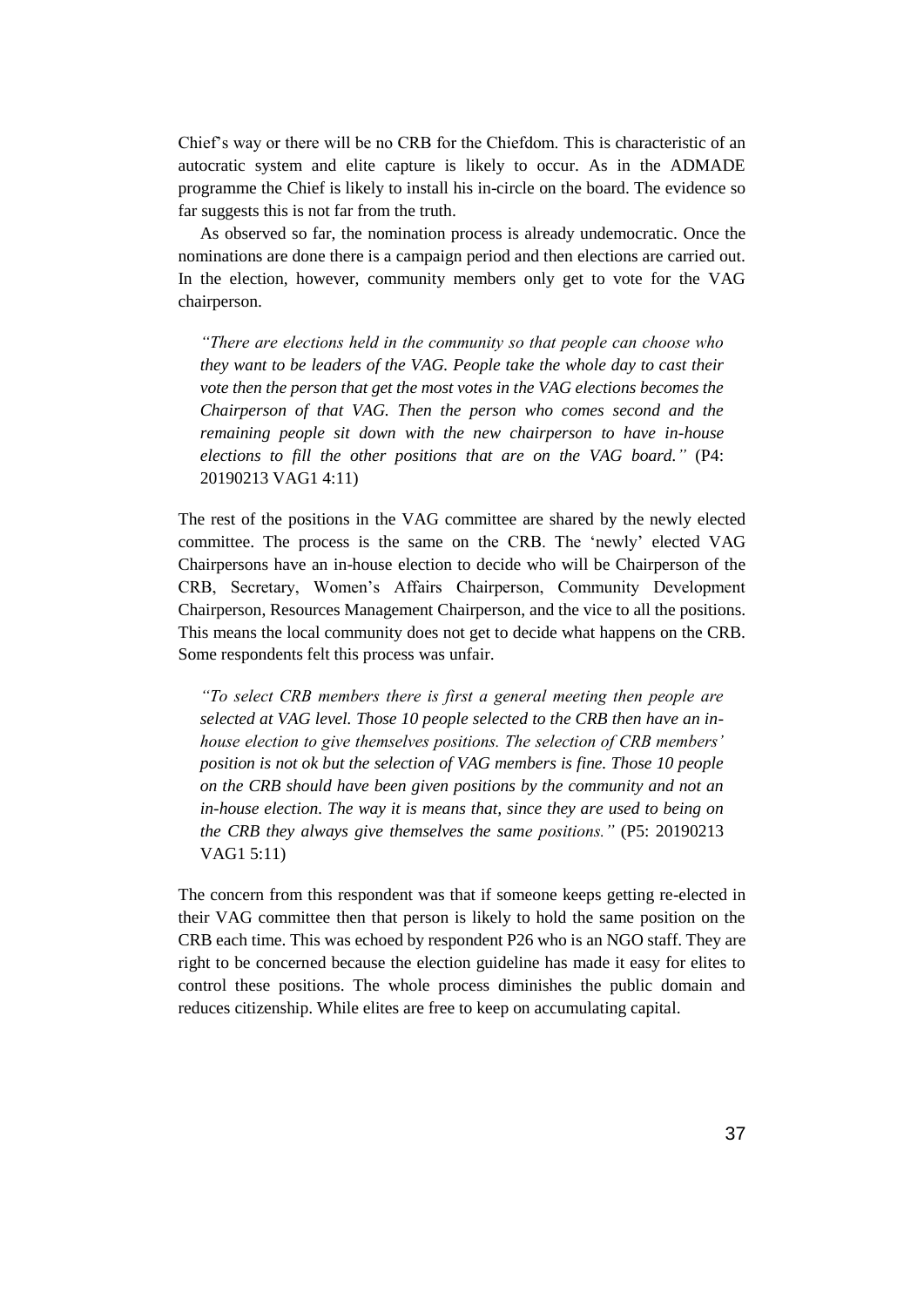# *5.1.4 Leadership qualities*

When I asked my respondents about what they think the community looks for in their leaders I got the following results. On the one hand, some respondents felt that money did not play a huge factor when it comes to winning the election. They felt that a person in the community must have good behaviour and relations with other community members if they want to be elected than have money and keep bad relations with people. Yet so far, the evidence suggests that money is key in campaigns and winning elections.

*"If you want to stand for elections on the VAG you are not supposed to be a poacher, you are supposed to be a person who is willing to work for the community. You are supposed to be a good person who can work for the people. There is no other thing like having lots of money that is required only those qualities I have mentioned which are having good behaviour in the community."* (P6: 20190214 VAG1 6:7)

*"The way it is when you stand, even though I've never stood I have witnessed this, the way you relate to people and what you share with them is important and will determine the number of votes that you will get. Money isn't a big factor. You can find someone has a lot of money in the community but has poor contact with people this person will not be popular but there are those people who don't have money but maintain a good relationship with people then this person will be better off. There are even people who have money but will never help out anyone because they don't have a heart for the people but you might go to someone without money they may be able to give you valuable advice that can even be better than money."* (P10: 20190215 VAG1 10:12)

*"A lot of the times people look at the behaviour of a person. They know that this person is like this and can work in this manner. That's why even though some people may have money to campaign some people wouldn't vote for them because of their bad behaviour. Some may have no money but because they have a good name in the community people will vote for them."* (P20: 20190305 VAG3 20:8)

People in the community want good leaders. These leaders are defined as humble, respectful (even when drunk), social, law abiding, and not suspected of witchcraft (P26: 20190319 NGO 26:24). Evidently, elites respond to the leadership needs of the community to keep enjoying their positions. However, some may also use monetary capital to gain social capital by buying beer and food material as campaign materials during elections. It could be said that local community members overlook these qualities once a bad leader 'flashes money'. This proves the lack of citizenship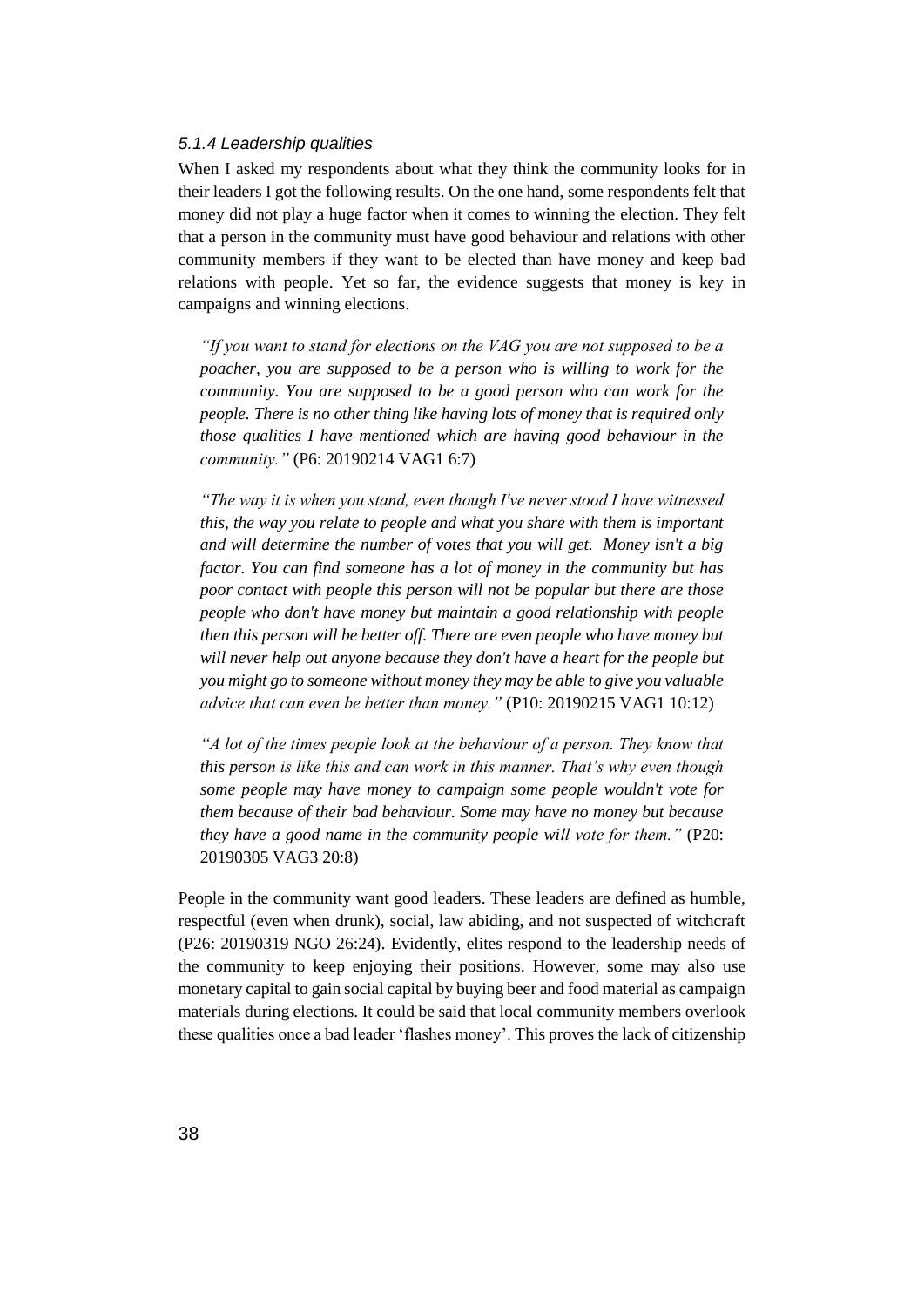and belonging on the part of the community. They feel the CRB has nothing to offer them and the only way to benefit is to accept the bribes from the elites.

"*Candidates move around the villages with their campaigns so that they can get votes just like it is in the presidential elections. Because of these campaigns, you can even find that people don't vote for someone who is honest but because someone is buying beer or stuff then they vote for him even if there is nothing that he can do for the community."* (P24: 20190305 VAG3 9:9)

They say this is problematic because it leads to people voting for people with 'no vision' to lead. Part of the problem is that there are no regulations that govern the election campaigns and so candidates are left to use any means possible to win votes. What is even more worrying is that they liken this sort of campaigning to a presidential election. If there is truth to this then Zambian democracy needs to be re-organised.

Candidates that have no money to use during the campaign lose hope and sometimes end up dropping out of the race. *"We were 10 people who wanted to stand for elections but after we saw that our friends had money to campaign and we didn't, we dropped out so they remained 7 people who actually stood. 3 women and 4 men. These are the people who made serious campaigns."* (P24: 20190305 VAG3 24:6) This was what a VAG committee member from VAG3 told me. After dropping out, she ended being selected by the committee that won the election because they needed to fill up the positions in the committee to be 10.

## *5.1.5 Race for the chairperson position*

The VAG elections are centred on the chairperson position and community members have taken notice of this. "*Some gain interest because they see the benefit the chairperson enjoys and so would like that position.*" (P1: 20190206 DNPW 1:26) Some people only want to join the VAG committee to be the chairperson if they don't make it then there is no point of being on the VAG committee as the case given in the narrative of leaders' background. *"People want the chairperson position because this is the top most leadership position. They want to be in-charge of everybody, and control other board members and also gain popularity in the community. Respect is given mostly to the Chairperson, not any other position that's why a lot of people want to have this position."* (P11: 20190215 VAG1 11:22) The chairperson position has become prestigious. *"The CRB chairperson position is very critical and so it must be someone who has done grade 12 in terms of education, he knows how to read, he knows how to speak English.*" (P3: 20190211 DNPW 3:24) The educational requirement is not mentioned in the CRB guidelines as a necessary qualification for candidates. Yet because this is considered a 'critical position' by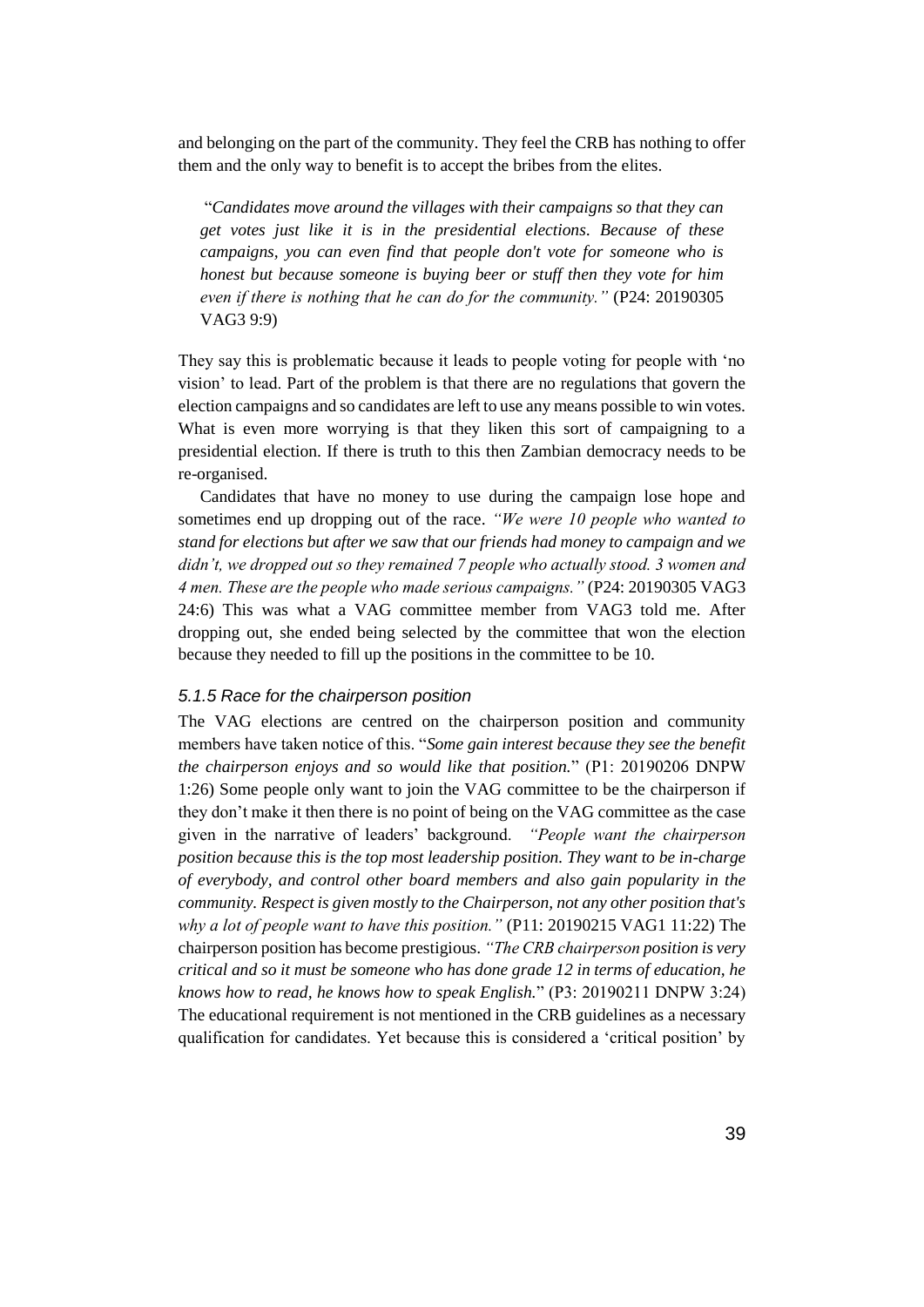the authority in-charge of the screening process during elections (DNPW), it is seen as a symbol of someone who is educated by the community. As a result, those without education (institutionised cultural capital) are blocked from contesting the Chairperson position

## *5.1.6 Women Participation*

It is evident in the findings that women's participation in the CRB and VAG committees is low. As the VAG2 chairperson pointed out, women are scared to stand because their husbands don't allow them and because they lack the confidence and resources to stand and campaign. *"Women, not all of them but most of them, think they cannot manage to convince people to vote for them as chairperson of the VAG. This discourages them from standing for elections. If they do stand for elections, they do not manage to move around the community to tell them (people) to vote for them [during campaigns]*." (P4: 20190213 VAG1 4:19) This is another example where overpromotion of the VAG Chairperson positions has led some in the community to feel the position is reserved for 'special' people. Women do stand but not for the top seat usually. It could be that the lack of relevant capital has prompted women to leave the top position for the men. It is therefore clear that even when women do manage to get on the CRB or VAG they do not actively participate in the natural resource management and governance processes.

*"Very few women will volunteer to be on the committees. Even when they are part of the board they will not lobby to get higher positions in the CRB. Women have an inferiority complex, they feel higher positions should be left for men. Some women are stopped from joining the committees by their husbands. Such demoralises women from participation. Women who are more exposed and have experience are more likely to disagree with their husband on participation. Some women who end up on the VAG/CRB will limit their participation to menial jobs such as drawing water and cooking food for other committee members instead of actively participating in board meetings. Men make all the decisions."* (P1: 20190206 DNPW 1:20)

Exposure and experience play a vital role in ensuring women's participation in the VAG and CRB. This could be that women are likely to have better access to information relating to elections and board activities. It could also be that women through exposure become less dependent on their husband in this patriarchal system and have better bargaining power.

The women respondents that I interviewed believe that women want to stand and take up leadership positions. They do however feel that they are blocked by the community or system from doing so. One way that this is done is by withholding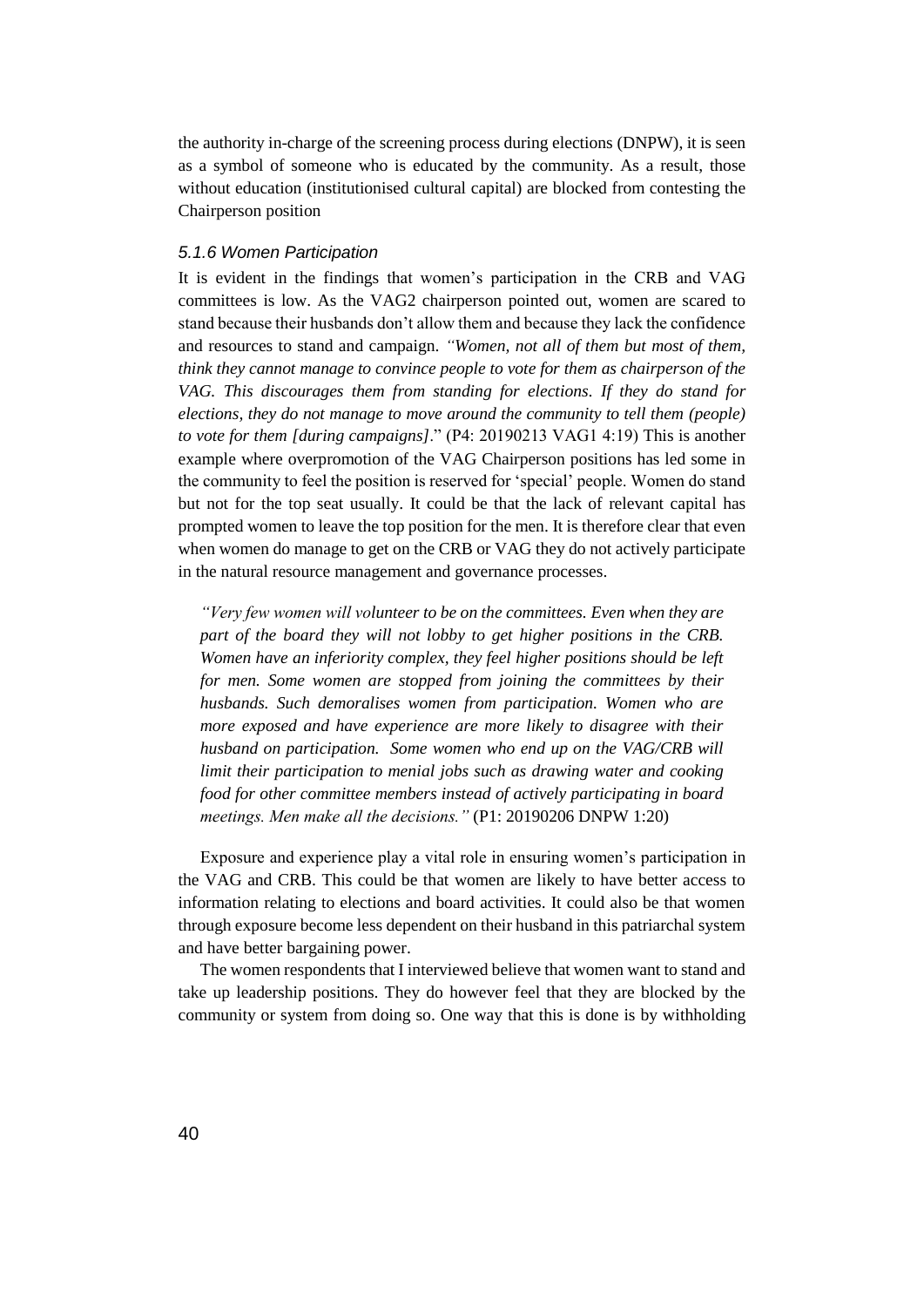information from those that have the aspirations to stand. One of my respondents in VAG 1 noted.

*"I only know one woman on the VAG committee. She was determined to be on the VAG and was ready to stand, she was able to get the nomination information on time and registered her name. I think if we all heard that information on time we would have considered standing too but the information did not reach us in time we found that they had already nominated. A lot of women want to stand but we are blocked because they think that we can't lead. We know we can lead so long as we are given the knowledge just like Ingonge Wina<sup>15</sup> our female vice president. She is an example to prove that women can lead as well when given the chance."* (P9: 20190215 VAG1 9:8)

Poor information distribution is seen here to be one of the factors that lead to poor women participation. Earlier it was pointed out that the VAG chairperson is one place in charge of informing the VAG of the upcoming elections. It is possible that those in the Chairperson's social network receive that information first. This could explain why one woman was able to prepare herself in time to stand for election. She could be part of the inner-circle. Women, however, have expressed that they are ready to take up leadership positions. What is lacking is the proper institutions and guidelines to ensure a public domain and good information flow.

# 5.2 Decision making in CBNRM and who it benefits

# *5.2.1 It's the traditional Chief's decision*

 $\overline{a}$ 

For convenience's sake, the government has opted to work more with the CRBs who they feel represent the community. In an interview with DNPW staff, he felt it was difficult to work with everyone in the community and engage them in decision making. It is much easier when their representatives work with the government. "*So, we involve communities through their representatives in the management of natural resources.*" (P2: 20190211 DNPW 2:1) However, respondents from the community say that the Chief is the one who has the final say. The CRB suggests to the Chief what needs to be done and then the Chief decides.

*"The decision is made by the CRB after proposals are brought in from the communities through the VAGs. The decision is then taken to the chief who* 

<sup>&</sup>lt;sup>15</sup> Ingonge Wina is Zambia's first female Vice President who was elected in 2016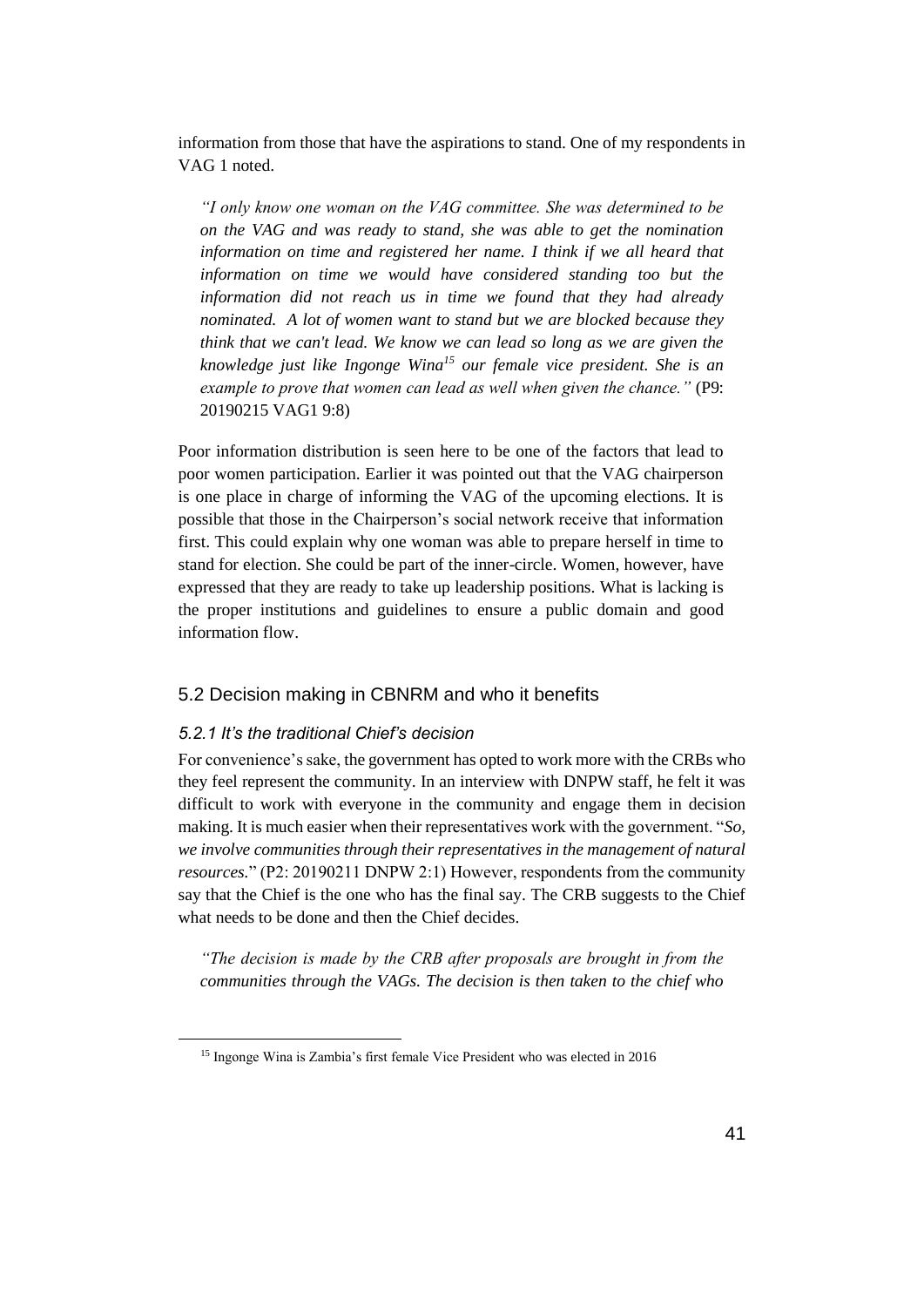*gives his approval. If it is not approved, we either have to find a way to convince him or rethink the whole idea."* (P15: 20190226 VAG2 15:23)

*"The people that make the rules and law of natural resources are the CRB members and the Chief. Once the CRB makes these rules they take them to the Chief for approval if the Chief is happy with the rules that he signs and stamps them."* (P9: 20190215 VAG1 9:18)

*"The Chief has the power to make such decisions as well as decide on or suspend projects which he sees as not appropriate that the CRB has decided on. Then anything that he observes during the implementation of the project he has the power to call all of us and talk about what he has observed."* (P4: 20190213 VAG1 4:33)

Not only does the Chief take over the decision-making process but he monitors and supervises projects that are implemented. This still as highlighted earlier can be linked to the amount of cultural capital the Chief holds. People in the community still respect the Chief's authority because that is the tradition and people still follow the informal institutions. The recognition of the Chief as the patron has contributed to the legitimising of this authority. This means that the level of democracy depends on the benevolence of the Chief.

## *5.2.2 It's the CRB's decision*

Regardless of who makes the final decision the CRB is mentioned to be involved in the decision-making process. The VAG committees and local community members are left out. Some attribute the VAG committees and community members being left out to the insufficient amount of money<sup>16</sup> that the CRBs/community receives that comes from the Government. What is more, is that the CRB does not issue finance reports to the local community and so the community is left to speculate about how finances are used.

*"Communities get money from wildlife resources, but this money is small hence CRBs opt to do community projects. The key thing is to inform the community that money is not enough. If that information may be shared with everybody then people would still appreciate. This would create ownership*  with the communities but the way it happens even the VAG member find it *hard to give information to the people because mainly things are done at the CRB levels. The VAG committee members seem to have no function. That is* 

<sup>16</sup> Money from safari hunting, and concession fees.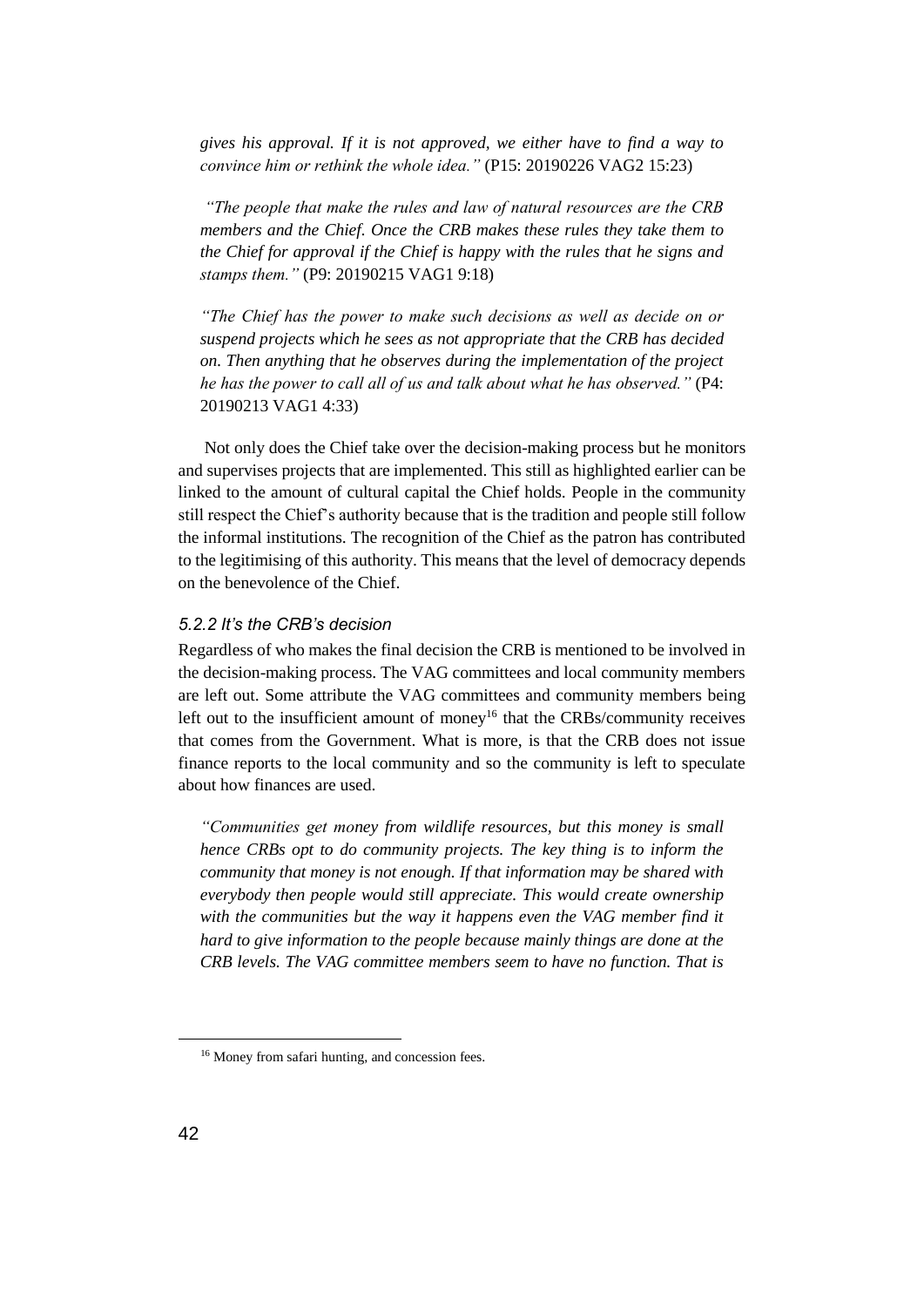*the reason there is poor participation because communities are not informed."* (P1: 20190206 DNPW 1:17)

*"The CRB does not give a financial report and the community doesn't even know the amount of money the CRB receives. It is difficult to challenge them because they say it is the government's fault they haven't received the money. They said for the past two years they have not received any money."* (P6: 20190214 VAG1 6:13)

The CRB looks to be top-down because the VAG committees and local community members are left out of the decision-making process. This means CRB make the decision on which information to give the community and which to withhold. This has created room for elite control and capture because it makes it difficult for local communities to hold their leaders accountable. Therefore, the CRB is not representative of the local community. Additionally, the CRB does not have discretionary decision-making and fiscal power and so are able to use that to escape being held accountable.

Revenues from trophy hunting concession fees are now paid to the Central Government before being disbursed. The money is sometimes delayed and not paid on time and in full. "*The CRBs are supposed to receive money on a quarterly basis from government, that is, safari hunting revenues which are supposed to be 50-50. The Government does not release money on 50-50 if they release money this quarter it will take maybe another 6 months before more money is released.*" (P3: 20190211 DNPW 3:15) According to respondents, this affects the operating of the VAG and CRB. They make plans for community projects but are unable to carry them out. "*The money that can be found at the VAG board is too little that we fail to work according to the way we plan so this makes it seem as though the VAG members do not want to work for the reasons they were chosen by the community."* (P4: 20190213 VAG1 4:10) Some VAG committee members use this to their advantage in order to get re-elected.

*"To convince people to re-elect them, the board members tell the people about the challenges they face on the board, the little money they get as a VAG and reason they fail to deliver their promises. They use the lack of funds as a reason for not working and people are able to be convinced of that because they trust their leaders and so give them another chance. So those leaders would run away from work and instead concentrate on complaining about the problems they face on the board."* (P4: 20190213 VAG1 4:15)

Here the lack of complete devolution of power is seen to be creating and reproducing elite control and possible elite capture. The elite use 'trust' or symbolic capital to evade sanctioning by the people. With the poor information flow, the elites can then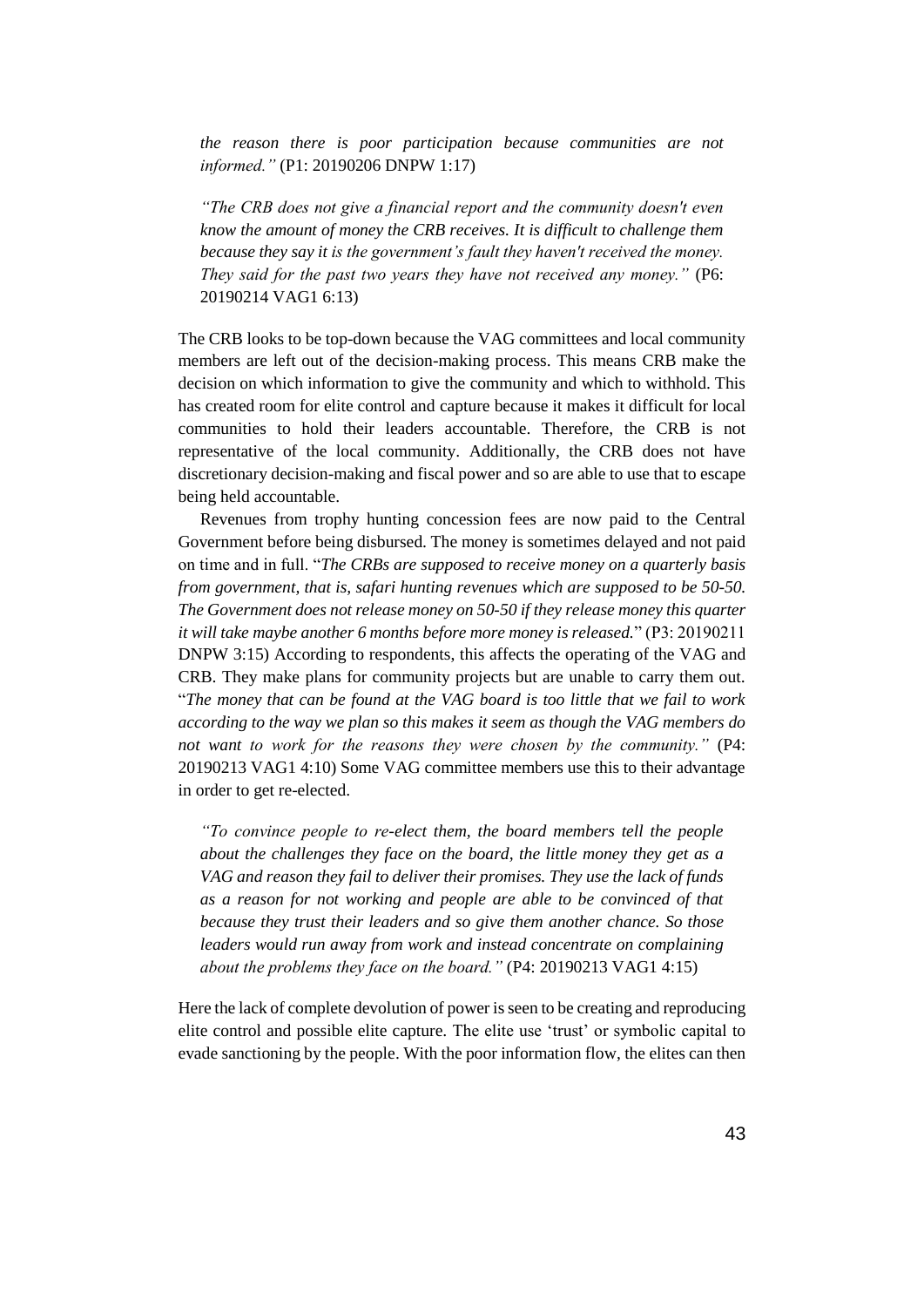use the little money they receive or their position for self-benefit either legally or illegally. One VAG member narrated to me how the Chairperson would promise jobs to individuals who paid him a bribe. According to the respondent, he collected different 'gifts' from different people and then would choose who to give the jobs to.

*"The previous Chairperson wasn't working well with the community because when employment opportunities came in the CRB he used corrupt methods to employ people. People had to give him maybe chickens or goats and out of all those that gave, he would only select 2 people and the rest would lose out. Even I before I joined the VAG this happened to me. There was a CRB vehicle that was bought, and they needed a driver, I approached the Chairman that I wanted to be the driver. He told me that I should bring him chickens because there are so many people who want that job, so I did as he asked. In the end, they chose someone else to be the driver. The Chairman was so corrupt that when money for building a food shelter was released from the CRB he used it for personal things."* (P7: 20190214 VAG1 7:18)

The elite position of the Chairperson allowed him to use the resources for his own benefit. Because he was seen as someone with authority, he was able to manipulate others into giving him 'gifts' for favours. He was allegedly accumulating economic capital for himself because the system allowed him to be corrupt.

The money received in the CRB is not shared equally among the VAGs. *"The money is given to priority areas"* (P20: 20190305 VAG3 20:12) in the form of community projects as mentioned. As a result, some VAGs are seen to be benefiting from the money more. *"We should have been sharing whatever money we get at the CRB to all the VAGs equally so that each VAG can decide what to do with their share."* (P20: 20190305 VAG3 20:12) With no written rule on what constitutes 'priority area' the sharing is mostly likely done to the benefit of those elites with the largest capital and bargaining power. Those that would be able to convince other board members that their area/village is a priority. It is also safe to assume that it makes it easier for traditional leadership to hijack this benefit-sharing process.

Groups and committees that are created in the community are facing a similar challenge of favouritism and/or nepotism. In my interview with one of the NGO staff, he brought out that they encounter this problem in the Chiefdom.

*"We do have some challenges in the selection of those<sup>17</sup> participants. There is too much favouritism. There are people that are holding those positions of influence so the selection in most cases you find out that it is not done on* 

<sup>&</sup>lt;sup>17</sup> Referring to the selection of people to work with in their programmes to implement community development.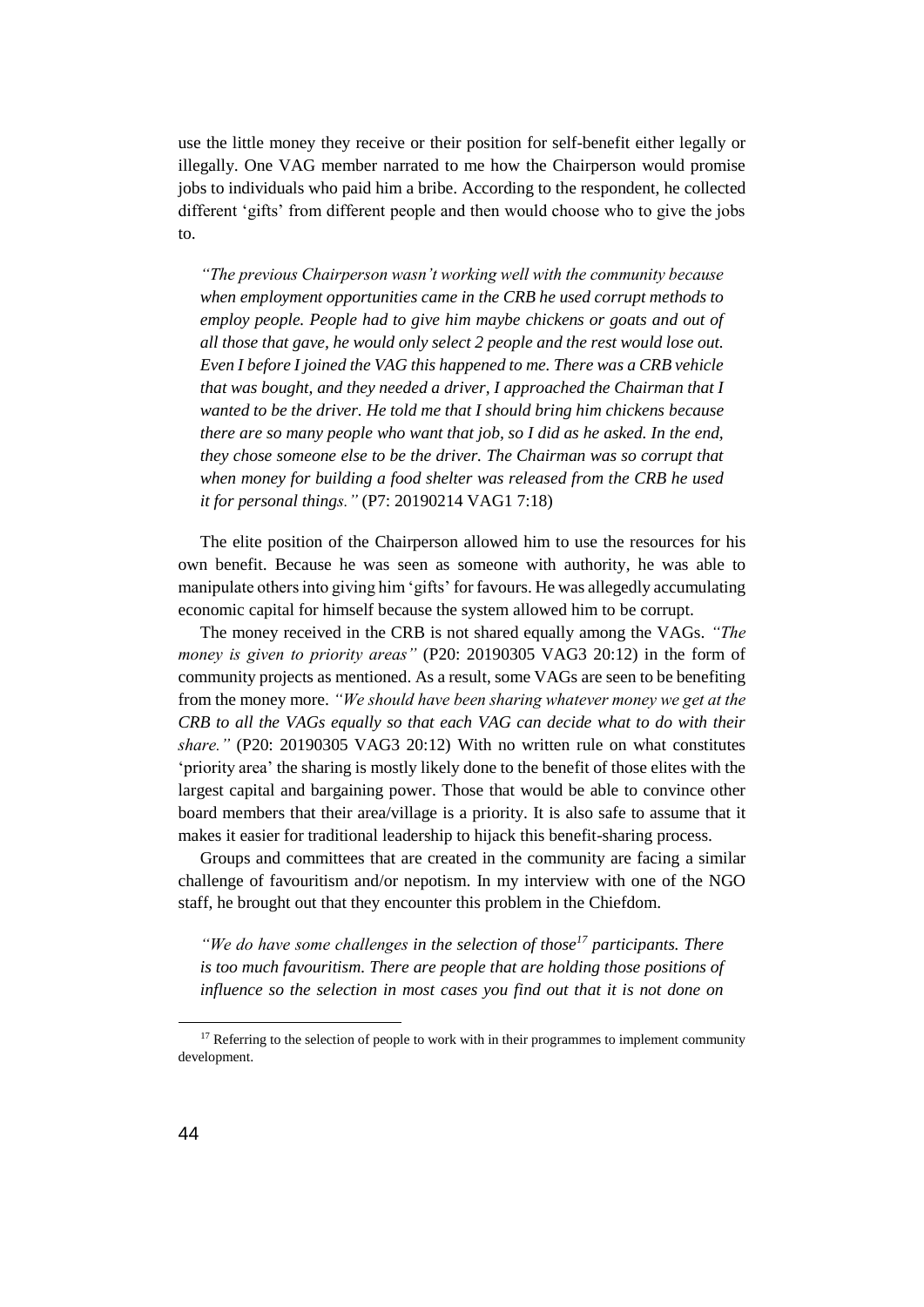*merit basis but is biasedly done because of maybe the connection that participant has with maybe the person on top or the person that has been charged with the responsibility of doing the selection."* (P25: 20190318 NGO 25:5)

Similarly, in the PRA group I did in VAG 1 with the women, they expressed the difficulty of joining development programmes and/or committees brought in by NGOs and other organisations.

"Most of the groups like SMAGI<sup>18</sup>, COCOBA, and others have a limited *number of people that can join once that number is reached no one else is allowed to join. They usually choose among themselves, for example, those doctors at the clinic they choose people that they know. The only groups that anyone can join freely without favouritism are the church groups. To join other groups, you have to have some sort of connection to that group or know someone in that group."* (P12: 2090219 PRA VAG 1 women group 12:1)

Social networks or social capital plays a major role in the empowerment of elites. In both the interviews, it was highlighted that those at the 'top' pick people that are in their social network and not on merit basis. Similarly, during my data collection, the Chairperson was directing me to people in his social network for interviews until I realised it. In CBNRM or programmes aimed at fostering local democracy, there is a danger of diminishing citizenship. This is because community members may view certain programmes to be exclusively meant for elites and so will not participate. Formal institutions need to be established to guide benefit sharing as well as participation in programmes and committees to prevent elite control and capture.

# *5.2.3 It's the Government's decision*

 $\overline{a}$ 

During my interview with DNPW staff, I wanted to find out how the community reacts when the Government makes a decision that the community does not like. In response, it seemed the Government had the overall authority over decisions made. The reason given is that the Government has a larger scope of interest than local communities or their local authorities, traditional or otherwise. Communities should, therefore, accept the decisions made by the Government because it is 'for their own good'.

*"Overall government acts in the interest of every Zambian that's why [on] some decisions, Government still retain the overall power over every resource. Communities do not look at the country at large they look at the* 

<sup>&</sup>lt;sup>18</sup> SMAGI is a group formed for community maternal health education and financial support.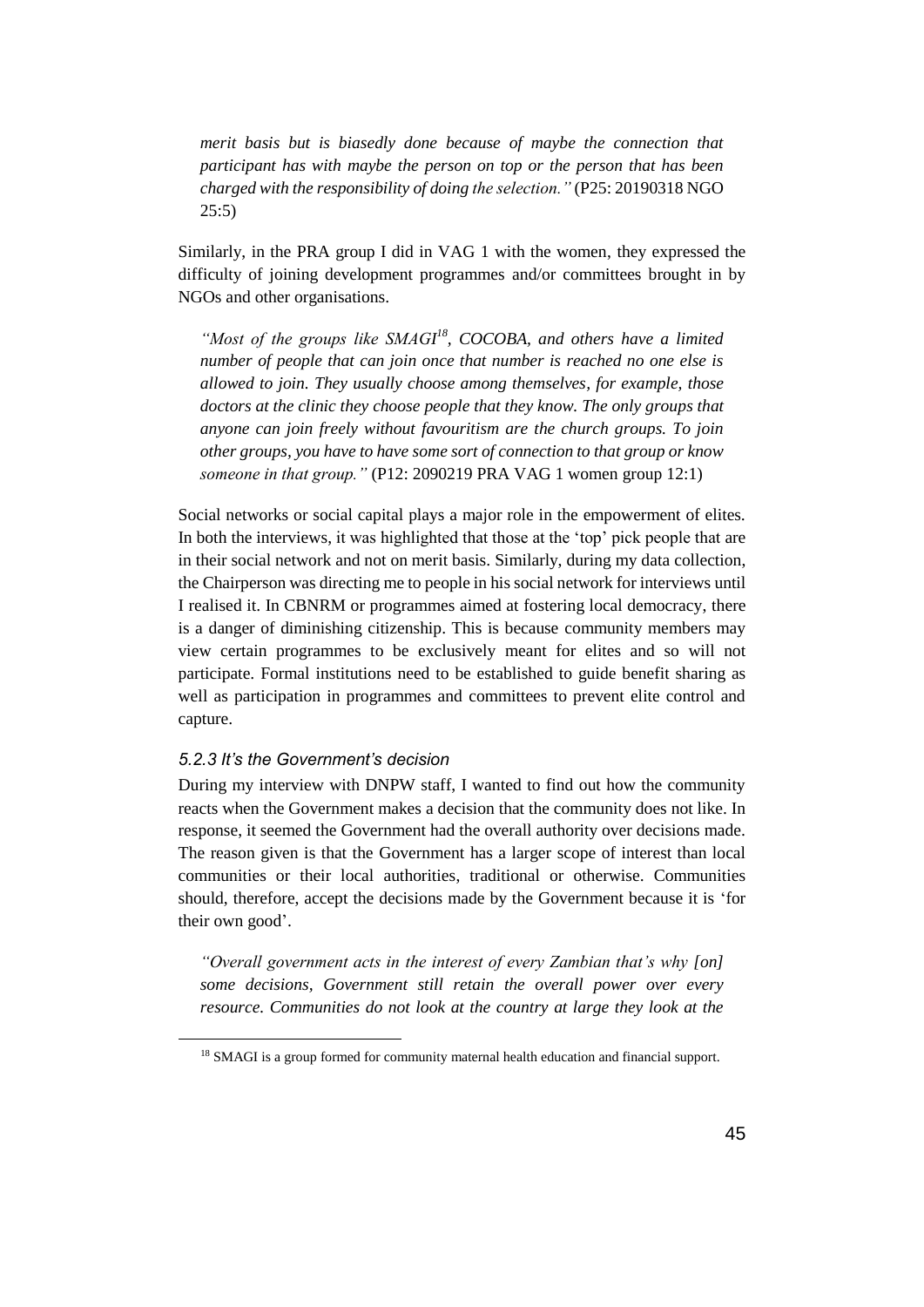*interest of themselves within their area. But the Government looks at the interest of every Zambian. No matter how much communities can push some decisions are made in the interest of the whole nation which includes themselves. So, if they are not happy with the decisions then they just have to live with it there is nothing they can do."* (P2: 20190211 DNPW 2:32)

*"Sometimes we can block them<sup>19</sup> when they want to do a project which they*  don't have enough money for even when they insist. We tell them to plough it back in to conservation by paying village scouts instead. We know that *communities need more projects because their crops are being raided but if you plough back money in conservation you are multiplying wildlife."* (P3: 20190211 DNPW 3:41)

This is evidence that there isn't discretionary decision-making power devolution. Additionally, the Government is able to influence this decision because they are signatories to the CRB bank accounts where revenues from wildlife are received. According to my DNPW respondents, this is to ensure accountability and collective decision-making. *"This means that the communities themselves now cannot withdraw funds from their accounts. The consensus has to be struck between the community leadership (CRB) and the government staff. There has to be that consensus in order for the funds to be used."* (P2: 20190211 DNPW 2:10) I argue that it has had the opposite effect because elites can hide in the shadow of the government if they are not responsive to the people.

Along with DNPW, the other signatories are the CRB Bookkeeper, the Finance Management Chairperson and the CRB Chairperson. In order to withdraw money, two community representatives have to sign along with a signatory from the DNPW. This means community representatives have to travel from their villages to town which is counted as an official duty. Since it is official duty they are entitled to allowances (travel and accommodation) and this is how the signatories benefit. All the signatories make the trip to 'sign' for the money. *"They say that because for the CRB remove money there is a third signatory that come from the DNPW that has to agree on the payments to be made. If DNPW does not agree then they have to change the amount of money to be withdrawn and so to avoid this, they signatories are the ones that make the trip."* (P3: 20190211 DNPW 3:41) In this way, they exclude other CRB members from also benefiting from the travel and accommodation allowances.

<sup>&</sup>lt;sup>19</sup> Referring to the CRB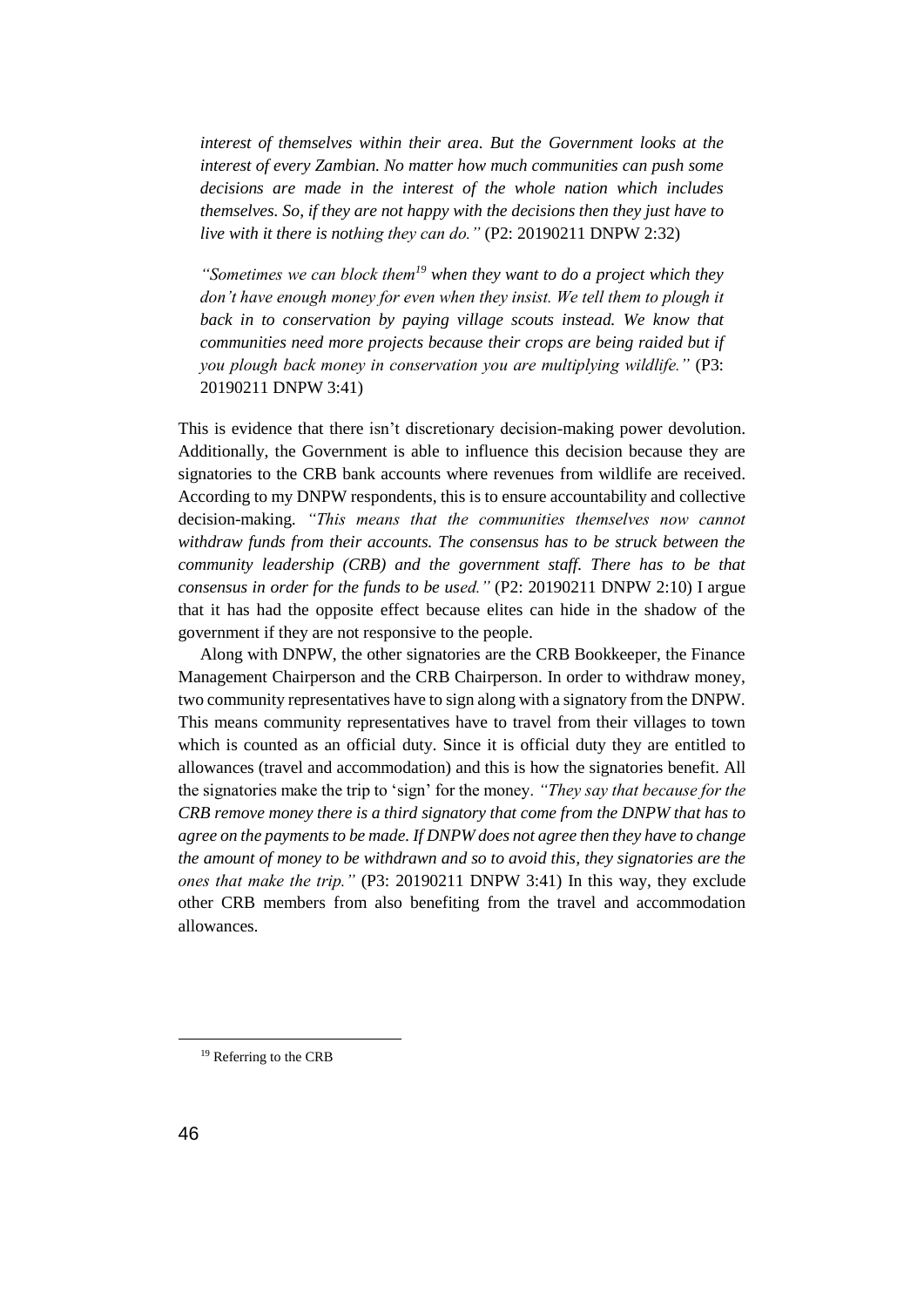# 5.3 Public interaction with elites

## *5.3.1 Human-Animal conflict*

Human-Animal conflict (HAC) has been seen to be the biggest challenge faced in the communities. "*In Nabwalya every year we have more than 500 HAC reports. Out of the 500 reports, you get may be 3-4 people killed from problem animals."*  (P3: 20190211 DNPW 3:17) Animals are also responsible for crop damage, damage to houses and other property. The Government does not compensate for any loss of life or damage caused by the animals. *"This puts us [DNPW] in a very awkward situation, the people are saying you like wildlife more than human beings."* (P3: 20190211 DNPW 3:17) With these communities being predominately farmers their source of livelihood is affected and so in order to make money to feed their families and cover other costs like school fees they carryout illegal activities like illegal hunting (poaching) or illegal fishing. *"Some people even use poison to fish, they dump poison into the stream and kill fish for food. They say that even if we teach them they have no other means to make money, they don't have any other thing to do. They say that is the only way they can make money so that they can take their children to school… They say if you give us jobs then we will stop all the illegal activities."* (P22: 20190305 VAG3 22:9) This is one way that communities protest the HAC and lack of compensation.

Communities also depend on their CRBs to mitigate this HAC. They take all reports to the CRB through their Chairpersons and Resource Management officers who take those reports to the DNPW camp so that game scouts can be deployed to scare problem animals away. If this is not done, they vent their frustrations on the CRB members. One VAG member from VAG1 said, *"This problem brings pressure on us CRB leaders because people bring the reports to us some of them insults depending on how they feel."* (P4: 20190213 VAG1 4:8) In the same vain, another member from VAG2 said that the community calls the problem animals the children of the CRB. They say to the CRB members *"come and see what your children have done come and pick them and take them somewhere else"* (P15: 20190226 VAG2 15:9). Implying that CRBs take care of the animals as one would their own child. Even so, the community still needs the CRB to collect the HAC reports so that there can be mitigation.

*"The main reason we select these leaders is that we need them to attend to the HWC problem and take our reports to DNPW. Aside from that, I don't know any other work that they do because they don't hold meetings to explain what they do."* (P8: 20190214 VAG1 8:13)

*"It's good to have the CRB because it makes things easy for us for example instead of taking reports of human wildlife conflict to DNPW camp we just*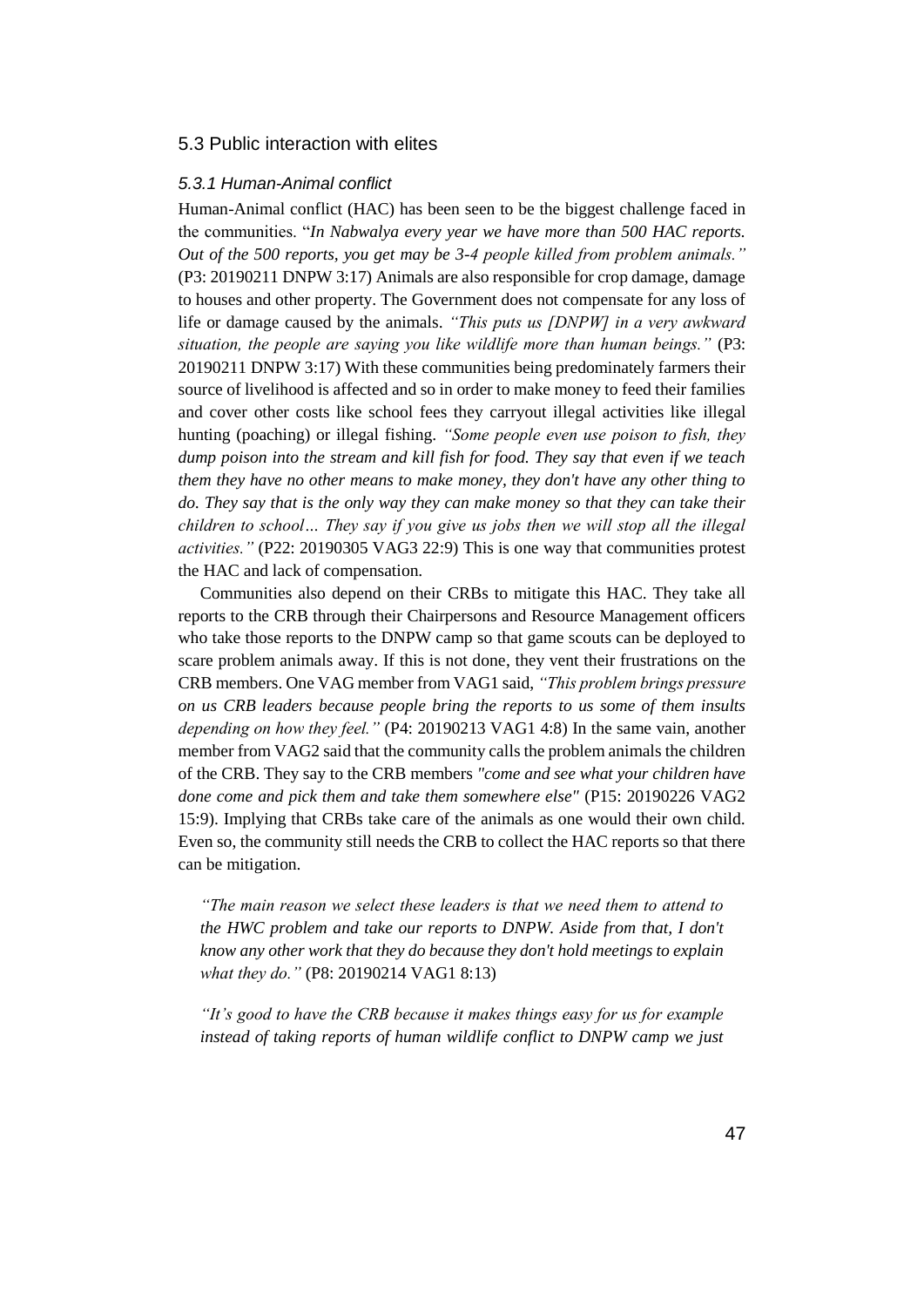*go to the CRB. We are able to get information quicker through the CRB because these people are within."* (P10: 20190215 VAG1 10:13)

Human animal conflict mitigation is important for communities. VAG committee members and CRBs know this and so "*are quick to respond to issues to do with HWC*" (P7: 20190214 VAG 1 7:16). The CRB buys fireworks that they distribute to farmers to chase away animals from their fields. This could explain why they are mostly known for human-animal conflict mitigation. The DNPW and NGOs are also introducing HWC mitigation measures in the community like chili fencing of crop fields. They are doing this not only to reduce crop damage but to reduce retaliation from angry farmers.

*"I think what happens when a person is not seeing the benefits and then is also experiencing HWC then even the small things, day to day things that one can do to contribute to natural resource management he wouldn't do. For example, if someone offers them money for trees that are in the GMA this person wouldn't hesitate. They would directly go and do it to gain that money so that they can feel that they have benefited from natural resources*." (P26: 20190319 NGO 26:20)

From the evidence above, it can be observed that the community now categories the CRB in the same class as the top managed DNPW and NGO. They only go to them to report their problems and sometime throw insults to them even though the CRB members are people from the community experiencing the same HAC. The lack of a public domain has left the local community no choice but to engage in illegal activities such as illegal hunting to show their discontent with the management structure. Additionally, by the DNPW and NGO implement HAC mitigation measure (the job that the community sees is meant for the CRB) they are undermining the CRB's authority and delegitimising them. This may lead to disengaged citizenship and further elite capitalisation of the boards.

# *5.3.2 Community meetings*

Depending on who you talk to, you will get different responses on issues to do with community meetings. VAG committee and CRB members say that community meetings are held in their respective VAGS or villages, but people do not attend them. The reason why people do not attend is debatable, but respondents said if a headman calls for a community meeting then people show up. One of the reasons given was that it is mandatory to attend a village meeting called by a headman. "If someone misses a meeting 3 times they can be taken to the Chief for punishment." (P15: 20190226 VAG2 15:14) That is why some committees have chosen to work with headmen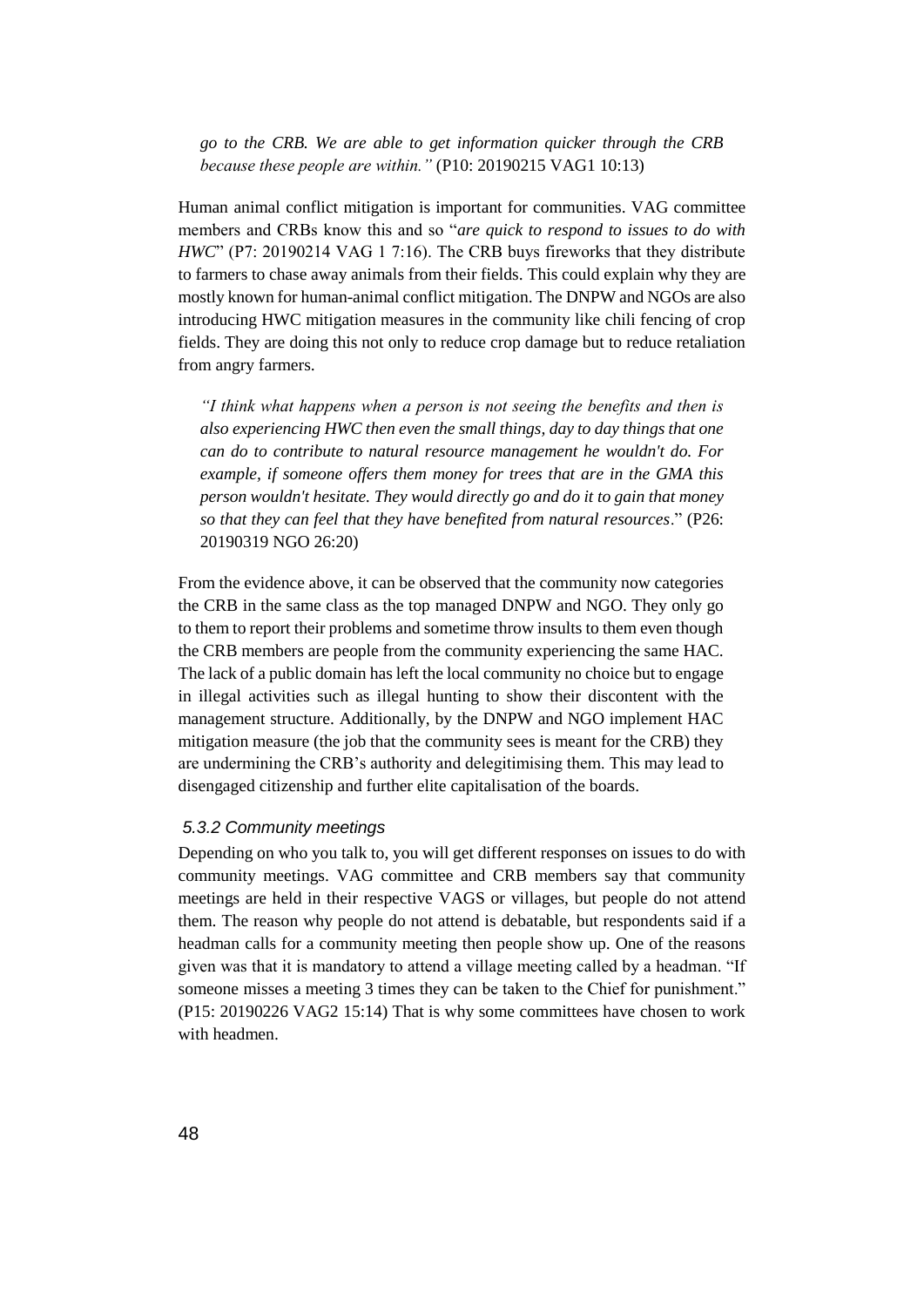*"Every month we have VAG committee meetings. We also have community meetings which we organise through the village headmen to inform people how we are working and how to protect our natural resources. We meet the community every 3 months."* (P18: 20190227 VAG2 18:9)

The local community respects the Headman's authority even though the rules are not formally written. This could be because of the strong informal rule that governs society whereas the CRB system is fairly new. People know the consequences of not attending the community meeting called by the headmen, but such consequences are lacking for CRB meetings. Ideally, this signifies that local community members recognise the Chief's authority more than the CRBs or VAG committees' authority.

Another reason as to why community members may not attend meetings could be the lack of incentives. People expect to be provided with food for lunch because that is the trend in some group and NGO meetings. *"In our group meetings like farmer's cooperatives, people are given food after meetings, so they expect the same to be done when the VAG committee calls for a meeting."* (P20: 20190305 VAG3 20:4) With all the speculation and no clear information about the amount of money the CRB receives, the local community members maybe not attending meetings as a protest to how that money is used or mis-used.

According to the respondents, the VAG committee use the community meetings to get community input on important decisions and set rules. They say that community at times are not happy with certain decision-making because they fail to attend meetings. *"If community members do not show up the VAG committee makes decisions without their input"* (P15: 20190226 VAG2 15:26) so there is a need for them to show up to give their input. What is interesting is that "*If the community are not happy with the new rules [or decision made] they do not follow them for example if they say that no cutting of trees to make charcoal those not happy with this will continue to burn charcoal and sell secretly.* (P9: 20190215 VAG1 9:19). The devolution of power goes as far as 10 board members found on the CRB. This fact may be influencing board member to hold a cosmetic community meeting to please not the community but the authorities that gave them that responsibility. That is why to them (CRB) it does not matter whether the community attends the meetings or not. They are the ones with the final decision-making power anyway at the village level.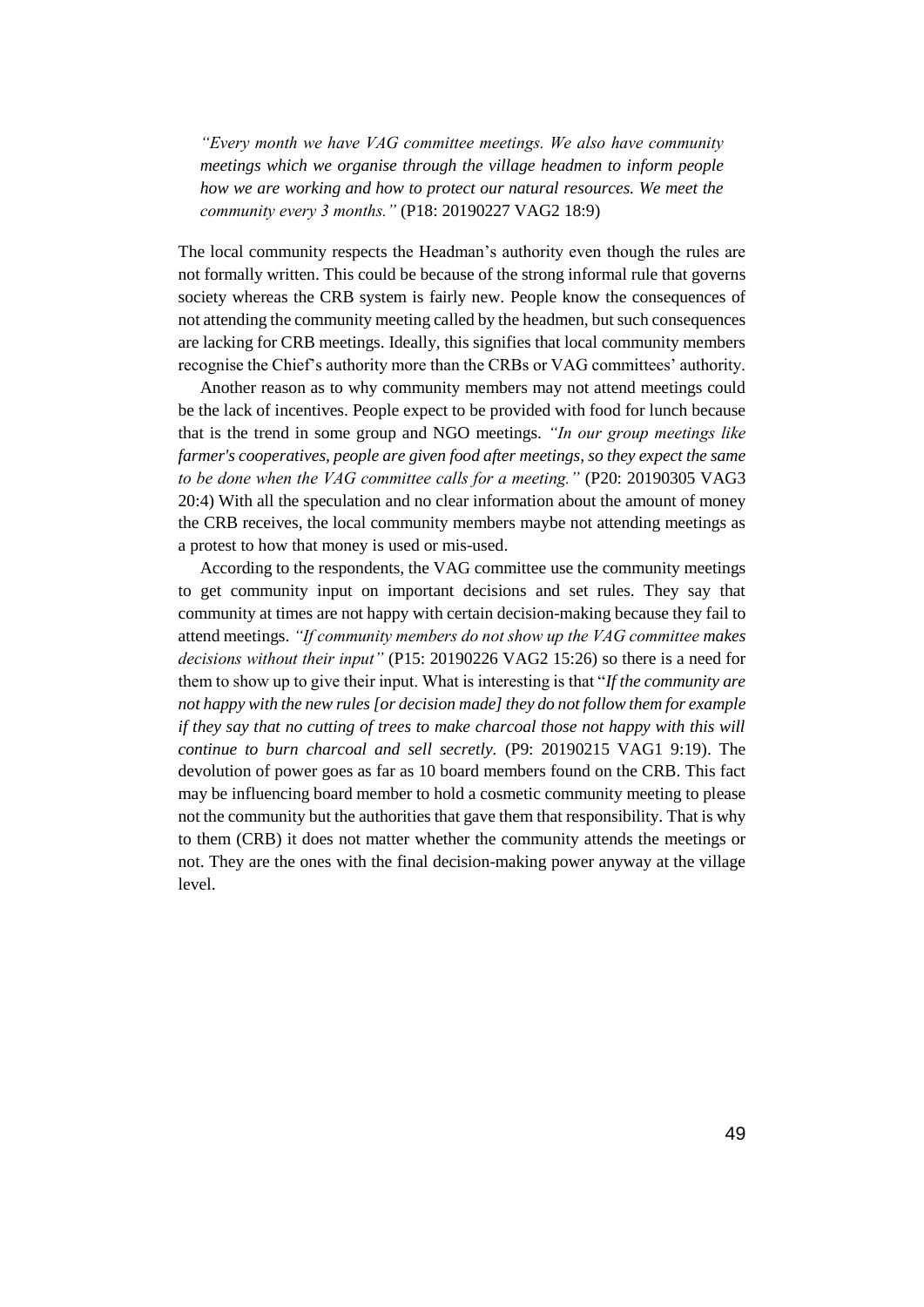# 6.0 DISCUSSION

In this chapter, I give the interpretations of the key findings in this study. The discussion links the findings to the conceptual framework presented in Chapter 3 on capital and choice and recognition. Reference is made to the existing literature on local democracy, community-based natural resource management, and elite control and capture. I conclude the sections with a key summary of my discussion to answer the two main research questions.

# 6.1 How elites gain control over decision making

## *6.1.1 Identifying the elite*

The Community Resources Board has been given the mandate over the whole chiefdom to manage natural resources, bring about community development and mitigate human-wildlife conflict. This was legally done with the introduction of the Zambia Wildlife Authority that saw the rights and decision making given to the CRB and not the VAGs. The CRBs were preceded by the Luangwa Integrated Resource Development programme (LIRDP) and the Administrative Management Design (ADMADE) (Child, 2004). The LIRDP was the more democratic of the two with the decision-making authority being the VAGs. The VAGs were given discretionary power through the decision making and fiscal power making them responsive to the needs of the villagers (Ribot, 2013). 80% of the hunting revenues were given to the VAGs and shared equally among the villages (Lubilo and Child, 2010). The villages were engaged, and this created a sense of ownership and respect for the natural resources and the system. Out of the 20 National parks in Zambia, this pilot programme was only tested in the South Luangwa National Park ecosystem (Child 2004).

Unlike the LIRDP, the ADMADE was rolled out in the whole country which should explain why it is the framework that the CRB was based on (Lubilo and Child, 2010). The difference with the CRB was that 'democratic' elections were introduced and the decision-making was meant to be collective. The CRB was intended to have a bottom-up approach in order to foster democracy. By making it representative of the local community, it would have a wide public domain encouraging citizenship engagement (Ribot, 2013). Additionally, it was meant to curb opportunist behaviour by having accountability measures. This means that elites would not be able to use the system to accumulate capital for themselves further widening their control as in the case of the traditional leadership in the ADMADE programme.

In the ADMADE programme, however, the chief was the deciding authority through the sub-authorities which reduced the size of the public domain, diminished citizenship, and promoted elite capture (Child 2004, Ribot et al. 2008, Ribot 2013).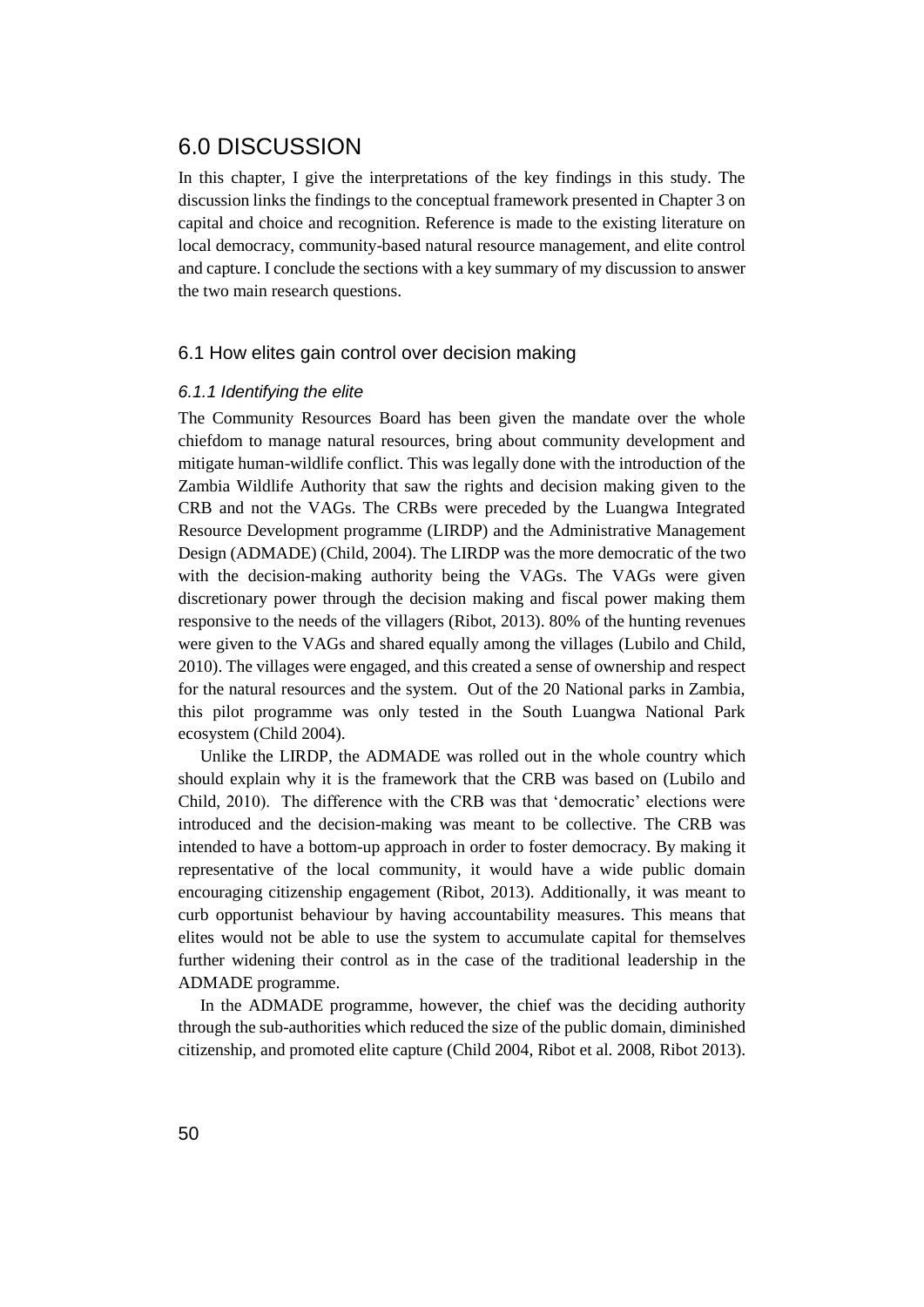Following my definition of elites, traditional chiefs are elites because they have control and access to the resources in their chiefdom such as land, water, and subjects (community members). I call them subjects because due to culture and tradition they follow the chief and believe in the chiefs' sovereignty. These are unwritten rules or informal institutions that governed the local community (Mbewe, 2007). ADMADE was the beginning of the legitimisation of that authority. The Chief only chose people that he trusted to be on the sub-authority and was able to make decisions without consultation. When there was a misappropriation of funds (Lubilo and Child 2010), it was difficult to sanction a Chief because of the capital they possess in the Chiefdom. They are the custodians of the land and have been given this mandate through the land tenure system. This contributes to the local people's inability to challenge the Chief's authority. The land tenure system subjects people to the accountability relations, beliefs, and behaviour of the elite entrusted with that land. In this case the Chief. In addition, because of culture and tradition, institutions still being widely used, the Chief has large cultural capital and is seen as someone who is entitled to respect, obedience, and other resources.

The creation of the CRB may also be viewed as a way to 'control' the misappropriation of funds by the chief, however, this came with unintended consequences. It signified the transfer of power from the Chief and his indunas to other local elites, in the process forming and/or strengthening them [elites] (Ribot et al., 2008). Similar to the traditional leaders in the ADMADE programme, this recognition of the CRB as an authority enforces the behaviour of the board members to other community members. This is evident from the narratives on the background of the chairpersons. It is observed that the system may either be democratic or autocratic depending on the beliefs, values, and principles of the elite in-charge (Ribot, 2013). Additionally, it produces and reproduces elitism $20$ . As the respondent from DNPW put it "*Some gain interest because they see the benefit the chairperson enjoys and so would like that position.*" (P1: 20190206 DNPW 1:26) This shows local community members observe elites and how they represent them but instead of objecting their behaviour they would like to take up those positions. This could be because the public domain is diminished and so each citizen wants to benefit themselves however they can at the expense of others (Wilfahrt, 2018).

Looking at the four narratives given by the former and current CRB leadership, one can easily observe that they have in common the large amounts of symbolic capital (Inglis and Thorpe, 2012). This symbolic reputation has come about through the accumulation of economic, social or cultural capital by the elites. They have built a reputation for themselves in the community and so people in the community always look to them to take up leadership positions. They are all involved in at least

 $20$  Elitism is the practice and belief in rule by an elite (source: www.dictionary.com)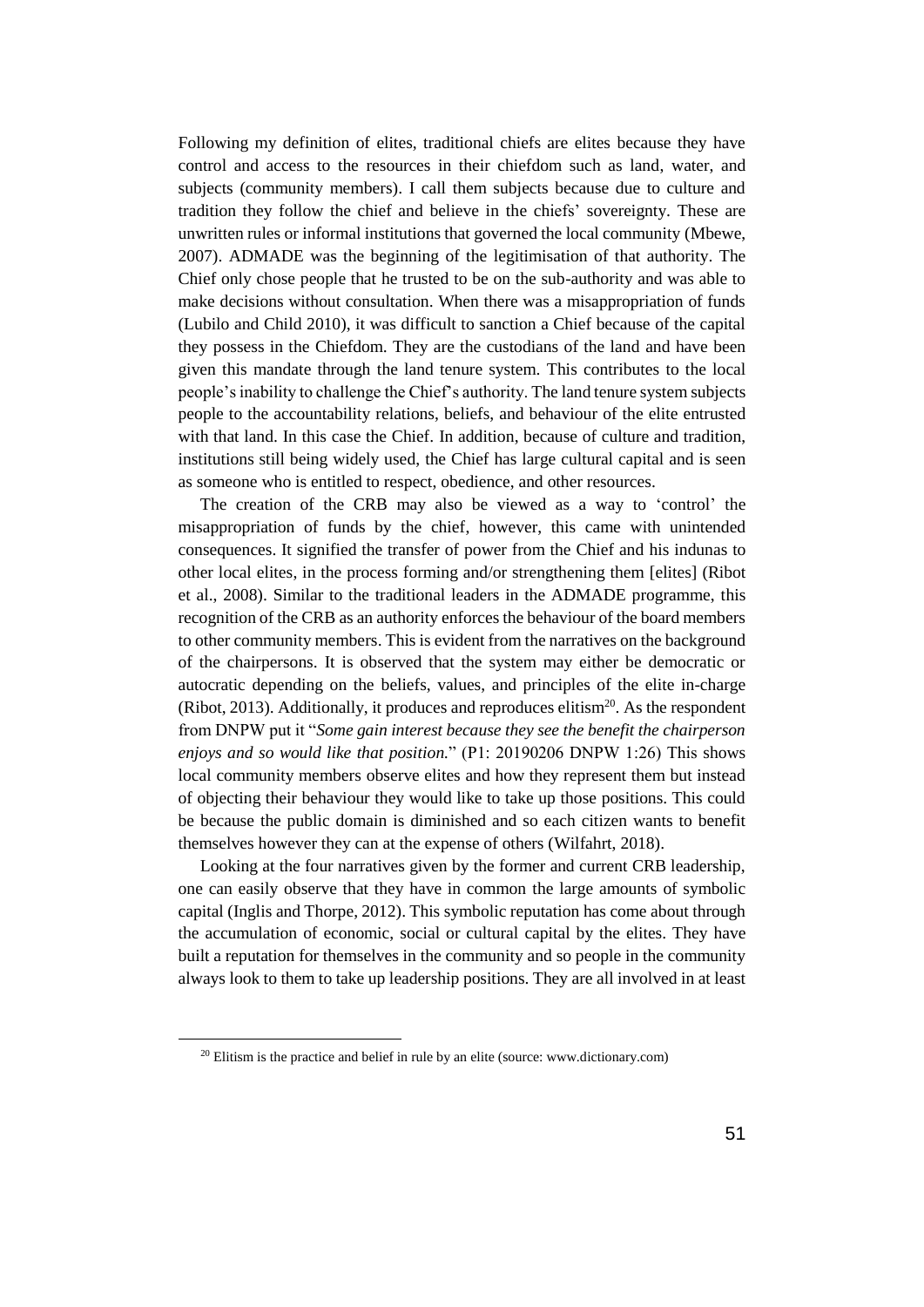2-3 committees or groups in the community which is one of the characteristics as shown in *table 2.*

Table 2. highlights some characteristics that can be used to identify elites. This summary was the result of the survey that was carried out in the quantitative part of the study. The result corresponds with the qualities of CRB and VAG committee members that were interviewed in the qualitative part of the study. Elites are mostly male because of the poor participation of women in CBNRM. They are between 35- 55 years old probably because the CRB election guidelines require a candidate to be 25years or older. This rule is not followed strictly because members below age 25years are present on the CRBs and VAG committees. Another likely explanation is that they have the energy to gain economic, social capital and cultural. Meaning they can be the most 'active' in the community. A quality people look for in their leaders. Additionally, because they have lived in the area for more than 10 years, it is possible that they have built a good reputation or symbolic capital in their villages. All are or have been married which shows just how much the local communities still follow their informal institutions. Marriage for the local communities signifies that someone is mature and responsible. If they can manage a family then they can manage a leadership role. Lastly, it can be observed just how much social, economic and cultural capital these elites on the board possess. They are leaders of 2-3 other committees in their villages, have more than one source of income, and have attained secondary education.

| Gender                    | Frequency | Percent |
|---------------------------|-----------|---------|
| Male                      | 35        | 87.5    |
| Female                    | 5         | 12.5    |
| Total                     | 40        | 100.0   |
| Age range (yrs.)          | Frequency | Percent |
| 18-35                     | 14        | 35.0    |
| 35-55                     | 23        | 57.5    |
| $55+$                     | 3         | 7.5     |
| Total                     | 40        | 100.0   |
| <b>Marital status</b>     | Frequency | Percent |
| Married lives with spouse | 39        | 97.5    |
| Divorced                  | $1^{21}$  | 2.5     |
| Total                     | 40        | 100.0   |

*Table 2. Showing statistics of the CRBs in the North Luangwa Ecosystem highlighting key characteristics of elites*

<sup>21</sup> This respondent turned out to be part of the CRB secretariat who is employed by the CRB and not elected by the local community.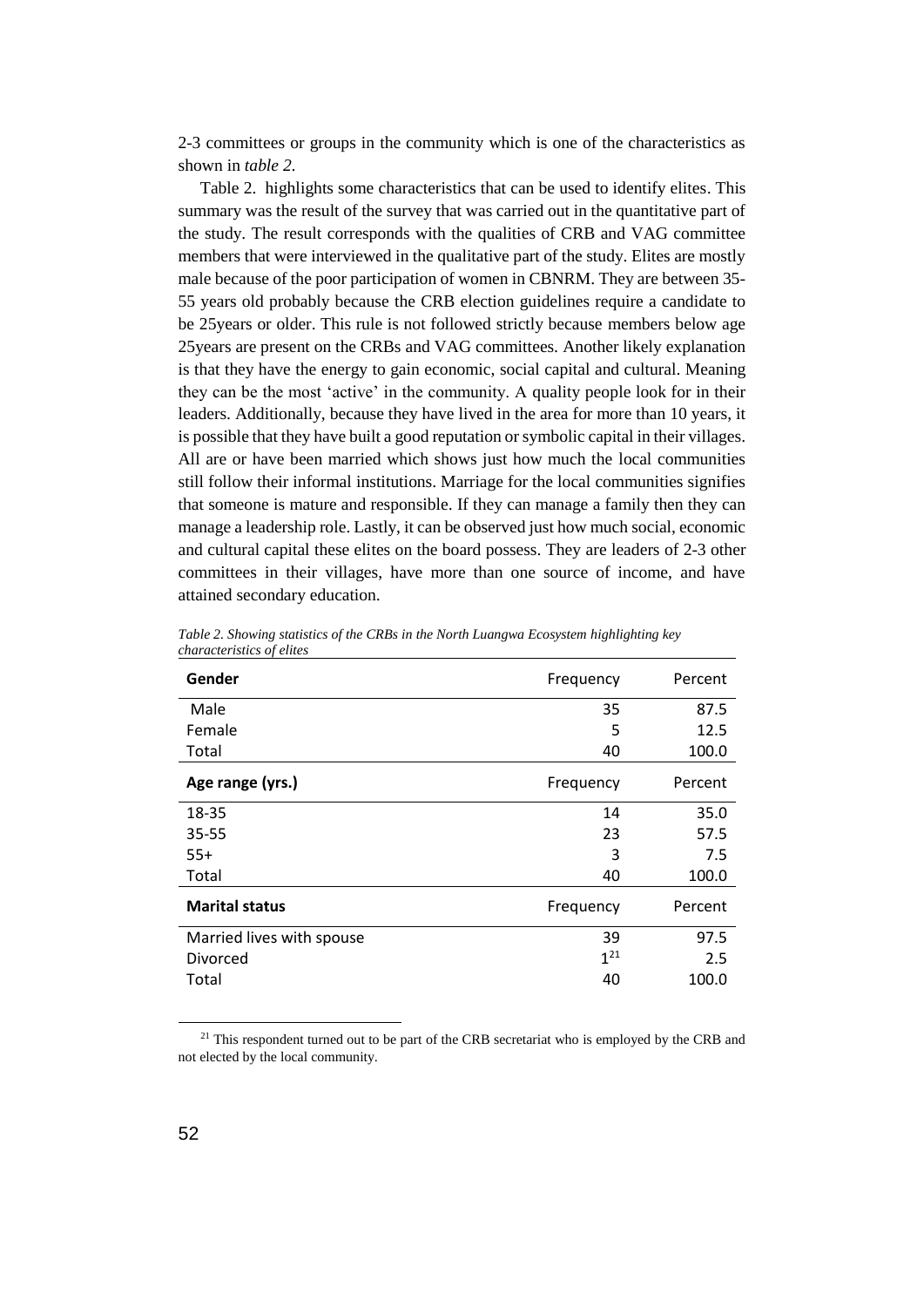| <b>Years in village</b>                     | Frequency      | Percent |
|---------------------------------------------|----------------|---------|
| $2 - 10$                                    | 2              | 5.0     |
| 11-20                                       | 11             | 27.5    |
| $21 - 30$                                   | 9              | 22.5    |
| $31 - 40$                                   | 11             | 27.5    |
| 41-50                                       | 5              | 12.5    |
| 51-60                                       | $\overline{2}$ | 5.0     |
| Total                                       | 40             | 100.0   |
| <b>Education</b>                            | Frequency      | Percent |
| Primary                                     | 9              | 22.5    |
| Secondary                                   | 30             | 75.0    |
| College                                     | 1              | 2.5     |
| Total                                       | 40             | 100.0   |
| More than one source of income              | Frequency      | Percent |
| Yes                                         | 24             | 60.0    |
| No                                          | 16             | 40.0    |
| Total                                       | 40             | 100.0   |
| No. of leadership positions in other Groups | Frequency      | Percent |
| $\mathbf 1$                                 | 6              | 15.0    |
| 2                                           | 14             | 35.0    |
| 3                                           | 14             | 35.0    |
| 4                                           | 4              | 10.0    |
| 5                                           | 2              | 5.0     |
| Total                                       | 40             | 100.0   |

Being in more than one group or committee comes with incentives most of the time especially if the groups/committees are introduced by an external organisation such as an NGO. 'Volunteering' in these committees has led to elites accumulating considerable amounts of economic, social, and cultural capital which the local community recognise and value. Furthermore, because of their acquired symbolic capital, the elites are able to use the capital to get themselves into different other groups and committees from which they can derive more benefits. In some positions like the CRB, they are able to seize new opportunities first in the community because they are 'the main point of entry' as stated by NGO staff.

The other thing the four narratives have in common is that the actors involved have the backing of the traditional Chief. Showing that just like in the ADMADE programme, those found on the CRB are people that are trusted by the Chief. In the fourth narrative, the Chairperson was asked by the chief to recontest going against the 'no-third term' rule of the CRB. This shows that local community members will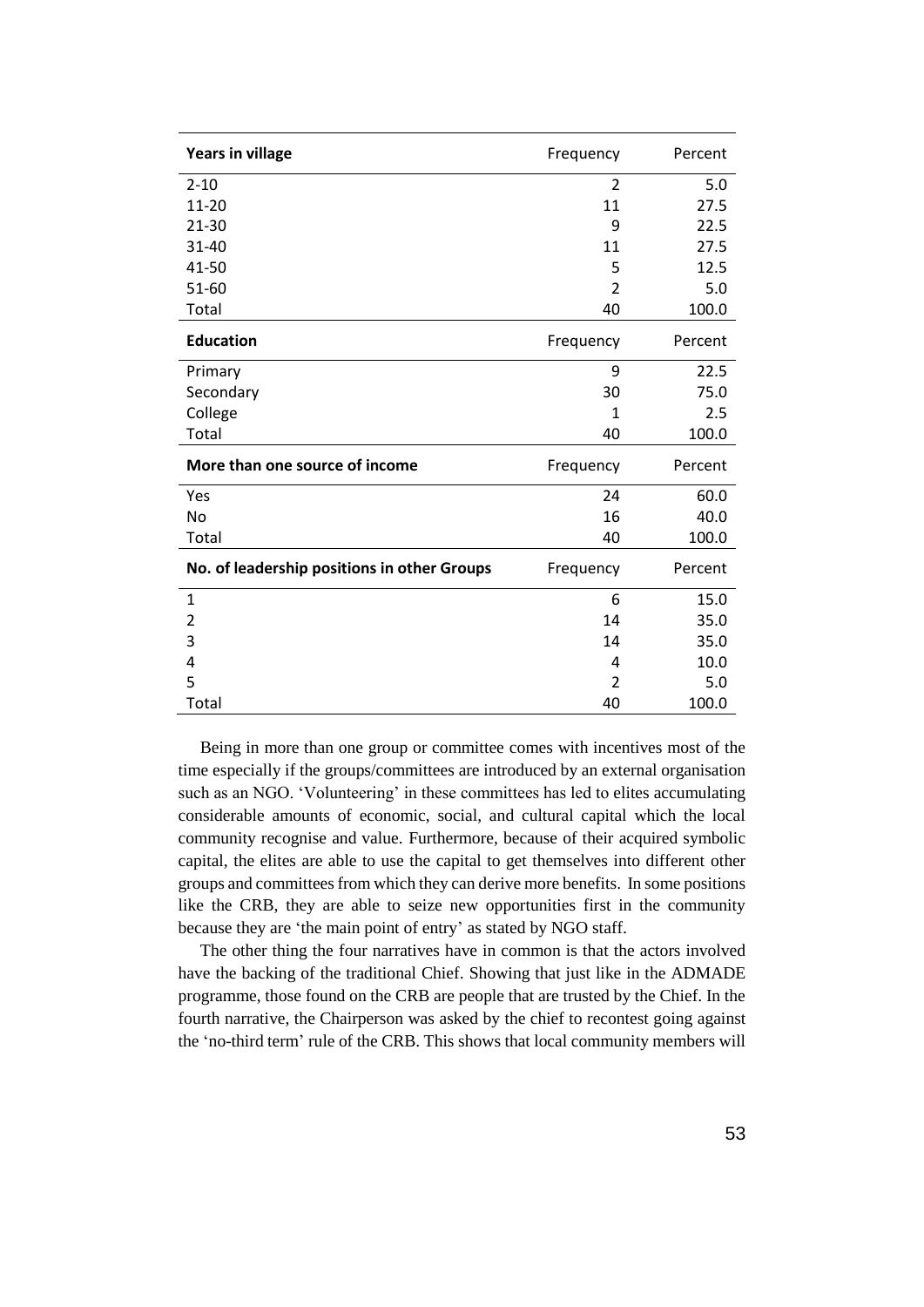follow the words of the Chief before they follow formal institutions. Especially if it benefits them.

It can be observed that VAG elections are centred on the Chairperson position. The Chairperson position is seen as the most prestigious because of the benefits it comes with. On top of having popularity, the Chairperson is in-charge and can give orders to other committee members. The positions are also associated with someone who is educated as prescribed by the selection criteria even though it may not be the case. The VAG election is mainly for choosing the Chairpersons the rest of the positions are filled up by an in-house election. Similarly, on the CRB the 10 elected Chairpersons have an in-house election to give themselves positions. This process is undemocratic because it does not foster citizenship and has led to elite control (Ribot et al., 2008). Since these VAG Chairpersons have been able to retain their positions on the VAGs they always take up the same positions on the CRB each time which elite control is.

The CRB is made up of the Chairpersons of the VAGs and they are the first ones to receive the date of nominations and the nomination forms. When it comes to elections it means they have a head start. This possibly has contributed to elite capture. Some respondents accused VAG Chairpersons of withholding this information in order to keep control of their positions. If not for themselves, they may use this information to get people from their social network in to those positions.

The elections are carried out by DNPW and FZS while the Chief has the authority to approve or reject applications. The choice to give the Chief this authority diminishes citizenship because the community has limited rights to choose who they want to lead. The Chief may remove a strong contender to ensure that his favourite choice wins the 'election'. Because of the Chiefs power and authority (from informal and formal institutions), any opposition to his decision means that the elections may be cancelled. That is if anyone would even think about challenging that authority. The difference in capitals has led to a symbolic interaction where those with lower capitals do not see the need or have the will to challenge such authority (Ojha, 2008, Swarts, 1997).

During the election, money may or may not be a factor in determining the results of the elections. In areas where the local community is engaged and want to shape the polity (Isin and Turner, 2002), money or economic capital of a candidate is less likely to be a factor. People will likely choose leaders that can transform that economic capital into social capital to help them achieve their goals. If that citizenship is diminished, then the local community will seek any opportunity to benefit themselves and so their votes will be for sale.

Women participation is low on the VAG and almost none existent on the CRB. The men in the local community dominate the women because women have low economic, social, and cultural capital (Inglis and Thorpe, 2012, Bourdieu, 1993).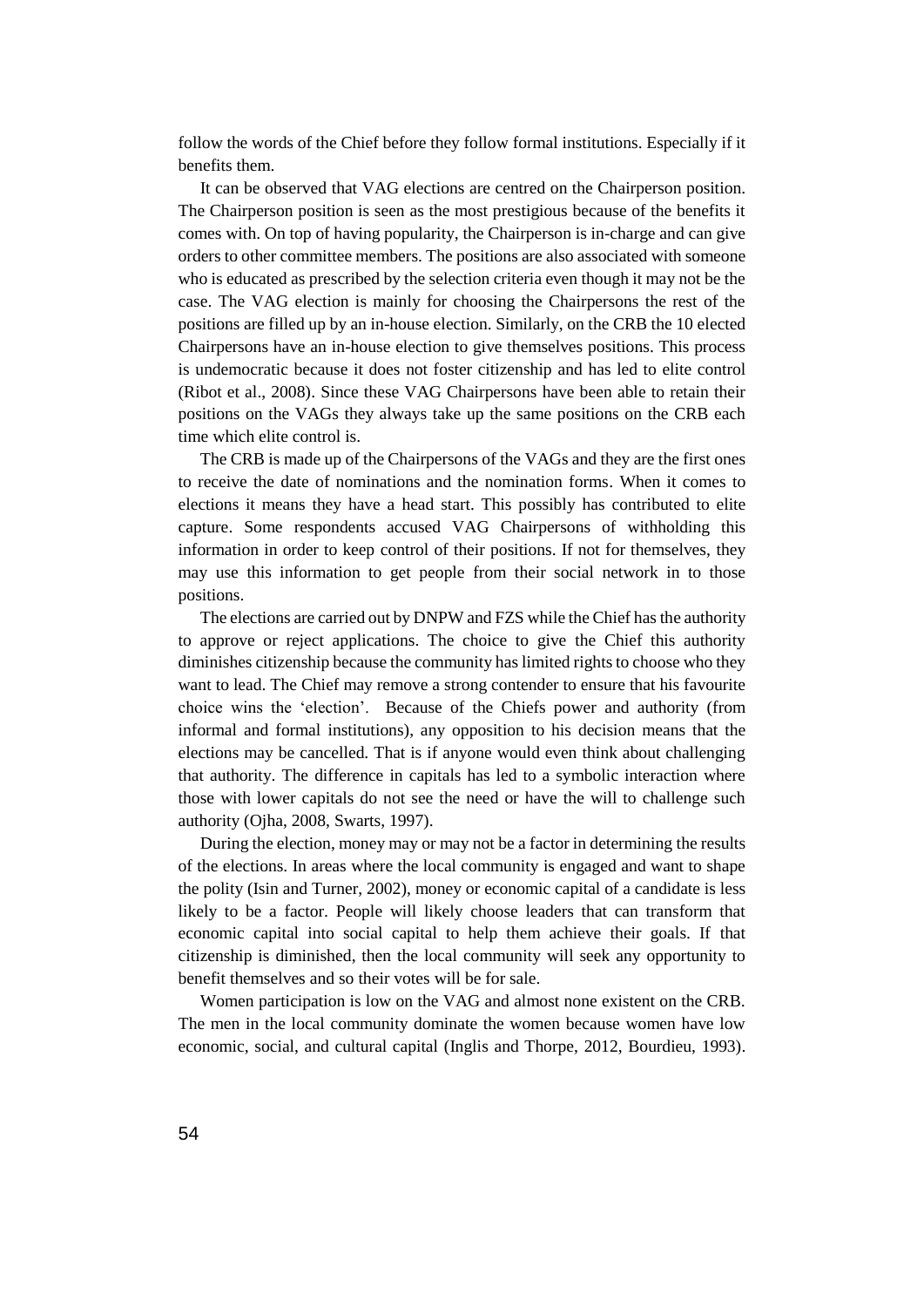Historically in these local communities or following the informal institutions, men are the providers of the family and so are in better positions to make money (economic capital), create social networks (social capital), and gain new knowledge and insights (cultural capital). This is not to say that women do not accumulate capital as well. They capital that they collect is not the relevant type to get them into the CRB or VAG committees. It is only when they collect relevant capital like information on the date of nominations for CRB election can they stand a chance to be part of the elites.

The husbands may not allow their wives to stand because they do not want to lose their symbolic capital or reputation in the community. Because the CRB and VAG are already male dominated, it means their wives would be travelling with men to attend important meetings in towns. As brought out by respondents, the husbands are worried about the rumours that might spread in the community about their wives with other men leading them to 'lose face' in the community. To save themselves from the embarrassment or social and cultural capital loss, they would rather their wives stay home. As noted in the findings, women who have experience and exposure have better bargaining power with their husbands and are more likely to disagree with the husband's decision. In the interest of promoting democracy women should be empowered with social, economic, and cultural capital to ensure that they are engaged citizens in CBNRM. This can be done by having policies and guidelines that ensure minimum social standards (Saito-Jensen et al. 2010).

Furthermore, women lack resources to campaign possibly because of traditional gender roles that are followed to some extent in the local communities. The man is the provider of the family and women are the care givers. This translates to men and women accumulating different types of capital in their daily activities. That, as highlighted earlier on, may be more relevant in a given field than others. Single women have better chances of accumulating the same type of relevant capital needed for CRB positions as men or elites because they may have much more time or freedom. This would explain why it was noted that the women found on the VAGs are usually single women.

Lastly, women are made to feel inferior even when the make it to the VAG committee or CRB because it is already male dominated. It could be that in trying to keep her symbol or image in the community as a 'good' woman she will play the traditional woman role of ensuring the man or breadwinner's happiness. Alternatively, it could be because traditional gender roles stipulate that a woman is not allowed to talk where men are present as some of my respondents alluded to. They may not take part in discussions or decision making because of this. More should be done on this subject to promote local democracy and ensure women are included in decision-making processes.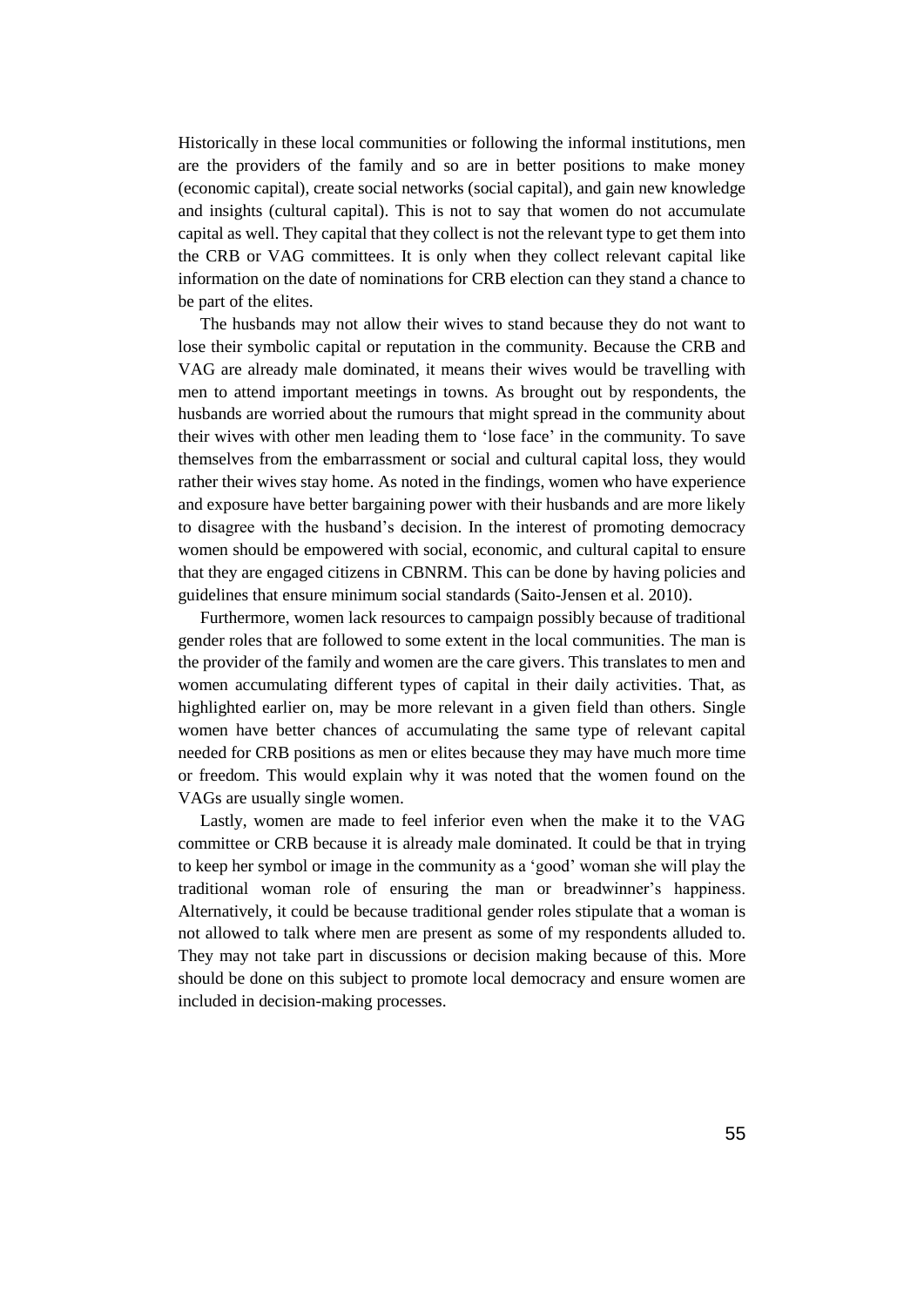## *6.1.2 Decision making*

The findings show that even though CRBs have legally been given the mandate to manage the natural resources (Government of Zambia, 2015), the Chief has the final say on the decisions being made in the Chiefdom. This is because of the capital the Chief has through the customary land tenure system and traditional practices/institutions. In the role of patron, the Chief is allowed to monitor and supervise project implementation which further legitimizes his authority as ruler of the Chiefdom. This recognition of authority ensures that the Chief can enjoy access to resources further gaining capital and enforcing his beliefs and way of ruling to the local communities including the CRB.

Elites in the community, therefore, work to gain the trust of the Chief using their capital because they want leadership roles such as the Chairperson positions in the VAG and/ or CRB. This then can be seen as leading to elite control. Elite capture of resources develops when the VAG committee and CRB benefit themselves by accumulating capital at the expense of the local community members (Khan, 2012, Inglis and Thorpe, 2012). This is likely to happen because of insufficient amounts of money given to the CRB from the government. As a result, local community members cannot sanction their leaders because they cannot be held accountable. Additionally, the leaders/elites gain large amounts of capital that make them seem like the ideal candidate to lead and so go unchallenged.

Local community members may not also be engaged because funds are too little to meet community needs in addition to poor accountability because the allegedly CRB does not give financial reports. It is also difficult to hold them accountable because they may blame the Government for not paying them on time and in full. Discretionary fiscal power is not present because the money is first paid to the central Government before being paid to the CRB. As reported, board members use these challenges to get re-elected because 'it is not their fault'. Meanwhile, they are accumulating economic, social and cultural capital (Inglis and Thorpe, 2012) on these boards through allowances, interactions with NGOs and private businesses and training workshops further making them the preferred candidates in VAG elections.

The results of the poor accountability and partial devolution of power has led to poor engagement from citizens in this system (Ribot, 2004). This has made the citizens or local community to look for other means in which they can also benefit from the natural resources such as illegal hunting and selling of their vote during CRB elections. They also do this by trying to gain favour from the elites in-charge, in this case, the CRB members. The CRB members try to gain favour from higher elites such as the Chief. Furthermore, because of poor accountability and poor devolution of power, some CRB and VAG committee members may use their positions for their own benefit. For example, the previous Chairperson in VAG1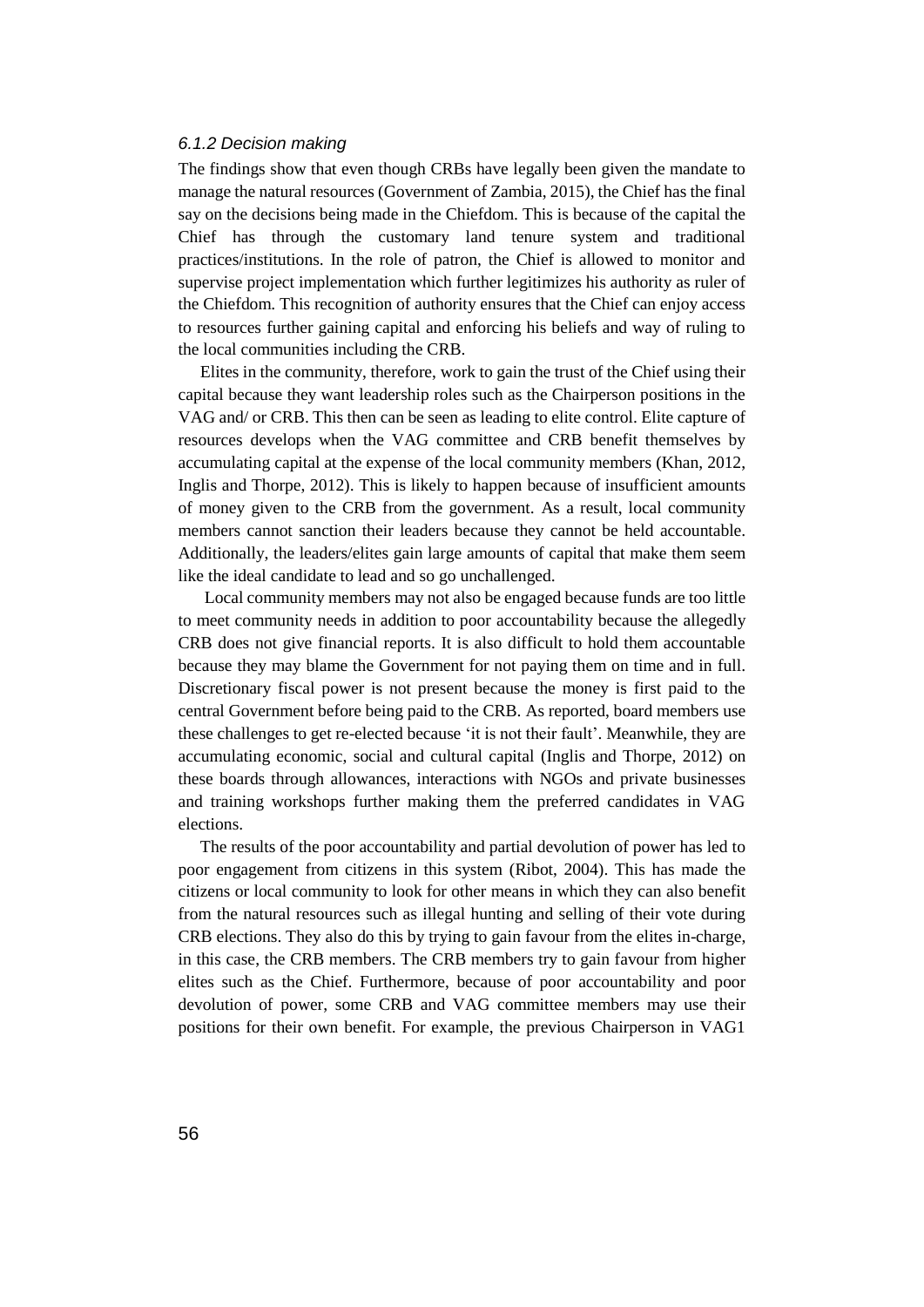was accused of promising jobs for bribes and used project money for 'personal things'.

Social interaction with elites pays off to a few in the community. Groups and committee that are created in the community are facing a challenge of favouritism and nepotism. The people holding influential positions are seen to make selections based on their social relations and corruption, not on merit basis. This is elite capture (Beard and Phakphian, 2009). According to the respondents, the only groups that anyone can join freely are the church groups probably because in the church group there isn't any monetary benefit. People here are more likely to benefit from social interactions that help them gain social capital. To join other groups that have monetary or physical benefits you need connections to someone in those groups. Connections made in social interactions in the church groups as the Chairperson of VAG1 possibly used from being the music director.

The 'Government has overall power on every resource.' This statement by the DNPW staff shows that the CBNRM in the GMAs is centralised and there is poor local democracy. The statement means that the Government has not devolved power which includes decision making and fiscal power to the local communities because 'Government acts in the interest of all Zambians while local communities act in their own interest' therefore communities must 'respect' the Government's decisions. These statements could be interpreted that the Government is not willing to let citizens influence the decision-making process and this diminishes the citizenship. This is characteristic of autocracies (Agrawal and Ribot, 1999, Ribot et al., 2008).

The Government blocks the CRB when they want to do a development project that they want because the government feels they don't have enough money. This takeaway the representativeness of the CRB to the community because they are unable to respond to immediate community needs. The Government is able to do this because they are signatories to the CRB bank accounts. This shows the lack of discretionary fiscal power. However, the reason given by DNPW respondents for this is to ensure accountability and collective decision making. This could be argued that it has had the opposite effect in that leaders can no longer be sanctioned by their communities and because communities are not involved in decision making they are not engaged citizens (Ribot, 2013). The lack of fiscal devolution has instead led to elite control and sometimes capture as the findings suggest. A few individuals are able to accumulate different capitals because they cannot be sanctioned. For example, consensus between Government and the CRB has to be reached before the money is withdrawn from the CRB account and so the signatories which are the book keeper, finance management chairperson and CRB Chairperson have to travel to town for this process. The trip attracts monetary allowances and so they benefit from it as well as social interaction with Government and NGOs. The trips are justified because they are the ones that need to negotiate with DNPW on the amount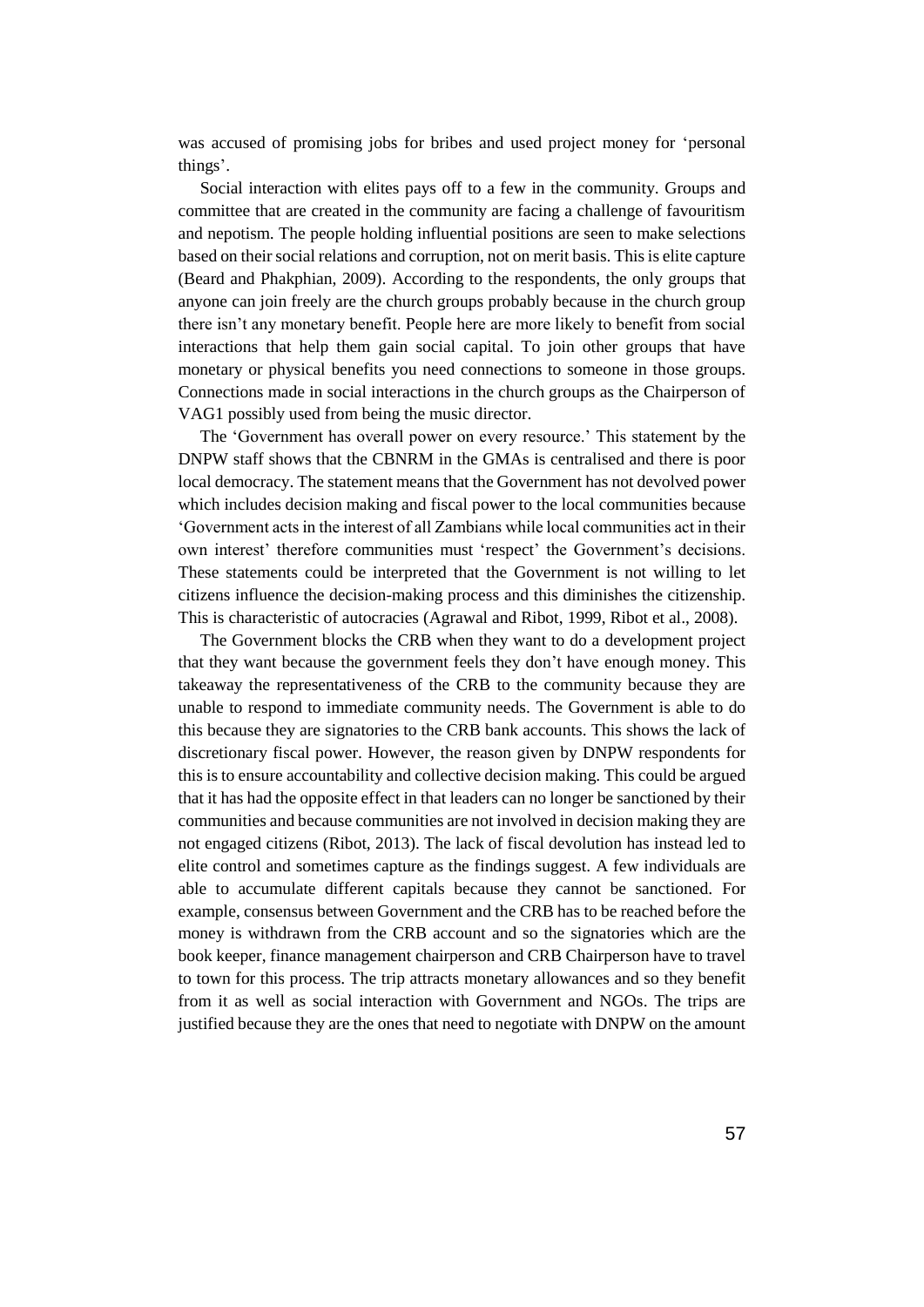to with draw in the process accumulate capital that they can use to stay in power and capture new opportunities in the community.

To answer the question of how the elites gain control over decision making processes it can be observed that capital, policy, and institutions play a central role. Elites will use their capital to gain control of partially democratic or autocratic institutions. This might lead to elite capture depending on the behaviour, accountability relations and beliefs of the elite (Ribot et al., 2018). In democratic institutions, it is difficult for elites to gain control. This is because democracies are representative of the community cultivating citizenship through the public domain (Ribot, 2013). The public domain makes it hard for elites to accumulate capital because citizens influence the public authorities. Elite use capital to get into positions of power and because the system is not democratic they use those positions to accumulate more capital and also empower other elites in their social network. Policies that ensure the growth and support of the public domain, and encourage citizenship by being representative are important to ensure that elites are not empowered (Saito-Jensen et al., 2010, Öjendal and Dellnäs, 2013).

## 6.2 Conditions under which elites are responsive to the public

#### *6.2.1 The public interaction with elites*

Human-Animal conflict is apparently one of the biggest challenges that the community in the Chiefdom is facing. Animals, in addition to taking human life, damage crops, houses, and other property. The Government does not compensate for any loss of life or damage caused by the animals. Being farmers, crops are the main source of livelihood for the community. Once the crops are damaged they have to look for other means to get food and money to take their children to school. As a result, they end up doing illegal activities like poaching or illegal fishing in protest (Lubilo, 2018). '*If they give us jobs then we will stop all the illegal activities*.' (P22: 20190305 VAG3 22:9)

In a way, this shows that despite having a system that is not decentralised, not democratic, and filled with elite control and capture, citizens are able to engage their leaders. They use illegal means because the public domain is small and so are unable to identify themselves with the public authority and other citizens (Lubilo, 2018). Others in the community who are still positively engaged citizens depend on the CRB to help in mitigating human-animal conflict. They say the main reason they select the CRB is that they need them to take reports of cases to the DNPW camp. This means that they have either lost confidence in the CRB to carry out their other functions of natural resource management and community development or are unaware of the CRB's other duties. Respondents were aware of the role of the CRB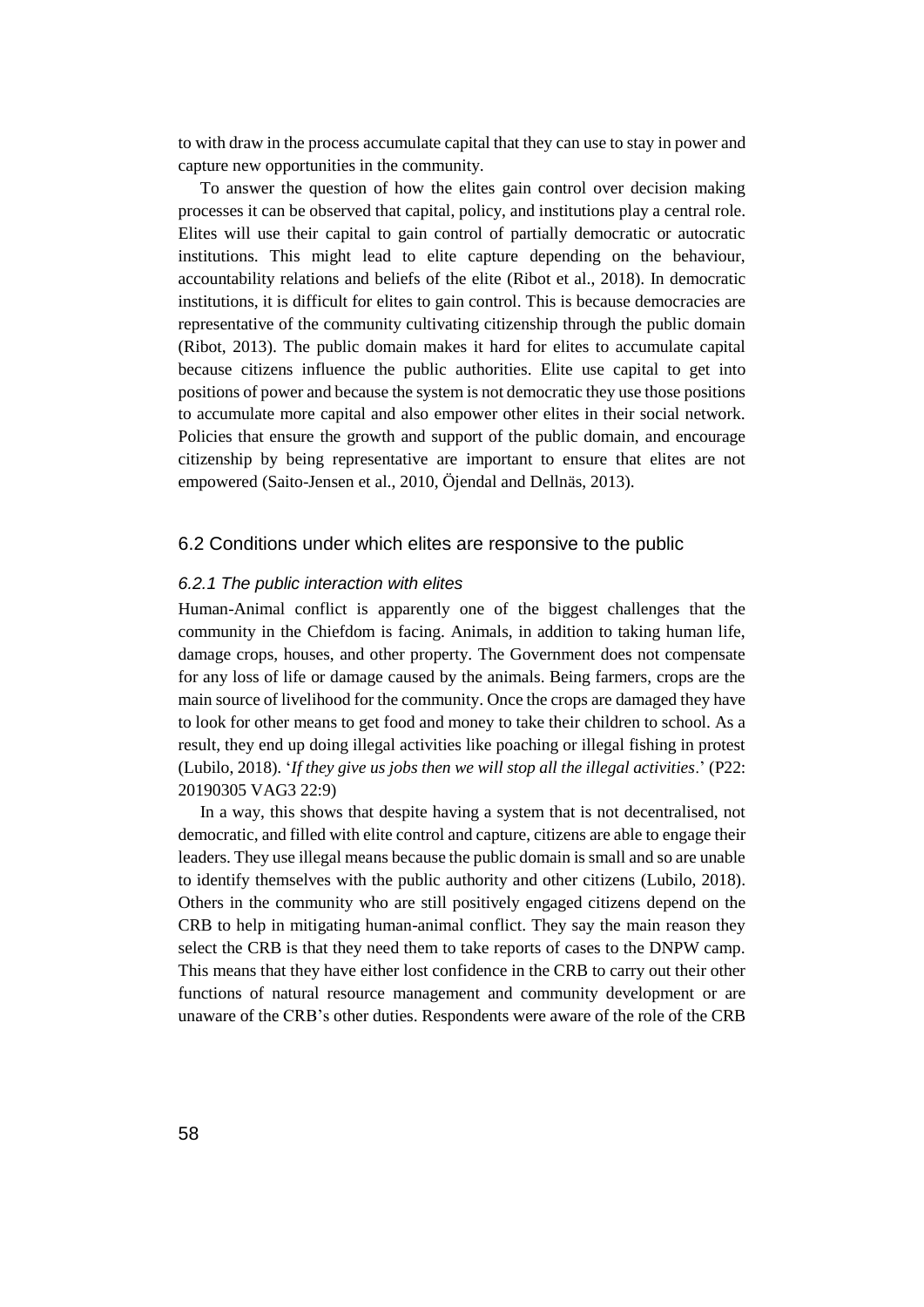and so it is safe to assume that people have chosen to engage the CRB only on matters on which they feel the CRB can respond to.

The local community members also voice their frustrations to the CRB on occasion blaming them of being just like the DNPW in caring for animals more than people. Calling the wild animals, the 'children' of the CRB shows that they [local community] do not feel the ownership of those animals probably because they do not benefit much from them. The VAG committees and CRB are quick to respond to human-animal conflict cases. This may be because they understand the importance of this issue to the local community or because people actively engage the CRB with insults and possibly physical violence. In either case, the CRB members accumulate or lose symbolic capital depending on how they respond to this problem. When they have the money, they buy fireworks to distribute to farmers making them appear to be responsive. They can also use this as a trade-off to gain votes in the next election.

The sharing of benefits is not equal, and this could be due to the little amount of money they receive from the Central Government. The CRB member with the most capital is likely to convince others that their VAG is a 'priority'. This could explain why some VAGs are seen to be benefiting more from the natural resources than other as expressed by VAG 3 respondents.

With HAC being a big challenge, the DNPW and NGOs introduce HAC mitigation measures to reduce crop damage and protect wildlife. This further diminishes the representativeness of the CRB leading to poor engagement from citizens. As can be observed from the PRA results in *figure 3, 4, and 5 in Appendix 1*, the CRB is considered less important in the community than NGOs and other organisations.

When the VAG committee and CRB call for a community meeting the attendance by the community is poor unlike when the headmen call for a meeting. One of the apparent reasons is that for the headmen meeting, attendance is mandatory, so people have to show up. It attracts punishment from the Chief if someone misses 3 consecutive meetings. Even though the Chief is seen as the authority figure in the community, there is still a possibility of losing symbolic capital on their part [Chief]. The Chief must ensure that there is a show of community engagement, possibly to his indunas $^{22}$ , with citizens to maintain his popularity (capital) as well. By calling for the community meeting through the headmen, the Chief tries to show that he still listens to his subjects and so these are made mandatory. The VAG committees and CRB does not have such authority as observed and so they now resort to working with the headmen whenever they want to call a meeting or utilise the headmen's meetings whenever they need to.

<sup>22</sup> These are the Chief's tribal council.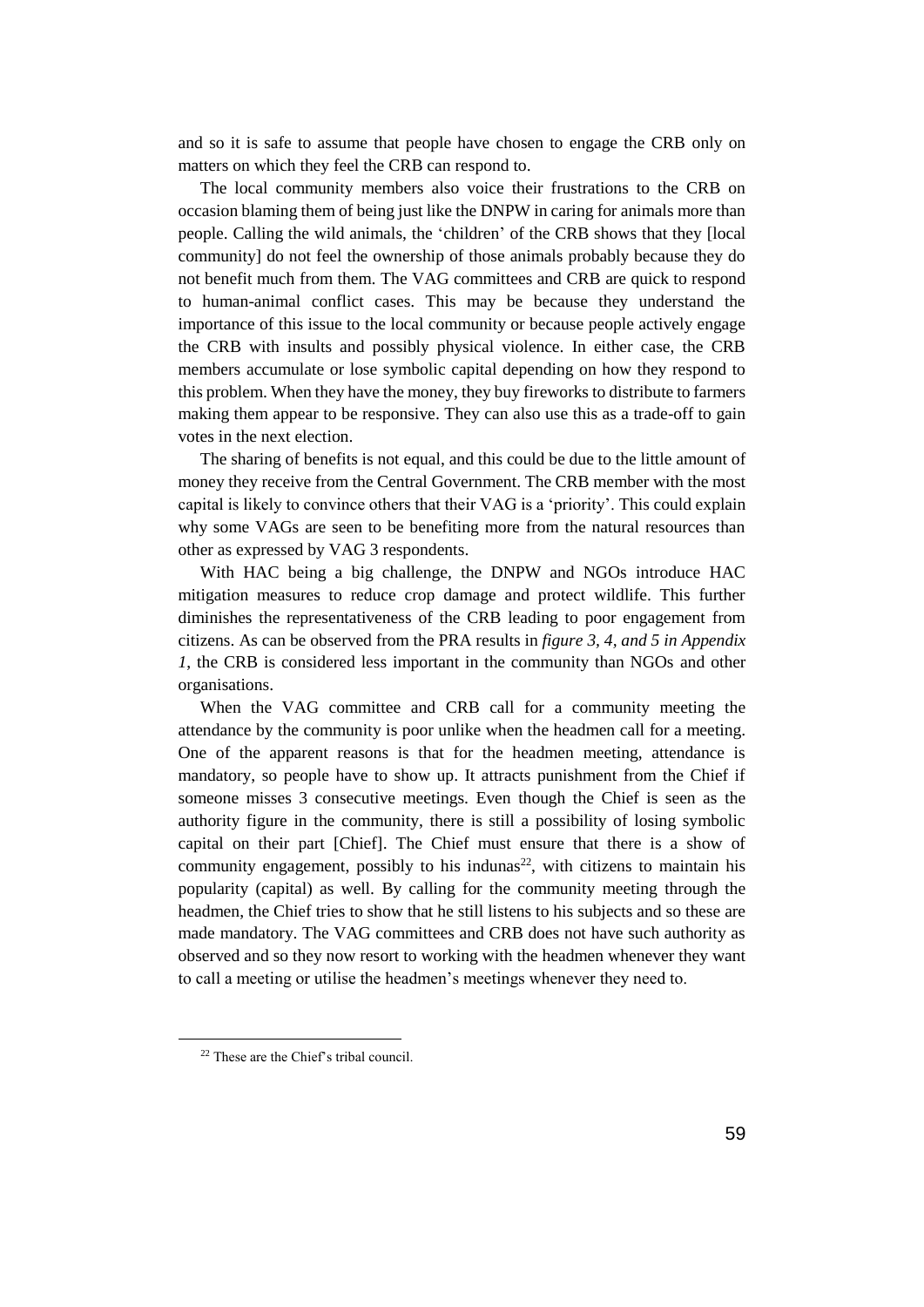Another reason for the poor attendance is that people are not given any incentives to attend the meeting like they are given in meetings organised by NGOs or farmer's cooperative groups. As the Chairperson for VAG 3 explained: *"Some people do not attend meetings and they only do so when they hear there is a special occasion because they know there will be money."* Further, *"People in the community think that the VAG has a lot of money so when they don't see any community development projects being done they think that we are misusing of stealing that money." (P20: 20190305 VAG3 20:18)* The people in the community want a share of the money that they think the VAG committee members enjoy. They want to benefit too and have a sense of belonging and so protest by being absent from the meetings.

The VAG committees say they use these community meetings to get the communities input on projects to implement in the Chiefdom, but it may be a way to ensure that communities are seen to be kept informed and involved so that they do not lose their reputation and symbolic capital needed for re-election. The committee members want to be seen doing the right thing not only by the locals but also by other stakeholders such as the Government and NGOs. After all, this will help them get into other committee boards or community projects. This is more likely the case because as noted if people don't show up, the VAG committees go ahead and make the plans on their own. What happens after is that the community may not be happy with their plans or rules created but it wouldn't matter because the VAG committee 'put in an effort'. If the community is not happy they exclude themselves from the decisions or rules and possibly CRB elections. This means by default the same leaders make it back on to the CRB.

The elites are seen to be responsive to the public in two types of conditions. The first condition is where they are representative of the community. They community should be able to reward or punish the elites through sanctions depending on their responsiveness to community needs (Fischer, 2016). For this, it is important that the leaders are given discretionary power both in decision making and monetary terms after the strengthening of the public domain. Secondly, elites are responsive to the public in situations where they are at risk of losing symbolic capital or their reputations which threatens their ability to stay in positions of power not only in democracies (Wilfahrt, 2018) but in autocracies as well. The Chief is responsive to his indunas. The CRB is responsive to the Chief, the Government, and NGOs.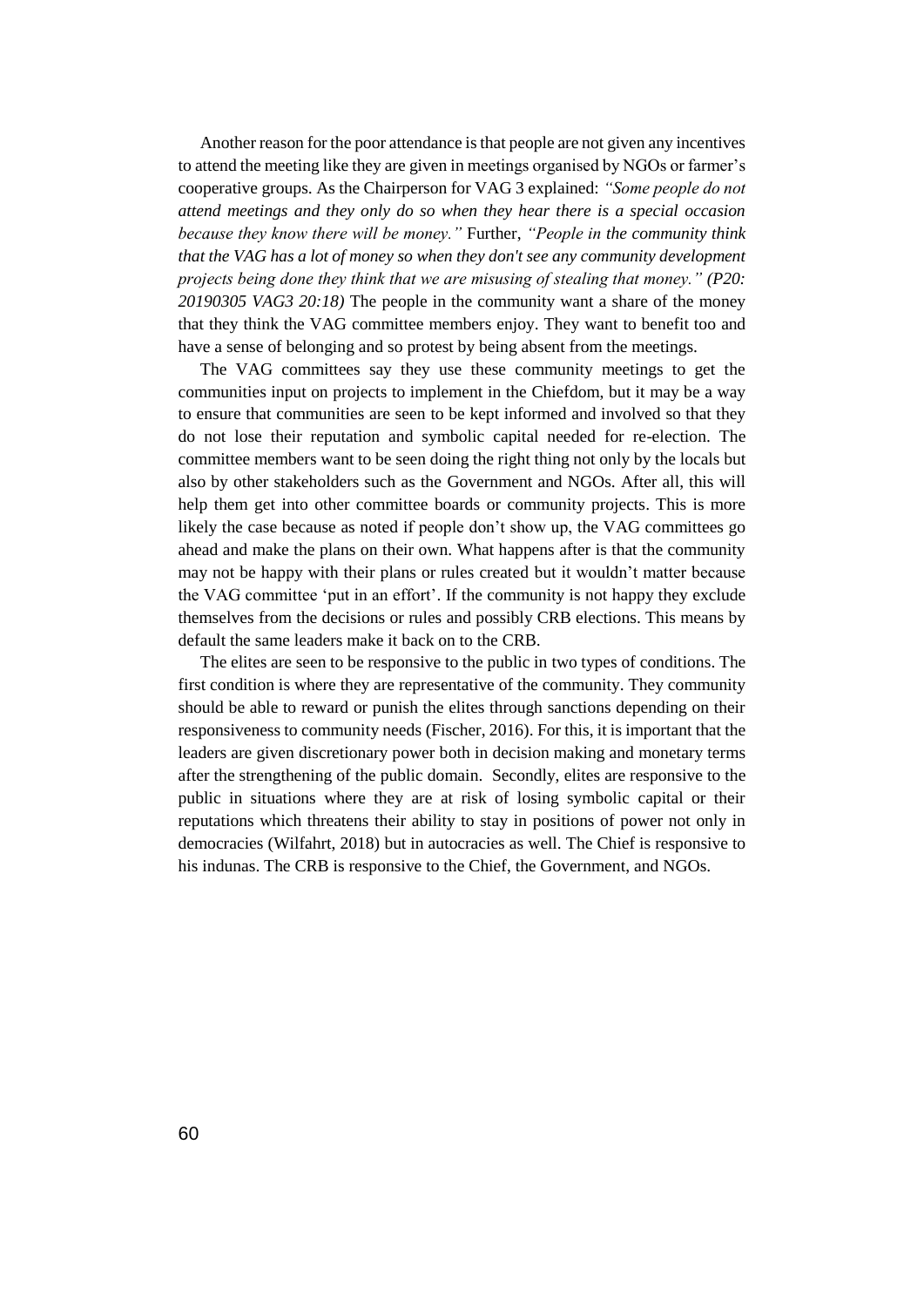# 7.0 CONCLUSIONS

In this chapter, I give a summary of the key findings for this research based on the research questions explaining how this study adds to existing knowledge. After which, I outline the limitations of this study with regards to the research design and methodology. What follows is the implications for policy and practice and lastly, I give suggestions for further studies.

# 7.1 Summary of key findings- contribution to literature

The findings in this thesis 'unpack the elite' in community-based natural resources management by providing important insights on who they are, their varying backgrounds, and how they seek to maintain their positions of power.

The creation of the Community Resource Boards has brought today's elites in community-based natural resources management. The CRBs have been given the mandate to manage natural resources, bring about community development and mitigate human-animal conflict in the boundaries of their Chiefdoms. The choice to devolve this power to 10 local community members found on this board has led to the creation and promotion of local elites. This is because they are able to benefit by accumulating economic, social, and cultural capital for themselves in their local community. They use this accumulated capital to build a reputation for themselves which opens up more opportunities for the few to benefit even further.

CRBs were preceded by the Luangwa Integrated Resource Development Programme (LIRDP) and the Administrative Management Design (ADMADE). The LIRDP was more democratic than the ADMADE programme because it devolved discretionary decision making and fiscal power to all in the local community through the village action groups. The ADMADE programme supported the tradition leadership through sub-authorities legitimising this informal institution in the process. However, the ADMADE was the framework that the CRB was built on. The difference was that the Government devolved power to elected local representatives instead of the traditional authorities. This, however, did not take in to consideration the social structures and capital relations within the communities and consequently transferred power that belonged to the traditional leadership in the ADMADE program to other local elites. Instead of following the LIRDP which was the more democratic model, rights and powers were devolved to 10 board members in order to maintain government control. It is easier to control 10 board members that a whole community.

Looking are the background of elites it was evident that elites understand what qualities people look for in their leaders. They build a reputation according to those needs. Organisations that implement community development projects are always looking for 'active' members of society and so elites in the community have better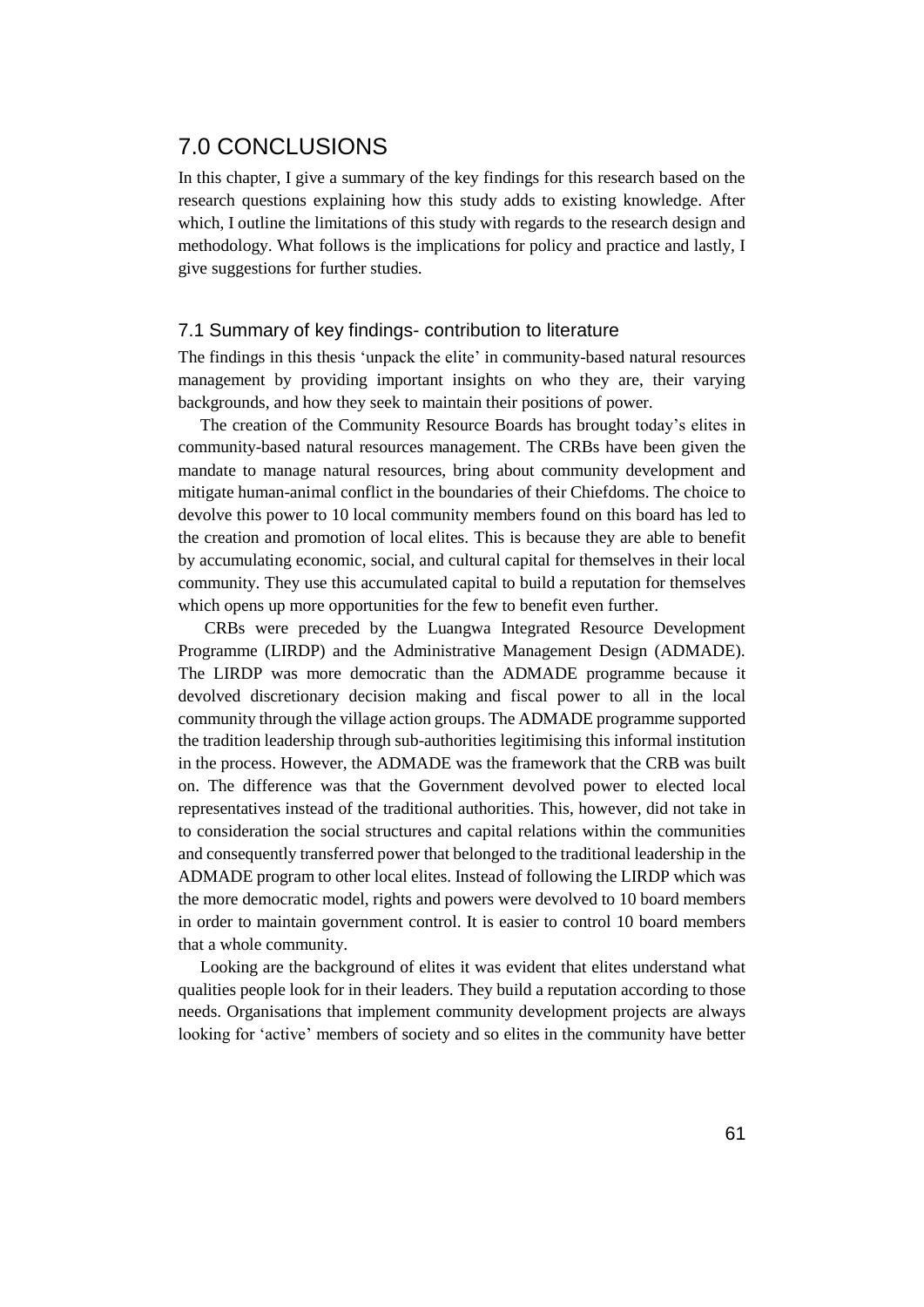chances of making their way in to committees or boards. Once on these community development boards the accumulate even more symbolic capital which they use to get into other positions on different boards. Symbolic capital can also be used to drive 'political' change on the CRB and other community development committees. Elites are able to mobilise the community to remove other elites from power depending on their influence and amount of symbolic capital. The formal institution also helps drive this process along smoothly. Popularity and capital play a major role in getting into positions of power but having good social relations with the Traditional Chief is an advantage. This Traditional elite still has influence and authority over the formal institutions like the CRB. This authority comes from both informal institutions like traditions and formal institutions like the land tenure system.

The CRB elections are described to be 'democratic' which is not true. In the nomination periods, applicants have to undergo a screening process by DNPW and the Chief in order to be allowed to stand. The Chief has the final decision on who is allowed to stand or not. This is problematic because the Chief is likely to install his inner-circle on the board of which the evidence seems to suggest is true. What is more is that with the current CRB election guidelines, the local community only get to choose who the VAG Chairperson should be. The election on the CRB is done through an in-house election. The newly elected VAG chairpersons decide which position to give themselves. This has led to elite control and elite capture. The whole process diminishes the public domain and reduces citizenship.

To win elections elites portray themselves in the community as humble, respectful, social, law abiding and free of witchcraft. If that fails, then during election campaigns they use their monetary capital to buy votes from local community members. This is problematic because it leads to people selecting unqualified leaders. The problem is that there are no regulations that govern the election campaigns and so candidate use any means possible to win votes.

The VAG elections are centred on the chairperson position and elites have taken note of this fact. They only want to join the VAG committee to get the Chairperson positions and don't see the point of having any other position. The Chairperson position has become prestigious. Only those that have high education (institutionised cultural capital) now are allowed to contest for this position. This has made it even harder for other local community members to challenge elites and to make the process democratic.

It is evident from the finding that women's participation in the CRB and VAG committee is low. Women are scared to stand because their husbands do not allow them to and because they lack the confidence and resources to stand and campaign. Over promotion of the Chairperson position has also contributed to the low selfconfidence levels. Even when women do manage to get on the VAG committee and CRB they do not actively participate in the governance processes and decision-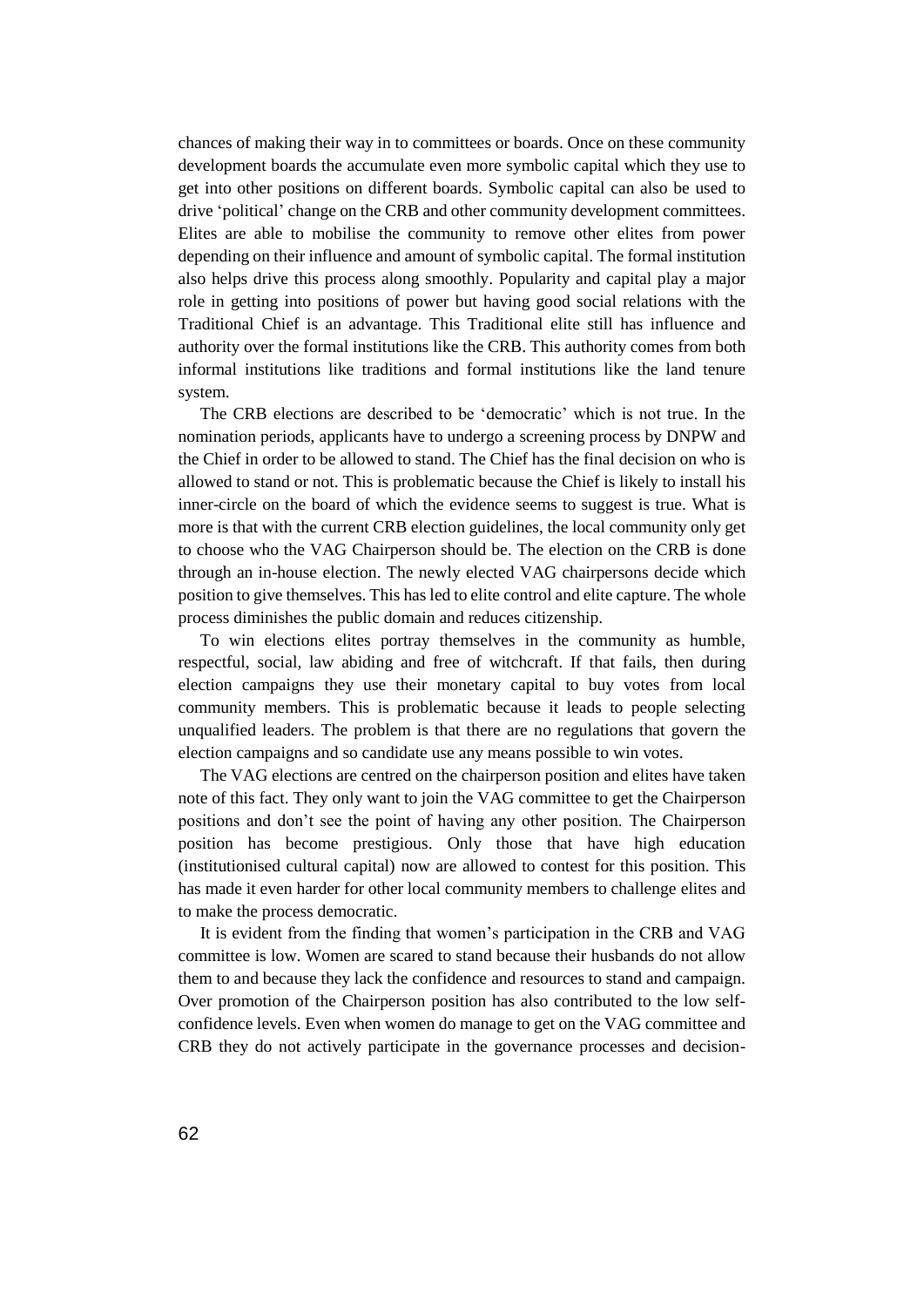making. It was however noted that women with exposure and experience become less dependent on their husband in this patriarchal system and have better bargaining power. They are able to convince their husband to let them stand because they build up relevant symbolic capital. Poor information distribution contributes to the poor participation of women. What is lacking is the proper institutions and guidelines to ensure a large public domain for good information flow.

For convenience, the Government has chosen to work with the CRB in CBNRM who they feel represent the community. However, respondents from the community say that the Chief is the one who has the final decision-making power. The CRB suggest to the Chief, who is the patron, what needs to be done and then the Chief decides. The CRB is mentioned to be involved while the VAG committee and community members are left out in this 'democratic' process. The CRB makes the decision on which information to give the community and which to withhold. This has created elite control and capture of resources and leaders cannot be held accountable as a result. It doesn't help that the CRB does not have discretionary decision-making and fiscal power. They escape sanctions because of this. The Government has overall decision-making power because according to them they have the interest of the whole nation and not just one community. I argue that this has had the opposite effect because elites can hide in the shadow of the government if they are not responsive to the needs of the people.

Human-Animal conflict has been seen to be the biggest challenge faced in the communities. With a lack of compensation, the communities have turned to illegal activities like illegal hunting and fishing. This is a protest because they lack a public domain in which citizens can be engaged to foster belonging and ownership of natural resources. HAC mitigation is important for communities. The elites on the CRB know this and so are quick to respond to issues related to it to preserve their reputation. DNPW and NGOs also implement HAC mitigation measure, a job entrusted to the CRBs, this undermines the CRBs authority. It leads to diminishing citizenship and further elite capitalisation of resources. Evidently, local community members do not attend CRB and VAG meetings. They do, however, attend headmen meetings which are mandatory. The local community respects the Headman's authority even though the rules are not formally written. This signifies that people recognise the Chief's authority more than the CRBs or VAG committees' authority. The CRB uses community meetings for getting input to make decisions. If the people do not show up they go ahead and make the decision without them. The fact the decision-making was entrusted to 10 board member makes the community meeting seem cosmetic. People may have realised this and so shun the meeting and it is reinforced when the CRB makes decisions without the people's input.

This study has contributed to the literature on elites with a focus on local natural resources management. By understanding who the elites are, I add insight into how mechanisms of elite control and capture operate. Elites use their capital (economic,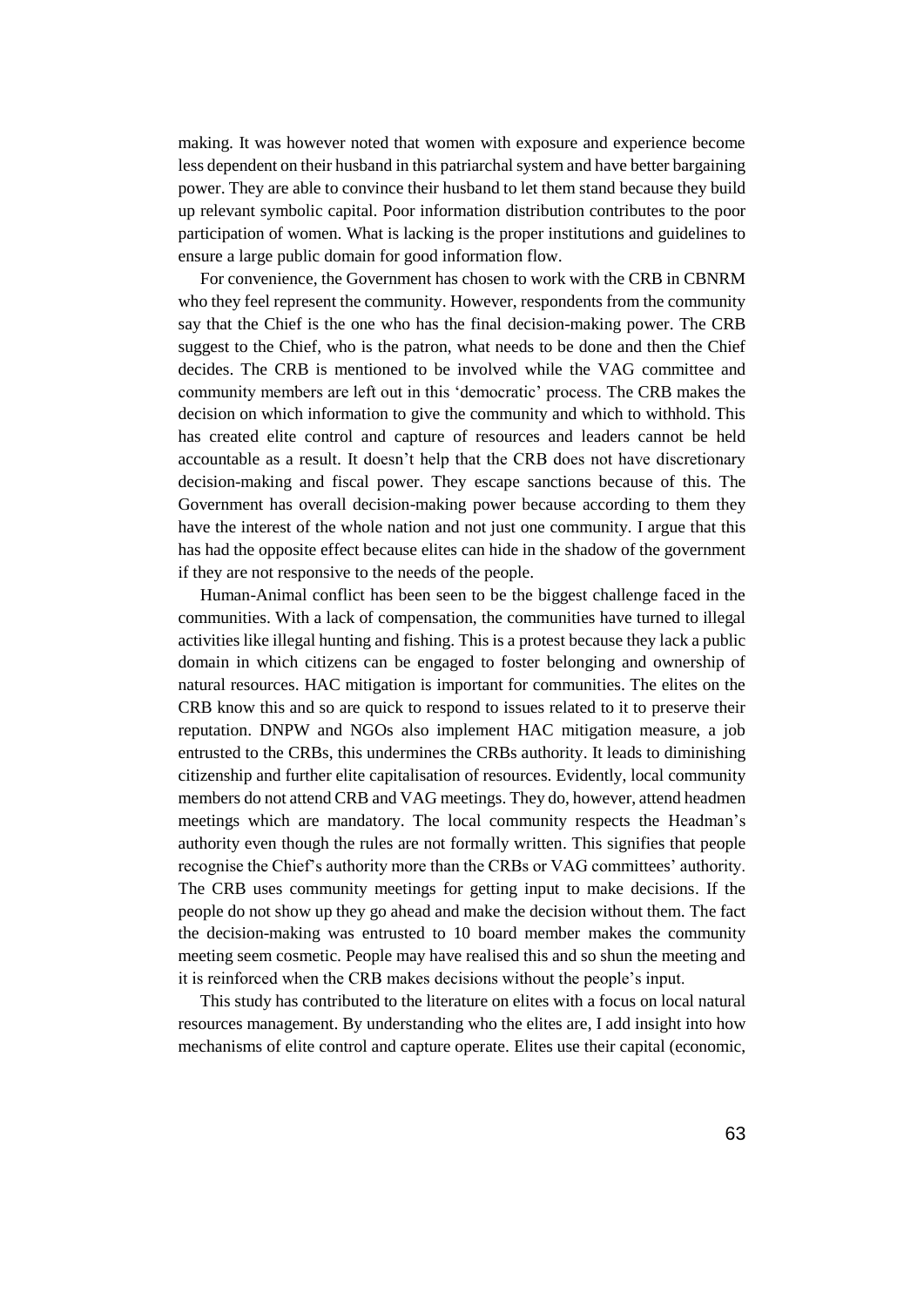social, and cultural) (Bourdieu, 1993, Inglis and Thorpe, 2012) to gain control of democratic and undemocratic institutions. Whether the leads to elite capture depends on the behaviour, accountability relations and beliefs of the elite (Ribot et al., 2008). In democratic institutions, however, elites have a difficult time controlling or capturing resources because the public domain ensures that citizens are engaged and hold their leaders accountable through positive and negative sanctions. Elites are responsive to the public in circumstances where they face sanctions and in situations where they risk losing or have an opportunity of gaining symbolic capital (Wilfahrt, 2018). This is because elites are built on capital accumulation and work to maintain this capital. This makes elites to respond to public needs even in autocratic institutions. Policies that foster democracy are important to ensure elites are not empowered (Öjendal and Dellnäs, 2013).

#### 7.2 Limitations of the study

The choice of methodology in this study helped me to collect empirically rich data relevant for answering the two main research questions. However, l was not able to access some areas in the Chiefdom because of the inaccessibility due to bad roads and in the rainy season. Because of the rain, it was difficult setting up interviews and sometimes respondents would not show up because of this.

Having worked in the area for 3 years, it was likely that some respondents thought I was still representing the NGO I used to work for. I was aware of my bias and ensured that it did not affect the data that I collected. This was evident during my sampling of respondent were, as if by instinct, my first contact in the community was with the CRB chairperson. Having the view of both NGO staff and student research helped me quickly realise this and helped me to change my methods to randomly selecting participants and following up on interesting topics.

My link to my former work would have created a bias in the PRAs that were focused on identifying the institutions and organisations working in the areas and their importance to the local community. Especially because my note taker was from an NGO that works in the area. I made sure that the study was not tied to the NGO by informing and reminding the respondents that I was doing the research for my Masters degree. I feel this reduced the bias of respondents making that NGO seem more important than other organisations, but I do not rule out the possibility that it did affect the responses. The respondents may have exaggerated the importance of the NGO to please the NGO representative more so that it is still operating in the area.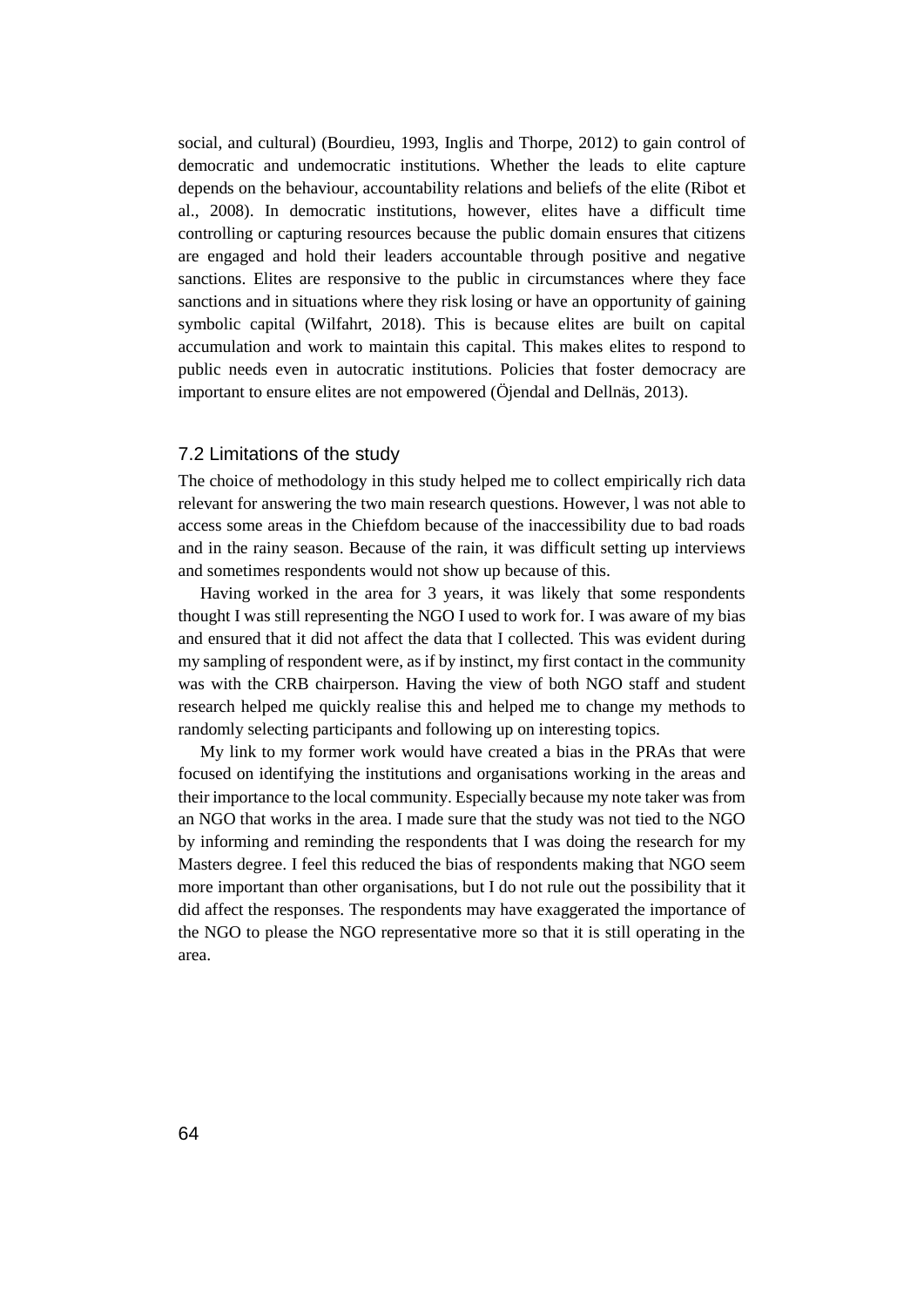### 7.3 Implications for policy and practice

This study revealed how elites gain control over decision making processes in community-based natural resources management. Further, it revealed the conditions under which elites are responsive to the public. The findings indicate that policy that takes in to account the capital relations in the local community is necessary. There should be a review of the policy to devolve discretionary decision-making and fiscal power to the village action groups (VAGs) instead of the CRB. This will help to make the VAG leadership representative of the community by making them accountable and responsive to the needs of the community. In doing so this will promote the growth of the public domain and increase citizenship within the local communities (Ribot, 2013).

Decentralisation will lead to better local democracy. One point of entry would be to assess the Luangwa Integrated Resource Development project (LIRDP) to learn of the successes and challenges and how they can be applicable in today's context (Child, 2004). On the fiscal devolution of power, the Department of National Parks and Wildlife should no longer be signatories to the Community accounts because this creates room for elite capture and corruption. The Government should instead provide relevant audit queries to ensure good financial management. There should be clear sanctions that reward or punish leaders in relation to how the carry out their duties (Fischer, 2016).

I also suggest a review of the CRB election guidelines to remove the focus on the Chairperson position. This has contributed to the re/production of elites because it has become a symbol of authority in the local communities. Every position on the VAG should be contested by willing candidates equally and the role of each position should be clearly outlined. The process of screening by the traditional Chief should be removed from the CRB election guidelines in order to create engaged citizenship within the community. Lastly, there should be some regulations put in place for the campaign period to discourage vote buying. The elites in the community will always be present but a decentralised and democratic system will ensure that they do not control decision-making processes hence prevent elite capture.

#### 7.4 Suggestions for further studies

My findings revealed further interesting issues in relation to local democracy and community-based natural resources management. For the purpose of this study, I focused on the findings that were most relevant for answering my research questions and related to my research problem. I suggest a few topics next for further research.

- Further research to explore traditional elites in community-based natural resource management.
- To explore further how capital contributes to women being marginalised in community-based natural resources management.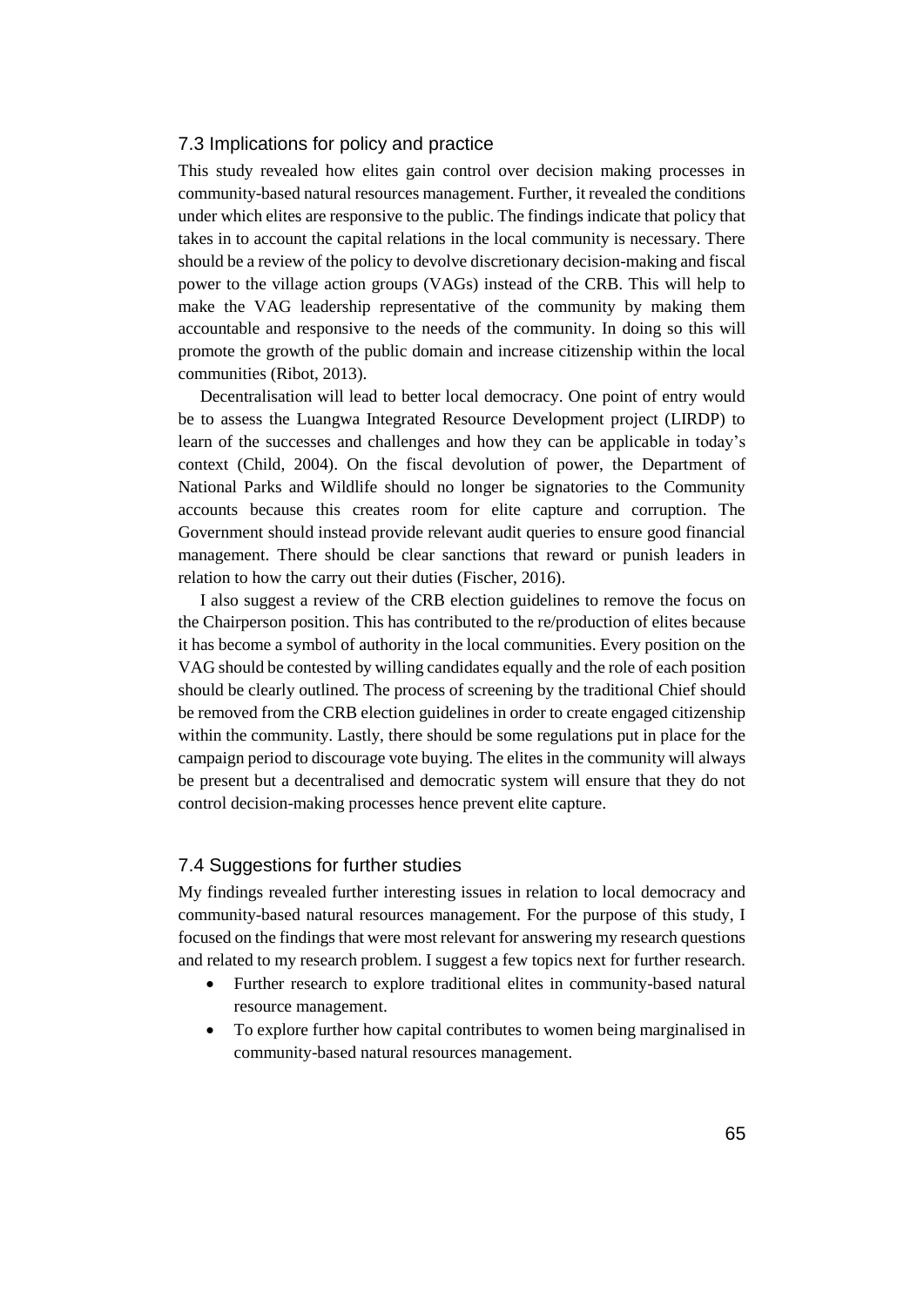• To explore how the transformation of the parastatal Zambia Wildlife Authority into the Government Department of National Parks and wildlife has affected local democracy and community-based natural resources management in Zambia.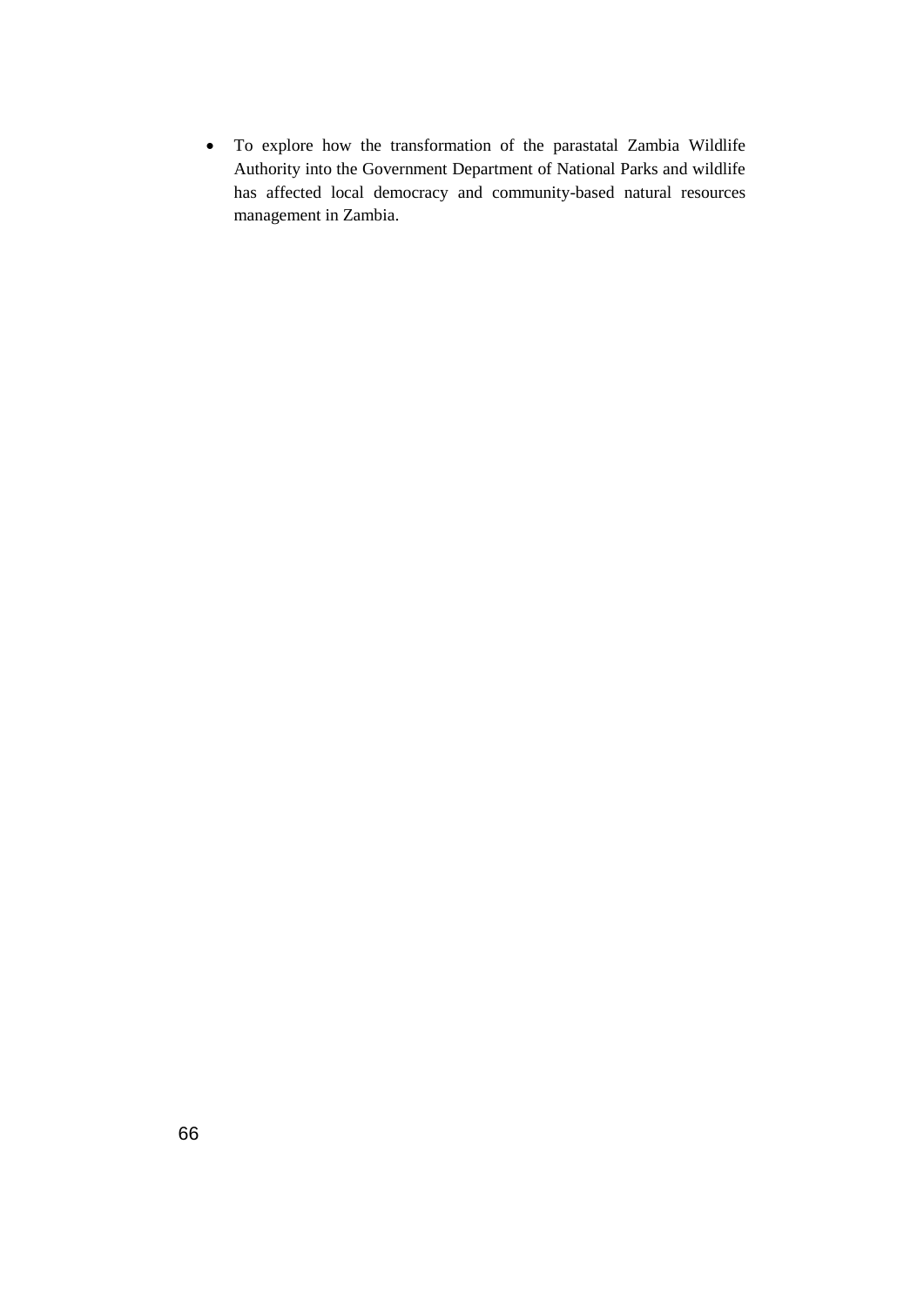## 8.0 REFERENCES

- Acheson, J. M. 2011. Ostrom for Anthropologists. *International Journal of the Commons,* 5**,** 319-339.
- Agrawal, A. & Ribot, J. 1999. Accountability in Decentralization: A Framework with South Asian and West African Cases. *The Journal of Developing Areas,* 33**,** 473-502.
- Beard, V. & Phakphian, S. 2009. Community -Based planning in Chian Mai, Thailand: Social Capital Collective Action and Elite Capture. *Dialogical Conference Social Capital and Civic Engagement in Asia.* Univeristy of Toronto.
- Beard, V. A. 2018. Community-based planning, collective action and the challenges of confronting urban poverty in Southeast Asia. *Enivironment & Urbanization***,** 1-22.
- Beard, V. A. & Dasgupta, A. 2006. Collective Action and Community-driven Development in Rural and Urban Indonesia. *Urban Studies,* 43**,** 1451-1468. Bourdieu, P. 1993. *Sociology in Question,* London, Sage.
- Bryman, A. 2012. *Social research methods,* Oxford, Oxford University Press.
- 
- Cavestro, L. 2003. *P.R.A. - Participatory Rural Appraisal Concepts Methodologies and Techniques,* Padova, University of Padova.
- Child, B. 1996. The practice and principles of community based wildlife management in Zimbabwe: The CAMPFIRE programme. *Biodiversity and conservation,* 5**,** 369-398.
- Child, B. 2004. The Luangwa Integrated Rural Development Project, Zambia. *In:* Fabricius, C., Koch, E., Magome, H. & Turner, S. (eds.) *Rights, Resources & Rural Development: Community-based Natural Resource Management in Southern Africa.* United Kingdom: Earthscan.
- Cleaver, F. 2002. Reinventing Institutions: Bricolage and the Social Embeddedness of Natural Resource Management. *The European Journal of Development Research,* 14.
- Conroy-Krutz, J. 2018. Individual Autonomy and Local-Level Solidarity in Africa. *Polit Behav,* 40**,** 593-627.
- Creswell, J. W. 2014. *Research Design: Qualitative, Quantitative, and Mixed Methods Approaches,* London, SAGE Publications.
- Dasgupta, A. & Beard, V. A. 2007. Community Driven Development, Collective Action and Elite Capture in Indonesia. *Development and Change,* 38**,** 229- 249.
- Fabricius, C. & Koch, E. 2004. *Rights, Resources & Rural Development: Community-based Natural Resource Management in Southern Africa,* New York, Earthscan.
- Fischer, H. W. 2016. Beyond Participation and Accountability: Theorizing Representation in Local Democracy. *World Development,* 86**,** 111-122.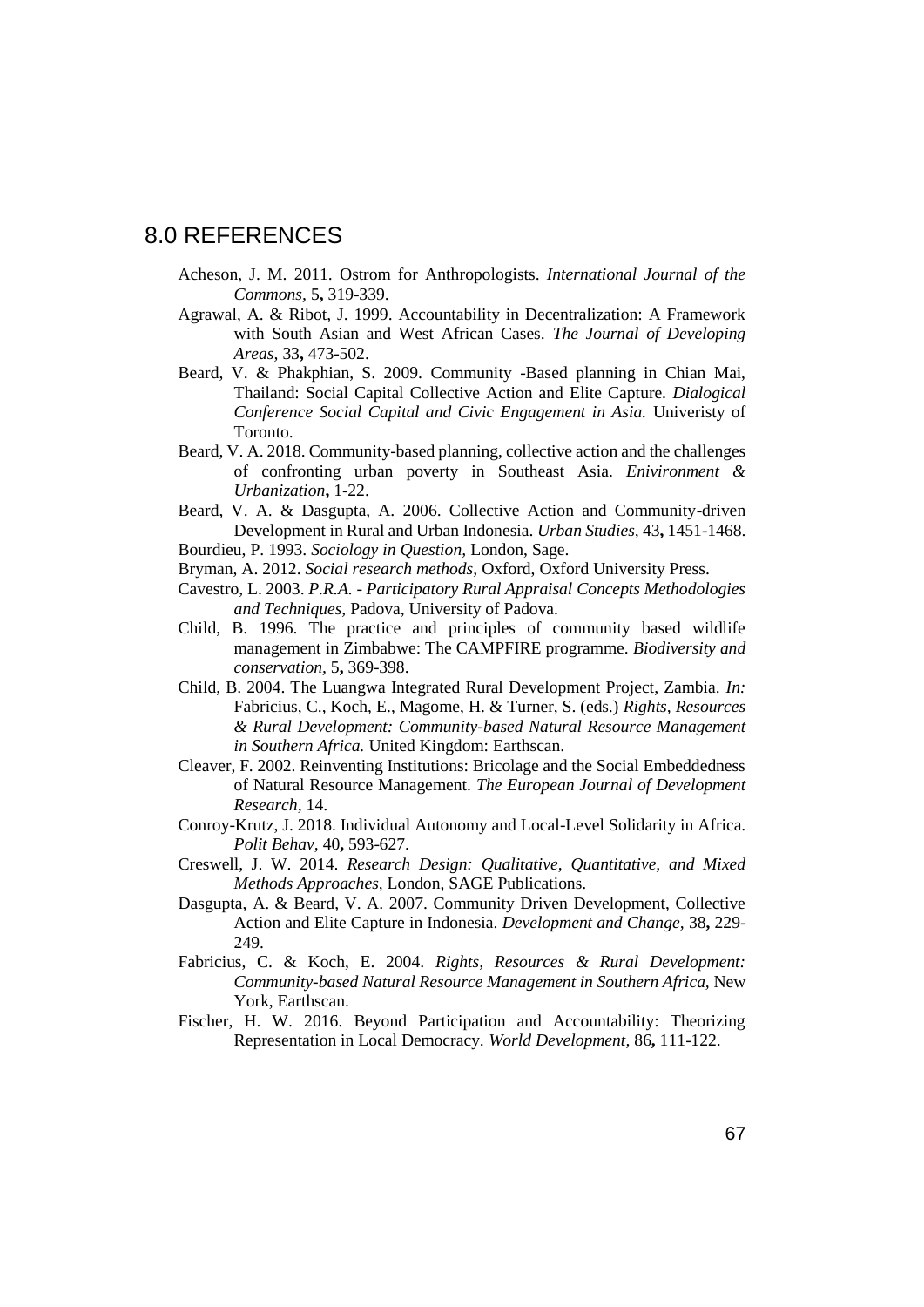- Flick, U. 2006. *An introduction to qualitative research,* London, SAGE Publications.
- Government of Zambia 2015. The Zambia Wildlife Act. *In:* Department-of-National-Parks-and-Wildlife (ed.). Lusaka: Government Printer.
- Inglis, D. & Thorpe, C. 2012. *An invitation to social theory,* United Kingdom, Polity.
- Isin, E. F. & Turner, B. S. 2002. *Handbook of Citizenship Studies,* London, Sage Publications.
- Khan, S. 2008. Local Governments and Local Elites. *Local Government Studies,* 34**,** 509-528.
- Khan, S. R. 2012. The Sociology of Elites. *The Annual Review Of Sociology,* 38**,** 361-77.
- Khanal, R. C. 2007. Local-Level Natural Resource Management Networks in Nepal: An Additional Burden or Agents of Change Ensuring Environmental Governance and Sustainable Livelihoods? *Mountain Research and Development,* 27**,** 20-23.
- Larson, A. M. & Ribot, J. C. 2004. Democratic Decentralisation through a Natural Resource Lens: An Introduction. *European Journal of Development Research,* 16**,** 1-25.
- Lubilo, R. 2018. *Enactment of 'community' in community based natural resources management in Zambezi Region, Namibia.* Ph.D., Wageningen University.
- Lubilo, R. & Child, B. 2010. The Rise and Fall of Community-Based Natural Resource Management in Zambia's Luangwa Valley: An Illustration of Micro- and Macro-Governance Issues. *In:* Nelson, F. (ed.) *Community Rights, Conservation and Contested Land: The Politics of Natural Resource Governance in Africa.* New York: Earthscan.
- Lund, J. F. & Saito-Jensen, M. 2013. Revisiting the issue of elite capture of participatory initiatives. *World Development,* 46**,** 104-112.
- Mansuri, G. & Rao, V. 2004. Community-Based and Driven Development: A Critical Review. *Policy Research Worrking Paper.* Washington, D.C: World Bank.
- Markell, P. 2000. The Recognition of Politics: A Comment on Emcke and Tully. *Constellations,* 7.
- Mbewe, M. 2007. The Roles of Traditional Leadership and Communities in Community-Based Natural Resources Management in Zambia. *Reclassification and Effective Management of National Protected Areas System Project.* Lusaka, Zambia: Ministry of Tourism, Environment, and Natural Resources.
- Ministry of Tourism and Arts 2017. Statement on the Transformation of Zambia Wildlife Authority into the Department of Parks and Wildlife. *In:* Banda, C. (ed.) *Statement by Hon. Charles. R. Banda, MP Minister of Tourism and Arts.* Lusaka: Ministry of Tourism and Arts.
- Mulale, K., Matema, C., Funda, X., Slater-Jones, S., Njovu, D., Kangueehi, G., Hay, D. & Crookes, V. 2013. *Community-based Natural Resource Management in Southern Africa: An introduction,* Bloomington, AuthorHouse.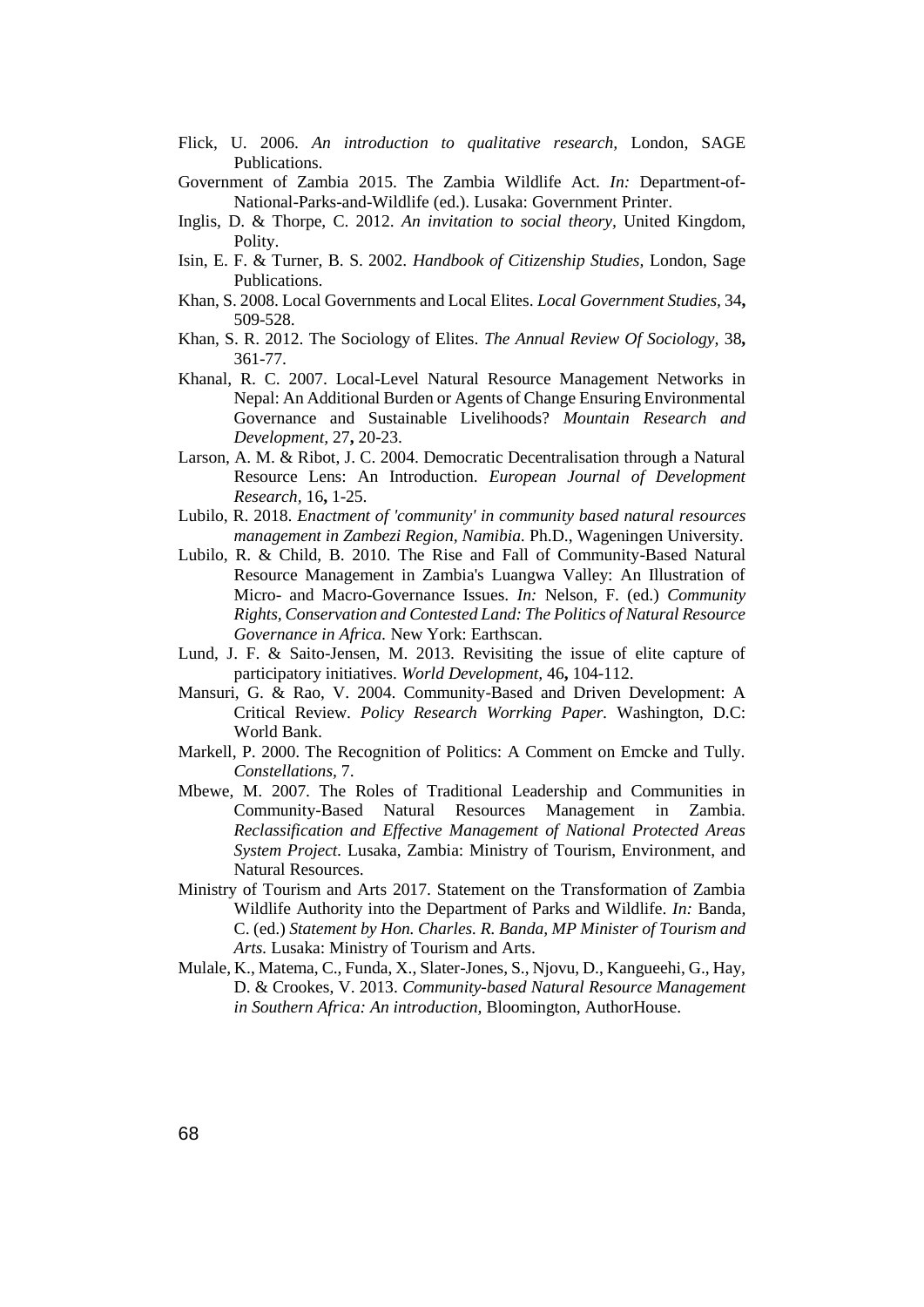- Öjendal, J. & Dellnäs, A. 2013. *The Imperative of Good Local Governance: Challenges for the Next Decade of Decentralization*, United Nations University Press.
- Ojha, H. 2008. *Reframing Governance: Understanding Deliberative Politics in Nepal's Terai Forest,* New Delhi, Adroit.
- Ojha, H. R., Cameron, J. & Kumar, C. 2009. Deliberation or symbolic violence? The governance of community forestry in Nepal. *Forest Policy and Economics,* 11**,** 365-374.
- Osei, A. 2018. Elite Theory and Political Transitions: Networks of Power in Ghana and Togo. *Comparative Politics,* 51.
- Ostrom, E. 1990. *Governing the Commons: The Evolution of Institutions for Collective Action,* New York, Cambridge University Press.
- Otto, O. 2013. *Trust, Identity, and Beer: Institutional Arrangement for Agricultural Labour in Isunga Village in Kiryandongo District, Midwestern Uganda.* Doctoral Thesis, Swedish University of Agricultural Sciences
- Peterson, N. D. 2010. Choices, Options, and Constraints: Decision Making and Decision Spaces in Natural Resource Management. *Human Organisation,* 69.
- Pritchett, L. & Woolcock, M. 2004. Solutions When the Solution is the Problem: Arraying the Disarray in Development. *World Development,* 32**,** 191-212.
- Republic of Zambia 2015. Draft National Land Policy. *In:* Ministry of Lands Natural Resources and Environmental Protection (ed.). Mulungushi House: Ministry of Lands, Natural Resources and Environmental Protection.
- Ribot, J. 2004. *Waiting for Democracy: The politics of Choice in Natural Resource Decentralization,* Washington DC, World Resources Institute.
- Ribot, J. 2013. Representation, citizenship and the public domain: Choice and recognition in democratic decentralization. *In:* Öjendal, J. & Dellnäs, A. (eds.) *The imperative of good local governance: Challenges for the next decade of decentralization.* New York: United Nations University Press.
- Ribot, J. C. 2002. Democratic Decentralization of Natural Resources: Institutionlizing Popular Participation. *World Resources Institute*.
- Ribot, J. C. 2003. Democratic Dencentralization of Natural Resources: Institutional Choice and Discretionary Power Transfers in Sub-Saharan Africa. *Public Administration and Development,* 23.
- Ribot, J. C., Chhatre, A. & Lankina, T. 2008. Introduction: Institutional Choice and Recognition in the Formation and Consolidation of Local Democracy. *Conservation and Society,* 6**,** 1-11.
- Rubin, H. J. & Rubin, I. 2005. *Qualitative interviewing: the art of hearing data,*  Thousand Oaks, Calif, Sage Publications.
- Saito-Jensen, M., Nathan, I. & Treue, T. 2010. Beyond elite capture? Communitybased natural resource management and power in Mohammed Nagar village, Andhra Pradesh, India. *Environmental Conservation,* 37**,** 327-335.
- Shenton, A. K. 2004. Strategies for ensuring trustworthiness in qualitative research projects. *Education for information,* 22**,** 63-75.
- Silverman, D. 2015. *Interpreting Qualitative Data,* London, SAGE Publications.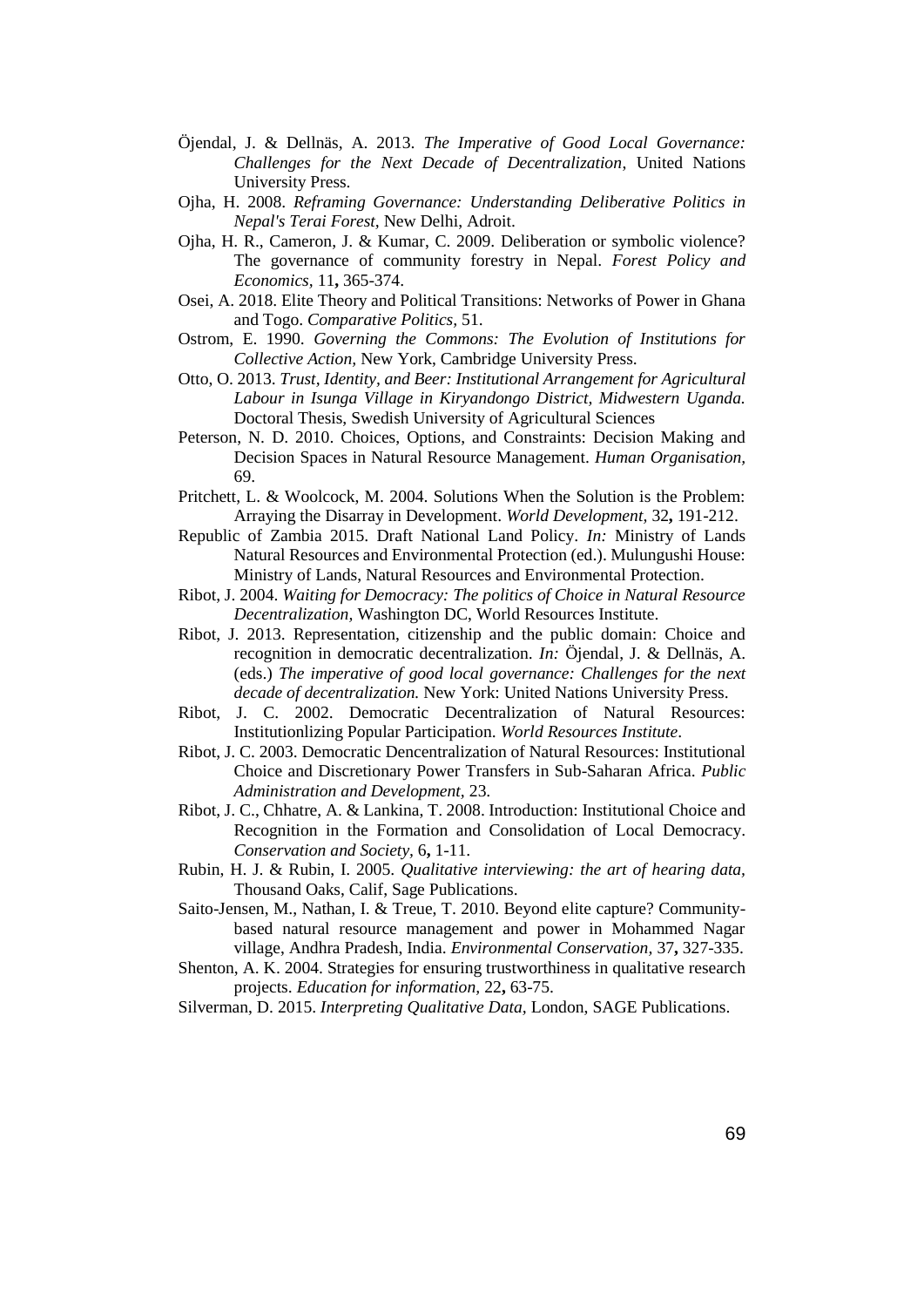- Sindzingre, A. 2010. The concept of neopatrtiotism: Divergencies and convergences with development economics. *Neopatrimonialism in Various World Regions.* Hamburg: German Institute of Global and Area Studies.
- Swartz, D. L. 1997. *Culture and Power: the Sociology of Pierre Bourdieu,* Chicago and London, The University of Chicago Press.
- Undp. 2019. *Sustainable Development Goals* [Online]. United Nations Development Programme. Available: [https://www.undp.org/content/undp/en/home/sustainable-development](https://www.undp.org/content/undp/en/home/sustainable-development-goals.html)[goals.html](https://www.undp.org/content/undp/en/home/sustainable-development-goals.html) [Accessed 15 May 2019].
- Westholm, L. 2016. Fruits from the Forest and the Fields: Forest Conservation Policies and Intersecting Social Inequalities in Burkina Faso's REDD+ Program. *International Forestry Review,* 18**,** 511-521.
- Wilfahrt, M. 2018. The politics of local government performance: Elite cohesion and cross-village constraints in decentralized Senegal. *World Development,* 103**,** 149-161.
- Yin, R. K. 2012. *Case Study Research: Design and Methods,* Los Angelos, London, New Delhi, Sinapore, Washington DC, SAGE.
- Zambia Tourism Agency. 2017. *National Parks in Zambia* [Online]. Lusaka. Available: <http://www.zambiatourism.com/destinations/national-parks> [Accessed 15 December 2017].
- Zambia Wildlife Authority 2004a. Mukungule Game Management Area Land-Use Plan. *In:* Tourism, M. O. (ed.). Chilanga: Zambia Wildlife Authority.
- Zambia Wildlife Authority 2004b. North Luangwa National Park General Management Plan. *In:* Tourism, M. O. (ed.). Chilanga: Zambia Wildlife Authority.
- Zambia Wildlife Authority 2014. Guidelines for Election of Community Resource Boards. *In:* Ministry of Tourism (ed.). Chilanga: Zambia Wildlife Authority.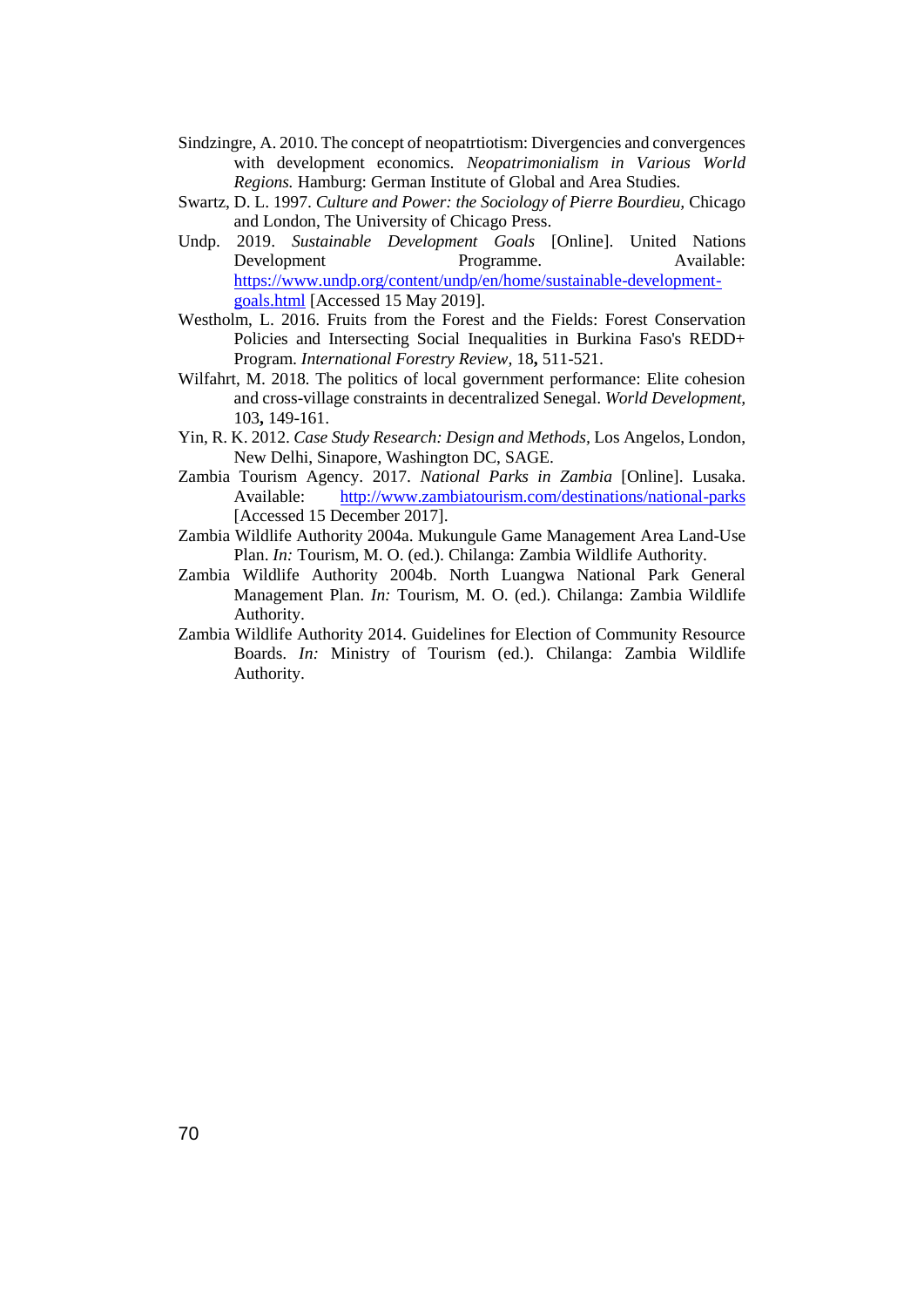# 9.0 APPENDIX 1. PRA RESULTS



*Figure 3. PRA results in VAG 1 Women's group top, Men's group bottom (Photo: Gilbert Mwale)*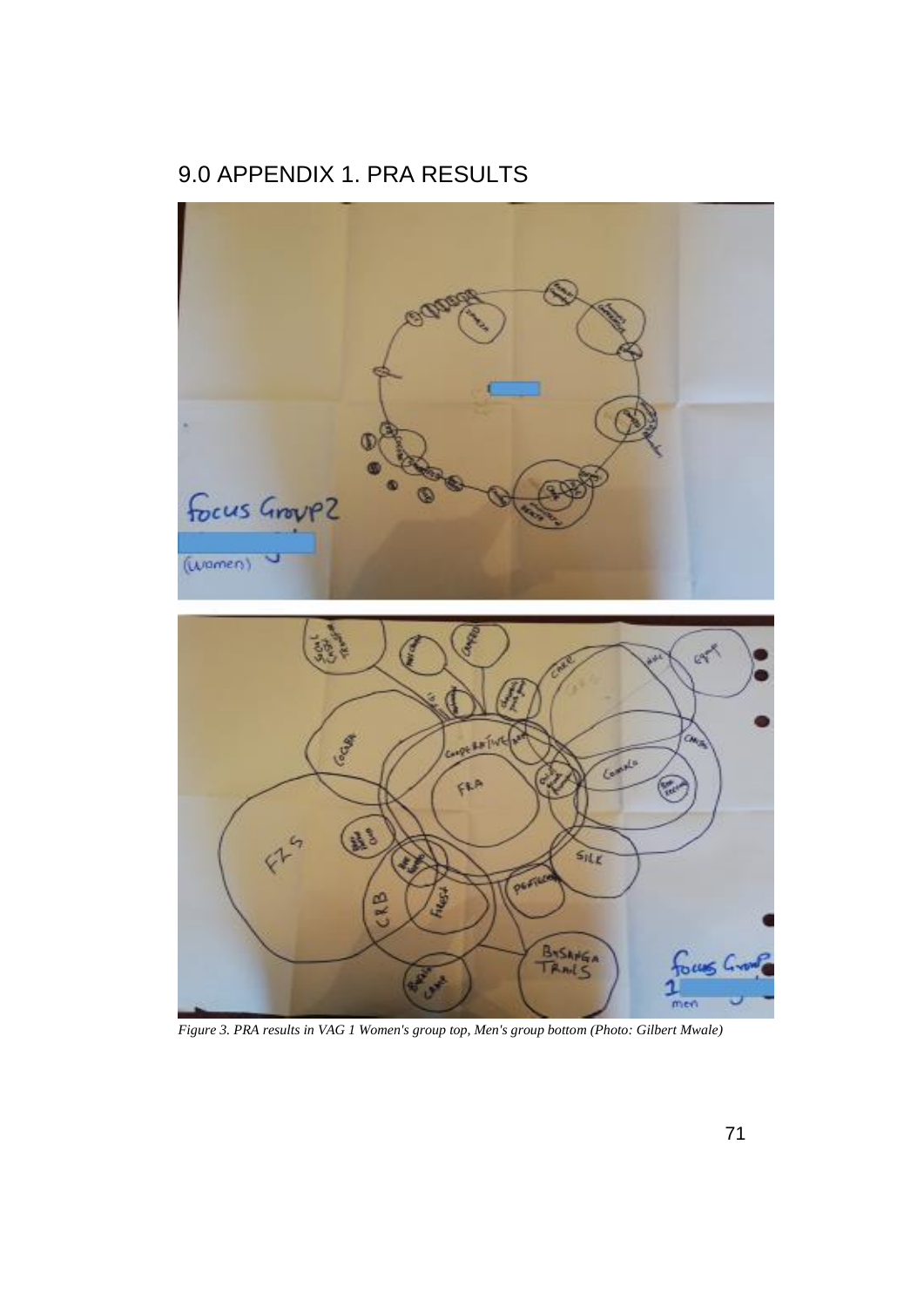



*Figure 4. PRA results in VAG 2 Women's group top, Men's group bottom (Photo: Gilbert Mwale)*